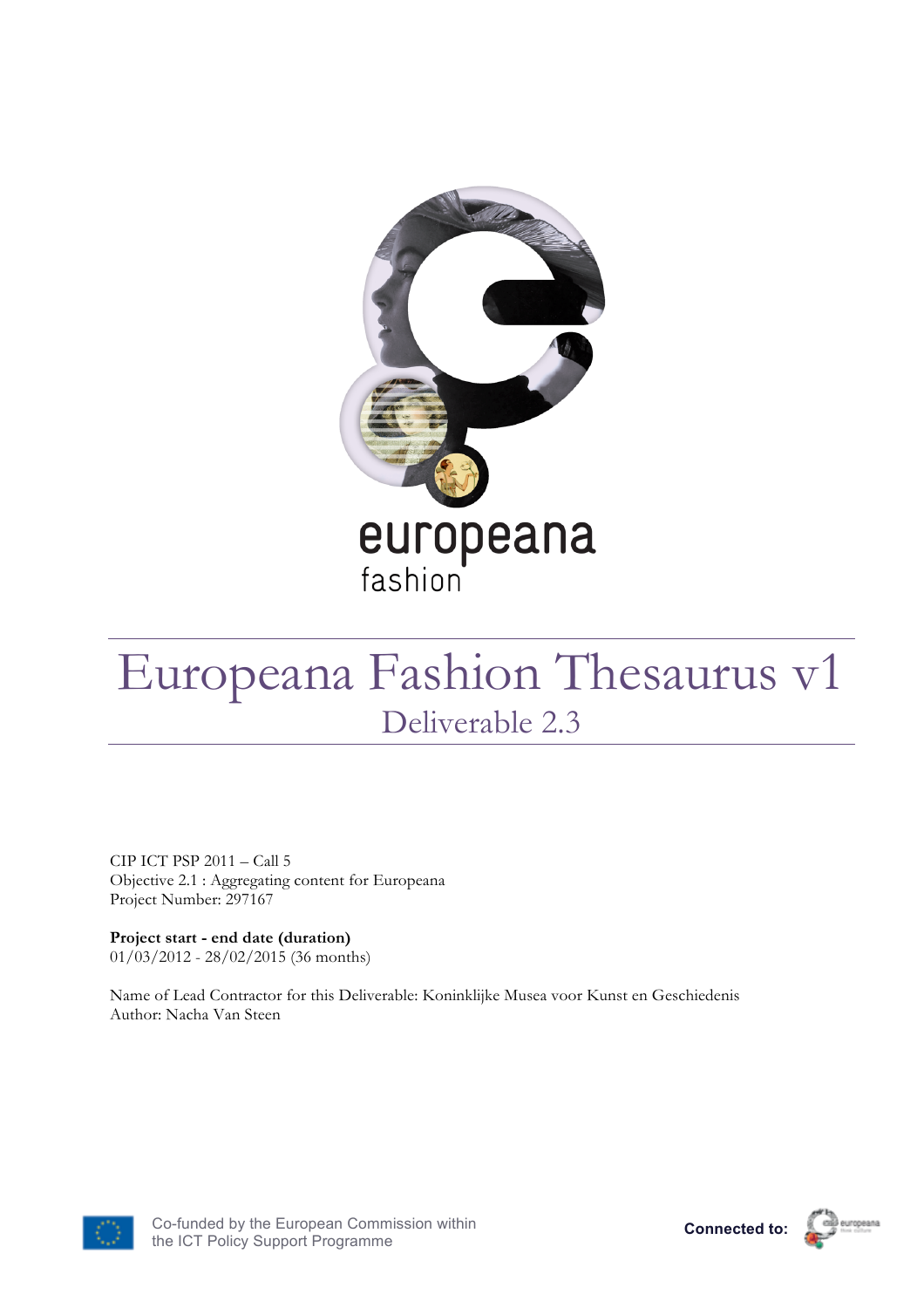#### **DOCUMENT INFORMATION**

| 2.3                                                    |
|--------------------------------------------------------|
| Europeana Fashion Thesaurus v1                         |
| M9 (November 2012)<br>Contractual date of deliverable: |
| 31 <sup>st</sup> December 2012                         |
| Nacha Van Steen                                        |
| KMKG                                                   |
| WP2                                                    |
| Content harmonisation and provision                    |
| MoMu                                                   |
| PU (Public)                                            |
| 1.0                                                    |
| Thesaurus, enrichment, multilingual, vocabulary        |
|                                                        |

### **HISTORY OF VERSIONS**

| <b>Version</b> | Date       | <b>Status</b> | <b>Author (Partner)</b> | Description/Approval Level |
|----------------|------------|---------------|-------------------------|----------------------------|
| 0.1            | 23/12/2012 | Draft         | Nacha Van Steen         |                            |
|                |            |               | (KMKG)                  |                            |
|                | 31/12/2012 | Final         | Nacha Van Steen         | Reviewed by Marco Rendina  |
|                |            |               | (KMKG)                  | FRD)                       |

#### Acknowledgment

*"Work partially supported by European Community under the Competitiveness and Innovation Framework Programme as a Best Practice Network with Grant Agreement n°297167. The author is solely responsible for the content of this paper. It does not represent the opinion of the European Community, and the European Community is not responsible for any use that might be made of data appearing therein"*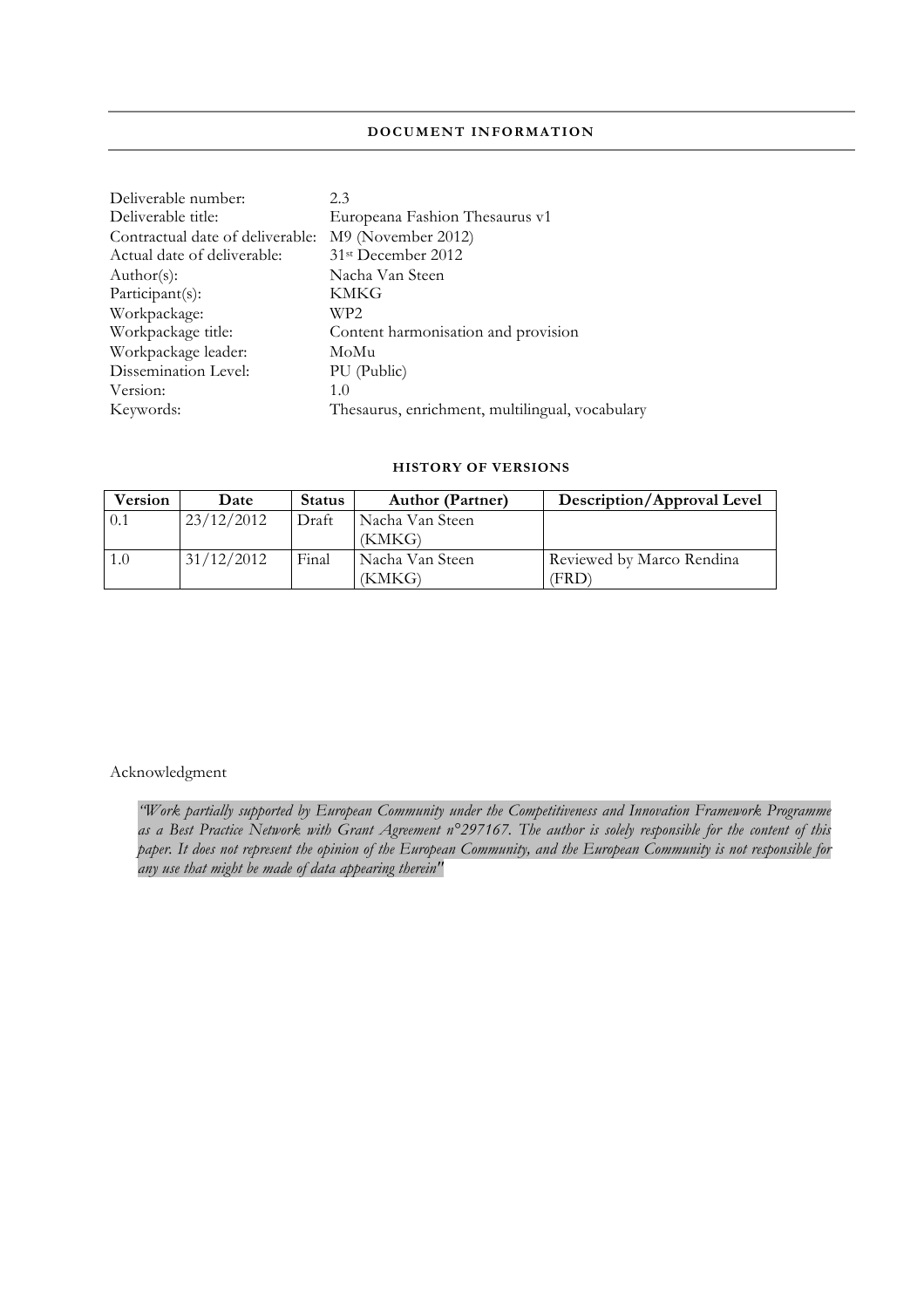#### **EXECUTIVE SUMMARY**

This is the Europeana fashion Thesaurus mission statement:

"The Europeana Fashion project aims to create a multilingual thesaurus in 10 languages (English-French-German-Dutch-Italian-Serbian-Swedish-Spanish-Portugese-Greek) for fashion and fashionrelated concepts. The aim is to grasp and structure in a faceted and hierarchical way the complexity and variety of fashion as a cultural domain. It will focus not only on the objects that are the result of creative processes in the fashion industry, but also on the processes themselves and the resources and techniques used (focus on object – material – technique). The thesaurus will be developed:

- as an aid for data entry
- as a knowledge base (open to internal and external users)
- as a search enhancement tool.

The Europeana Fashion Thesaurus will be based on the Art and Architecture Thesaurus (AAT) to allow for maximum compatibility between EuropeanaFashion and related Fashion content but will innovate and expand the existing AAT-concepts, to provide the highest quality possible disclosure of fashionrelated content."

This deliverable therefore describes the structure, sources and processes used in the creation of the thesaurus so far, as well as the next steps to be taken in the completion for the thesaurus within the scope of this project, and the plans for dissemination and continuation for the thesaurus after the project's end.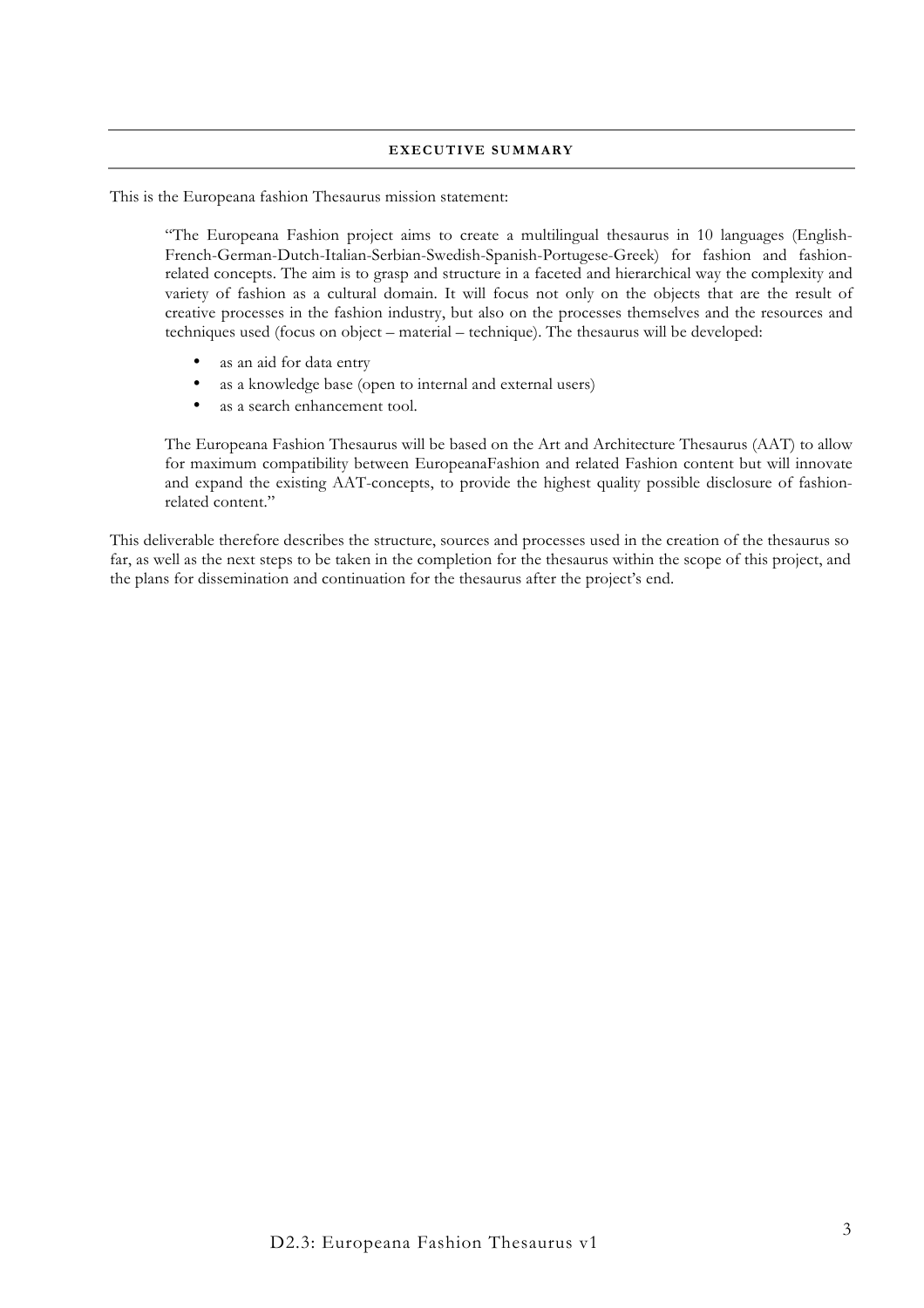# TABLE OF CONTENTS

| $\mathbf{1}$ |                                                                       |  |  |  |
|--------------|-----------------------------------------------------------------------|--|--|--|
| 1.1          |                                                                       |  |  |  |
| 1.2          |                                                                       |  |  |  |
| 1.3          |                                                                       |  |  |  |
| 2            |                                                                       |  |  |  |
| 2.1          |                                                                       |  |  |  |
| 2.2          | ICOM's Vocabulary of basic terms for the cataloguing of costume  8    |  |  |  |
| 2.3          | Lemmario per la schedatura dell'abito e degli elementi vestimentari 8 |  |  |  |
| 2.4          |                                                                       |  |  |  |
| 3            |                                                                       |  |  |  |
| 3.1          |                                                                       |  |  |  |
| 3.2          |                                                                       |  |  |  |
| 3.3          |                                                                       |  |  |  |
| 3.4          |                                                                       |  |  |  |
| 3.5          | Partim events                                                         |  |  |  |
| 3.6          |                                                                       |  |  |  |
| 3.7          |                                                                       |  |  |  |
| 3.8          |                                                                       |  |  |  |
| 3.9          |                                                                       |  |  |  |
| 4            |                                                                       |  |  |  |
| 4.1          |                                                                       |  |  |  |
| 4.2          |                                                                       |  |  |  |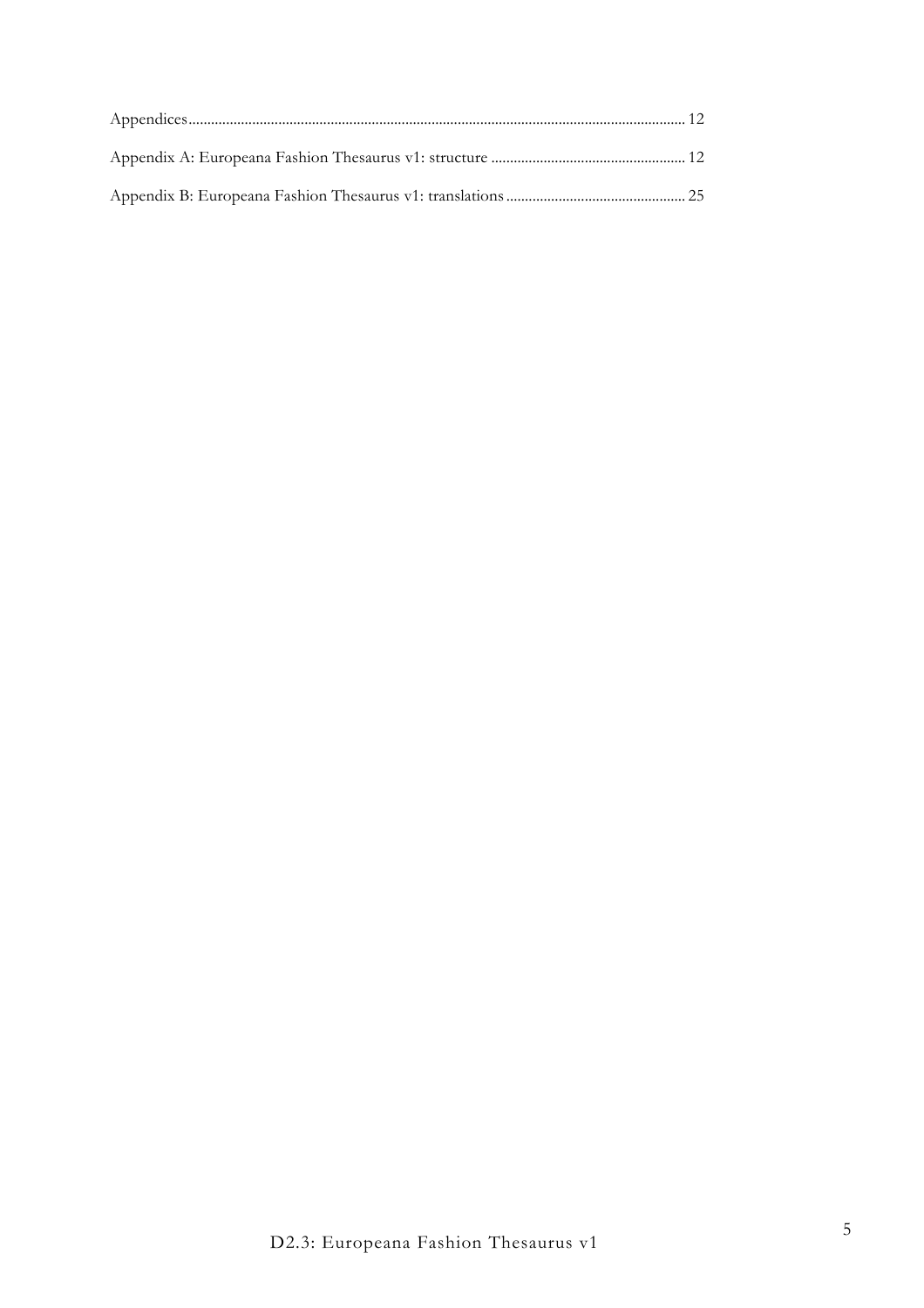### **1 INTRODUCTION**

What springs to your mind when I say 'Fashion'? Exactly, an immense variety of images, clothes, shoes, magazines, lifestyle choices, as diverse and complex as your own imagination. Now imagine trying to capture all of that in words, and worse still, structure…

#### **1.1 PURPOSE OF THE DELIVERABLE**

While the content provided by the Europeana Fashion project is thematically uniform, it covers an enormous diversity of object types, ranging from clothing over books to digital-born items such as blogs and websites. Furthermore, the project boasts a very diverse group of content partners with metadata in 10 different languages1. This comes with consequences for the vocabulary however: since fashion is an important part of our cultural heritage, its concepts are closely linked to local culture and language. Concepts may not exist in all languages, and meanings shift when translating.

To avoid losing the unity of the thematic content, and to help with data entry and publication, the Europeana Fashion project has decided to develop a multilingual fashion thesaurus<sup>1</sup>, in which to incorporate all – in reality, as many as possible – fashion related concepts, based on international standards and content partners' vocabularies and expertise. As one of the most impressive and inspirational of the intenational standards, the Getty Research Institute's Art and Architecture Thesaurus (AAT) should be noted. Though grouping and cataloguing an extensive range of concepts, this project feels that it needs further refining in order to be fully exploited for the fashion domain.

D2.3 delivers a first version of the Europeana Fashion multilingual thesaurus, a hierarchically organised, relational, multilingual2 vocabulary to be used as an aid to data entry, a knowledge base, and a tool for search enhancement. This will be further developed in the course of the project to meet the needs of the Fashion Community at large. This thesaurus will be provided to the content partners through the 'MINT' metadata mapping tool provided by technical partner NTUA, and enriched with an ontology3. For the general public and the fashion domain, the thesaurus will be provided online through the project's website<sup>4</sup> and an extension proposal of AAT will be submitted to the Getty Research Institute.

#### **1.2 AREA OF APPLICABILITY**

The Europeana Fashion Thesaurus will be first and foremost a tool for annotating content partners' metadata. It will focus mainly on object types and characteristics (see chapter 3), with the possibility to be extended to other areas of metadata (chapter 4). The limitation of the thesaurus in this way allows the consortium to deliver this first version in a very short time, translate the concepts and use the thesaurus in the enrichment and translation of the first batch of metadata to be delivered to Europeana in M14 (april 2013).

For the general public, the Europeana Fashion portal will provide a multilingual user interface throughout the website, including supporting content (e.g.contextual information, help sections) conplementing the multilinguality of the thesaurus.

As the thesaurus grows and develops, a better enrichment will ensue. By the end of the project, the thesaurus will be made available online to interested parties from the fashion domain and the general public. Furthermore, a proposal will be sent to the Getty Research Institute to make additions and refinements to the AAT, to maximise the use of the developed thesaurus.

 <sup>1</sup> Thesaurus: A publication, usually in the form of a book, that provides synonyms (and sometimes antonyms) for the words of a given language. A hierarchy of subject headings—canonic titles of themes and topics, the titles serving as search keys (Wiktionary, en.wiktionary.org, 4/01/2013).

<sup>2</sup> English, Italian, French, German, Swedish, Dutch, Spanish, Greek, Serbian and Portuguese.

<sup>3</sup> Onthology: A structure of concepts or entities within a domain, organized by relationships (Wiktionary, en.wiktionary.org, 4/01/2013).

<sup>4</sup> www.europeanafashion.eu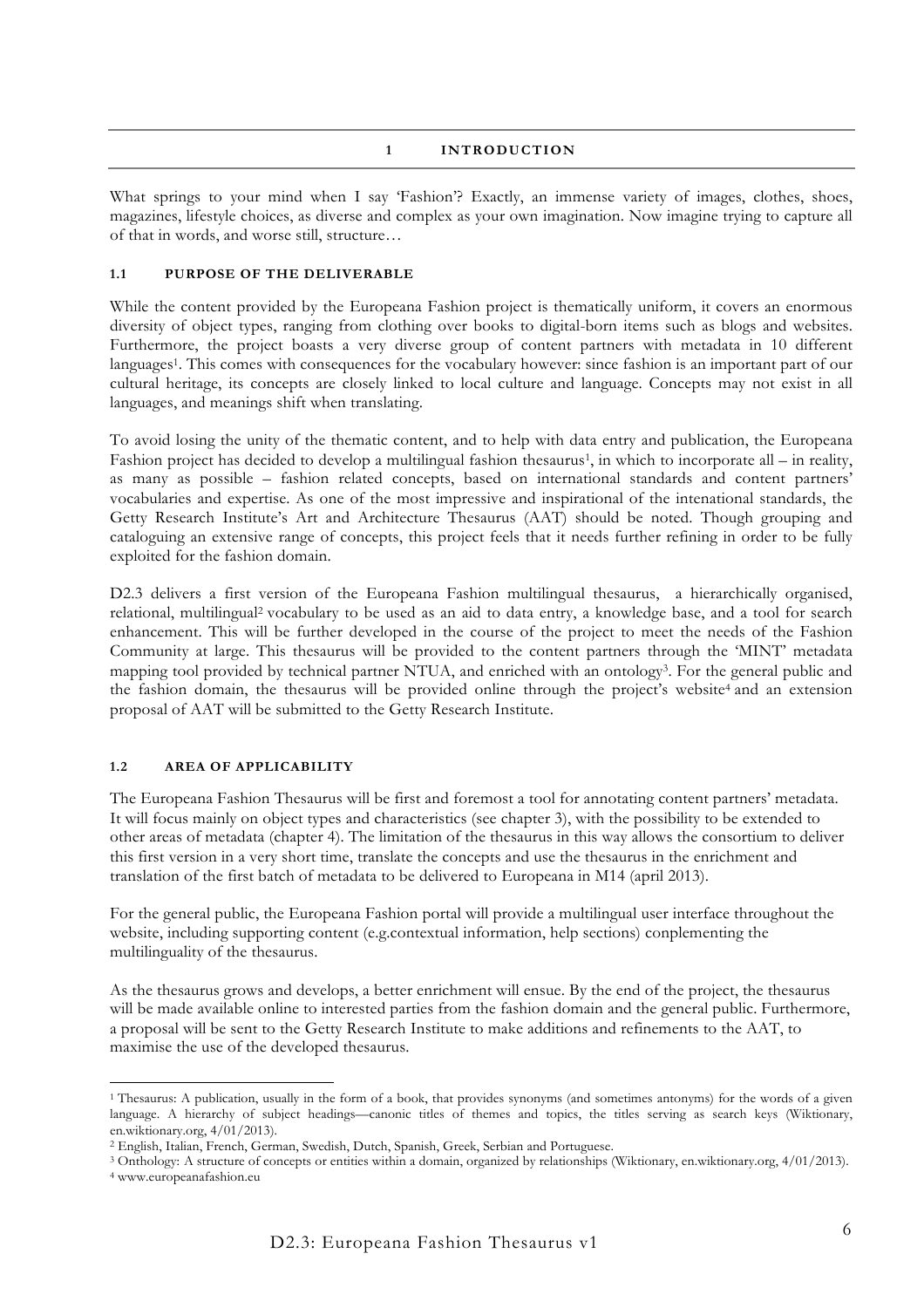#### **1.3 ORGANISATION OF THE WORK**

The creation of the Europeana Fashion thesaurus has been managed by a thesaurus working group consisting of several content partners from both private and public institutions. These partners are the most skilled in matters of thesaurus building and fashion terminology, and input was given by all content partners throughout the development. The Thesaurus working group is led by KMKG (Task 2.3 leader) that because of its bilingual nature and past & running projects (i.e. MIMO, Linked Heritage) has an extensive experience in managing multilingual thesauri.

The working group determined a series of subsets in which concepts could be catagorised, each of which was developed by a different partner. We decided to stay as close to the AAT-structure as possible, since we aim to deliver our new and enriched concepts to this structure. However, as the work progressed this was often impossible or impractical (see also chapter 3). Each of the subsets was first discussed internally in the working group, and then communicated to all partners, at which point remarks were requested. In this way the thesaurus v1 grew to a 400+ vocabulary arranged over 9 subsets. We estimate the final thesaurus to contain 600-800 concepts available in 10 languages: English, Spanish, French, German, Italian, Dutch, Swedish, Portuguese, Greek and Serbian, according to the needs of the fashion GLAM (galleries, libraries, archives and museums) community.

This thesaurus has been created, and will be further developed, in MS Excel, since the spreadsheet allows for quick and simple additions and changes to the structure. For the mapping to the metadata the MINT-mapping tool, as provided by technical partner NTUA, will be used. Recent developments in its structure and possibilities now allow us to use the same mapping tool for metadata (local to EDM-fp) and thesaurus mapping, so no additional web tools are necessary. This means that the mapping process is simplified, with a smaller margin for errors. Support will be provided by NTUA and KMKG, as forseen in the DoW.5

 <sup>5</sup> Europeana Fashion Description of Work (Annex I)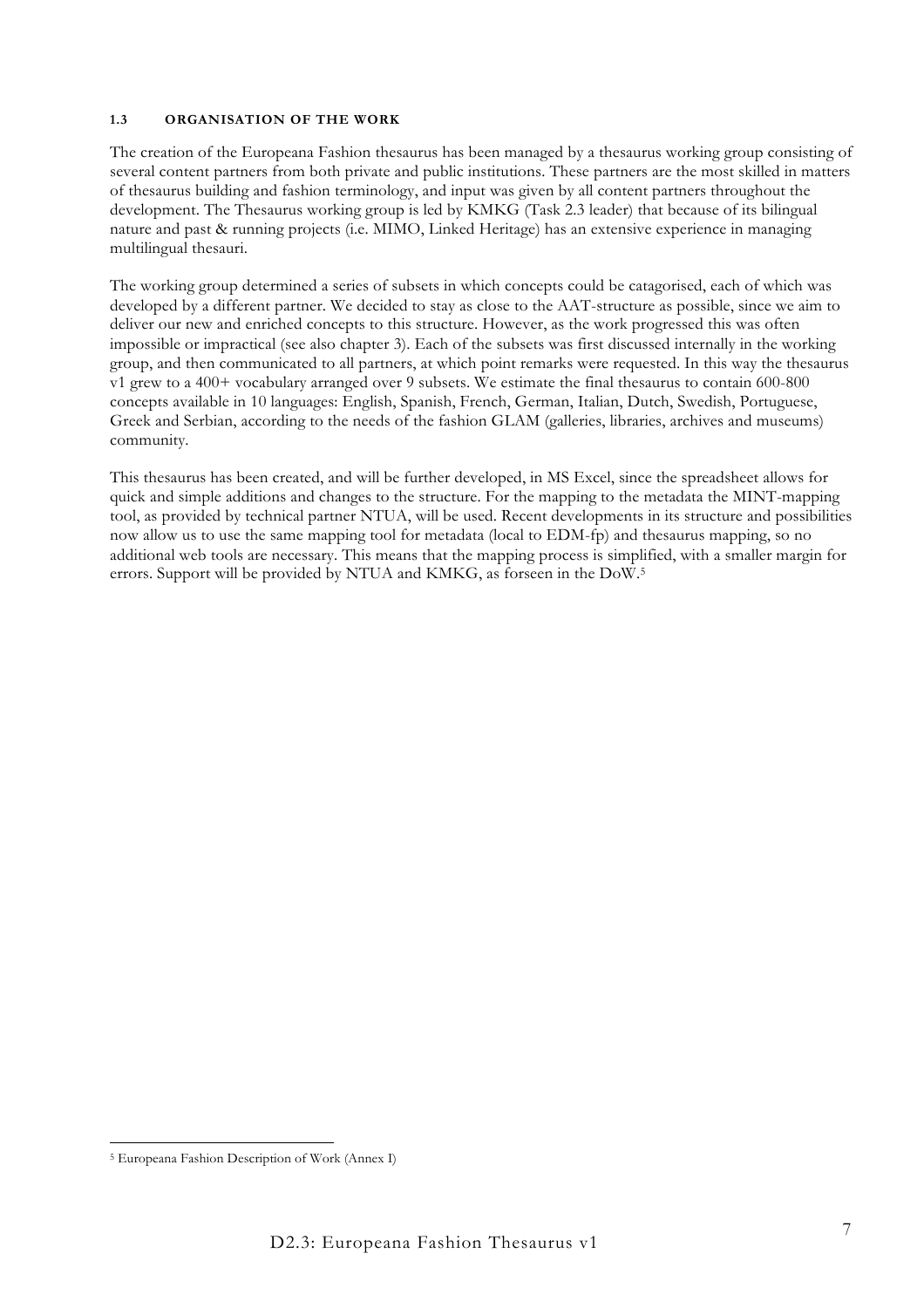#### **2.1 AAT6**

The Europeana Fashion thesaurus will be considered as an extension of the Art and Architecture Thesaurus (AAT), from the Getty Institute. The AAT is a faceted controlled vocabulary used for describing items of art, architecture and material culture. AAT contains generic terms and is being used in a wide range of museums, libraries and archives. AAT is also used in EuropeanaLabs, as it is one of the rare examples of relevant polyhierarchical thesauri in the field of cultural heritage. The AAT is built in compliance with the ISO 2788 standard and it contains over 130.000 terms, and it is maintained by the Getty Research Institute. For Europeana Fashion, we are mainly interested in the facets objects (hierarchies: costume) and materials (which includes fibers and textiles). The AAT will be used as a basis for the multilingual fashion thesaurus, which will be built in compliance with the ISO 5964 standard. By using AAT, Europeana Fashion aims for a maximal synergy with existing thesaurus initiatives.7

While very extensive, certain fashion concepts, mainly fashion objects that are not clothing, and fashion events, are missing in the AAT. Furthermore, the materials and techniques used in fashion are underrepresented and structured in a way that is very different from the cataloguing in fashion institutions. AAT has an English vocabulary, much of which has been translated in Dutch and Spanish, and German, French, Italian and Chinese translations, among others, are being added by different projects.

#### **2.2 ICOM'S VOCABULARY OF BASIC TERMS FOR THE CATALOGUING OF COSTUME8**

ICOM's vocabulary has a structure very close to that of the AAT, and is available in English, French and German. However, much like the AAT, its main focus is the actual clothing. One of the main advantages of ICOM's vocabulary over the AAT is the inclusion of standardised schematic drawings for the definition of concepts.

#### **2.3 LEMMARIO PER LA SCHEDATURA DELL'ABITO E DEGLI ELEMENTI VESTIMENTARI9**

This thesaurus has been created by he Italian Ministery of Culture as the official fashion thesaurus. It is very rich and hierarchically constructed, but unfortunately only available in Italian. As an added bonus, this thesaurus also incorporates images to describe/show the items. Here as well, the focus lies on clothing and does not incorporate the concempts for the events, techniques, materials etc. related to fashion and fashion production.

### **2.4 PARTNERS' VOCABULARIES AND EXPERTISE**

By far the main source for the fashion and fashion related concepts that are not clothing, are the content partners' own vocabularies. Created by in-house specialists working on a daily basis with the pieces, these vocabularies are at times very detailed and precise. Furthermore, the experts can be easily consulted when the need arises. These vocabularies come in a great variety, ranging from the very specific (Rosimoda's shoe vocabulary) to the more general, and have been developed both by our private and public partners.

However, usually they exist only in the local language, and sometimes contain too much detail for general use in the consortium (e.g.: specific types of dresses only worn in Spain). Furthermore, the newest concepts to be added to the thesaurus, mainly content from partner Stockholm University who will generate metadata for fashion blogs and websites, have never been catalogued or added to vocabularies.

 <sup>6</sup> http://www.getty.edu/research/tools/vocabularies/aat/

<sup>7</sup> Europeana Fashion Description of Work

<sup>8</sup>http://www.collectionslink.org.uk/assets/thesaurus\_icombts/vbt00e.htm?phpMyAdmin=OYNyINPdn3sQmoXugKH1gcCLSW0 <sup>9</sup> http://www.iccd.beniculturali.it/siti\_tematici/Scheda\_VeAC/lemmario/index.asp.html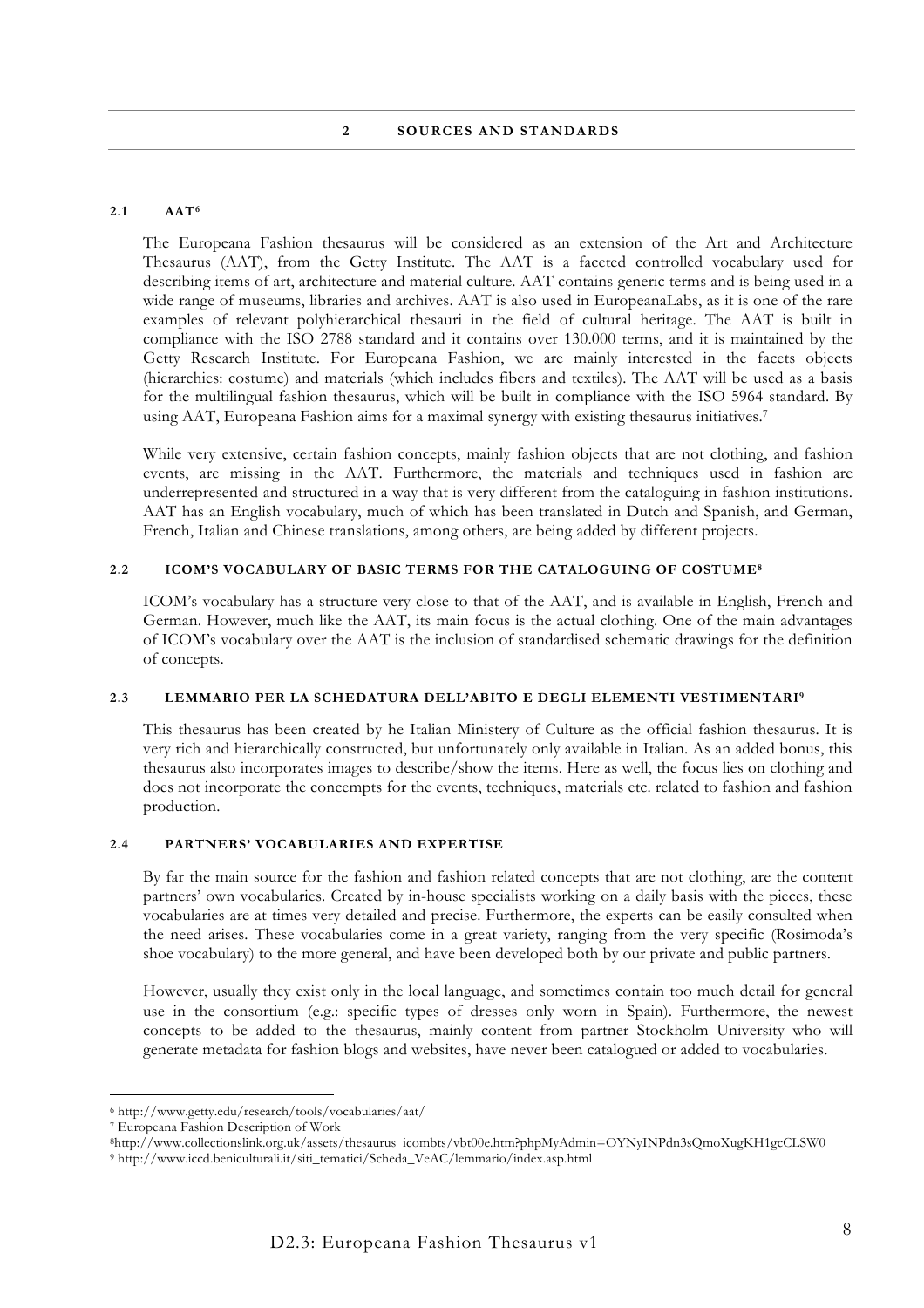#### **3 STRUCTURE**

The Europeana Fashion Thesaurus working group has chosen to use a modular structure for the thesaurus to keep a good overview of the concepts and their arrangement in the hierarchical, relational structure. While we have tried to stay as true to the AAT as possible, in several modules or subcategories this was not possible, or not opportune for the needs of the consortium. We have however, where possible, included the AAT ID in the thesaurus as a reference, to simplify the process of adding to the AAT near the end of the project.

#### **3.1 PARTIM COSTUME**

The first part, for which the majority of the sources were available, consists of the basic catagories of items of clothing. While reasonably well represented in the AAT, not all categories seemed usefull or practical for the scope of the project's thesaurus. This subset is fairly well developed in this first draft, and will require only limited changes in the further development of the thesaurus. Inquiries have been made to be able to use the images of the Lemmario of the Italian Ministry of Culture as extra information.

### **3.2 PARTIM ACCESSORIES**

Like the costume part, the accessories-subset of the Fashion thesaurus was failry well documenten in reputable sources. Here however, more changes have been introduced compared to the AAT structure, based on the expertise of our content partners. One of the most noted differences when compared to the AAT is the footwear section. This section will be further changed and developed toward the end of the project under the supervision of content partner Rosimoda.

#### **3.3 PARTIM CONTEXTUAL OBJECTS**

The subset contextual onjects will, by the end of the thesaurus developments, contain all fashion related objects which can no be classified in costume, accessories or communication. These objects are very diverse, ranging from hatboxes to specific tools, and are very poorly documented. Therefore, the main source of concepts for this subset will be the partners' own vocabularies. Where possible, they will have the AAT ID reference, with the understanding that they do not correspond with the existing AAT structure. This is one of the subsets where the Europeana Fashion consortium feels to be able to deliver the greatest input to AAT. It will need to be further developed towards the end of the project.

### **3.4 PARTIM COMMUNICATION**

Under the Communication subset all fashion related writings have been grouped, ranging from articles written by professional writers to tweets by fashionista's. Printwork as well as digital-born concepts are included. The consortium's input to AAT will be most noted in the more contemporary concepts, as well as in the refining of existing AAT-concepts for the fashion world. We note that certain for fashion indispensable are missing from the AAT, such as cover and lookbook. However, this subset is for the most part finished.

#### **3.5 PARTIM EVENTS**

This small subset is for the most part completed, and entails the events related to fashion production, presentation and sale. While small, it still contains several concepts that will be proposed to be included in the AAT. The main source for this subset is the partners' own expertise, since the Europena Fashion consortium does not only include museums and galleries, but also fashion creators and photographers.

#### **3.6 PARTIM MATERIALS**

While some of the materials, used in the creation of fashion, are already included in the AAT, AAT's structure is not sufficient for the scope of this project. We propose a radically different approach, more suited to the description of the materials used in fashion creation. Because of the research and deliberation involved in the creation of this subset, work still needs to be done before the end of the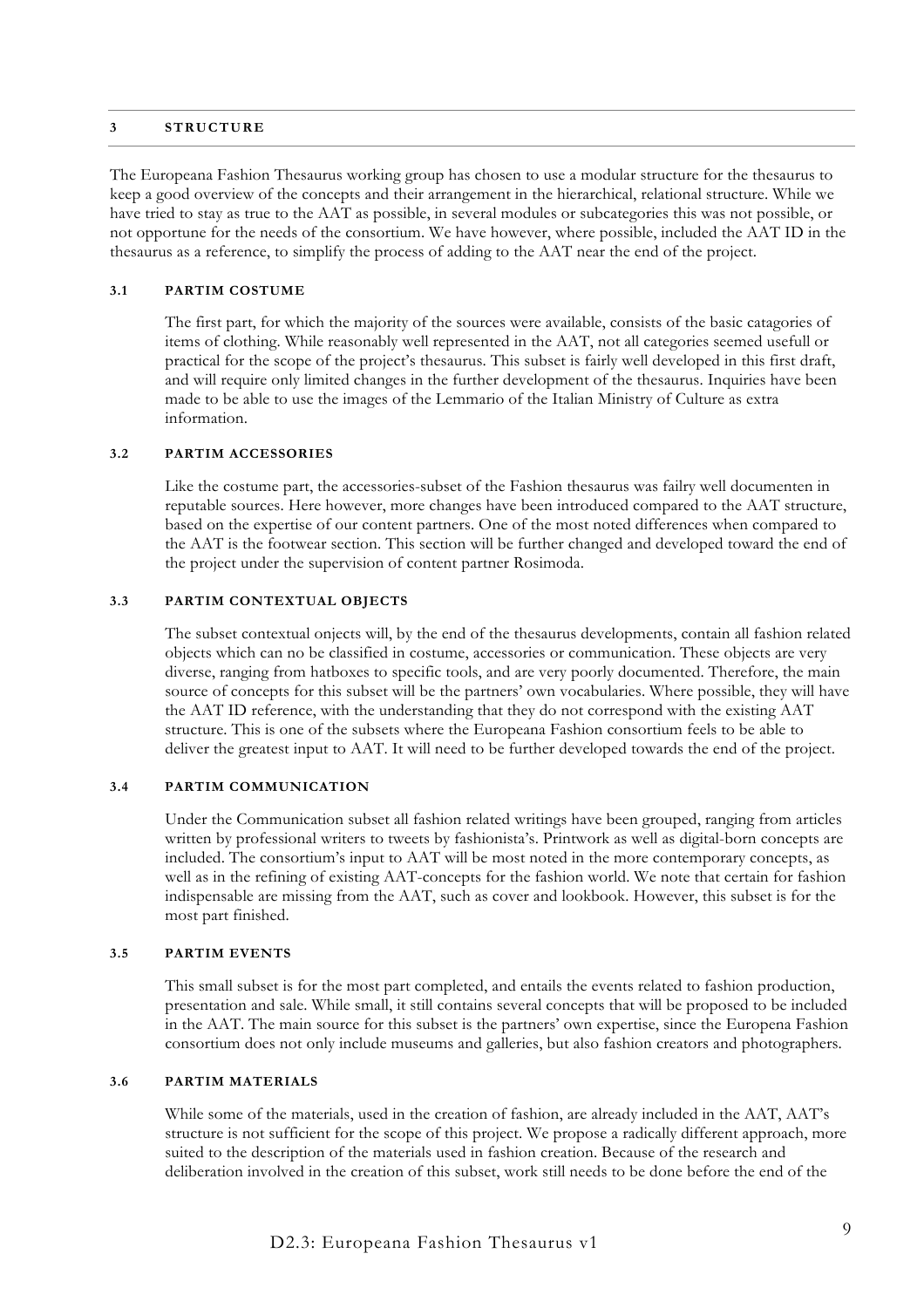project. It will at that time result in a great contribution to AAT. The materials subset will not only include traditional materials, but will also incorporate the new developments.

#### **3.7 PARTIM TECHNIQUES**

Much like the materials subset, the consortium feels that the techniques that have been included in the AAT are not optimalised for the use in a fashion thesaurus, and have elected to dramatically overhaul the structure. This, we feel, has resulted in a logical and simple structure in which all fashion related techniques can be incorporated. While a fair amount of techniques already exist in AAT, refinements and additions to AAT's technique concepts will be made by the consortium once the techniques subset is completely finished, towards the end of the project.

### **3.8 PARTIM DECORATION**

Considering fashion, the Europeana Fashion consortium has decided to include decoration as a subset, to group not only colours, but also patterns and mechanical decoration. This subset is still fairly experimental, but constitutes an important part in fashion creation. More work will be done towards the completion of the thesaurus, at which time an analysis of both concepts and structure will allow us to determine wether we can contribute anything to AAT.

#### **3.9 PARTIM AGENTS**

This subset will, towards the end of the thesaurus development, contain the list of agents who are involved in the creation, publication and sale of fashion.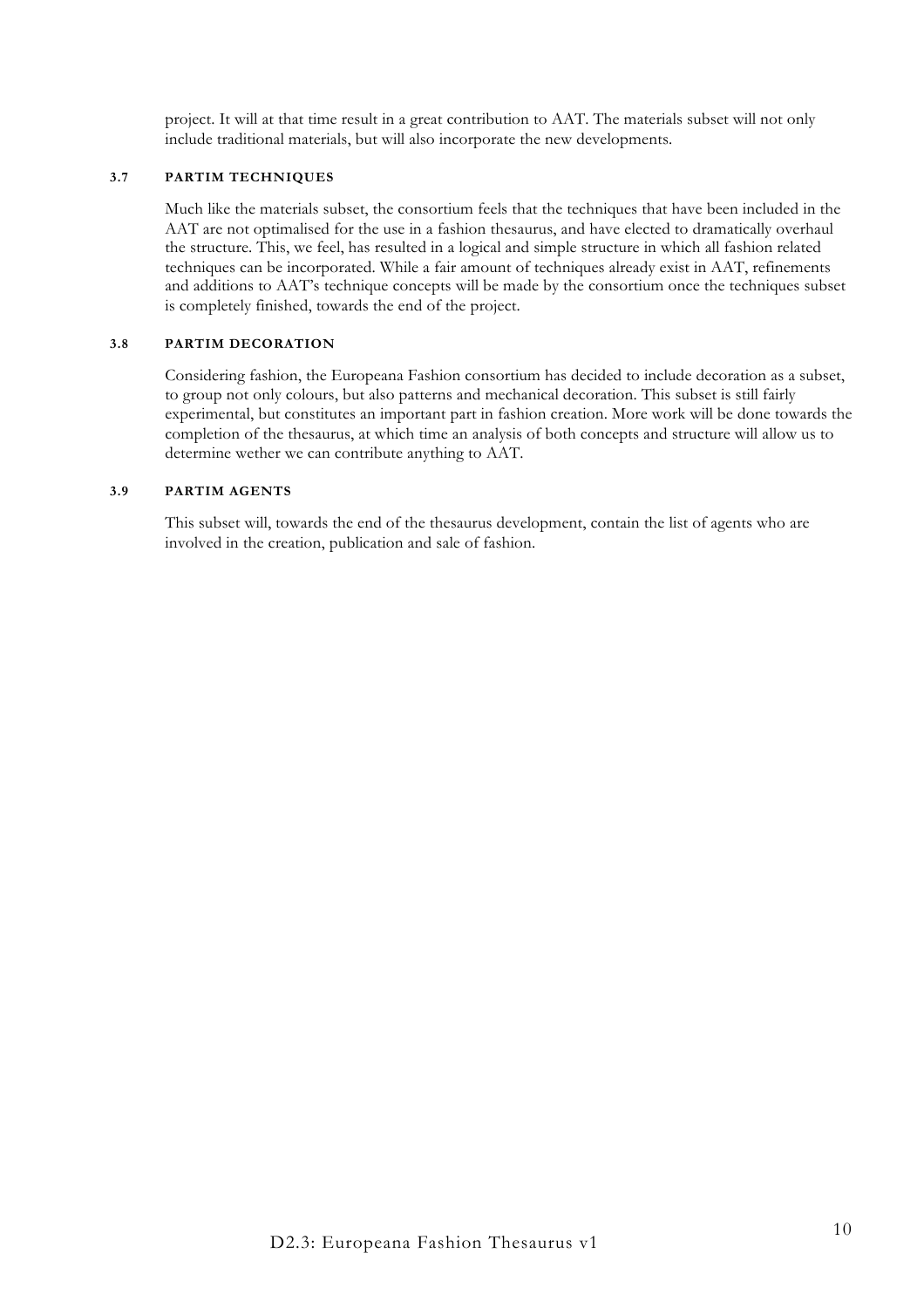#### **4 FURTHER DEVELOPEMENTS**

#### **4.1 EXTENSION OF THE THESAURUS**

While the current version of the thesaurus, nearly 430 concepts, already allo the content partners to annotate, translate and semantically enrich their metadata, more work will be done to expand the existing thesaurus and deliver the richest hierarchical relational fashion vocabulary possible. To this extent all concept partners will deliver input based on their own needs and from their own fields of expertise. Furthermore, experiments are underway for the creation of an onthology, so that all concepts will be described with specific characteristics, to further semantically enrich the metadata. Technical possibilities based on this enrichment will be considered if the scope and timing of the project permits. The goal is to have a completed, completely translated thesaurus by PM14 to be used in the delivery of metadata to Europeana.

When the thesaurus will be completed, a great effort will be made to deliver as many concepts as possible to AAT to be included in their vocabulary. Results will depend on several factors, including the rate at which AAT can verify and add concepts. Introductions have been made to the Dutch and German working groups working on the translation of the AAT in their respective language, in order to facilitate the process and learn from their expertise.

Also, depending on the technical, financial and timing restrictions, efforts will be made to constantly improve the semantic richness of the thesaurus. Methods to be used to this extend will be considered on an ad hoc base and communicated with all partners before implementation.

#### **4.2 DISSEMINATION**

The Europeana Fashion Thesaurus will be presented to the fashion GLAM community in Firenze in April 2013 at the first Europeana Fashion International Conference, and through the project's website. Both channels will be used to keep interested parties up to date on the development, and the Europeana Fashion will also make the thesaurus publically available upon completion of the works.

The first steps toward the dissemination of the thesaurus have been taken by writing a blog article for the Europeana portal and the Europeana Pro portal.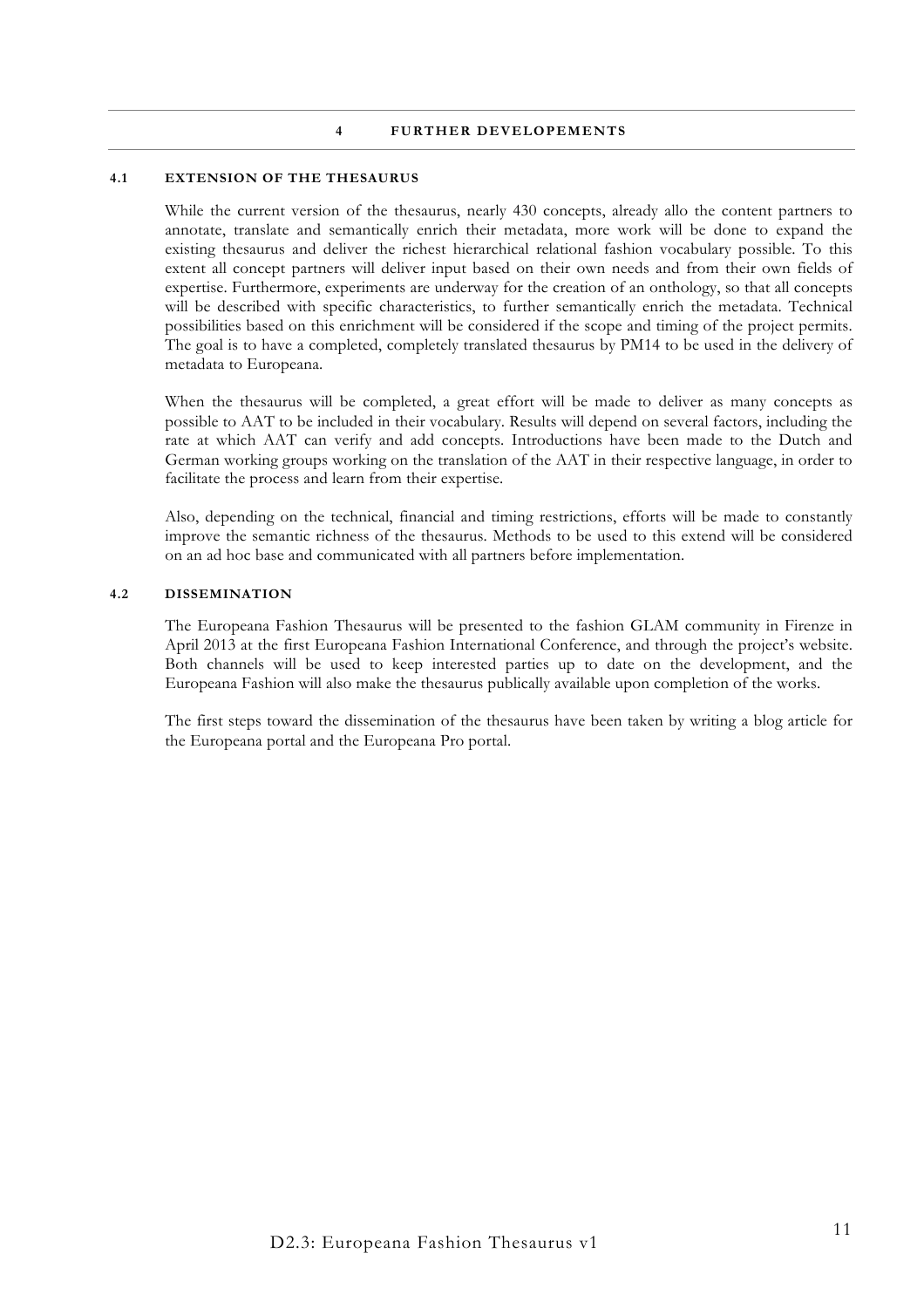### **APPENDIX A: EUROPEANA FASHION THESAURUS V1: STRUCTURE**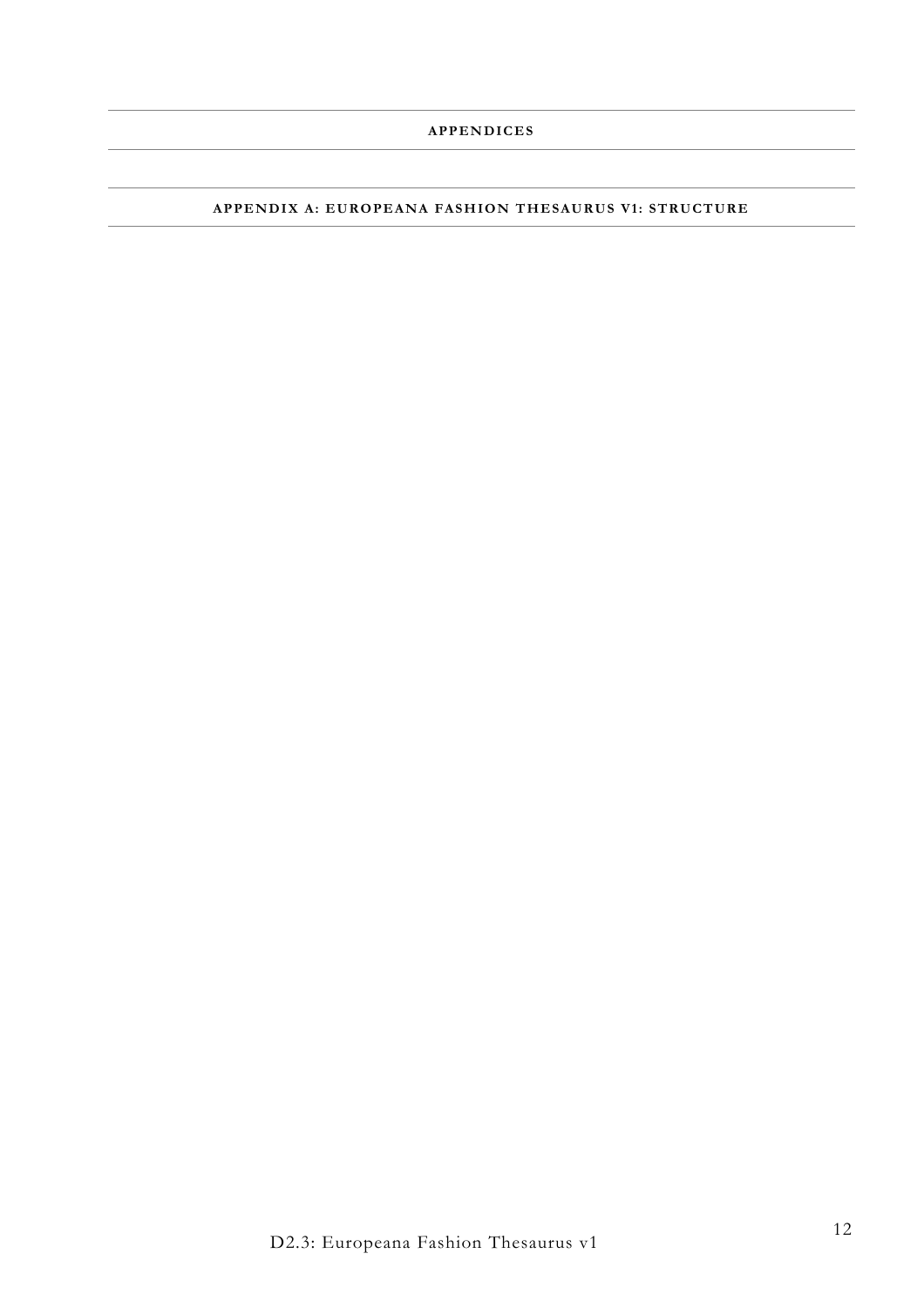#### Fashion Objects

Costume

Main garments

Main garments body (in

AAT this is level 1)

body

body

Banyan / Indian gownDressEnsembleJumpsuit Kimono Mantua Overall (VA)/pantsuit (AAT)Playsuit (children's)RedingoteRobe SuitTunicMain garments upper Blouse Bodice Caraco Cardigan Doublet Polo shirtPulloverShirtSweater (AAT)T-shirtWaistcoat (VA) / Vest Main garments lower CulottesLeggingsSarong ShortsSkirtgarment)Trousers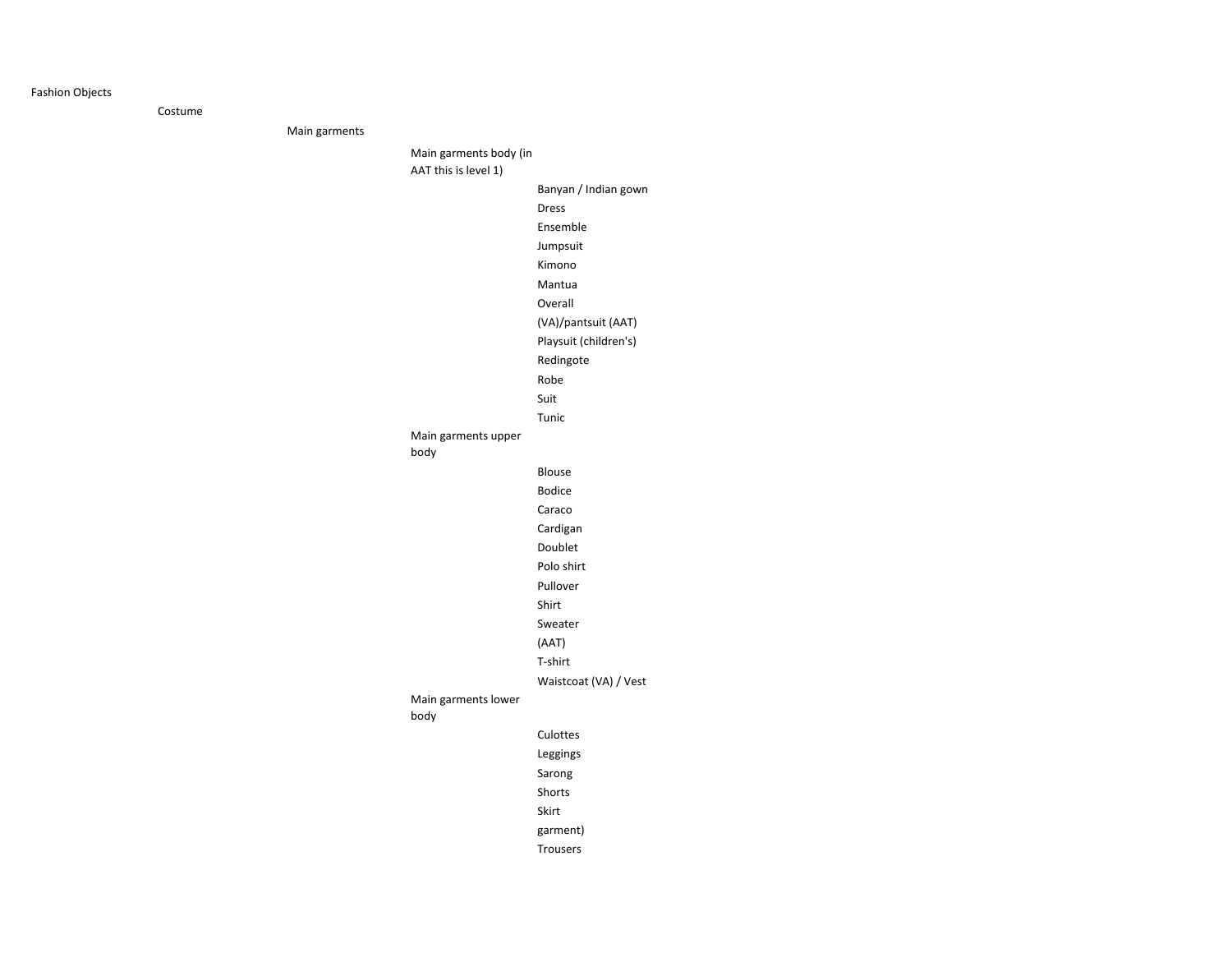breeches

OuterwearAnorakCape Cloak Coat Duster (AAT) / Wrap (VA FID - MF)Frock coatJacketMantle Poncho SpencerStole (Outerwear)EnsembleCostume components (in AAT under "Components/Components by specific context")Sleeve/Sleeves/pair of sleeves Cuff/Cuffs/pair of cuffsPocketsTrain StomacherPatch CollarBeltFasteningszipperbuttonshook Lace (fastening)Shirtfront / dicky neckclothSeamNight, home and underwear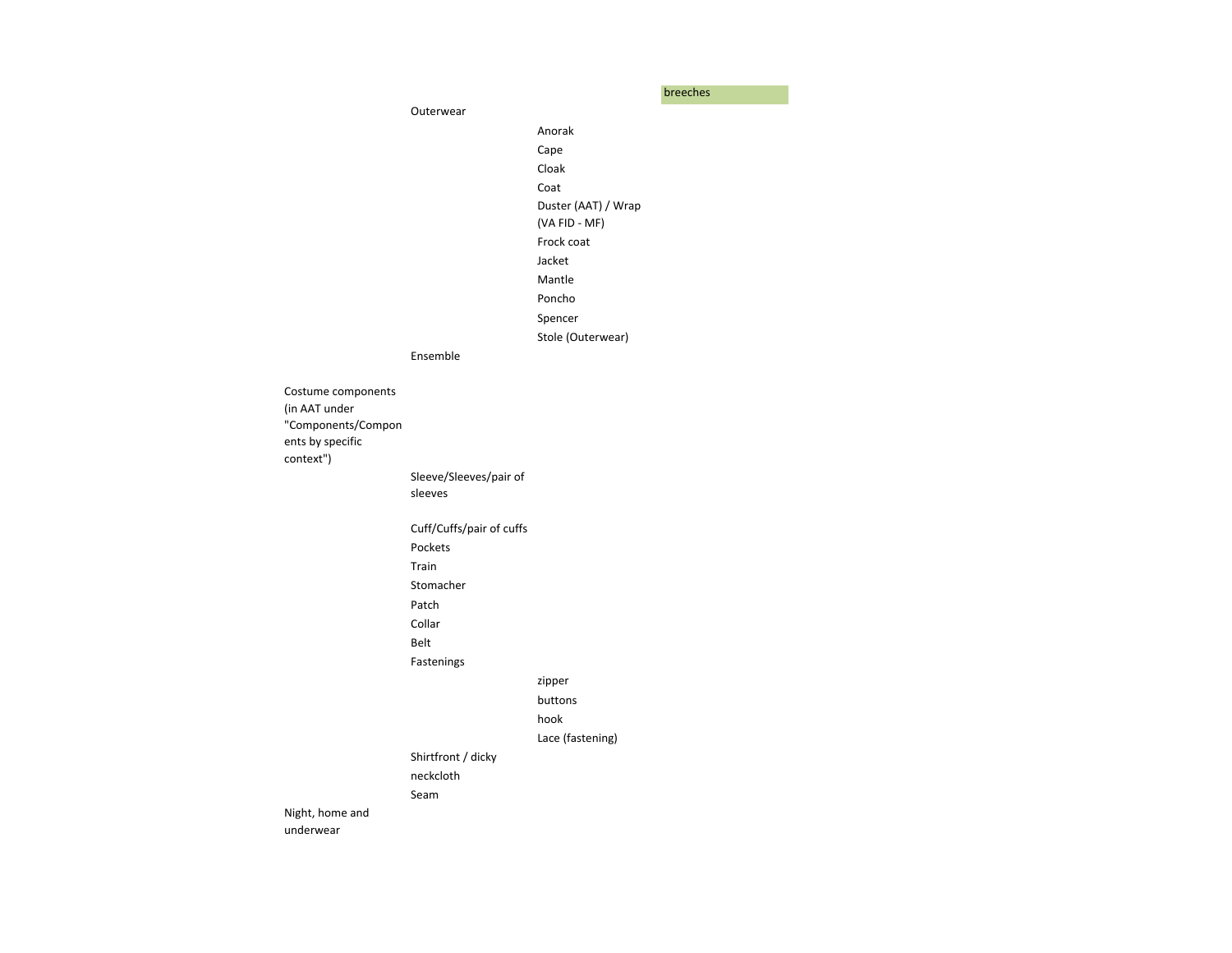Night and dressing

wear

Bathrobe Bedjacket Dressing gown (AAT) / Negligee / peignoir (V&A FID - U)/ Bathwrap? Dressing jacket Housecoat Nightgown NightshirtPyjama One-piece sleeping suit (for children)

#### Underwear

Body stocking (AAT) / body suit (V&A FID-U)Bra (brassiere in AAT)Bustle Camiknickers (AAT)/ cami-knickers / teddy (V&A FID-U)Chemise (AAT)/shiftCombination (V&A FID-U)CorsetCrinoline Diaper/NappyGarter Girdle (AAT)/ Waist cincher Half slip Jumps (V&A FID-U)Panniers (AAT) / Sidehoop (V&A FID - U)Romper

Slip

Smock

Underbodices

Underdress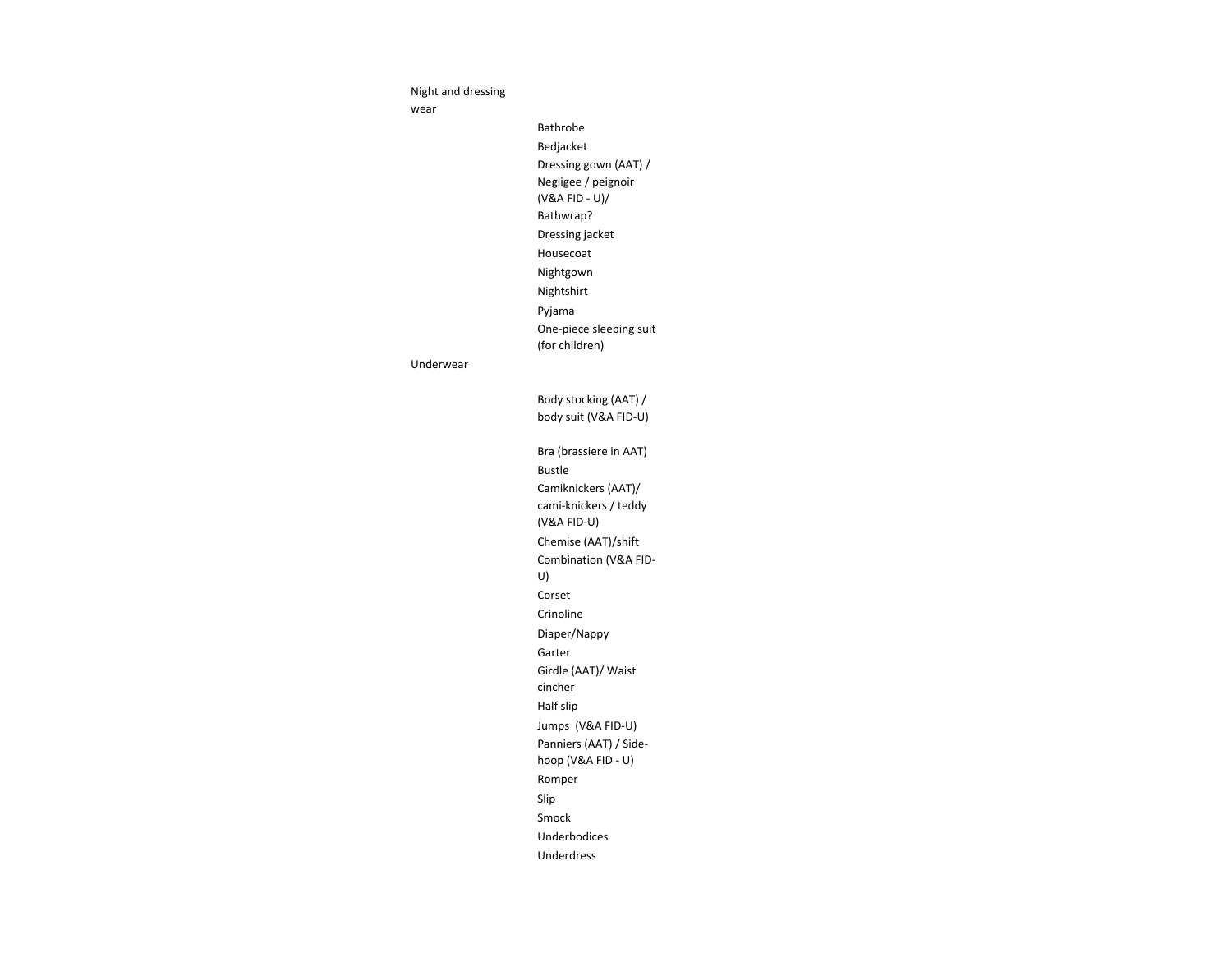#### Underpants

Undershirt

Underskirt

petticoat

#### Waist

Sleeve supportsBust improvers

Drawers/nickers/briefsCalf improversCollar support

#### Functional wear

Mourning clothingProfessional wear

> Academic costumeArmor (AAT)/ Suits of

> > armor

Liturgical costumeOverall

Servants dress

Uniform (professional

wear)

#### Ceremonial costume

Christening gowns/baptismal clothing

Weddingclothes

Uniform (ceremonial costume)

Sports and leisurewear

Walking suitsSwim and beachwearUniform (sports clothing)Cyclingwear

Hunting / ShootingwearIceskating suitHorseriding wear Ski suitSweat suit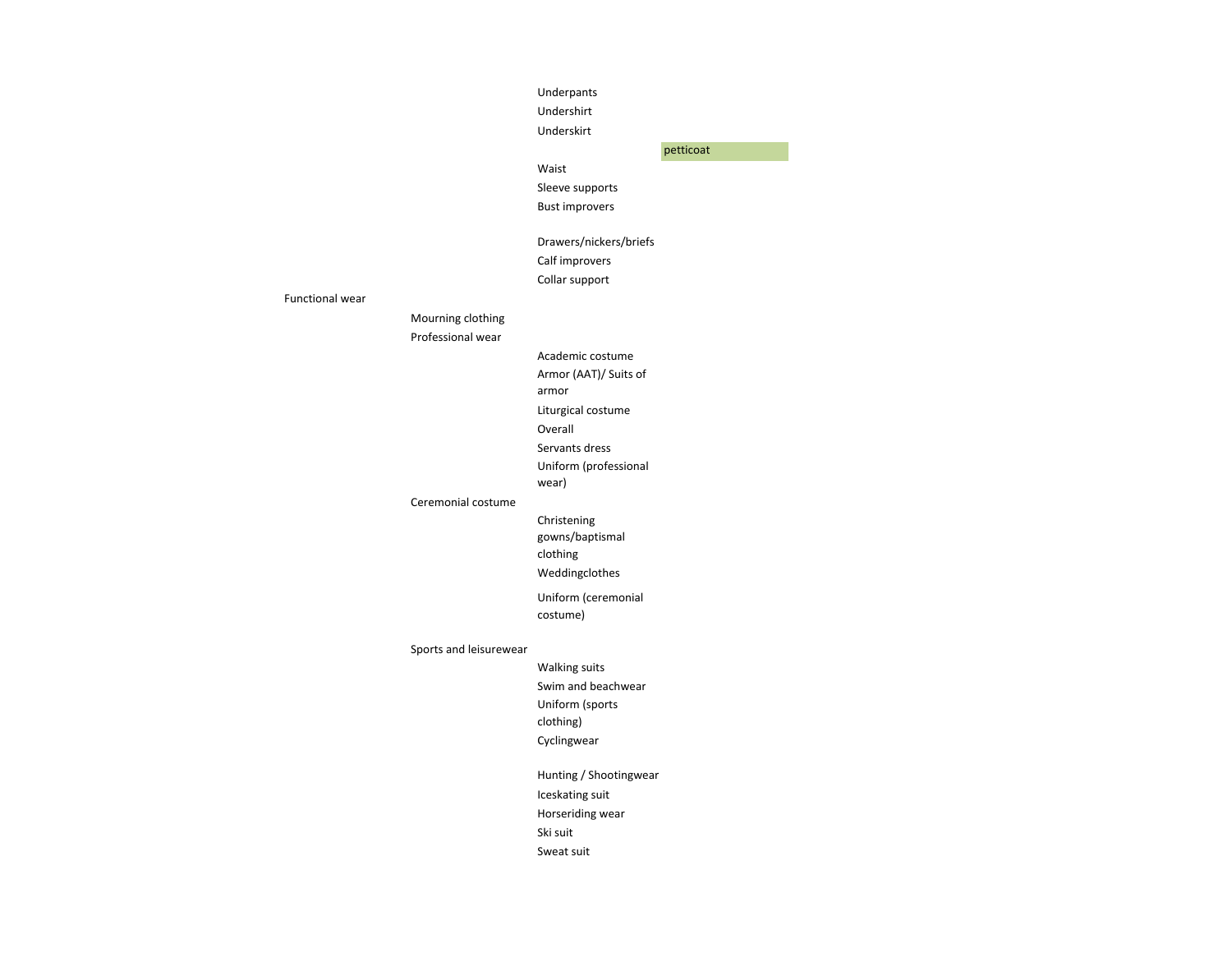Costumes (character dress)Accessoriescostume accessories carriedbags (costume accessories)bandolier bagschatelaine bagsclutch bagshandbags pockets (costume accessories)purses (ladies accessories)shoulder bagsfanshandkerchiefslorgnettesparasolsriding whipswalking sticksbouquet holdersumbrellascostume accessories wornbelts (costume accessories)jewelryaigrettes (plumes)diademspendants (jewelry)jewelry worn on the headear ornamentsearrings (jewelry)tiarascrownjewelry worn around the neck or on the upper bodynecklaces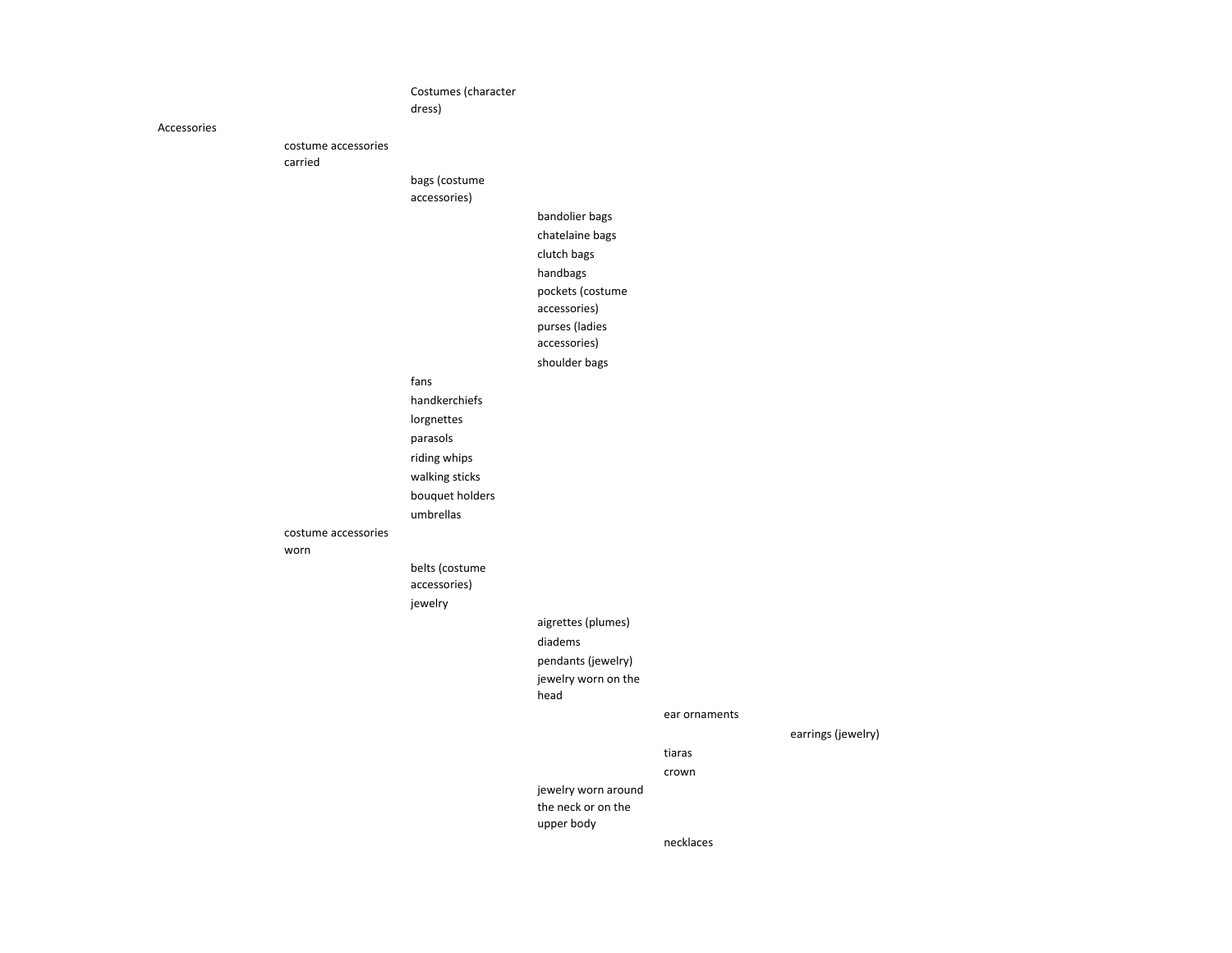|                                 | jewelry worn on arms<br>and hands |                     |                  |
|---------------------------------|-----------------------------------|---------------------|------------------|
|                                 |                                   | bracelets (jewelry) |                  |
|                                 |                                   | rings (jewelry)     |                  |
|                                 | jewelry worn on legs              |                     |                  |
|                                 | and feet                          |                     |                  |
|                                 | jewelry worn on<br>costume        |                     |                  |
|                                 |                                   | clips (jewelry)     |                  |
|                                 |                                   | cuff links          |                  |
|                                 |                                   | pins (jewelry)      |                  |
|                                 | costume jewelry                   |                     |                  |
|                                 | watches                           |                     |                  |
|                                 | sets / parures                    |                     |                  |
| patches (costume                |                                   |                     |                  |
| accessories)                    |                                   |                     |                  |
| pompons                         |                                   |                     |                  |
|                                 | obis                              |                     |                  |
| scarves (costume                |                                   |                     |                  |
| accessories)                    |                                   |                     |                  |
|                                 | bandannas                         |                     |                  |
|                                 | fichus                            |                     |                  |
|                                 | headscarves                       |                     |                  |
| accessories worn on the<br>head |                                   |                     |                  |
|                                 | spectacles / glasses              |                     |                  |
|                                 | mask                              |                     |                  |
|                                 | patches                           |                     |                  |
|                                 | hair accessories                  |                     |                  |
|                                 |                                   | wigs                |                  |
|                                 | hairstyles                        |                     |                  |
|                                 | headgear                          |                     |                  |
|                                 |                                   | caps (headgear)     |                  |
|                                 |                                   |                     | berets           |
|                                 |                                   |                     | dormeuses (caps) |
|                                 |                                   |                     | fezes            |
|                                 |                                   |                     | flatcaps         |
|                                 |                                   |                     | jockey caps      |
|                                 |                                   |                     | Phrygian caps    |
|                                 |                                   |                     | skullcaps (caps) |
|                                 |                                   |                     | toques (caps)    |
|                                 |                                   | earmuffs            |                  |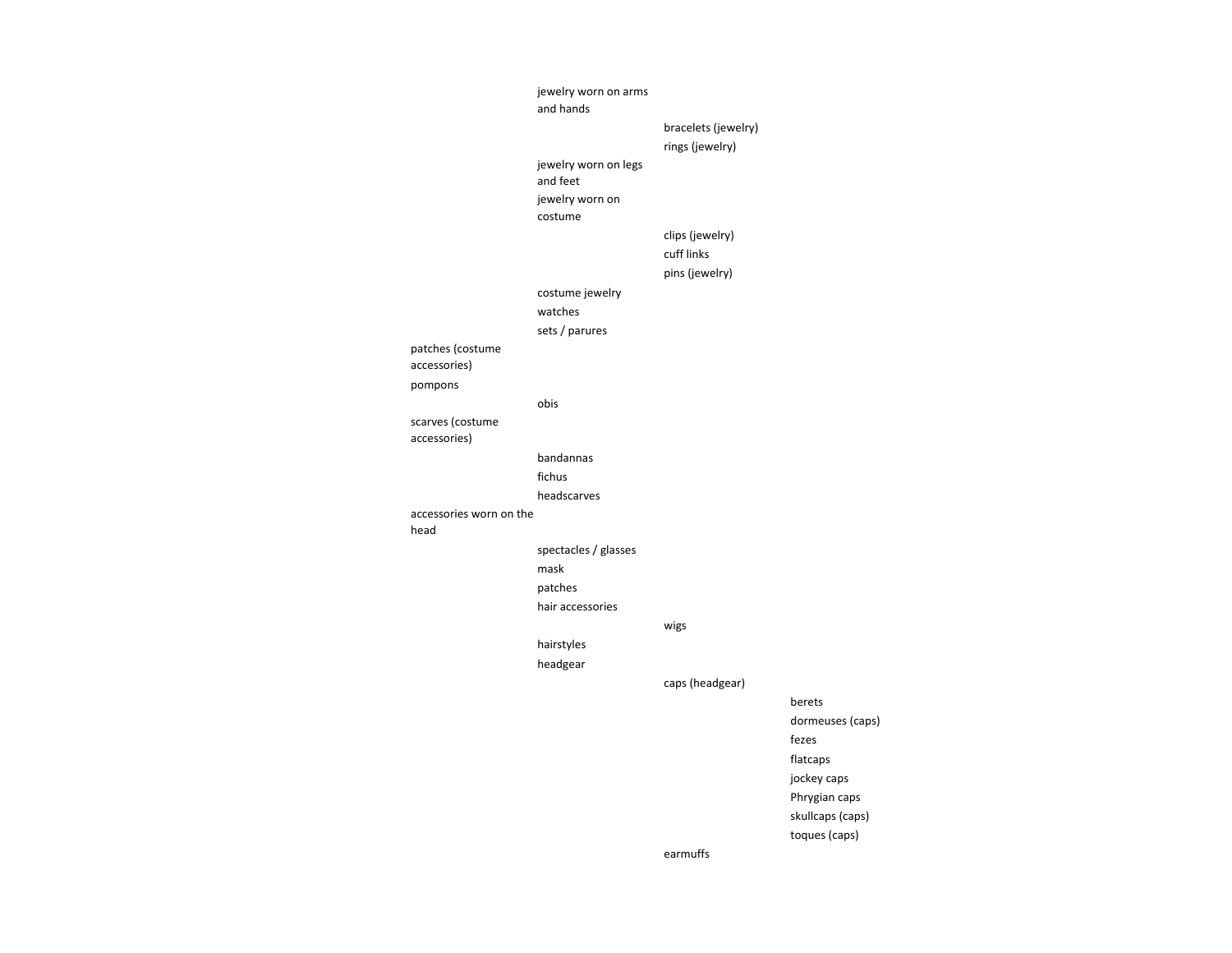|                         |              | headbands             |                    |
|-------------------------|--------------|-----------------------|--------------------|
|                         |              | hats                  |                    |
|                         |              |                       | bonnets (hats)     |
|                         |              |                       | cloches (hats)     |
|                         |              |                       | cowboy hats        |
|                         |              |                       | fedoras            |
|                         |              |                       | helmets            |
|                         |              |                       | panama hats        |
|                         |              |                       | sombreros          |
|                         |              |                       |                    |
|                         |              | headcloths (headgear) |                    |
|                         |              |                       | headscarves        |
|                         |              |                       | veils (headcloths) |
|                         |              |                       | wimples            |
|                         |              | headdresses           |                    |
|                         |              | helmets               |                    |
|                         |              | hoods (headgear)      |                    |
|                         |              | miters                |                    |
|                         |              | turbans               |                    |
| accessories worn above  |              |                       |                    |
| the waist               |              |                       |                    |
|                         | boutonnieres |                       |                    |
|                         | bretelles    |                       |                    |
|                         | neckwear     |                       |                    |
|                         |              | collars (neckwear)    |                    |
|                         |              | jabots                |                    |
|                         |              | neckcloths            |                    |
|                         |              |                       | ascots             |
|                         |              |                       | cravats            |
|                         |              |                       | neckerchiefs       |
|                         |              | neckpieces            |                    |
|                         |              |                       | boas (neckpieces)  |
|                         |              | neckties              |                    |
|                         |              |                       | bolo ties          |
|                         |              |                       | bow ties           |
| accessories worn at the |              |                       |                    |
| waist or below          |              |                       |                    |
|                         | chatelaines  |                       |                    |
|                         | codpieces    |                       |                    |
|                         | cummerbunds  |                       |                    |
|                         | obis         |                       |                    |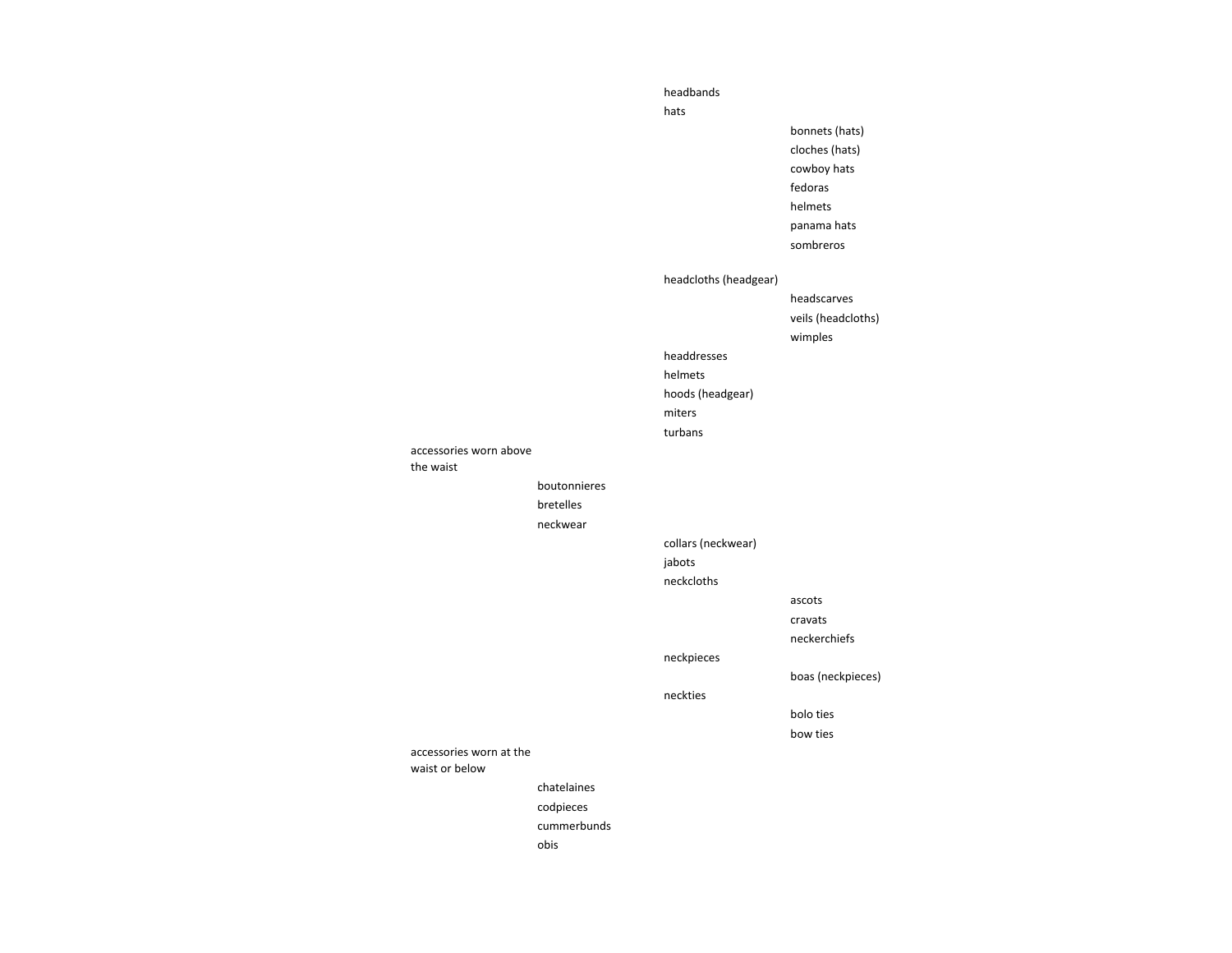#### accessories worn on

arms or hands

# armbands

handwear

# gloves

mittens (handwear)mitts (fingerless handwear)muffs

#### accessories worn on the legs or feet

# downy calves

footwear



#### gaiters

hosiery

pantyhose

socks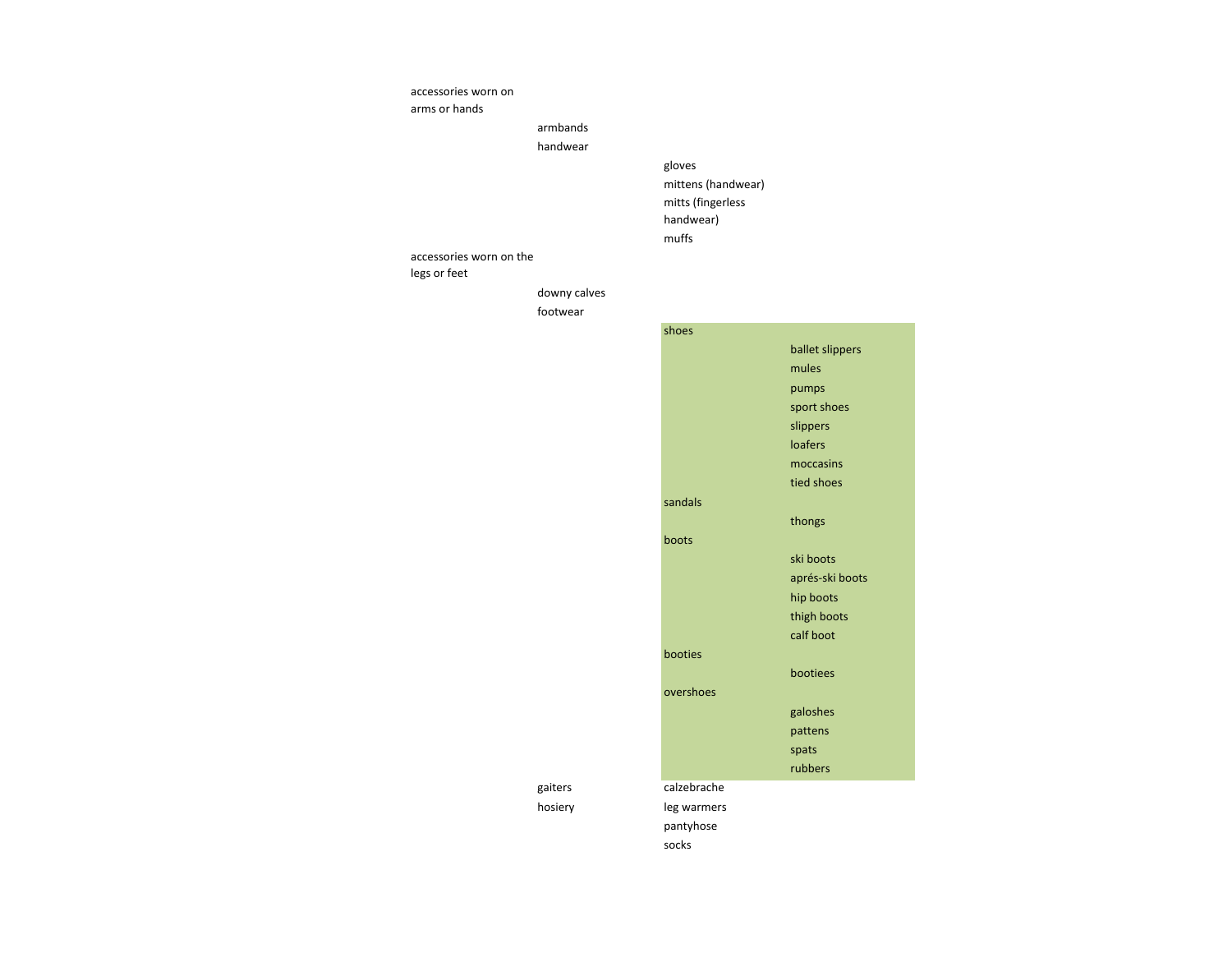|                    |                   |                               |                                | stockings<br>tabi (hosiery)<br>tights (opaque<br>stockings) |
|--------------------|-------------------|-------------------------------|--------------------------------|-------------------------------------------------------------|
|                    |                   |                               | spurs (costume<br>accessories) |                                                             |
|                    |                   | amulets                       |                                |                                                             |
|                    |                   | aprons (protective            |                                |                                                             |
|                    |                   | wear)                         |                                |                                                             |
|                    |                   | cuffs (costume<br>components) |                                |                                                             |
|                    |                   | shawls                        |                                |                                                             |
|                    |                   | stoles (outerwear)            |                                |                                                             |
| Contextual objects |                   |                               |                                |                                                             |
|                    | hatbox            |                               |                                |                                                             |
|                    | mannequin         |                               |                                |                                                             |
|                    | <b>Tool</b>       | small mannequin               |                                |                                                             |
|                    |                   | cobbler's hammer              |                                |                                                             |
|                    |                   | design drawing                |                                |                                                             |
| Visual and verbal  |                   |                               |                                |                                                             |
| communication      |                   |                               |                                |                                                             |
|                    | non-digital media |                               |                                |                                                             |
|                    |                   | artwork<br>fashion photograph |                                |                                                             |
|                    |                   | painting                      |                                |                                                             |
|                    |                   | print                         |                                |                                                             |
|                    |                   |                               | fashion print                  |                                                             |
|                    |                   | drawing                       |                                |                                                             |
|                    |                   |                               | fashion illustrations          |                                                             |
|                    |                   | graphic arts                  |                                |                                                             |
|                    |                   | animation                     |                                |                                                             |
|                    |                   | film                          | fashion film                   |                                                             |
|                    |                   | music                         |                                |                                                             |
|                    |                   | spoken text                   |                                |                                                             |
|                    |                   | article                       |                                |                                                             |
|                    |                   | book                          |                                |                                                             |
|                    |                   | magazine                      |                                |                                                             |
|                    |                   |                               | fashion magazine?              |                                                             |
|                    |                   |                               | cover                          |                                                             |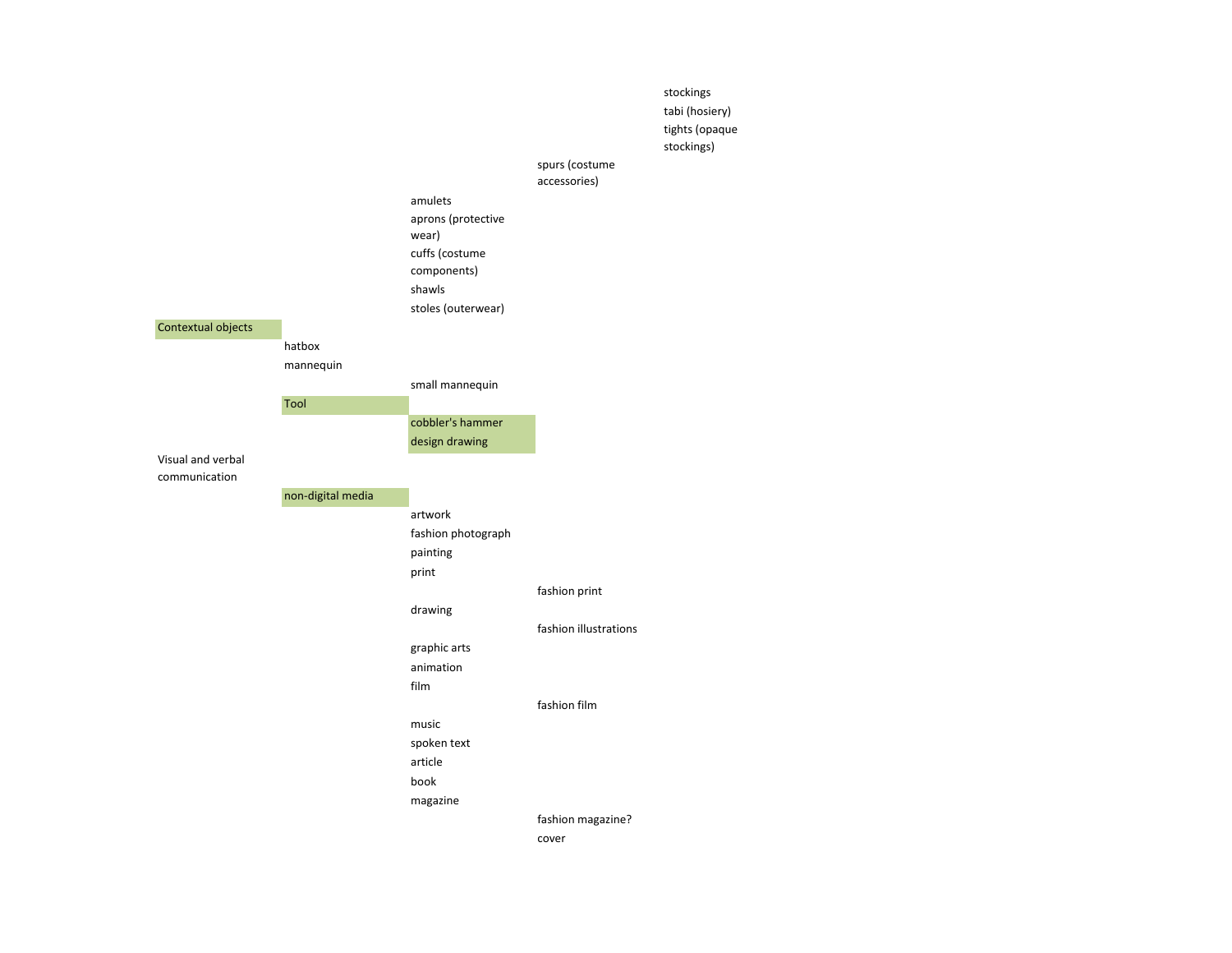|                       |                       |                         | exhibition catalogue |                |
|-----------------------|-----------------------|-------------------------|----------------------|----------------|
|                       |                       |                         | advertisement        |                |
|                       |                       |                         | ephemera             |                |
|                       |                       |                         | lookbook             |                |
|                       |                       |                         | document set         |                |
|                       |                       |                         |                      | press clipping |
|                       |                       |                         |                      | press folder   |
|                       |                       |                         | display window       |                |
|                       |                       |                         | fashion doll         |                |
|                       |                       | digital media           |                      |                |
|                       |                       |                         | website              |                |
|                       |                       |                         | webpage              |                |
|                       |                       |                         | blogpost             |                |
|                       |                       |                         | blog                 |                |
|                       |                       |                         | tweet                |                |
|                       | Collection            |                         |                      |                |
|                       |                       | fashion collection      |                      |                |
|                       |                       | archival collection     |                      |                |
| <b>Fashion Events</b> |                       |                         |                      |                |
|                       | Fashion exhibition    |                         |                      |                |
|                       | Fashion show          |                         |                      |                |
|                       | Performance art       |                         |                      |                |
|                       | conference            |                         |                      |                |
|                       | web cast              |                         |                      |                |
|                       | award                 |                         |                      |                |
|                       | showroom              |                         |                      |                |
|                       | fair                  |                         |                      |                |
|                       | fashion week          |                         |                      |                |
| <b>Fashion Agents</b> |                       |                         |                      |                |
|                       | to follow             |                         |                      |                |
| materials             |                       |                         |                      |                |
|                       | <b>Natural fibres</b> |                         |                      |                |
|                       |                       | Mineral origin fibres   |                      |                |
|                       |                       |                         | Gold                 |                |
|                       |                       | Animal origin fibres    |                      |                |
|                       |                       |                         | Wool                 |                |
|                       |                       |                         | Silk                 |                |
|                       |                       | Vegetable origin fibres |                      |                |
|                       |                       |                         | Cotton               |                |
|                       |                       |                         | Linen                |                |
|                       |                       | Seaweed-origined fibres |                      |                |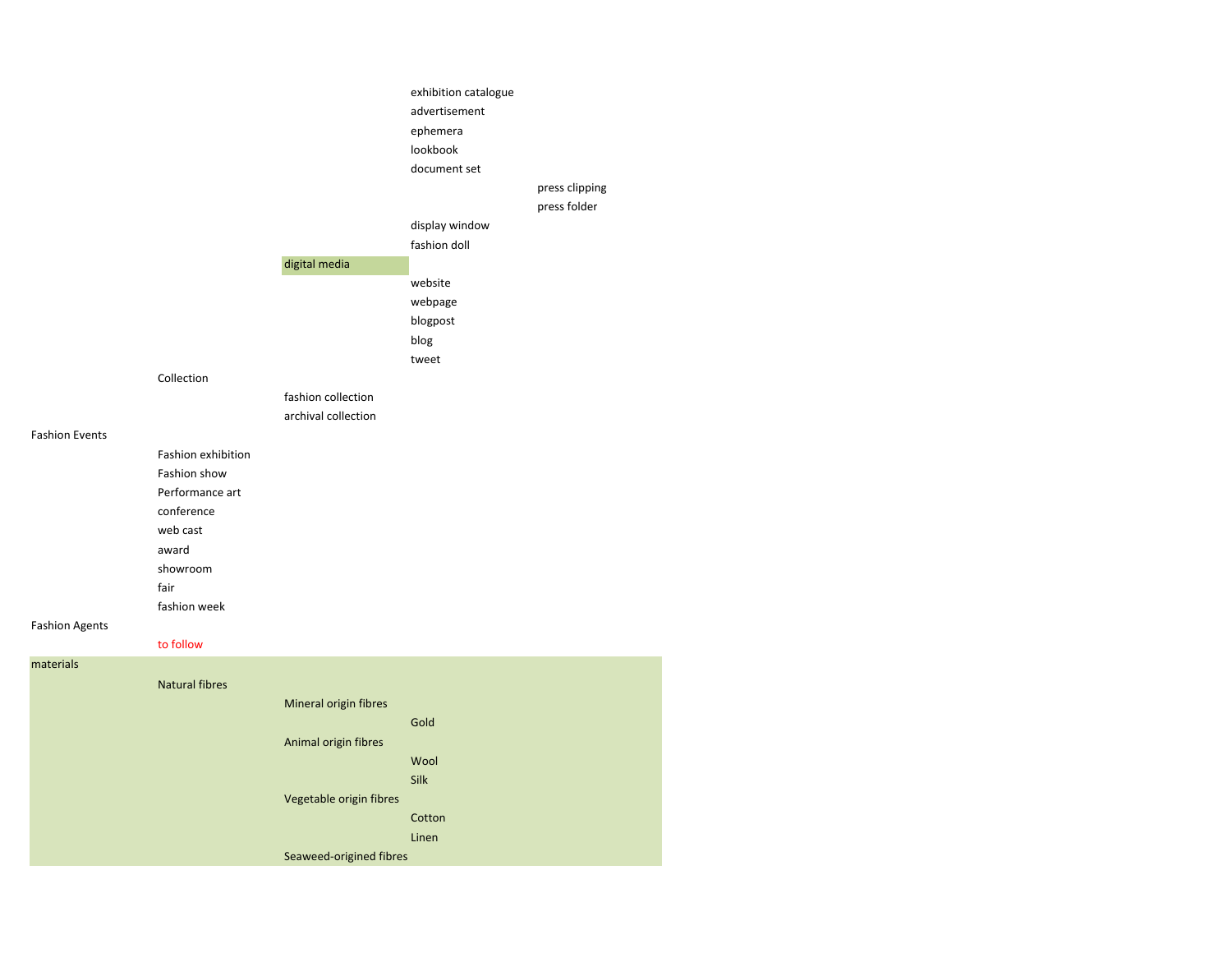|            |                                   |                          | Seaweed fibre                            |                           |
|------------|-----------------------------------|--------------------------|------------------------------------------|---------------------------|
|            | <b>Chemical fibres</b>            |                          |                                          |                           |
|            |                                   | <b>Artificial fibres</b> |                                          |                           |
|            |                                   |                          | Cellulosic                               |                           |
|            |                                   |                          |                                          | rayon                     |
|            |                                   |                          | Proteinic                                |                           |
|            |                                   |                          |                                          | lanitel                   |
|            |                                   |                          | Synthetic fibres (petrol-derived fibres) |                           |
|            |                                   |                          | nylon                                    |                           |
| techniques |                                   |                          |                                          |                           |
|            | <b>Mechanical transformations</b> |                          |                                          |                           |
|            |                                   | Ginning                  |                                          |                           |
|            |                                   | Carding                  |                                          |                           |
|            |                                   | Spinning                 |                                          |                           |
|            | Weaving techniques                |                          |                                          |                           |
|            |                                   | Weave                    |                                          |                           |
|            |                                   |                          | <b>Taffeta</b>                           |                           |
|            |                                   |                          |                                          | <b>Batiste</b>            |
|            |                                   |                          |                                          | <b>Buckram</b>            |
|            |                                   |                          |                                          | Calico                    |
|            |                                   |                          |                                          | Canvas                    |
|            |                                   |                          |                                          | Chiffon                   |
|            |                                   |                          |                                          | Chintz                    |
|            |                                   |                          |                                          | Crepe                     |
|            |                                   |                          | Twill                                    |                           |
|            |                                   |                          | Satin                                    |                           |
|            |                                   |                          |                                          | Damasc (silk)             |
|            |                                   |                          |                                          | Damassé (cotton or linen) |
|            |                                   |                          | <b>Brocade</b>                           |                           |
|            |                                   | Other techniques         |                                          |                           |
|            |                                   |                          | Lace                                     |                           |
|            |                                   |                          |                                          | Needle lace               |
|            |                                   |                          |                                          | <b>Bobbin lace</b>        |
|            |                                   |                          | Knitting                                 |                           |
|            |                                   |                          | Macrame                                  |                           |
|            |                                   |                          | Tapestry                                 |                           |
|            |                                   |                          | <b>Rug making</b>                        |                           |
|            |                                   |                          |                                          | Persian knot              |
|            |                                   |                          |                                          | <b>Turkish knot</b>       |
|            |                                   |                          |                                          | Spanish knot              |
|            | Non-weaving techniques            |                          |                                          |                           |
|            |                                   |                          |                                          |                           |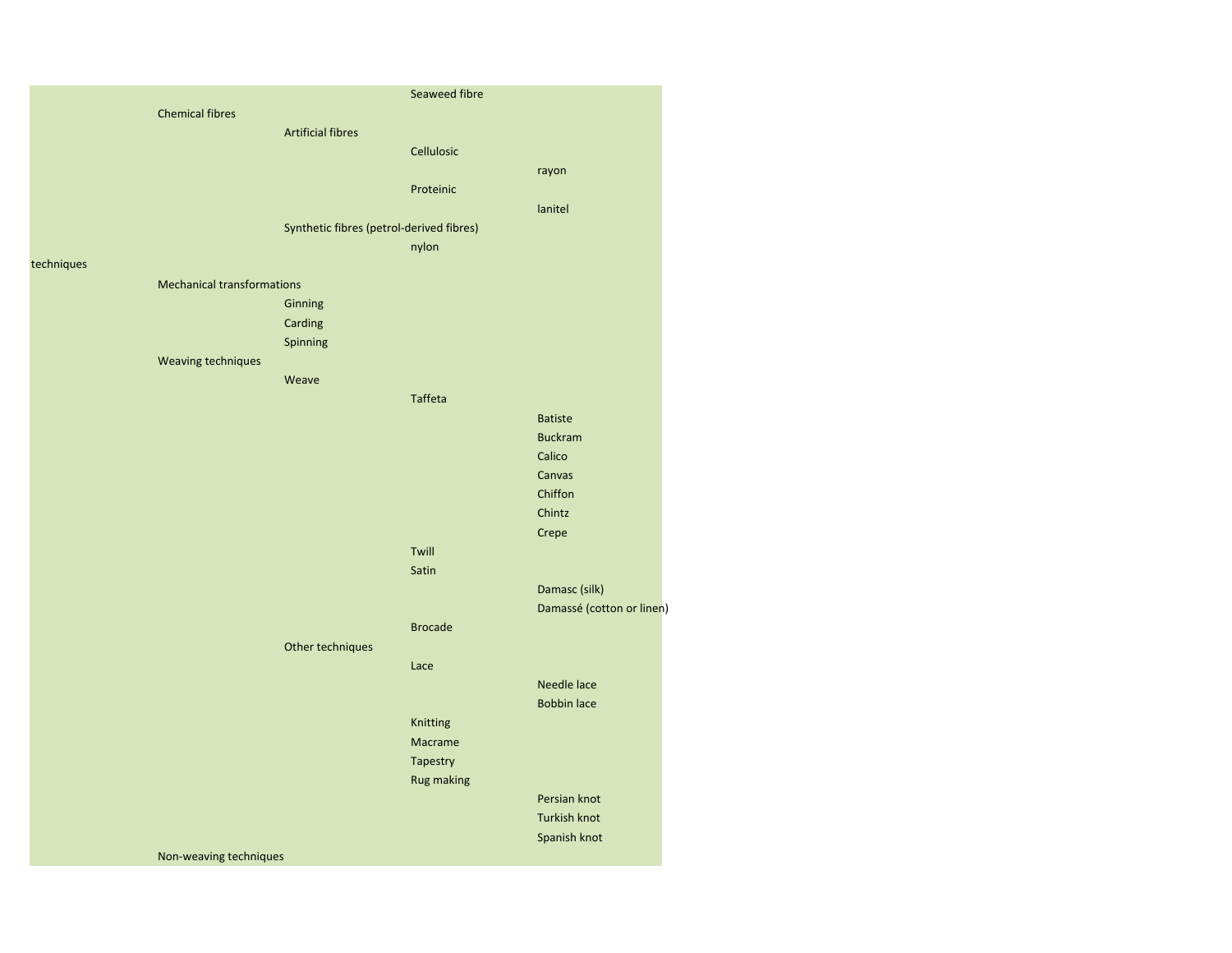|                    | felt          |               |        |
|--------------------|---------------|---------------|--------|
| Decoration         |               |               |        |
| Colour and pattern |               |               |        |
|                    | Colours       |               |        |
|                    |               | <b>Black</b>  |        |
|                    |               | Blue          |        |
|                    |               | <b>Brown</b>  |        |
|                    |               | Green         |        |
|                    |               | Grey          |        |
|                    |               | Metallic      |        |
|                    |               |               | Gold   |
|                    |               |               | Silver |
|                    |               |               | Copper |
|                    |               | Multicoloured |        |
|                    |               | Orange        |        |
|                    |               | Pink          |        |
|                    |               | Purple        |        |
|                    |               | Red           |        |
|                    |               | Transparent   |        |
|                    |               | White         |        |
|                    |               | Yellow        |        |
|                    | Thread print  |               |        |
|                    | Print         |               |        |
|                    |               | Chintz        |        |
|                    | Hand painting |               |        |
|                    | Ikat          |               |        |
|                    | Stencil       |               |        |
| Weave combining    |               |               |        |
|                    | Peking        |               |        |
|                    | <b>Damasc</b> |               |        |
| Applications       |               |               |        |
|                    | Embroidery    |               |        |
|                    | Sequins       |               |        |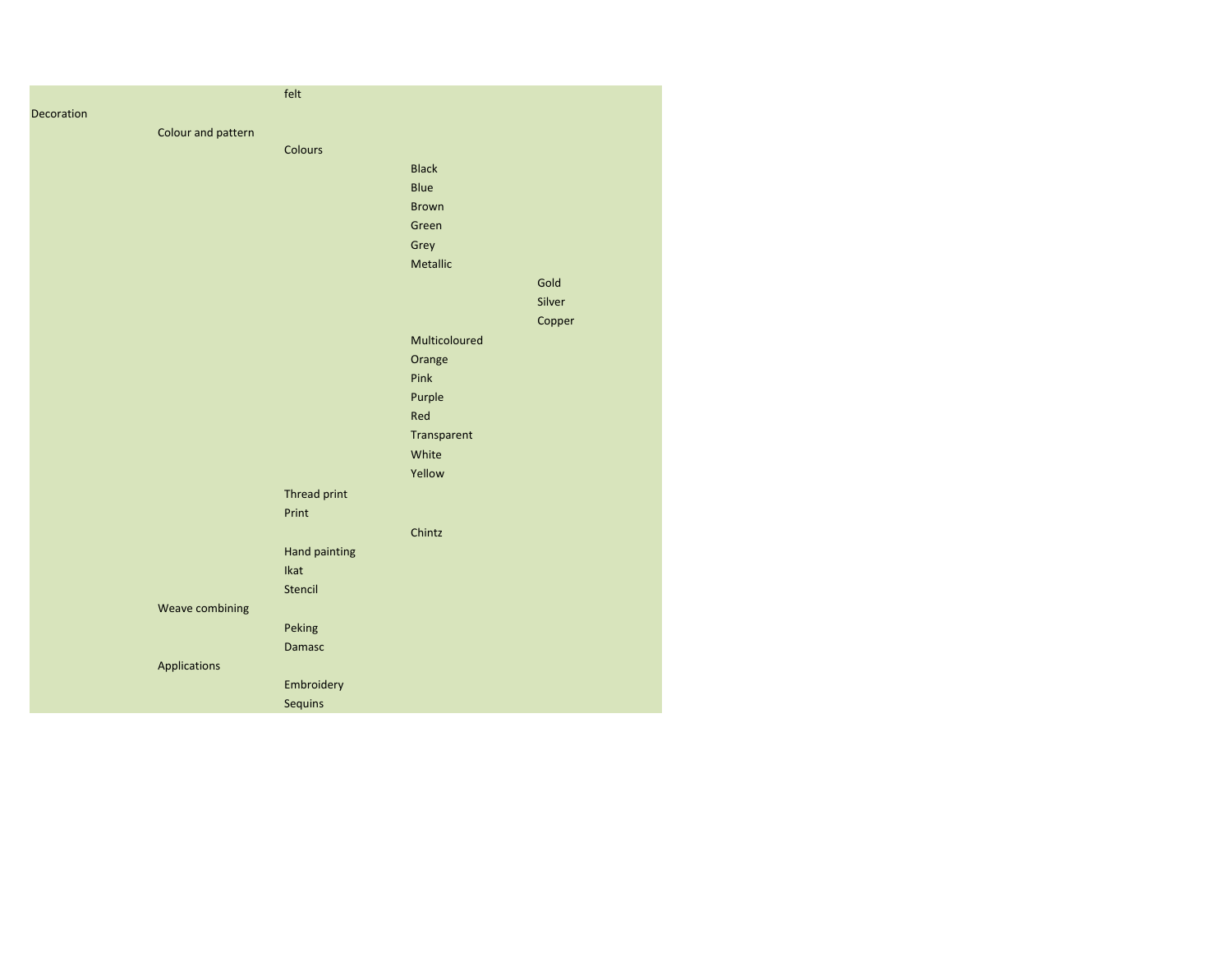# **APPENDIX B: EUROPEANA FASHION THESAURUS V1: TRANSLATIONS**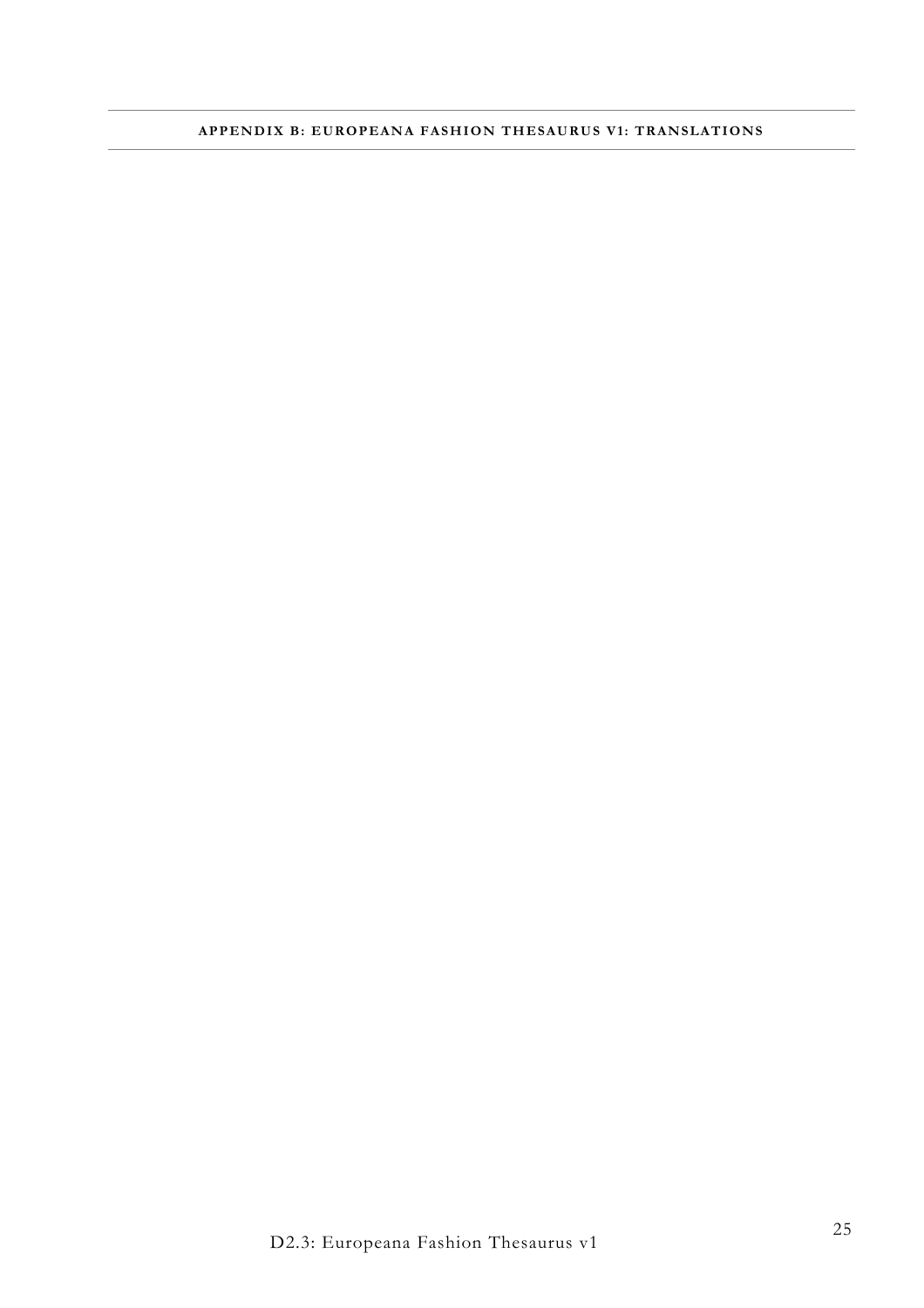| <u>concept ID</u> | prefLabel@eng                  | <b>broader</b> | altLabel@eng    | <b>AAT ID</b>         | prefLabel@ned                             | prefLabel@fra                      |
|-------------------|--------------------------------|----------------|-----------------|-----------------------|-------------------------------------------|------------------------------------|
|                   | 10000 Fashion Objects          |                |                 |                       | Modeobjecten                              | Objets de mode                     |
|                   | 10001 Costume                  | 10000          |                 | 300209261 Kleding     |                                           | Costume                            |
|                   | 10002 Main garments            | 10001          |                 |                       | 300209263 Bovenkleding                    | vêtements                          |
|                   |                                |                |                 |                       | Bovenkleding voor het hele                |                                    |
|                   | 10003 Main garments body       | 10002          |                 |                       | lichaam                                   | Vêtements portés sur le corps      |
|                   | 10004 Banyan / Indian gown     | 10003          |                 |                       | 300215822 Japonse rok                     | banyan                             |
|                   | 10005 Dress                    | 10003          |                 | 300046159 Japon       |                                           | robe                               |
|                   | 10006 Ensemble                 | 10003          |                 |                       | Ensemble                                  | Ensemble                           |
|                   | 10007 Jumpsuit                 |                | 10003 jump suit | 300209835 Jumpsuit    |                                           | combi pantalon                     |
|                   | 10008 Kimono                   | 10003          |                 | 300046171 Kimono      |                                           | kimono                             |
|                   | 10009 Mantua                   | 10003          |                 | 300209837 Mantua      |                                           | robe de cour/manteau de cour       |
|                   | 10010 Overall                  | 10003          |                 | 300046178 Tuinbroek   |                                           | pardessus                          |
|                   |                                |                |                 |                       |                                           | pantalon de costume ou tailleur de |
|                   | 10011 Trouser suit             |                | 10003 pantsuit  | 300046183 Broekpak    |                                           | pantalon                           |
|                   | 10012 Playsuit (children's)    | 10003          |                 | 300256813 Playsuit    |                                           | grenouillère                       |
|                   |                                |                |                 |                       |                                           |                                    |
|                   | 10013 Redingote                | 10003          |                 | 300254632 Redingote   |                                           | redingote                          |
|                   | 10014 Robe                     | 10003          |                 | 300209852 Gewaad      |                                           | robe                               |
|                   |                                |                |                 |                       |                                           |                                    |
| 10015 Suit        |                                | 10003          |                 | 300209863 Pak         |                                           | costume (homme) tailleur (femme)   |
|                   | <b>10016 Tunic</b>             | 10003          |                 | 300209869 Tuniek      |                                           | tunique                            |
|                   |                                |                |                 |                       |                                           |                                    |
|                   | 10017 Main garments upper body | 10002          |                 |                       | 300209278 Bovenkleding voor het bovenlijf | Haut du corps                      |
|                   | 10018 Blouse                   | 10017          |                 | 300046133 Blouse      |                                           | blouse                             |
|                   |                                |                |                 |                       |                                           |                                    |
|                   |                                |                |                 |                       |                                           |                                    |
|                   |                                |                |                 |                       |                                           |                                    |
|                   |                                |                |                 |                       |                                           |                                    |
|                   | 10019 Bodice                   | 10017          |                 | 300209874 Keurslijfje |                                           | corselet                           |
|                   | 10020 Caraco                   | 10017          |                 | 300209879 Caraco      |                                           | caraco                             |
|                   | 10021 Cardigan                 | 10017          |                 | 300209880 Cardigan    |                                           | cardigan /gilet                    |
|                   | 10022 Doublet                  | 10017          |                 | 300209829 Wambuis     |                                           | justaucorps/pourpoint              |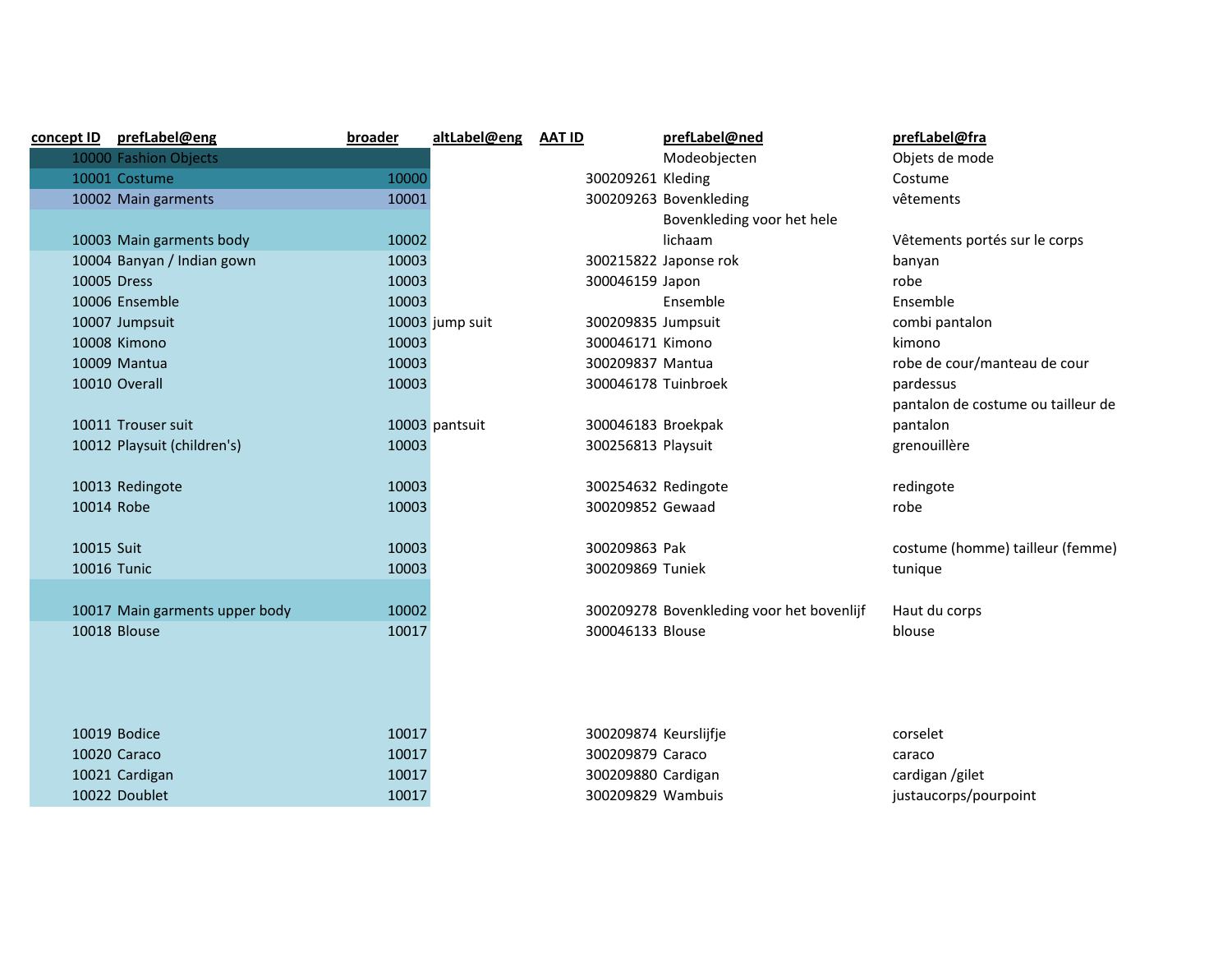| 10023 Polo shirt                        | 10017 | 300209896 Poloshirt                       |
|-----------------------------------------|-------|-------------------------------------------|
| 10024 Pullover                          | 10017 | 300209897 Pullover                        |
| 10025 Shirt                             | 10017 | 300212499 Overhemd                        |
| 10026 Sweater                           | 10017 | 300209900 Trui                            |
| 10027 Top (V&A FID - U) / Vest (AAT)    | 10017 | 300209904 Vest (kleding)                  |
| 10028 T-shirt                           | 10017 | 300209903 T-shirt                         |
| 10029 Waistcoat (VA) / Vest             | 10017 | 300216053 Gilet                           |
|                                         |       |                                           |
| 10030 Main garments lower body          | 10002 | 300209279 Bovenkleding voor het onderlijf |
| 10031 Culottes                          | 10030 | 300046158 Broekrok                        |
| 10032 Leggings                          | 10030 | 300046173 Legging                         |
| 10033 Sarong                            | 10030 | 300209928 Sarong                          |
| 10034 Shorts                            | 10030 | 300209930 Korte broek / short             |
| 10035 Skirt                             | 10030 | 300209932 Rok                             |
| 10036 Trousers                          | 10030 | 300209935 Broek                           |
| 10037 Breeches                          | 10036 | 300046135 Kniebroek                       |
| 10038 Outerwear                         | 10002 | 300209265 Overkleding                     |
| 10039 Anorak                            | 10038 | 300256721 Anorak                          |
| 10040 Cape                              | 10038 | 300046140 Schoudermantel                  |
| 10041 Cloak                             | 10038 | 300046142 Cape                            |
| 10042 Coat                              | 10038 | 300046143 Jas                             |
| 10043 Duster (AAT) / Wrap (VA FID - MF) | 10038 | 300216842 Stofjas                         |
| 10044 Frock coat                        | 10038 | 300046146 Geklede jas                     |
| 10045 Jacket                            | 10038 | 300046167 Jasje                           |
| 10046 Mantle                            | 10038 | 300212298 Mantel                          |
| 10047 Poncho                            | 10038 | 300046187 Poncho                          |
| 10048 Spencer                           | 10038 | 300209862 Spencer                         |
| 10049 Stole (Outerwear)                 | 10038 | 300138741 Schoudermanteltje               |
| 10050 Ensemble                          | 10002 | 300209844 Ensemble                        |

| ט ווווכ טוט ו נבעטב                     | 고 고 고 그 | א ווופטוט דעכטכטבעס                       | μυιν                     |
|-----------------------------------------|---------|-------------------------------------------|--------------------------|
| 10024 Pullover                          | 10017   | 300209897 Pullover                        | pull                     |
| 10025 Shirt                             | 10017   | 300212499 Overhemd                        | chemise                  |
| 10026 Sweater                           | 10017   | 300209900 Trui                            | sweat shirt              |
| 10027 Top (V&A FID - U) / Vest (AAT)    | 10017   | 300209904 Vest (kleding)                  | haut                     |
| 10028 T-shirt                           | 10017   | 300209903 T-shirt                         | tee-shirt                |
| 10029 Waistcoat (VA) / Vest             | 10017   | 300216053 Gilet                           | gilet                    |
|                                         |         |                                           |                          |
|                                         |         |                                           |                          |
| 10030 Main garments lower body          | 10002   | 300209279 Bovenkleding voor het onderlijf | bas du corps             |
| 10031 Culottes                          | 10030   | 300046158 Broekrok                        | jupe-culotte             |
| 10032 Leggings                          | 10030   | 300046173 Legging                         | caleçon long             |
| 10033 Sarong                            | 10030   | 300209928 Sarong                          | sarong                   |
| 10034 Shorts                            | 10030   | 300209930 Korte broek / short             | short                    |
|                                         |         |                                           |                          |
| 10035 Skirt                             | 10030   | 300209932 Rok                             | jupe                     |
| 10036 Trousers                          | 10030   | 300209935 Broek                           | pantalon                 |
| 10037 Breeches                          | 10036   | 300046135 Kniebroek                       | culotte/haut de chausses |
| 10038 Outerwear                         | 10002   | 300209265 Overkleding                     | vêtement de dessus       |
| 10039 Anorak                            | 10038   | 300256721 Anorak                          | anorak                   |
| 10040 Cape                              | 10038   | 300046140 Schoudermantel                  | cape                     |
| 10041 Cloak                             | 10038   | 300046142 Cape                            | grande cape              |
|                                         |         |                                           |                          |
| 10042 Coat                              | 10038   | 300046143 Jas                             | manteau                  |
|                                         |         |                                           |                          |
| 10043 Duster (AAT) / Wrap (VA FID - MF) | 10038   | 300216842 Stofjas                         | pardessus                |
| 10044 Frock coat                        | 10038   | 300046146 Geklede jas                     | redingote                |
| 10045 Jacket                            | 10038   | 300046167 Jasje                           | veste / veston/ blouson  |
| 10046 Mantle                            | 10038   | 300212298 Mantel                          | manteau                  |
| 10047 Poncho                            | 10038   | 300046187 Poncho                          | poncho                   |
| 10048 Spencer                           | 10038   | 300209862 Spencer                         | spencer                  |
| 10049 Stole (Outerwear)                 | 10038   | 300138741 Schoudermanteltje               | étole                    |
| 10050 Ensemble                          | 10002   | 300209844 Ensemble                        | Ensemble                 |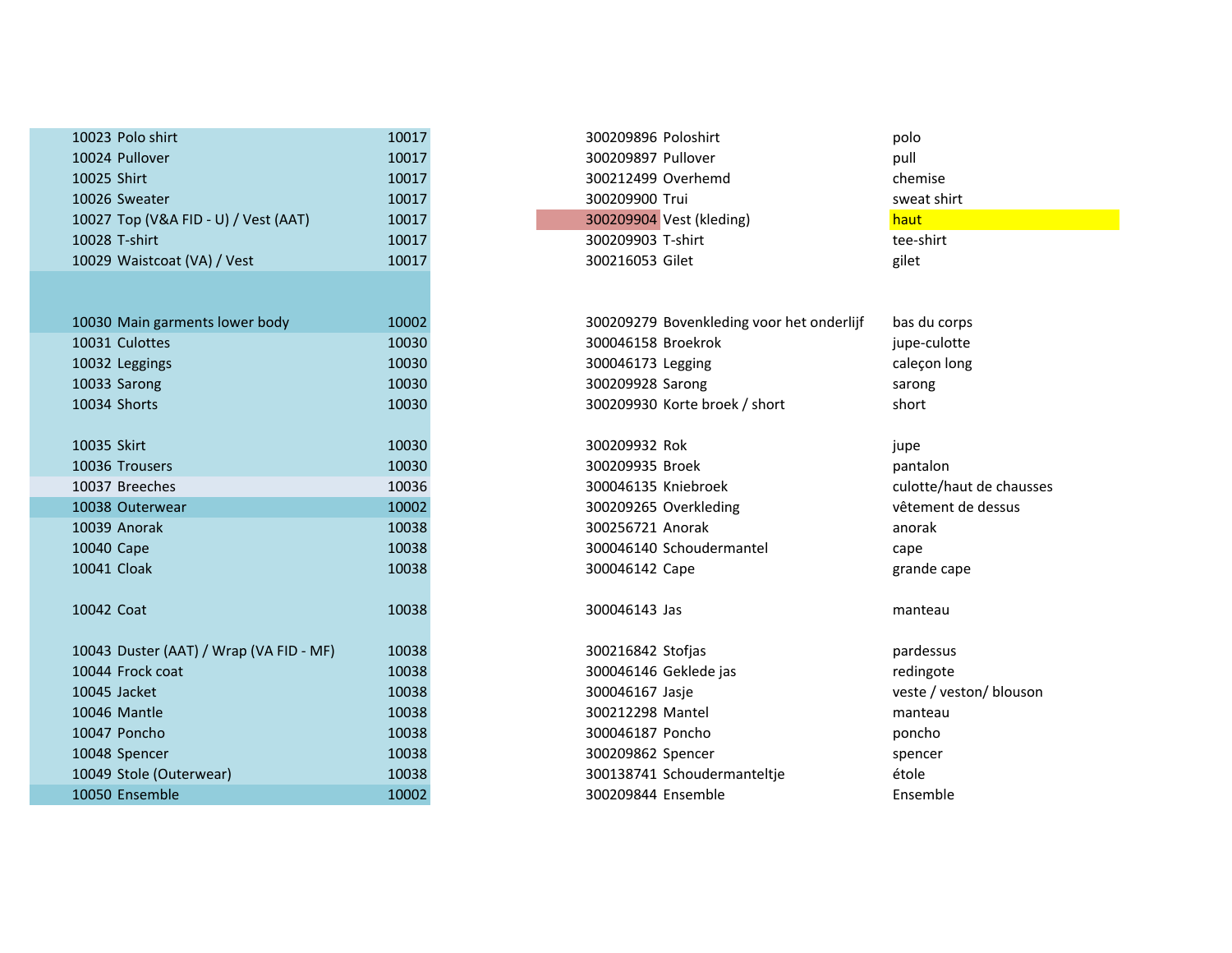| Costume components (in AAT<br>under "Components/Components |       |                                        |
|------------------------------------------------------------|-------|----------------------------------------|
| 10051 by specific context")                                | 10001 | 300212998 Kledingonderdeel             |
| 10052 Sleeve/Sleeves/pair of sleeves                       | 10051 | 300210530 Mouw                         |
| 10053 Cuff/Cuffs/pair of cuffs                             | 10051 | 300210488 Manchet (kledingsaccessoire) |
| 10054 Pockets                                              | 10051 | 300210517 Zak (kledingonderdeel)       |
| 10055 Train                                                | 10051 | 300224243 Sleep                        |
| 10056 Stomacher                                            | 10051 | 300215860 Borstlap                     |
| 10057 Patch                                                | 10051 |                                        |
| 10058 Collar                                               | 10051 | 300210058 Halsboord / Kraag            |
| 10059 Belt                                                 | 10051 | 300210002 Riem (kledingsaccessoire)    |
| 10060 Fastener                                             | 10051 | 300036363 Bevestigingsmiddel           |
| 10061 Zipper                                               | 10060 | 300239276 Ritssluiting                 |
| 10062 Buttons                                              | 10060 | 300239261 Knoop (bevestigingsmiddel)   |
| 10063 Hook                                                 | 10060 | 300033537 Haak (bevestigingsmiddel)    |
| 10064 Lace (fastening)                                     | 10060 | Veter                                  |
| 10065 Shirtfront / dickey                                  | 10051 | 300210060 Frontie                      |
| 10066 Modesty piece/ neckcloth                             | 10051 | 300224534 Modestie                     |
| 10067 Seam                                                 | 10051 | 300228472 Naad / Zoom                  |
|                                                            |       |                                        |
| 10068 Night, home and underwear                            | 10001 | Nacht- en onderkleding                 |
| 10069 Night and dressing wear                              | 10068 | 300211604 Nachtkleding                 |
| 10070 Bathrobe                                             | 10069 | 300209945 Badjas                       |
| 10071 Bedjacket                                            | 10069 | 300209946 Bedjasje                     |

| 10051 by specific context")          | 10001 | 300212998 Kledingonderdeel<br>Pièces de costumes             |  |
|--------------------------------------|-------|--------------------------------------------------------------|--|
| 10052 Sleeve/Sleeves/pair of sleeves | 10051 | 300210530 Mouw<br>manches                                    |  |
| 10053 Cuff/Cuffs/pair of cuffs       | 10051 | poignets/manchette<br>300210488 Manchet (kledingsaccessoire) |  |
| 10054 Pockets                        | 10051 | 300210517 Zak (kledingonderdeel)<br>poches                   |  |
| 10055 Train                          | 10051 | 300224243 Sleep<br>traine                                    |  |
| 10056 Stomacher                      | 10051 | 300215860 Borstlap<br>pièce d'estomac                        |  |
| 10057 Patch                          | 10051 | écusson                                                      |  |
| 10058 Collar                         | 10051 | 300210058 Halsboord / Kraag<br>col                           |  |
| 10059 Belt                           | 10051 | 300210002 Riem (kledingsaccessoire)<br>ceinture              |  |
| 10060 Fastener                       | 10051 | 300036363 Bevestigingsmiddel<br>attache/lien                 |  |
| 10061 Zipper                         | 10060 | fermeture éclair<br>300239276 Ritssluiting                   |  |
| 10062 Buttons                        | 10060 | 300239261 Knoop (bevestigingsmiddel)<br>bouton               |  |
| 10063 Hook                           | 10060 | 300033537 Haak (bevestigingsmiddel)<br>crochet               |  |
| 10064 Lace (fastening)               | 10060 | Veter<br>lacet                                               |  |
| 10065 Shirtfront / dickey            | 10051 | 300210060 Frontie<br>plastron                                |  |
| 10066 Modesty piece/ neckcloth       | 10051 | 300224534 Modestie                                           |  |
| 10067 Seam                           | 10051 | 300228472 Naad / Zoom<br>couture                             |  |
|                                      |       | vêtement de nuit/vêtement                                    |  |
| 10068 Night, home and underwear      | 10001 | d'interieur/ sous vêtement/<br>Nacht- en onderkleding        |  |
| 10069 Night and dressing wear        | 10068 | 300211604 Nachtkleding                                       |  |
| 10070 Bathrobe                       | 10069 | 300209945 Badjas<br>peignoir                                 |  |
| 10071 Bedjacket                      | 10069 | 300209946 Bedjasje                                           |  |
|                                      |       |                                                              |  |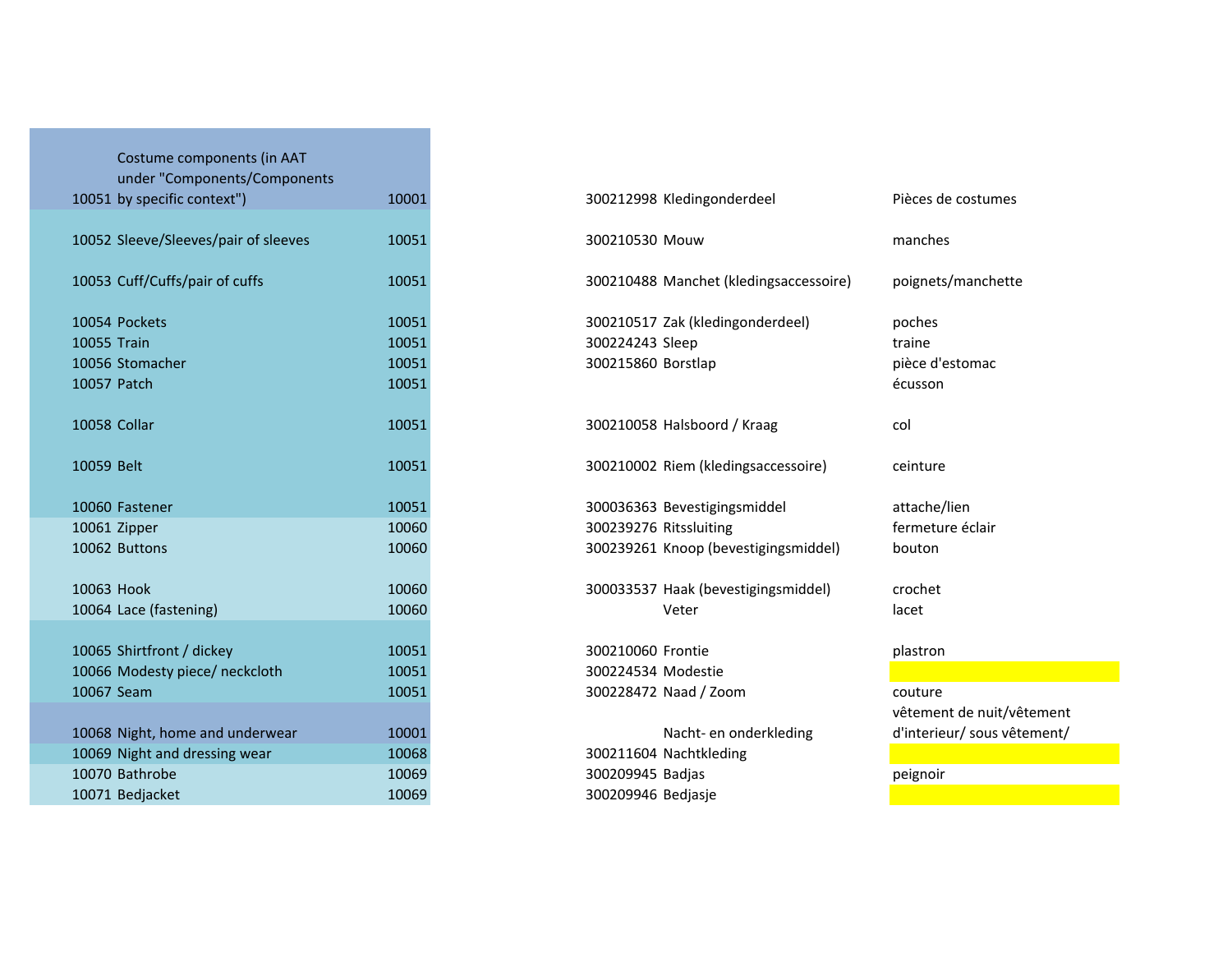| Dressing gown (AAT) / Negligee /        |       |                                      |                  |
|-----------------------------------------|-------|--------------------------------------|------------------|
| 10072 peignoir (V&A FID - U)/ Bathwrap? | 10069 | 300209947 Ochtendjas / Peignoir      | déshabillé       |
| 10073 Dressing jacket                   | 10069 | 300209949 Kapmantel                  | vest d'intérieur |
|                                         |       | Duster / Ochtendjas (voor            |                  |
| 10074 Housecoat                         | 10069 | 300046165 vrouwen)                   | manteau d'intér  |
| 10075 Nightgown                         | 10069 | 300046175 Nachtjapon                 | robe de chambr   |
| 10076 Nightshirt                        | 10069 | 300209952 Nachthemd                  | chemise de nuit  |
| 10077 Pyjama                            | 10069 | 300215942 Pyjama                     | pyjama           |
| One-piece sleeping suit (for            |       |                                      |                  |
| 10078 children) / Sleeper               | 10069 | 300216858 Hansopje                   | dors bien (bébé  |
| 10079 Underwear                         | 10068 | 300209267 Ondergoed / Onderkleding   | sous-vêtement    |
| Body stocking (AAT) / body suit         |       |                                      |                  |
| 10080 (V&A FID-U)                       | 10079 | 300253714 Bodystocking               | body/justaucor   |
| 10081 Bra (brassiere in AAT)            | 10079 | 300210538 beha / b.h. / bustehouder  | soutien gorge    |
| 10082 Bustle                            | 10079 | 300210580 Tournure                   |                  |
| Camiknickers (AAT)/ cami-knickers       |       |                                      |                  |
| 10083 / teddy (V&A FID-U)               | 10079 | 300210540 Combinaison                | combinaison      |
| 10084 Chemise (AAT)/shift               | 10079 | 300210542 Hemd / Onderhemd / Chemise | chemise de nuit  |
| 10085 Combination (V&A FID-U)           | 10079 | 300210544 Combinatie                 | combinaison      |
| 10086 Corset                            | 10079 | 300210582 Corset / Korset            | corset           |
| 10087 Crinoline                         | 10079 | 300210554 Crinoline                  | crinoline        |
| 10088 Diaper/Nappy                      | 10079 | 300210599 Luier                      | lange/couche     |
| 10089 Garter                            | 10079 | 300210559 Kousenband                 | jarretière       |
| 10090 Girdle (AAT)/ Waist cincher       | 10079 | 300210585 Step-in / Gaine            | gaine            |
| 10091 Half slip                         | 10079 | 300214655 Rechte onderrok            | jupon            |
|                                         |       |                                      |                  |

|                                   |       | Duster / Ochtendjas (voor           |                   |
|-----------------------------------|-------|-------------------------------------|-------------------|
| 4 Housecoat                       | 10069 | 300046165 vrouwen)                  | manteau d'intérie |
| 5 Nightgown                       | 10069 | 300046175 Nachtjapon                | robe de chambre   |
| 6 Nightshirt                      | 10069 | 300209952 Nachthemd                 | chemise de nuit   |
| 7 Pyjama                          | 10069 | 300215942 Pyjama                    | pyjama            |
| One-piece sleeping suit (for      |       |                                     |                   |
| 8 children) / Sleeper             | 10069 | 300216858 Hansopie                  | dors bien (bébé)  |
| 9 Underwear                       | 10068 | 300209267 Ondergoed / Onderkleding  | sous-vêtement     |
| Body stocking (AAT) / body suit   |       |                                     |                   |
| 0 (V&A FID-U)                     | 10079 | 300253714 Bodystocking              | body/justaucorps  |
| 1 Bra (brassiere in AAT)          | 10079 | 300210538 beha / b.h. / bustehouder | soutien gorge     |
| 2 Bustle                          | 10079 | 300210580 Tournure                  |                   |
| Camiknickers (AAT)/ cami-knickers |       |                                     |                   |
| 3 / teddy (V&A FID-U)             | 10079 | 300210540 Combinaison               | combinaison       |
|                                   |       |                                     |                   |

eau d'intérieu<mark>r</mark><br>de chambre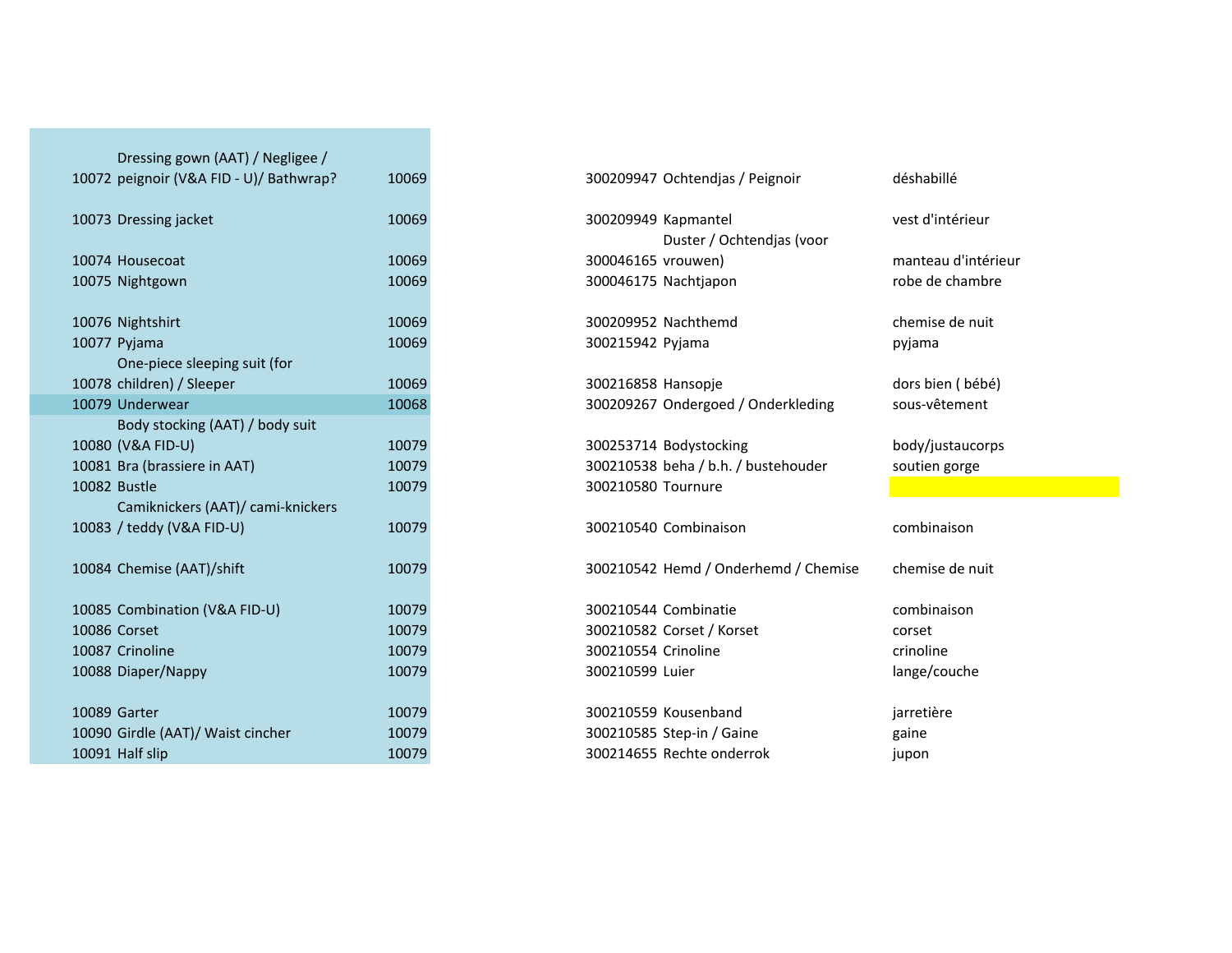| 10092 Jumps (V&A FID-U)         | 10079 | 300210588 Jump               | combinaison   |
|---------------------------------|-------|------------------------------|---------------|
| Panniers (AAT) / Side-hoop (V&A |       |                              |               |
| 10093 FID - U)                  | 10079 | 300216740 Pannier            | paniers       |
| 10094 Romper                    | 10079 | 300209855 Romper / Body      | barboteuse    |
| 10095 Slip                      | 10079 | 300210564 Onderjurk          | fond de jupe  |
|                                 |       |                              |               |
| 10096 Smock                     | 10079 | 300216050 Kiel               | fronce        |
| 10097 Underbodices              | 10079 | 300210570 Onderlijfje        |               |
| 10098 Underdress                | 10079 | 300210572 Onderjapon         | fond de robe  |
| 10099 Underpants                | 10079 | 300220740 Onderbroek         | slip          |
|                                 |       |                              |               |
| 10100 Undershirt                | 10079 | 300210573 Onderhemd          | maillot de co |
| 10101 Underskirt                | 10079 | 300210574 Onderrok           | fond de jupe  |
| 10367 petticoat                 | 10101 | 300209927 Petticoat          | jupon         |
| 10102 Waist                     | 10079 | 300217634 Keursje            | taille        |
|                                 |       |                              |               |
| 10103 Sleeve supports           | 10079 | 300210535 Ondermouw          |               |
|                                 |       |                              |               |
| 10104 Bust improvers            | 10079 |                              | amplificateu  |
| 10105 Drawers/nickers/briefs    | 10079 | 300210555 Lange onderbroeken | culotte/cale  |
|                                 |       |                              |               |
| 10106 Calf improvers            | 10079 |                              | amplificateu  |
| 10107 Collar support            | 10079 |                              |               |
| 10108 Functional wear           | 10001 | Functiekledij                | vêtement fo   |
| 10109 Mourning clothing         | 10108 | 300375755 Rouwkledij         | vêtement de   |
| 10110 Professional wear         | 10108 | Professionele kledij         | vêtement pr   |
|                                 |       |                              |               |
| 10111 Academic costume          | 10110 | 300265060 Academische kledij | costume offi  |
|                                 |       |                              |               |

100210573 Onderhemd maillot de corps<br>
100210574 Onderrok maillot de corps<br>
fond de jupe petticoat <sup>10101</sup> <sup>300209927</sup> Petticoat jupon300217634 Keursje

<sup>10111</sup> Academic costume <sup>10110</sup> <sup>300265060</sup> Academische kledij costume officiel

fond de robe

taille

 amplificateurs de poitrine culotte/caleçon

amplificateurs de mollet

 Functional wear <sup>10001</sup> Functiekledij vêtement fonctionnel vêtement professionnel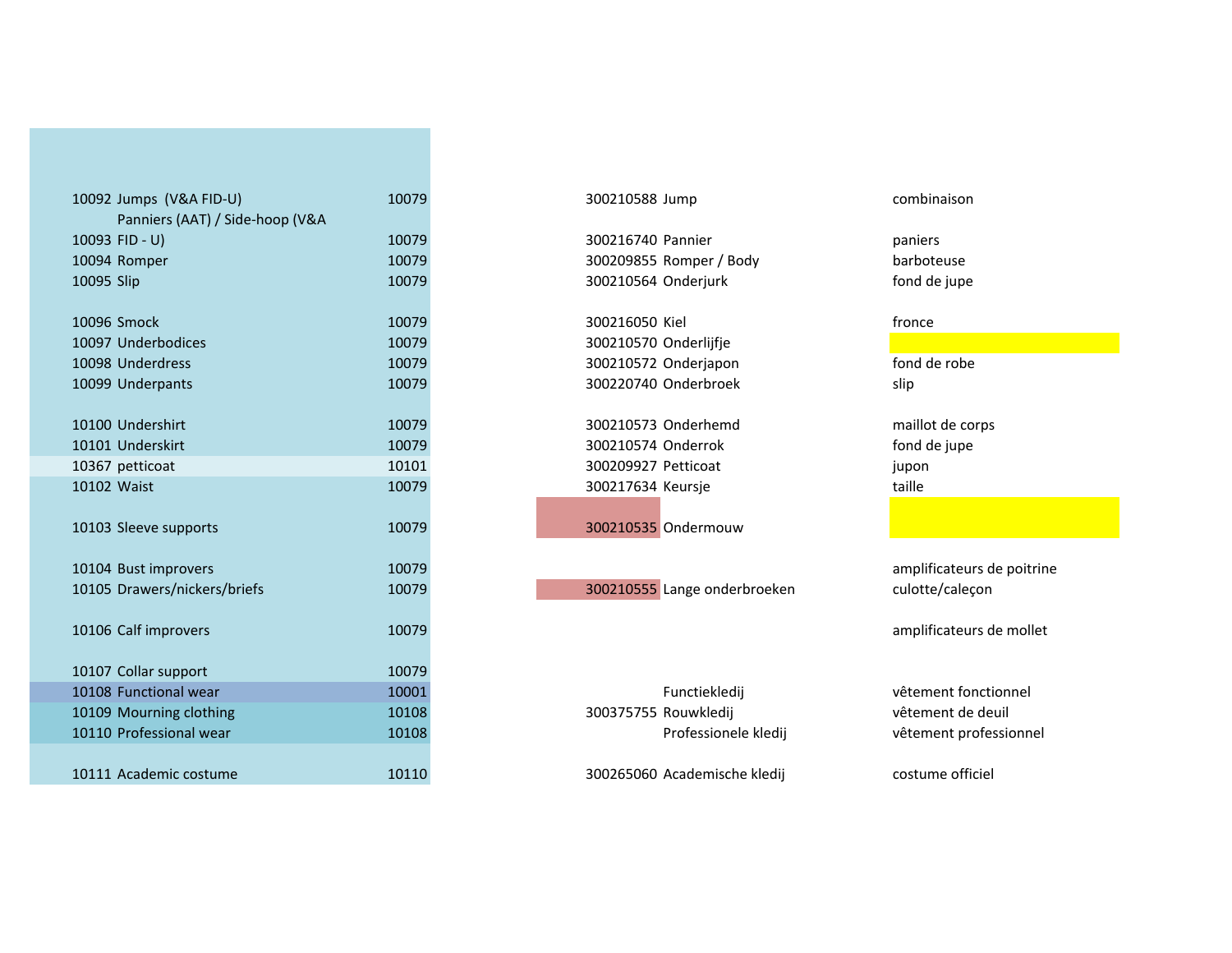| 10112 Armor (AAT)/ Suits of armor  | 10110 | 300036745 Wapenrusting                   | armure             |
|------------------------------------|-------|------------------------------------------|--------------------|
| 10113 Liturgical costume           | 10110 | 300210414 Liturgische kleding            | costume liturgiqu  |
| 10114 Overall                      | 10110 | 300046157 Overall                        | salopette          |
| 10115 Servants dress               | 10110 |                                          | tenue de domest    |
| 10116 Uniform (professional wear)  | 10110 | 300212393 Uniform (professionele kledij) | uniforme           |
| 10117 Ceremonial costume           | 10108 | 300210387 Ceremoniële kledij             | costume de céré    |
| Christening gowns/baptismal        |       |                                          |                    |
| 10118 clothing                     | 10117 | 300265752 Doopkledij/doopjurk            | costume de bapt    |
| 10119 Weddingclothes               | 10117 | 300255177 Trouwkledij                    | tenue de mariag    |
|                                    |       |                                          |                    |
| 10120 Uniform (ceremonial costume) | 10117 | 300212393 Uniform (ceremoniële kledij)   | uniforme           |
|                                    |       |                                          |                    |
| 10121 Sports and leisurewear       | 10108 | 300221269 Sport- en vrijetijdskledij     | vêtements de sp    |
| 10122 Walking suits                | 10121 | 300257138 Wandelkleding                  | tenue de marche    |
| 10123 Swim and beachwear           | 10121 | 300221470 Zwem- en strandkledij          | maillot de bain    |
| 10124 Uniform (sports clothing)    | 10121 | 300266714 Unform (sportkledij)           | tenue de sport     |
| 10125 Cyclingwear                  | 10121 | Fietskledij                              | tenue de cycliste  |
| 10126 Hunting / Shootingwear       | 10121 | Jachtkledij                              | tenue de chasse    |
|                                    |       |                                          |                    |
| 10127 Iceskating suit              | 10121 | Pak voor ijsschaatsen                    | tenue de patin à   |
| 10128 Horseriding wear             | 10121 | 300215869 Ruiterkleding                  | tenue d'équitation |
| 10129 Ski suit                     | 10121 | 300210460 Skipak                         | tenue de ski       |
| 10130 Sweat suit                   | 10121 | 300225928 Trainingspak                   | survêtement        |
| 10131 Costumes (character dress)   | 10108 | 300266810 Kostuum                        | costumes           |
| 10132 Costume accessories          | 10000 | 300209273 Kledingaccessoires             | accessoires de co  |
|                                    |       |                                          |                    |
| 10133 costume accessories carried  | 10132 | 300209275 Meegedragen kledingaccessoire  | accessoires non :  |
| 10134 bags (costume accessories)   | 10133 | 300198926 Tas (kledingaccessoire)        | sac                |
| 10135 bandolier bags               | 10134 | 300250566 Bandeliertas                   | sac à bandoulièr   |
| 10136 chatelaine bags              | 10134 | 300216054 Chatelainetas                  | chatelaines        |
| 10137 clutch bags                  | 10134 | 300256798 Enveloppetas / Clutch          | pochette           |
| 10138 handbags                     | 10134 | 300312361 Handtas                        | sac à main         |

800212393 Uniform (professionele kledij) uniforme<br>300210387 Ceremoniële kledij veare costume de cérémonie 300210387 Ceremoniële kledij

300265752 Doopkledij/doopjurk costume de baptême<br>300255177 Trouwkledij costume de mariage 300255177 Trouwkledij

100221269 Sport- en vrijetijdskledij verboordig veer verents de sport et loisir<br>100257138 Wandelkleding van verboordig van de marche 300257138 Wandelkleding tenue de march<br>300221470 Zwem- en strandkledii maillot de bain 300221470 Zwem- en strandkledij 300266714 Unform (sportkledij)

Pak voor ijsschaatsen is tenue de patin à glace<br>
Ruiterkleding is tenue d'équitation Horseriding 100215869 Ruiterkleding websites tenue d'équitation de skilland and tenue de skilland and tenue de<br>Acceleration de skilland and tenue de skilland and tenue de skilland and tenue de skilland and tenue de skilla Solozio 101210460 Skipak tenue de skipak tenue de skipak tenue de skipak tenue de skipak tenue de skipak tenue <br>Solozio 101225928 Trainingspak tenue de skipak tenue de skipak tenue de skipak tenue de skipak tenue de skipak 300225928 Trainingspak 300266810 Kostuum 300209273 Kledingaccessoires

100209275 Meegedragen kledingaccessoire accessoires non solidaires du corps<br>100198926 Tas (kledingaccessoire) sac Bagas (dedingaccessoire) 500198926 Tas (kledingaccessoire) sac<br>100250566 Bandeliertas saca bandoulière bandolier bags <sup>10134</sup> <sup>300250566</sup> Bandeliertas sac à bandoulière 300216054 Chatelainetas 300256798 Enveloppetas / Clutch<br>300312361 Handtas 8 handbags 10134 **300312361** Handtas sac à main

tenue de domestique<br>uniforme

tenue de sport

costumes<br>accessoires de costumes

pochette<br>sac à main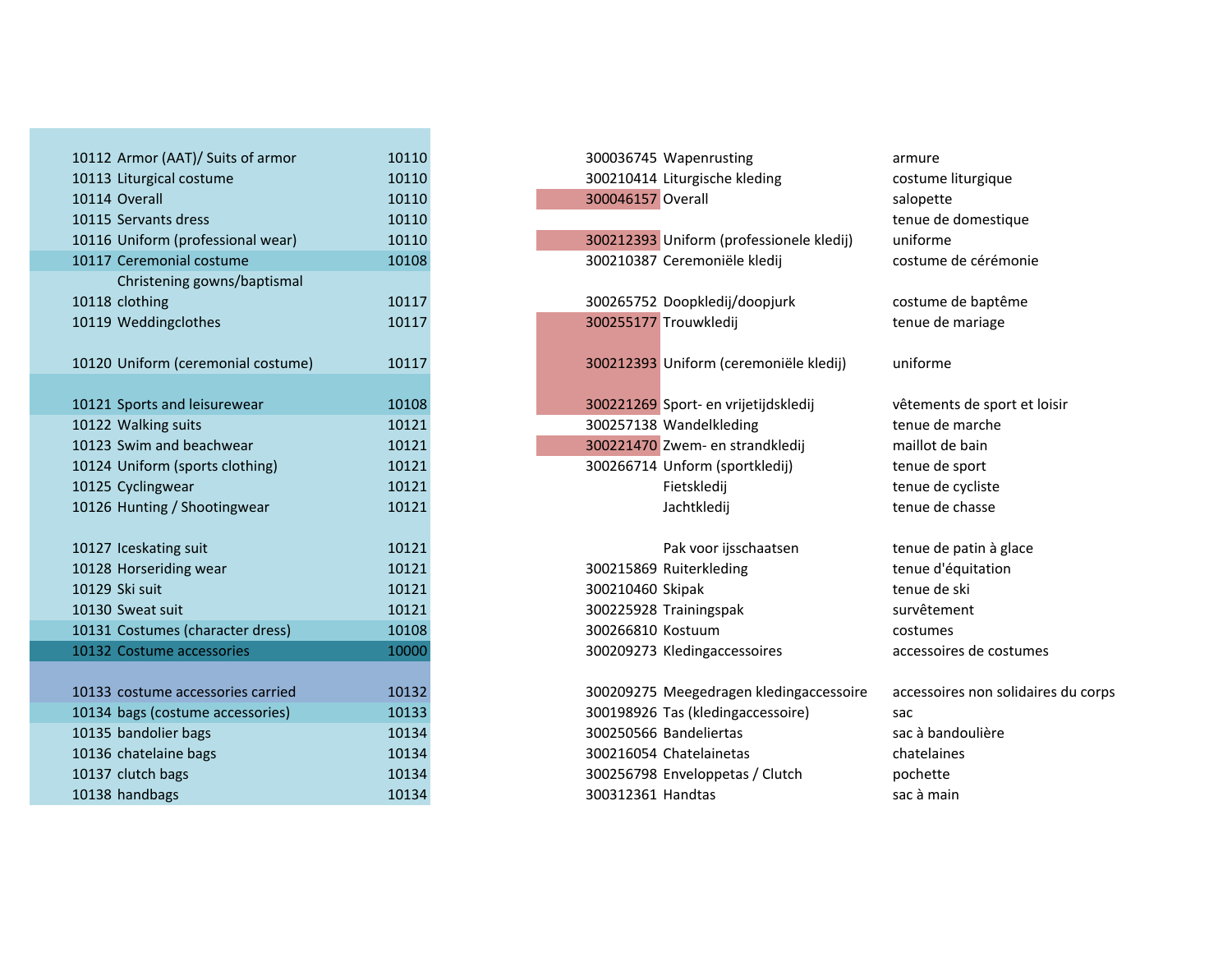| 10139 pockets (costume accessories) | 10134           | 300216739 Buidel                                 | pochette         |
|-------------------------------------|-----------------|--------------------------------------------------|------------------|
| 10140 purses (ladies accessories)   | 10134           | 300046219 Damestas                               | porte monnaie    |
| 10141 shoulder bags                 | 10134           | 300216945 Schoudertassen                         | sac porté à l'ép |
|                                     |                 |                                                  |                  |
| 10142 fans                          | 10133           | 300258857 Waaier (kledingaccessoire)             | éventail         |
| 10143 handkerchiefs                 | 10133           | 300216195 Zakdoek                                | mouchoir         |
| 10144 lorgnettes                    | 10133           | 300221440 Face-à-main / Lorgnet                  | longue vue       |
| 10145 parasols                      | 10133           | 300046218 Parasol                                | ombrelle         |
| 10146 riding whips                  | 10133           | 300243779 Rijzwepen                              | cravache         |
| 10147 walking sticks                | 10133           | 300221268 Wandelstok                             | canne            |
| 10148 bouquet holders               | 10133           | 300209969 Filigrainhoudertje                     | porte-bouquet    |
| 10149 umbrellas                     | 10133           | 300046227 Paraplu's                              | parapluie        |
|                                     |                 | Op het lichaam gedragen                          |                  |
| 10150 costume accessories worn      | 10132           | 300209274 kledingaccessoire                      | Accessoires po   |
| 10151 belts (costume accessories)   | 10150           | 300210002 Riemen                                 | ceintures        |
| 10152 jewelry                       | 10150 jewellery | 300209286 Sieraad / Juweel                       | bijoux           |
| 10153 aigrettes (plumes)            | 10152           | 300210466 Aigrette                               | aigrette         |
| 10154 diadems                       | 10152           | 300046021 Diadeem                                | diadème          |
| 10155 pendants (jewelry)            | 10152           | 300046002 Hanger (sieraad)                       | pendants d'ore   |
| 10156 jewelry worn on the head      | 10152           | 300209301 Hoofdsieraad                           | bijoux de tête   |
| 10157 ear ornaments                 | 10156           | 300211279 Oorsieraad                             | bijoux d'oreille |
| 10158 earrings (jewelry)            | 10157           | 300045998 Oorbel                                 | boucles d'oreil  |
| 10159 tiaras                        | 10156           | 300046046 Tiara                                  | tiare            |
| 10160 crown                         | 10156           | 300046020 Kroon (hoofdtooi)                      | couronne         |
| jewelry worn around the neck or     |                 | Sieraad gedragen om de hals of op bijoux portées |                  |
| 10161 on the upper body             | 10152           | 300209290 het bovenlichaam                       | haut du corps    |
| 10162 necklaces                     | 10161           | 300046001 Halsketting                            | collier          |
|                                     |                 |                                                  |                  |

| 300216739 Buide |  |
|-----------------|--|
|-----------------|--|

<sup>10142</sup> fans <sup>10133</sup> <sup>300258857</sup> Waaier (kledingaccessoire) éventail 300221440 Face-à-main / Lorgnet longue vue<br>300046218 Parasol longue vue ombrelle 300243779 Rijzwepen 300221268 Wandelstok<br>300209969 Filigrainhoudertje enter bouquet 300209969 Filigrainhoudertje 300046227 Paraplu's parapluie Op het lichaam gedragen kledingaccessoire Accessoires portés

<sup>10155</sup> pendants (jewelry) <sup>10152</sup> <sup>300046002</sup> Hanger (sieraad) pendants d'oreille

<sup>10158</sup> earrings (jewelry) <sup>10157</sup> <sup>300045998</sup> Oorbel boucles d'oreille <sup>10156</sup> <sup>300046020</sup> Kroon (hoofdtooi) couronne 2 necklaces and the collier collier collier and the set of 10161 and 300046001 Halsketting collier Sieraad gedragen om de hals of op bijoux portées autour du cou et en 300209290 het bovenlichaam haut du corps

bijoux d'oreille

cravache<br>canne

sac porté à l'épaule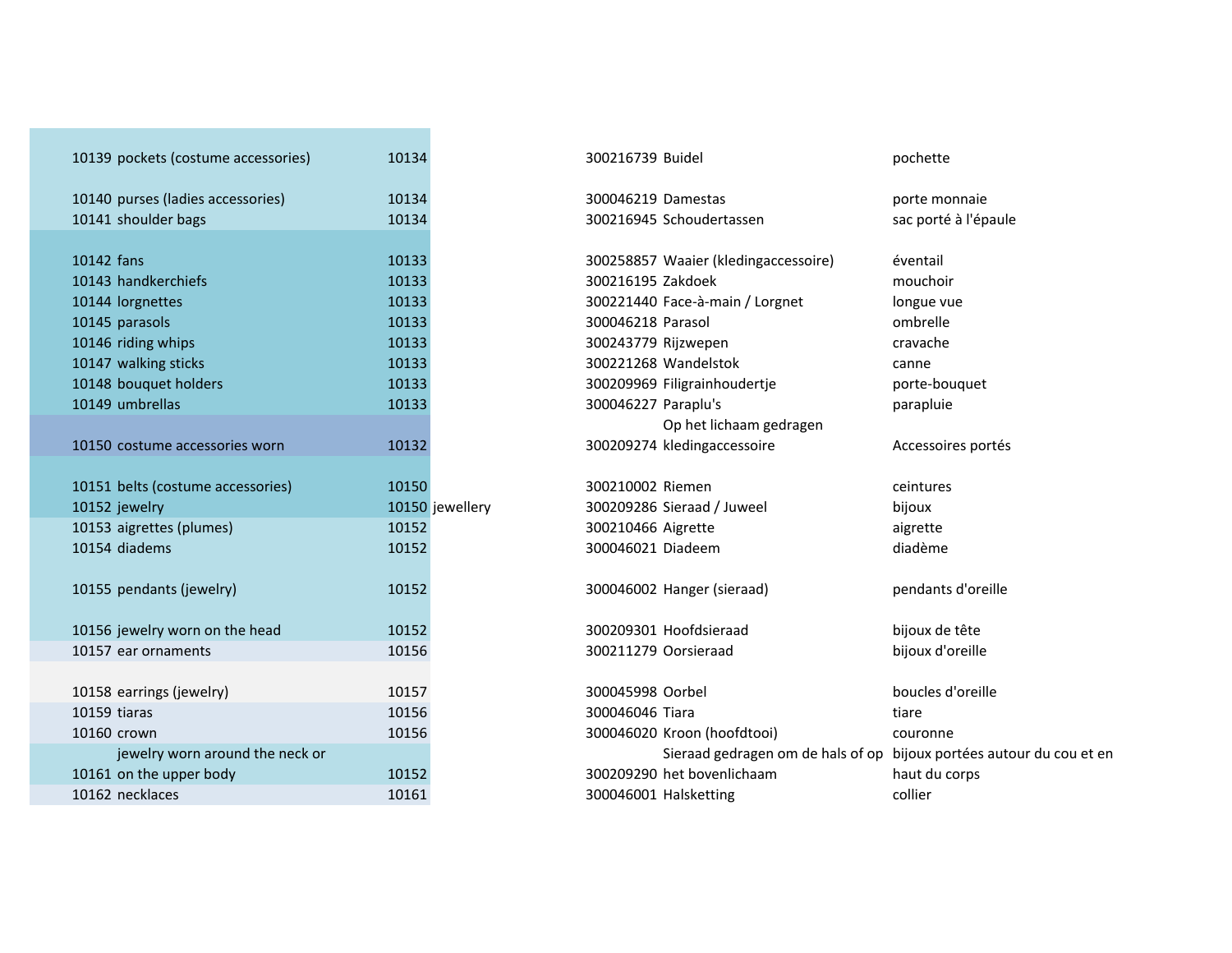| 10163 jewelry worn on arms and hands | 10152 |
|--------------------------------------|-------|
| 10164 bracelets (jewelry)            | 10163 |
| 10165 rings (jewelry)                | 10163 |
|                                      |       |
| 10166 jewelry worn on legs and feet  | 10152 |
| 10167 jewelry worn on costume        | 10152 |
| 10168 clips (jewelry)                | 10167 |
| 10169 cuff links                     |       |
| 10170 pins (jewelry)                 | 10167 |
|                                      | 10167 |
| 10171 costume jewelry                | 10152 |
| 10172 watches                        | 10152 |
| 10173 sets / parures                 | 10152 |
|                                      |       |
| 10174 patches (costume accessories)  | 10150 |
| 10175 pompons                        | 10150 |
| 10176 obis                           | 10175 |
| 10177 scarves (costume accessories)  | 10150 |
| 10178 bandannas                      | 10177 |
| 10179 fichus                         | 10177 |
|                                      |       |
| 10180 headscarves                    | 10177 |
|                                      |       |
| 10181 accessories worn on the head   | 10150 |
| 10182 spectacles / glasses           | 10181 |
| 10183 mask                           | 10181 |
| 10184 patches                        | 10181 |
| 10185 hair accessories               | 10181 |
| 10186 wigs                           | 10185 |
| 10187 hairstyles                     | 10181 |
| 10188 headgear                       | 10181 |

|                                      |       |                     | Sieraad gedragen aan de arm en         |                                   |
|--------------------------------------|-------|---------------------|----------------------------------------|-----------------------------------|
| 10163 jewelry worn on arms and hands | 10152 | 300209288 hand      |                                        | bijoux de bras et de mains        |
| 10164 bracelets (jewelry)            | 10163 |                     | 300045991 Armband (onderarm)           | bracelet                          |
| 10165 rings (jewelry)                | 10163 |                     | 300046012 Ring (sieraad)               | bague                             |
|                                      |       |                     | Sieraad gedragen aan been en           | bijou porté sur les jambes et les |
| 10166 jewelry worn on legs and feet  | 10152 | 300209291 voet      |                                        | pieds                             |
| 10167 jewelry worn on costume        | 10152 |                     | 300209292 Sieraad gedragen op kleding  | bijoux portés sur un costume      |
| 10168 clips (jewelry)                | 10167 |                     | 300211662 Clip (sieraad)               | attache                           |
|                                      |       |                     |                                        |                                   |
| 10169 cuff links                     | 10167 |                     | 300209299 Manchetknoop                 | boutons de manchette              |
| 10170 pins (jewelry)                 | 10167 | 300046006 Sierspeld |                                        | épingle/broche                    |
|                                      |       |                     |                                        |                                   |
| 10171 costume jewelry                | 10152 |                     | 300211360 Namaakjuweel / kostuumjuweel | bijoux                            |
| 10172 watches                        | 10152 |                     | 300041615 Horloge / uurwerk            | montre                            |
| 10173 sets / parures                 | 10152 |                     | 300261068 Set / Paruur / Parure        | parure                            |
|                                      |       |                     |                                        |                                   |
| 10174 patches (costume accessories)  | 10150 |                     | 300210515 Schoonheidsvlekje            | pièces                            |
| 10175 pompons                        | 10150 | 300224619 Pompon    |                                        | pompon                            |
| 10176 obis                           | 10175 | 300216871 Obi       |                                        | obi                               |
| 10177 scarves (costume accessories)  | 10150 | 300046123 Sjaal     |                                        | écharpe                           |
| 10178 bandannas                      | 10177 | 300221733 Bandana   |                                        | bandana                           |
| 10179 fichus                         | 10177 | 300216738 Fichu     |                                        | fichu                             |
|                                      |       |                     |                                        |                                   |
| 10180 headscarves                    | 10177 |                     | 300256716 Hoofddoek (sjerp)            | foulard                           |
|                                      |       |                     | Accessoire dat op het hoofd wordt      |                                   |
| 10181 accessories worn on the head   | 10150 | 300211601 gedragen  |                                        | Accessoires de tête               |
| 10182 spectacles / glasses           | 10181 |                     | 300266808 Bril / Ooglenzen             | pince-nez/lunettes                |
| 10183 mask                           | 10181 |                     | 300138758 Masker (kleding)             | masque                            |
| 10184 patches                        | 10181 |                     | 300210515 Schoonheidsvlekje            | cf 10174                          |
| 10185 hair accessories               | 10181 |                     | 300225910 Haaraccessoires              | accesoires de cheveux             |
| 10186 wigs                           | 10185 | 300046049 Pruik     |                                        | perruque                          |
| 10187 hairstyles                     | 10181 | 300262903 Kapsel    |                                        | coiffure                          |
| 10188 headgear                       | 10181 |                     | 300209285 Hoofddeksel                  | couvre chef                       |
|                                      |       |                     |                                        |                                   |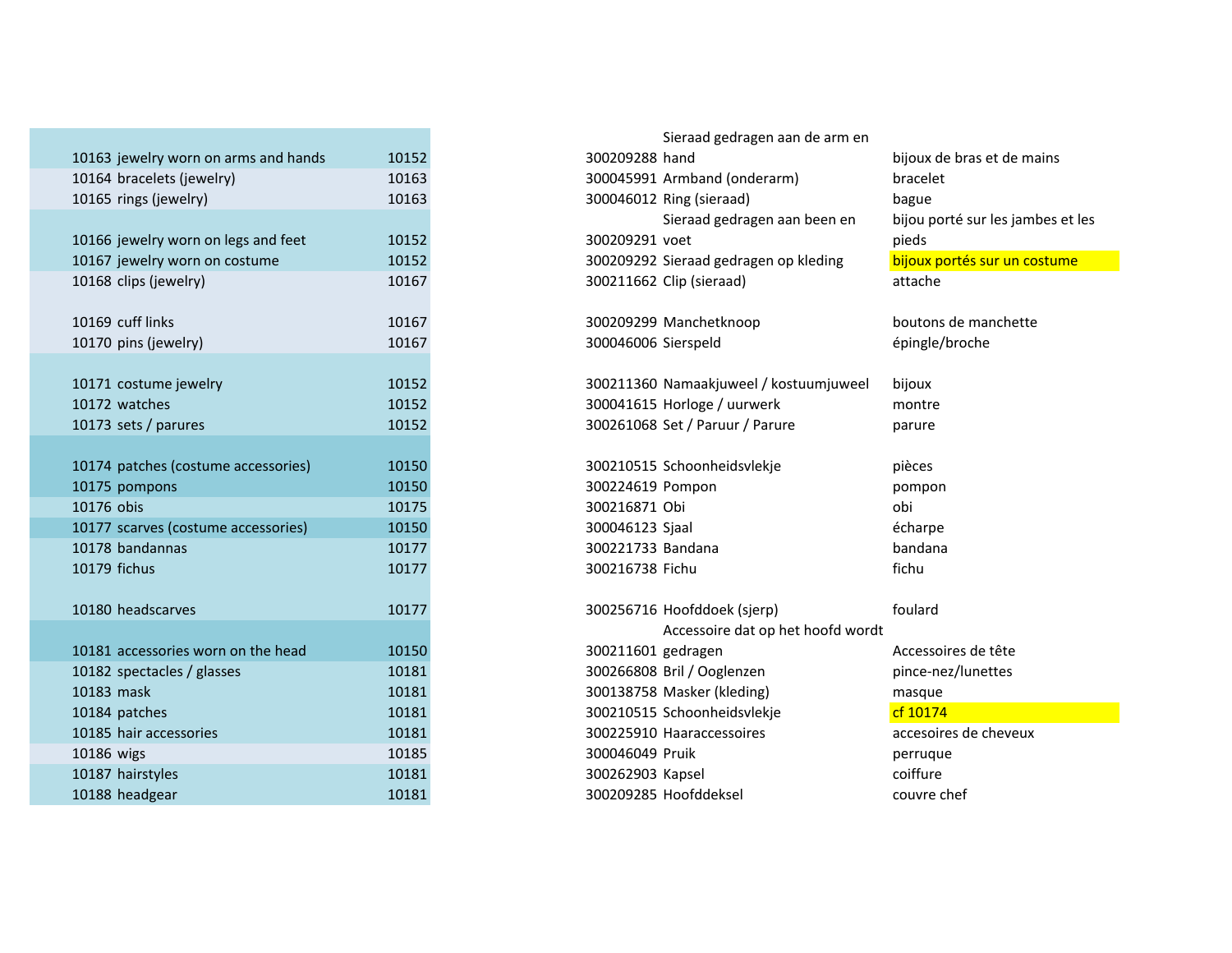| 10189 caps (headgear)       | 10188 | 300046094 Pet en muts             | casquette      |
|-----------------------------|-------|-----------------------------------|----------------|
| 10190 berets                | 10189 | 300046091 Baret / Alpinomuts      | béret          |
|                             |       |                                   |                |
|                             |       |                                   |                |
| 10191 dormeuses (caps)      | 10189 | 300210740 Dormeuse                | bonnet de nuit |
| 10192 fezes                 | 10189 | 300210744 Fez                     | Fez            |
|                             |       |                                   |                |
| 10193 flatcaps              | 10189 | 300210746 Arbeiderspet            |                |
| 10194 jockey caps           | 10189 | 300210763 Jockeypet               | bombe          |
| 10195 Phrygian caps         | 10189 | 300210776 Phrygische muts         | bonnet phrygie |
| 10196 skullcaps (caps)      | 10189 | 300046125 Kalotje                 | calotte        |
| 10197 toques (caps)         | 10189 | 300210812 Toque                   | toque          |
|                             |       |                                   |                |
| 10198 earmuffs              | 10188 | 300046104 Oorwarmers              | cache-oreille  |
| 10199 headbands             | 10188 | 300046115 Hoofdband / Haarband    | bandeau        |
| 10200 hats                  | 10188 | 300046106 Hoed                    | chapeau        |
|                             |       |                                   |                |
| 10201 bonnets (hats)        | 10200 | 300210720 Luifelhoed / Bonnet     | bonnet         |
| 10202 cloches (hats)        | 10200 | 300210733 Pothoed                 | chapeau cloch  |
| 10203 cowboy hats           | 10200 | 300210737 Cowboyhoed              | chapeau de co  |
| 10204 fedoras               | 10200 | 300210743 Gleufhoed               | chapeau mou    |
| 10205 helmets               | 10200 | 300036794 Helm                    | casque         |
| 10206 panama hats           | 10200 | 300046107 Panamahoed              | Panama         |
| 10207 sombreros             | 10200 | 300210798 Sombrero                | sombrero       |
|                             |       |                                   |                |
| 10208 headcloths (headgear) | 10188 | 300213003 Hoofddoek (hoofddeksel) |                |
|                             |       |                                   |                |
| 10209 headscarves           | 10208 | 300256716 Hoofddoek (sjerp)       | foulard        |
| 10210 veils (headcloths)    | 10208 | 300046128 Sluier                  | voile          |
| 10211 wimples               | 10208 | 300212997 Nonnenkap               | cornette       |
| 10212 headdresses           | 10188 | 300046023 Hoofdtooi               |                |
| 10213 helmets               | 10188 | 300036794 Helm                    | casque         |

100256716 Hoofddoek (sjerp) foulard<br>100046128 Sluier foulard voile 300212997 Nonnenkap 300046023 Hoofdtooi 300036794 Helm m casque

 bandeau chapeau

 chapeau cloche chapeau de cow boy chapeau mou Panama sombrero

cornette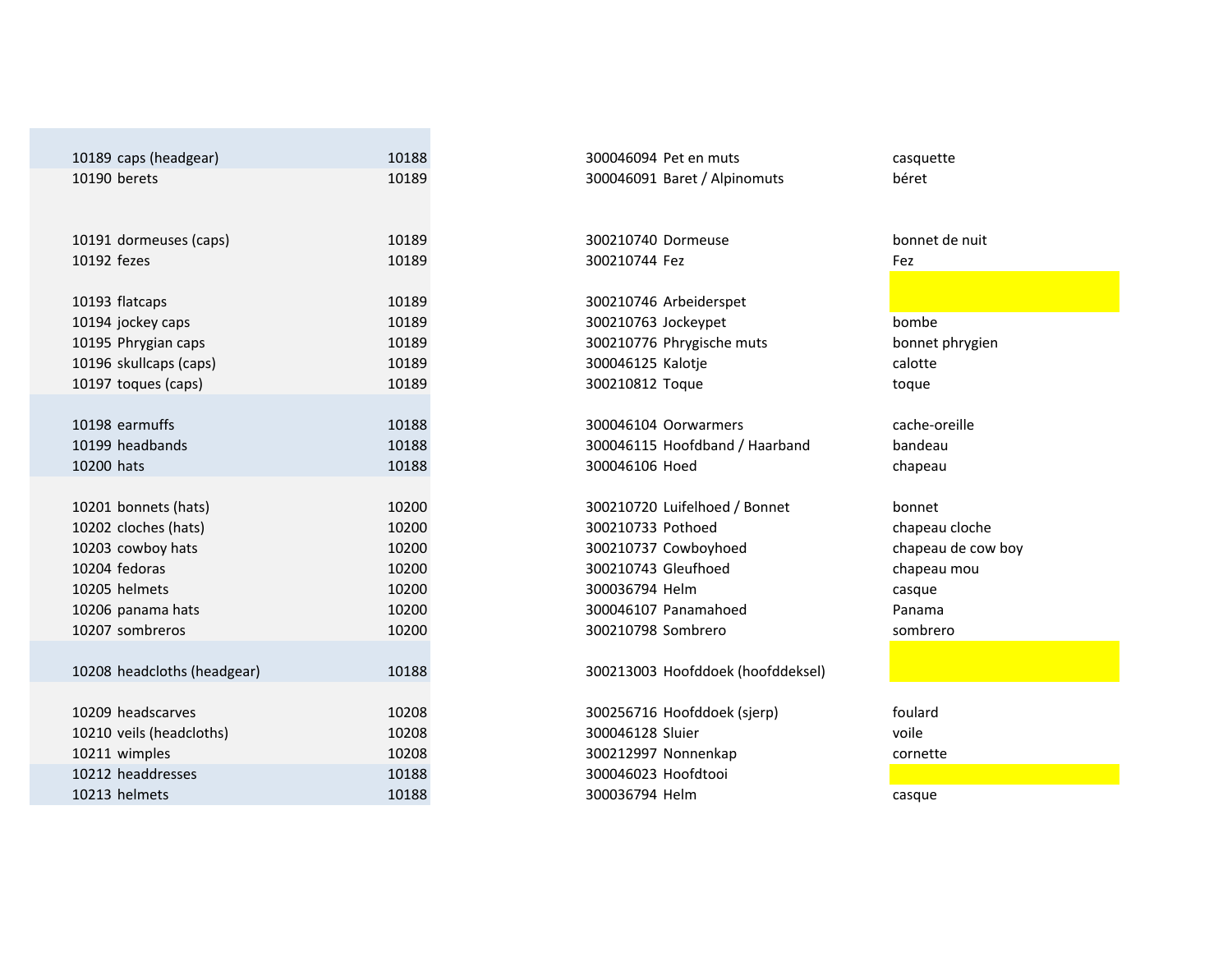| 10214 hoods (headgear)                 | 10188 | 300046121 Capuchon                 |
|----------------------------------------|-------|------------------------------------|
| 10215 miters                           | 10188 | 300212995 Mijter                   |
| 10216 turbans                          | 10188 | 300046127 Tulband, Wrong           |
|                                        |       | Accessoire dat boven het middel    |
| 10217 accessories worn above the waist | 10150 | 300211602 gedragen wordt           |
| 10218 boutonnieres                     | 10217 | 300216952 Boutonnière              |
| 10219 bretelles                        | 10217 | 300216763 Bretelle                 |
| 10220 neckwear                         | 10217 | 300209284 Boorden en dassen        |
| 10221 collars (neckwear)               | 10220 | 300210058 Halsboord                |
| 10222 jabots                           | 10220 | 300210062 Jabot                    |
| 10223 neckcloths                       | 10220 | 300210069 Das                      |
| 10224 ascots                           | 10223 | 300210052 Herenhalsdoek            |
| 10225 cravats                          | 10223 | 300210059 Cravat                   |
| 10226 neckerchiefs                     | 10223 | 300214627                          |
| 10227 neckpieces                       | 10220 | 300210071 Bontje                   |
| 10228 boas (neckpieces)                | 10227 | 300215870 Boa                      |
| 10229 neckties                         | 10220 | 300210068 Stropdas                 |
| 10230 bolo ties                        | 10229 | 300221454 Veterdas                 |
| 10231 bow ties                         | 10229 | 300210057 Vlinderdas               |
| accessories worn at the waist or       |       | Accessoire dat om het middel of    |
| 10235 below                            | 10150 | 300209283 daaronder gedragen wordt |
| 10236 chatelaines                      | 10235 | 300209297 Chatelaine               |

| 10214 hoods (headgear)                 | 10188 | 300046121 Capuchon                 | capuche                            |
|----------------------------------------|-------|------------------------------------|------------------------------------|
| 10215 miters                           | 10188 | 300212995 Mijter                   | mitre                              |
| 10216 turbans                          | 10188 | 300046127 Tulband, Wrong           | turban                             |
|                                        |       | Accessoire dat boven het middel    | accessoires portées au dessu de la |
| 10217 accessories worn above the waist | 10150 | 300211602 gedragen wordt           | taille                             |
| 10218 boutonnieres                     | 10217 | 300216952 Boutonnière              | boutonnière                        |
|                                        |       |                                    |                                    |
| 10219 bretelles                        | 10217 | 300216763 Bretelle                 | bretelles                          |
|                                        |       |                                    |                                    |
|                                        |       |                                    |                                    |
| 10220 neckwear                         | 10217 | 300209284 Boorden en dassen        |                                    |
|                                        |       |                                    |                                    |
| 10221 collars (neckwear)               | 10220 | 300210058 Halsboord                | col                                |
| 10222 jabots                           | 10220 | 300210062 Jabot                    | jabot                              |
| 10223 neckcloths                       | 10220 | 300210069 Das                      |                                    |
| 10224 ascots                           | 10223 | 300210052 Herenhalsdoek            | lavallière                         |
| 10225 cravats                          | 10223 | 300210059 Cravat                   | foulard pour homme                 |
|                                        |       |                                    |                                    |
|                                        |       |                                    |                                    |
| 10226 neckerchiefs                     | 10223 | 300214627                          | cravate                            |
|                                        |       |                                    |                                    |
| 10227 neckpieces                       | 10220 | 300210071 Bontje                   |                                    |
| 10228 boas (neckpieces)                | 10227 | 300215870 Boa                      | boa                                |
| 10229 neckties                         | 10220 | 300210068 Stropdas                 | cravate                            |
| 10230 bolo ties                        | 10229 | 300221454 Veterdas                 | bolo tie                           |
|                                        |       |                                    |                                    |
| 10231 bow ties                         | 10229 | 300210057 Vlinderdas               | nœud papillon                      |
| accessories worn at the waist or       |       | Accessoire dat om het middel of    | accessoires portées à la taille et |
| 10235 below                            | 10150 | 300209283 daaronder gedragen wordt | en dessous                         |
|                                        |       |                                    |                                    |
| 10236 chatelaines                      | 10235 | 300209297 Chatelaine               | chatelaines                        |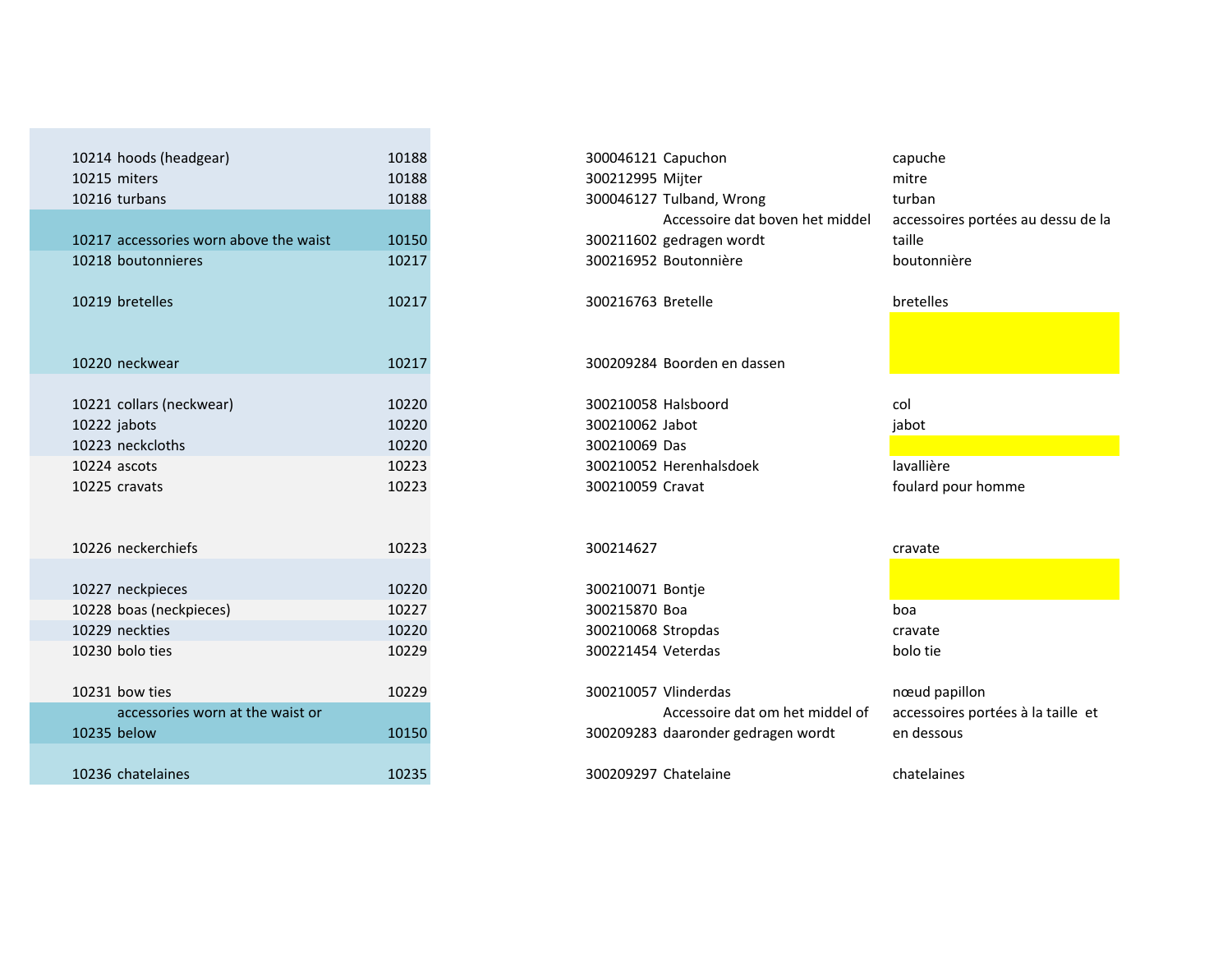| 10237 codpieces                         | 10235            | 300046148 Broekklep                | cache sexe           |
|-----------------------------------------|------------------|------------------------------------|----------------------|
| 10238 cummerbunds                       | 10235            | 300210005 Cummerbund               | ceinture             |
| 10239 obis                              | 10235            | 300216871 Obi                      | obi                  |
|                                         |                  |                                    | accessoires portées  |
| 10240 accessories worn on arms or hands | 10150            | 300209282 Arm- of handaccessoire   | sur les mains        |
| 10241 armbands                          | 10240            | 300247490 Mouwband                 | brassard             |
| 10242 handwear                          | 10240            | 300212570 Handbedekking            | ganterie             |
| 10243 gloves                            | 10242            | 300148821 Handschoen               | gants                |
| 10244 mittens (handwear)                | 10242            | 300210012 Want                     | mitaines             |
| 10245 mitts (fingerless handwear)       | 10242            | 300210013 Mitaine                  | moufles              |
| 10246 muffs                             | 10242            | 300210014 Mof                      | manchon              |
| accessories worn on the legs or         |                  |                                    | accessoires portés s |
| 10247 feet                              | 10150            | 300211599 Been- of voetaccessoires | ou sur les pieds     |
|                                         |                  |                                    |                      |
| 10248 downy calves                      | 10247            | 300221719 Downy calve              |                      |
| 10249 footwear                          | 10247            | 300209280 Schoeisel                | chaussures           |
| 10250 shoes                             | 10249            | 300046065 Schoen                   | chaussures           |
|                                         |                  |                                    |                      |
|                                         |                  |                                    |                      |
| 10251 ballet slippers                   | 10250            | <b>Ballerina</b>                   | chaussons de danse   |
| 10252 mules                             | 10250            | 300216741 Muiltje                  | mules                |
| 10253 pumps                             | 10250 Court shoe | 300210043 Pump                     |                      |
| 10254 sport shoes                       | 10250            | 300225924 Sportschoenen            | chaussures de sport  |
| 10255 slippers                          | 10250            | 300046083 Pantoffel                | chaussons            |
| 10256 loafers                           | 10250            | 300046072 Loafer                   | mocassins            |
| 10257 moccasins                         | 10250            | 300210037 Mocassin                 | mocassins            |
|                                         |                  |                                    |                      |
| 10258 tied shoes                        | 10250            | Veterschoen                        | chaussures à lacets  |
| 10259 sandals                           | 10249            | 300046077 Sandaal                  | sandales             |
| 10260 thongs                            | 10259            | 300046080 Teenslipper              | tongs                |
| 10261 boots                             | 10249            | 300046057 Laars                    | bottes               |
|                                         |                  |                                    |                      |

#### <sup>10237</sup> codpieces <sup>10235</sup> <sup>300046148</sup> Broekklep cache sexe

accessoires portées sur les bras et sur les mains brassard gants<br>mitaines accessoires portés sur les jambes ou sur les pieds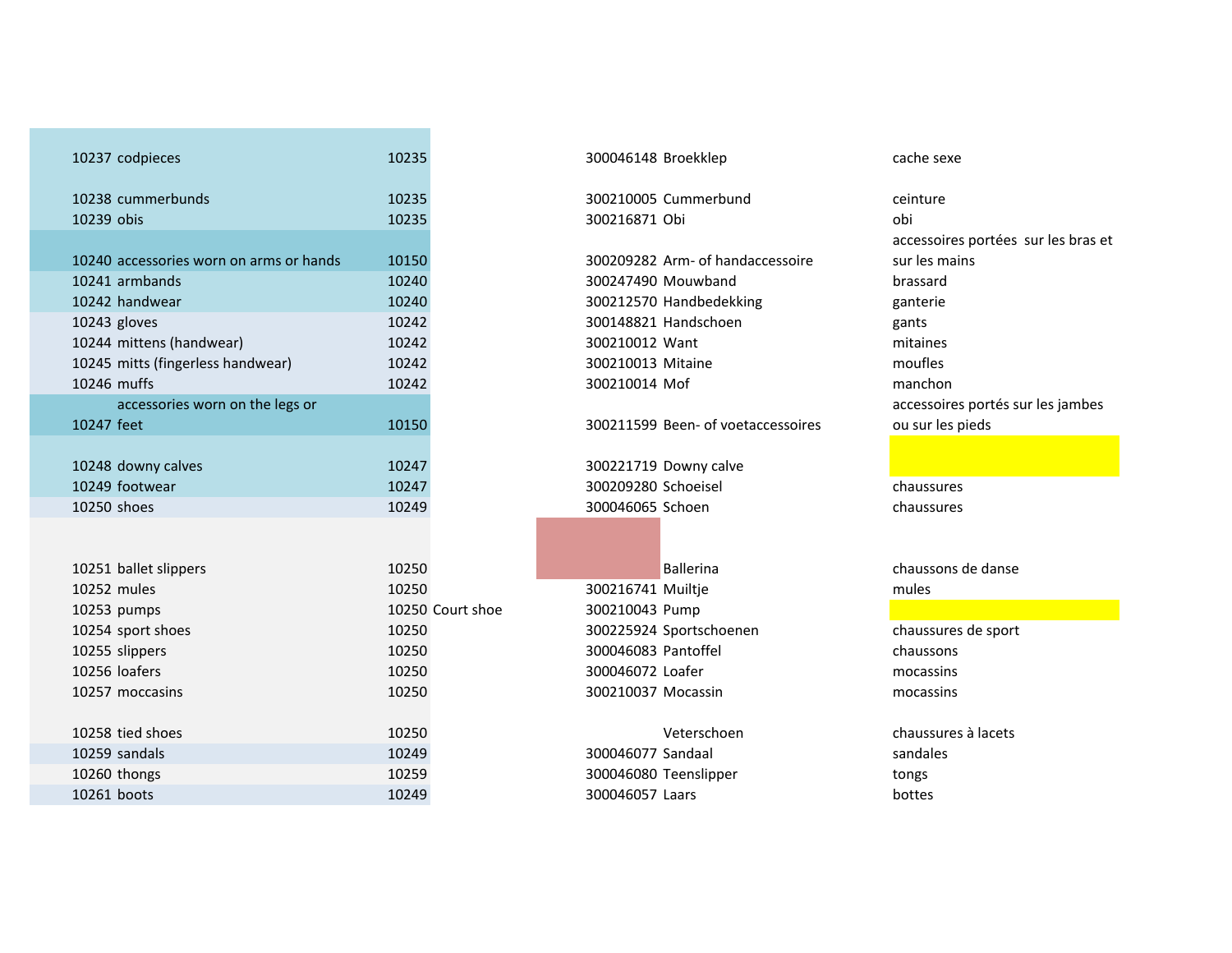| 10262 ski boots                   | 10261 | 300210046 Skilaars                    | chaussures de ski     |
|-----------------------------------|-------|---------------------------------------|-----------------------|
| 10263 après-ski boots             | 10261 | Après-skilaars                        | après ski             |
| 10264 hip boots                   | 10261 | 300210032 Lieslaars                   |                       |
| 10265 thigh boots                 | 10261 | Dijlaarzen                            | cuissardes            |
| 10266 calf boot                   | 10261 | Kuitlaarzen                           | bottes à hauteur de n |
| 10267 booties (adult footwear)    | 10249 | 300262817 Enkellaars                  | boots                 |
|                                   |       |                                       |                       |
| 10268 bootees (infant footwear)   | 10267 | 300210021 Babyschoen                  | boots                 |
| 10269 overshoes                   | 10249 | 300210039 Overschoen                  | galoche               |
| 10270 galoshes                    | 10269 | 300204798 Galoche                     | galoche               |
|                                   |       |                                       |                       |
| 10271 pattens                     | 10269 | 300210042 Steltschoen                 |                       |
| 10272 spats                       | 10269 | 300210047 Slobkous                    | guêtres               |
| 10273 rubbers                     | 10269 | 300046076 Rubber overschoen           | bottes en caoutchoud  |
| 10282 gaiters                     | 10247 | 300210027 Beenkap                     | guêtres               |
| 10283 hosiery                     | 10247 | 300209984 Kousen en sokken            | bonneterie            |
|                                   |       |                                       |                       |
| 10284 calzebrache                 | 10283 | 300378956                             |                       |
| 10285 leg warmers                 | 10283 | 300209985 Beenwarmer                  | jambières             |
| 10286 pantyhose                   | 10283 | 300209987 Panty                       | collant               |
| 10287 socks                       | 10283 | 300046087 Sok                         | chaussettes           |
| 10288 stockings                   | 10283 | 300046088 Kous                        | bas                   |
|                                   |       |                                       |                       |
| 10289 tabi (hosiery)              | 10283 | 300375287 Tabi                        | chaussette avec gros  |
| 10290 tights (opaque stockings)   | 10283 | 300209999 Maillot                     | collant opaque        |
|                                   |       |                                       |                       |
| 10291 spurs (costume accessories) | 10247 | 300036923 Spoor (gedragen accessoire) | éperons               |
| 10292 amulets                     | 10150 | 300266585 Amulet                      | amulettes             |
| 10293 aprons (protective wear)    | 10150 | 300046131 Schort                      | tablier               |
|                                   |       |                                       |                       |
| 10294 cuffs (costume components)  | 10150 | 300210488 Manchet (kledingaccessoire) | manchette             |
| 10295 shawls                      | 10150 | 300209991 Omslagdoek                  | châle                 |

| 300210046 Skilaars   |                            |
|----------------------|----------------------------|
|                      | Après-skilaars             |
| 300210032 Lieslaars  |                            |
|                      | Dijlaarzen                 |
|                      | Kuitlaarzen                |
| 300262817 Enkellaars |                            |
|                      | 300210021 Babyschoen       |
|                      | 300210039 Overschoen       |
| 300204798 Galoche    |                            |
|                      |                            |
|                      | 300210042 Steltschoen      |
| 300210047 Slobkous   |                            |
|                      | 300046076 Rubber overscho  |
| 300210027 Beenkap    |                            |
|                      | 300209984 Kousen en sokker |
|                      |                            |
| 300378956            |                            |
|                      | 300209985 Beenwarmer       |
| 300209987 Panty      |                            |
| 300046087 Sok        |                            |
| 300046088 Kous       |                            |
| 300375287 Tabi       |                            |
|                      |                            |
| 300209999 Maillot    |                            |
|                      | 300036923 Spoor (gedragen  |
| 300266585 Amulet     |                            |
| 300046131 Schort     |                            |
|                      |                            |

 bottes à hauteur de mollet galoche<br>galoche guêtres

chaussette avec gros orteil séparé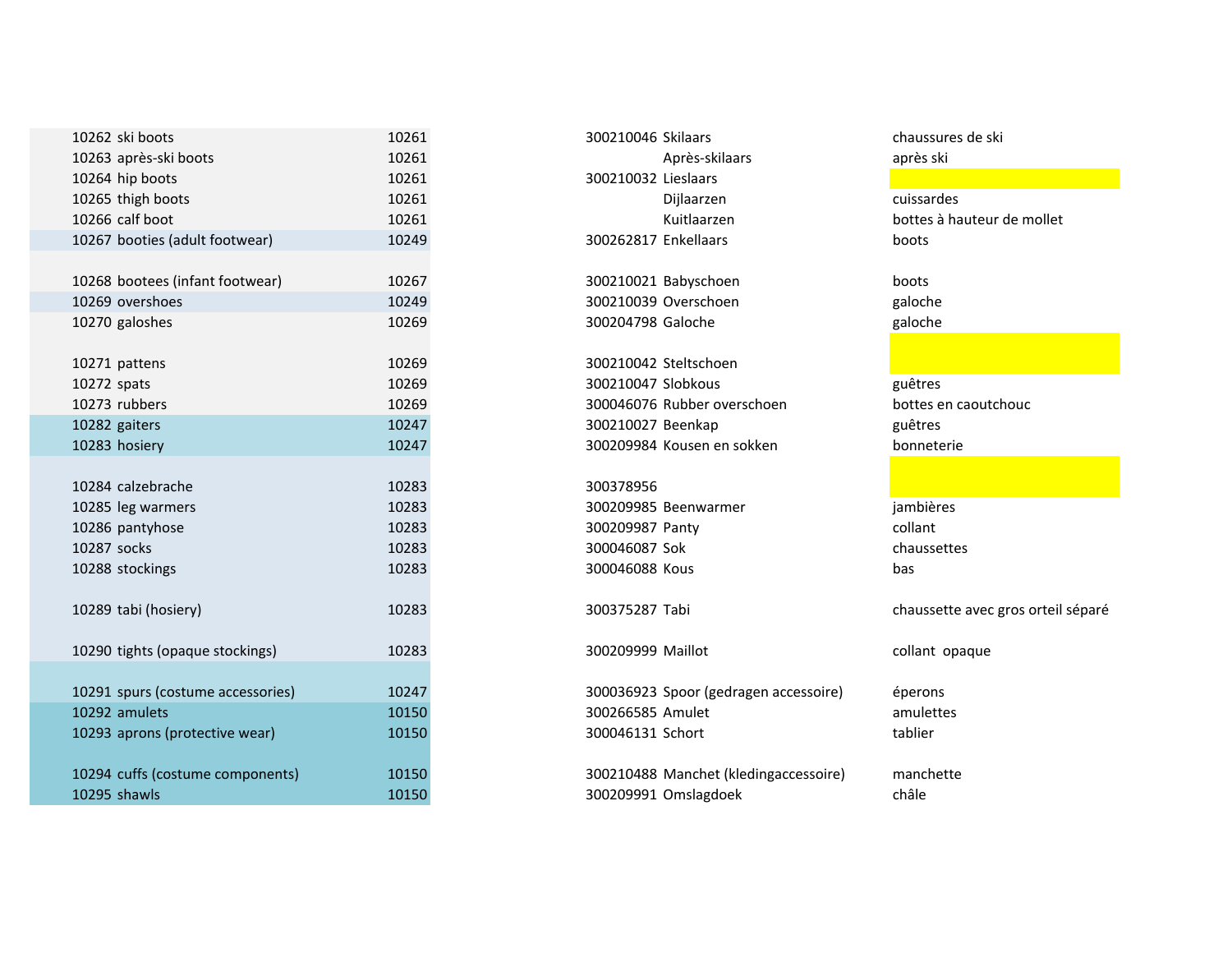| 10296 stoles (outerwear)              | 10150 | 300138741 Schoudermanteltje               | étole         |
|---------------------------------------|-------|-------------------------------------------|---------------|
| 10297 Contextual objects              | 10000 | Contextuele objecten                      |               |
| 10298 hatbox                          | 10297 | 300198927 Hoedendoos                      | boîte à cha   |
| 10299 mannequin                       | 10297 | 300239006 Paspop                          | mannequin     |
| 10300 small mannequin                 | 10299 | Kleine paspop                             | mannequin     |
| 10274 Tool                            | 10297 | 300022238 Gereedschap                     | outil         |
| 10275 Cobbler's hammer                | 10274 | Hamer van een schoenmaker                 | marteau d     |
| 10276 Design drawing                  | 10274 | 300069413 Ontwerptekening                 | esquisse      |
|                                       |       |                                           | communica     |
| 10301 Visual and verbal communication | 10000 | 300264552 Visuele en verbale communicatie | verbale       |
| 10277 non-digital media               | 10301 | niet-digitale media                       | media non     |
| 10302 artwork                         | 10277 | 300133025 Kunstwerk                       | illustration  |
| 10303 fashion photograph              | 10277 | 300226299 Modefoto                        | photograph    |
| 10304 painting                        | 10277 | 300033618 Schilderij                      | peinture      |
| 10305 print                           | 10277 | 300041273 Prent                           | estampe       |
| 10306 fashion print                   | 10305 | Modeprent                                 | estampe de    |
| 10307 drawing                         | 10277 | 300033973 Tekening                        | dessin        |
| 10308 fashion illustrations           | 10307 | 300015593 Mode-illustratie                | dessin de n   |
| 10309 graphic arts                    | 10277 | 300264849 Grafische kunsten               | arts graphi   |
| 10310 animation                       | 10277 | 300053160 Animatie                        | film d'anim   |
| 10311 film                            | 10277 | 300136900 Speelfilm                       | film          |
| 10312 fashion film                    | 10311 | Modefilm                                  | film sur la r |
| 10318 music                           | 10277 | 300054146 Muziek                          | musique       |
| 10319 spoken text                     | 10277 | Gesproken tekst                           | texte récité  |
| 10320 article                         | 10277 | 300048715 Artikel                         | article       |
| 10321 book                            | 10277 | 300028051 Boek                            | livre         |
| 10322 magazine                        | 10277 | 300215389 Tijdschrift                     | magazine      |
| 10323 fashion magazine                | 10322 | Modetijdschrift                           | magazine d    |
| 10324 cover                           | 10322 | Cover                                     | première d    |

| 6 stoles (outerwear)              | 10150 |                       | 300138741 Schoudermanteltje               | étole                        |
|-----------------------------------|-------|-----------------------|-------------------------------------------|------------------------------|
| 7 Contextual objects              | 10000 |                       | Contextuele objecten                      |                              |
| 8 hatbox                          | 10297 |                       | 300198927 Hoedendoos                      | boîte à chapeau              |
| 9 mannequin                       | 10297 | 300239006 Paspop      |                                           | mannequin                    |
| 0 small mannequin                 | 10299 |                       | Kleine paspop                             | mannequin                    |
| 4 Tool                            | 10297 |                       | 300022238 Gereedschap                     | outil                        |
| 5 Cobbler's hammer                | 10274 |                       | Hamer van een schoenmaker                 | marteau de cordonnier        |
| 6 Design drawing                  | 10274 |                       | 300069413 Ontwerptekening                 | esquisse                     |
|                                   |       |                       |                                           | communication verbale et non |
| 1 Visual and verbal communication | 10000 |                       | 300264552 Visuele en verbale communicatie | verbale                      |
| 7 non-digital media               | 10301 |                       | niet-digitale media                       | media non numérique          |
| 2 artwork                         | 10277 | 300133025 Kunstwerk   |                                           | illustration                 |
| 3 fashion photograph              | 10277 | 300226299 Modefoto    |                                           | photographie de mode         |
| 4 painting                        | 10277 | 300033618 Schilderij  |                                           | peinture                     |
|                                   |       |                       |                                           |                              |
| 5 print                           | 10277 | 300041273 Prent       |                                           | estampe                      |
| 6 fashion print                   | 10305 |                       | Modeprent                                 | estampe de mode              |
| 7 drawing                         | 10277 | 300033973 Tekening    |                                           | dessin                       |
| 8 fashion illustrations           | 10307 |                       | 300015593 Mode-illustratie                | dessin de mode               |
| 9 graphic arts                    | 10277 |                       | 300264849 Grafische kunsten               | arts graphiques              |
| 0 animation                       | 10277 | 300053160 Animatie    |                                           | film d'animation             |
|                                   |       |                       |                                           |                              |
| 1 film                            | 10277 | 300136900 Speelfilm   |                                           | film                         |
| 2 fashion film                    | 10311 |                       | Modefilm                                  | film sur la mode             |
| 8 music                           | 10277 | 300054146 Muziek      |                                           | musique                      |
| 9 spoken text                     | 10277 |                       | Gesproken tekst                           | texte récité                 |
| 0 article                         | 10277 | 300048715 Artikel     |                                           | article                      |
| 1 book                            | 10277 | 300028051 Boek        |                                           | livre                        |
| 2 magazine                        | 10277 | 300215389 Tijdschrift |                                           | magazine                     |
| 3 fashion magazine                | 10322 |                       | Modetijdschrift                           | magazine de mode             |
| 4 cover                           | 10322 |                       | Cover                                     | première de couverture       |
|                                   |       |                       |                                           |                              |
|                                   |       |                       |                                           |                              |
|                                   |       |                       |                                           |                              |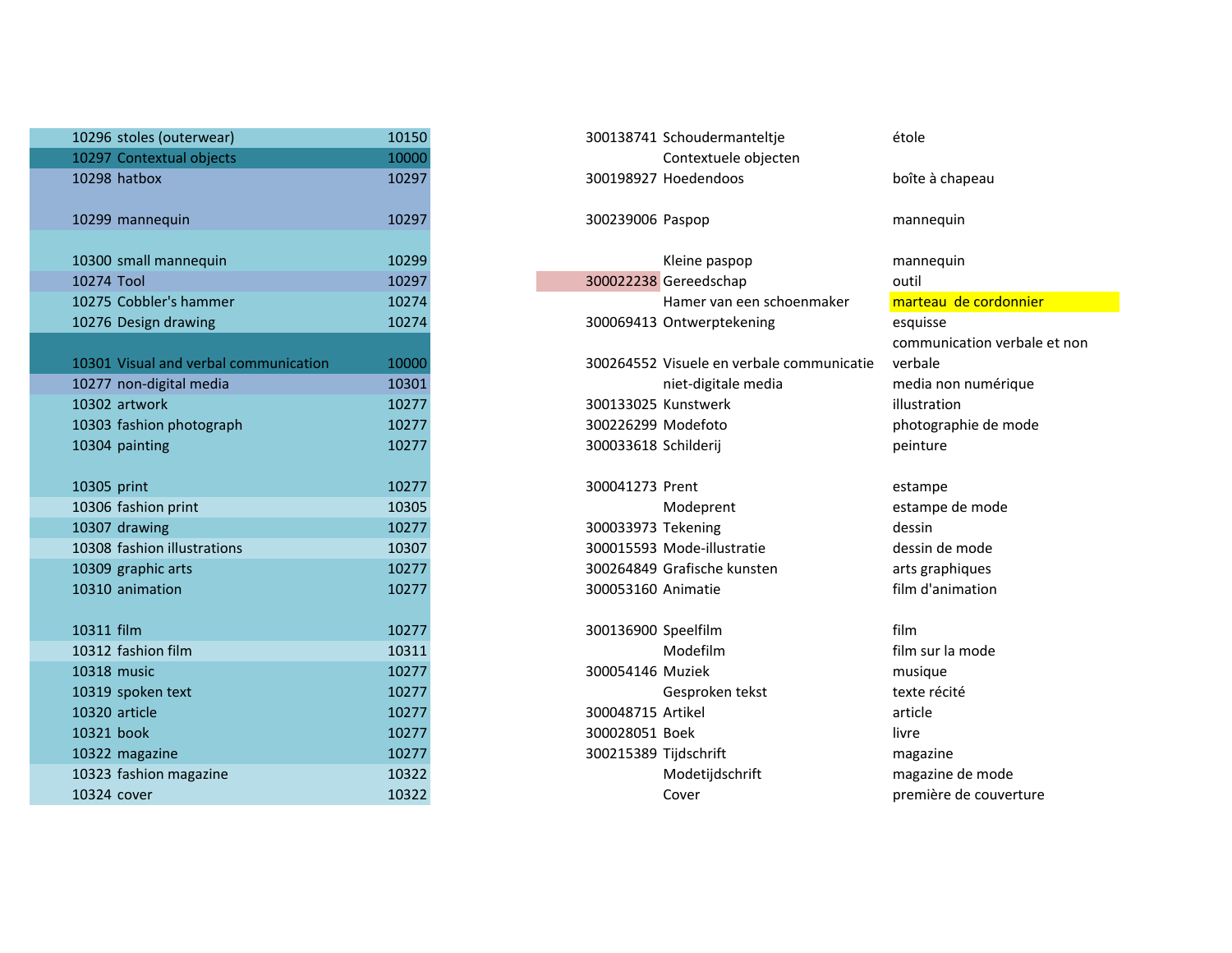| 10325 exhibition catalogue  | 10277 | 300026096 Tentoonstellingscatalogus    | catalogue d'expositi  |
|-----------------------------|-------|----------------------------------------|-----------------------|
| 10326 advertisement         | 10277 | 300193993 Advertentie                  | publicité             |
| 10327 ephemera              | 10277 | 300028881 Efemera                      |                       |
| 10328 lookbook              | 10277 | Lookbook                               | look book/catalogue   |
| 10329 document set          | 10277 | Documentenset                          | jeu de document       |
| 10330 press folder          | 10329 | Persmap                                | dépliant publicitaire |
| 10278 press clipping        | 10329 | 300026867 Persknipsel                  | coupure de presse     |
| 10331 display window        | 10301 | 300002970 Uitstalraam                  | vitrine               |
| 10332 fashion doll          | 10301 | 300211317 Mannequin (pop)              | poupée mannequin      |
| 10279 digital media         | 10301 | Digitale media                         | média numérique       |
| 10313 website               | 10279 | 300265431 Website                      | site Internet         |
| 10314 webpage               | 10279 | 300264578 Webpage                      | page Internet         |
| 10315 blogpost              | 10279 | Blogpost                               | article de blog       |
| 10316 blog                  | 10279 | 300265722 Blog                         |                       |
| 10317 tweet                 | 10279 | Tweet                                  | blog<br>tweet         |
| 10333 Collection            | 10000 | 300025976 Collectie                    | Collection            |
| 10334 fashion collection    | 10333 | Modecollectie                          | Collection de mode    |
| 10335 archival collection   | 10333 | 300375748 Archiefcollectie             | Collection d'archive  |
| 10336 Fashion Events        |       | Mode-evenementen                       | événement lié à la n  |
| 10337 Fashion exhibition    | 10336 | Modetentoonstelling                    | exposition de mode    |
| 10338 Fashion show          | 10336 | 300261696 Modeshow                     | défilé de mode        |
| 10339 Performance art       | 10336 | 300121445 Performance art              | performance artistio  |
| 10340 conference            | 10336 | 300054789 Conferentie                  | conférence            |
| 10341 web cast              | 10336 | Webcast                                | diffusion sur le Web  |
| 10342 award                 | 10336 |                                        |                       |
| 10343 showroom              | 10336 | 300026842 Prijs (beloning)<br>Showroom | prix<br>show room     |
|                             |       |                                        | foire                 |
| 10344 fair                  | 10336 | 300054776 Beurs                        |                       |
| 10345 fashion week          | 10336 | Modeweek                               | semaine de la mode    |
| 10346 materials             |       | 300010357 Materialen                   | Matériaux             |
| 10347 natural fibres        | 10346 | 300014027 Natuurlijke vezels           | fibres naturelles     |
| 10348 mineral origin fibres | 10347 | Vezels van minerale oorsprong          | fibres d'origines mir |
|                             |       |                                        |                       |

1032 Lookbook 10328 look book/catalogue de collection<br>1032 Documentenset 1027 leu de document Persmap dépliant publicitaire<br>
Persknipsel de presse coupure de presse événement lié à la mode Matériaux

Vezels van minerale oorsprong fibres d'origines minérales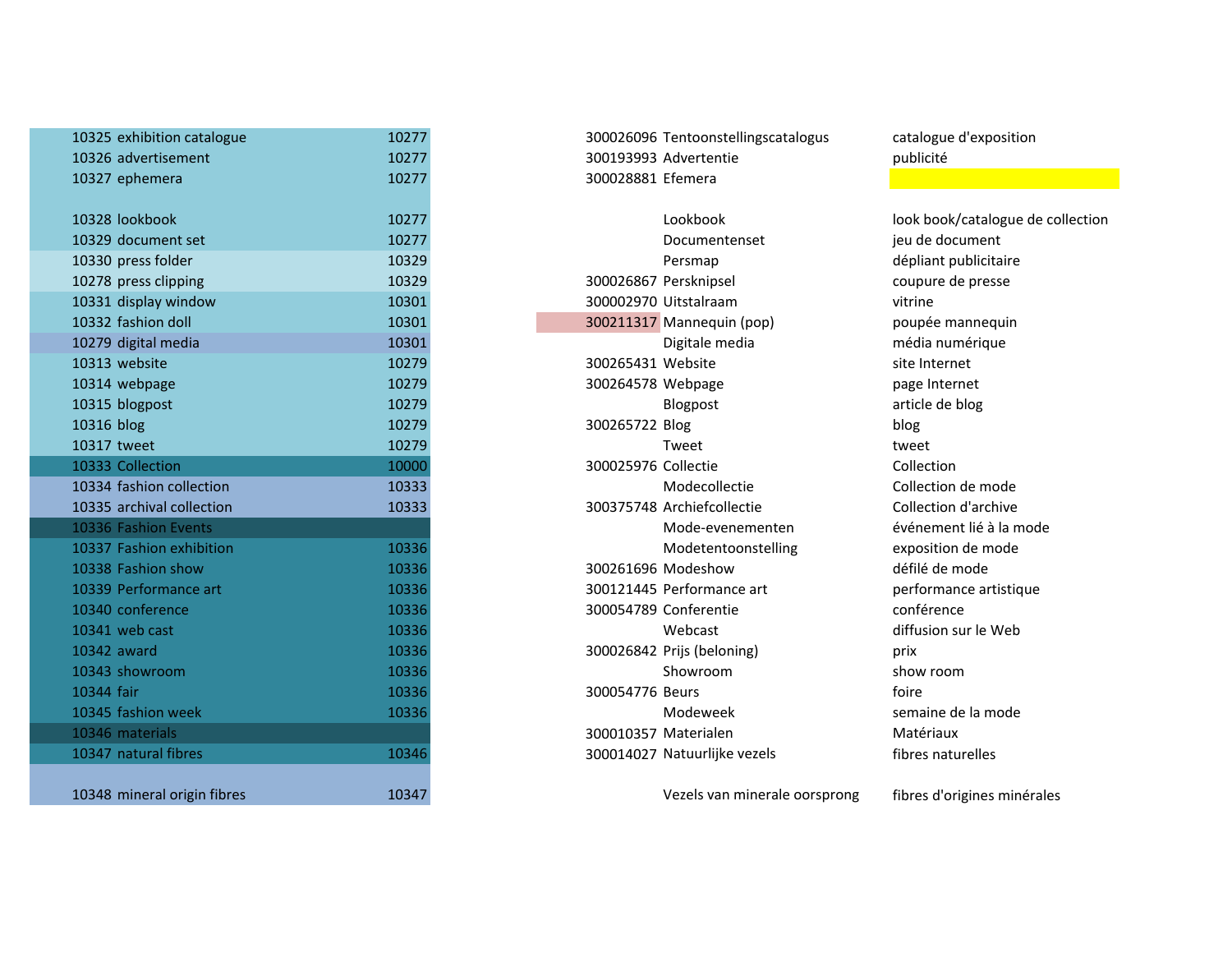| 10349 gold                       | 10348 | Gouddraad                                   |
|----------------------------------|-------|---------------------------------------------|
| 10350 animal origin fibres       | 10347 | Vezels van dierlijke oorsprong              |
| 10351 wool                       | 10350 | 300243430 Wol                               |
| 10352 silk                       | 10350 | 300014072 Zijde                             |
|                                  |       |                                             |
| 10353 vegetable origin fibres    | 10347 | 300014031 Vezels van plantaardige oorsprong |
| 10354 cotton                     | 10353 | 300183670 Katoen                            |
| 10355 linen                      | 10353 | 300014069 Linnen                            |
| 10356 seaweed-origin fibres      | 10347 | Vezels uit zeewier                          |
| 10357 seaweed fibre              | 10357 | Vezel uit zeewier                           |
| 10358 chemical fibres            | 10346 | Chemische vezels                            |
| 10359 artificial fibres          | 10358 | Artificiële vezels                          |
| 10360 cellulosic                 | 10359 | Op basis van cellulose                      |
| 10361 rayon                      | 10360 | 300014059 Rayon, Kunstzijde                 |
| 10362 proteinic                  | 10359 | Op basis van proteïne                       |
|                                  |       |                                             |
| 10363 lanitel                    | 10362 | Lanitel                                     |
| synthetic fibres (petrol-derived |       |                                             |
| 10364 fibres)                    | 10358 | 300014058 Synthetische vezels               |
| 10365 nylon                      | 10364 | 300014462 Nylon                             |
| 10366 techniques                 |       | 300138082 Technieken                        |
| 10280 mechanical transformations | 10366 | Mechanische transformatie                   |
| 10281 ginning                    | 10280 |                                             |
| 10368 carding                    | 10280 | 300053751 Kaarden                           |
| 10369 spinning                   | 10280 | 300053661 Spinnen                           |
| 10370 weaving techniques         | 10366 | 300231684 Weeftechnieken                    |
| 10371 weave                      | 10370 | Weefsel                                     |
| 10372 taffeta                    | 10371 | 300249434 Taf                               |
| 10373 batiste                    | 10372 | 300183634 Batist                            |
| 10374 buckram                    | 10372 | 300253474 Buckram                           |
| 10375 calico                     | 10372 | 300132872 Calico                            |
| 10376 canvas                     | 10372 | 300014078 Canvas                            |
| 10377 chiffon                    | 10372 | 300249449 Chiffon                           |
|                                  |       |                                             |

| 9 gold                           | 10348 |                      | Gouddraad                                   | or                         |
|----------------------------------|-------|----------------------|---------------------------------------------|----------------------------|
| 0 animal origin fibres           | 10347 |                      | Vezels van dierlijke oorsprong              | fibres d'origine animales  |
| 1 wool                           | 10350 | 300243430 Wol        |                                             | laine                      |
| 2 silk                           | 10350 | 300014072 Zijde      |                                             | soie                       |
|                                  |       |                      |                                             |                            |
| 3 vegetable origin fibres        | 10347 |                      | 300014031 Vezels van plantaardige oorsprong |                            |
| 4 cotton                         | 10353 | 300183670 Katoen     |                                             | coton                      |
| 5 linen                          | 10353 | 300014069 Linnen     |                                             | lin                        |
| 6 seaweed-origin fibres          | 10347 |                      | Vezels uit zeewier                          | fibres à base d'algues     |
| 7 seaweed fibre                  | 10357 |                      | Vezel uit zeewier                           |                            |
| 8 chemical fibres                | 10346 |                      | Chemische vezels                            | fibres chimiques           |
| 9 artificial fibres              | 10358 |                      | Artificiële vezels                          | fibres artificielles       |
| 0 cellulosic                     | 10359 |                      | Op basis van cellulose                      | cellulose                  |
| 1 rayon                          | 10360 |                      | 300014059 Rayon, Kunstzijde                 | rayonne                    |
| 2 proteinic                      | 10359 |                      | Op basis van proteïne                       | fibres d'origine protéique |
|                                  |       |                      |                                             |                            |
| 3 lanitel                        | 10362 |                      | Lanitel                                     |                            |
| synthetic fibres (petrol-derived |       |                      |                                             |                            |
| 4 fibres)                        | 10358 |                      | 300014058 Synthetische vezels               | fibres synthètiques        |
| 5 nylon                          | 10364 | 300014462 Nylon      |                                             | nylon                      |
| 6 techniques                     |       | 300138082 Technieken |                                             | Techniques                 |
| 0 mechanical transformations     | 10366 |                      | Mechanische transformatie                   | transformations mécaniques |
| 1 ginning                        | 10280 |                      |                                             | égrenage                   |
| 8 carding                        | 10280 | 300053751 Kaarden    |                                             | cardage                    |
| 9 spinning                       | 10280 | 300053661 Spinnen    |                                             | filage                     |
| 0 weaving techniques             | 10366 |                      | 300231684 Weeftechnieken                    | Techniques de tissage      |
| 1 weave                          | 10370 |                      | Weefsel                                     | tissé                      |
| 2 taffeta                        | 10371 | 300249434 Taf        |                                             | taffetas                   |
| 3 batiste                        | 10372 | 300183634 Batist     |                                             | batiste                    |
| 4 buckram                        | 10372 | 300253474 Buckram    |                                             | bongran                    |
| 5 calico                         | 10372 | 300132872 Calico     |                                             | calicot                    |
| 6 canvas                         | 10372 | 300014078 Canvas     |                                             | toile                      |
| 7 chiffon                        | 10372 | 300249449 Chiffon    |                                             | mousseline de soie         |
|                                  |       |                      |                                             |                            |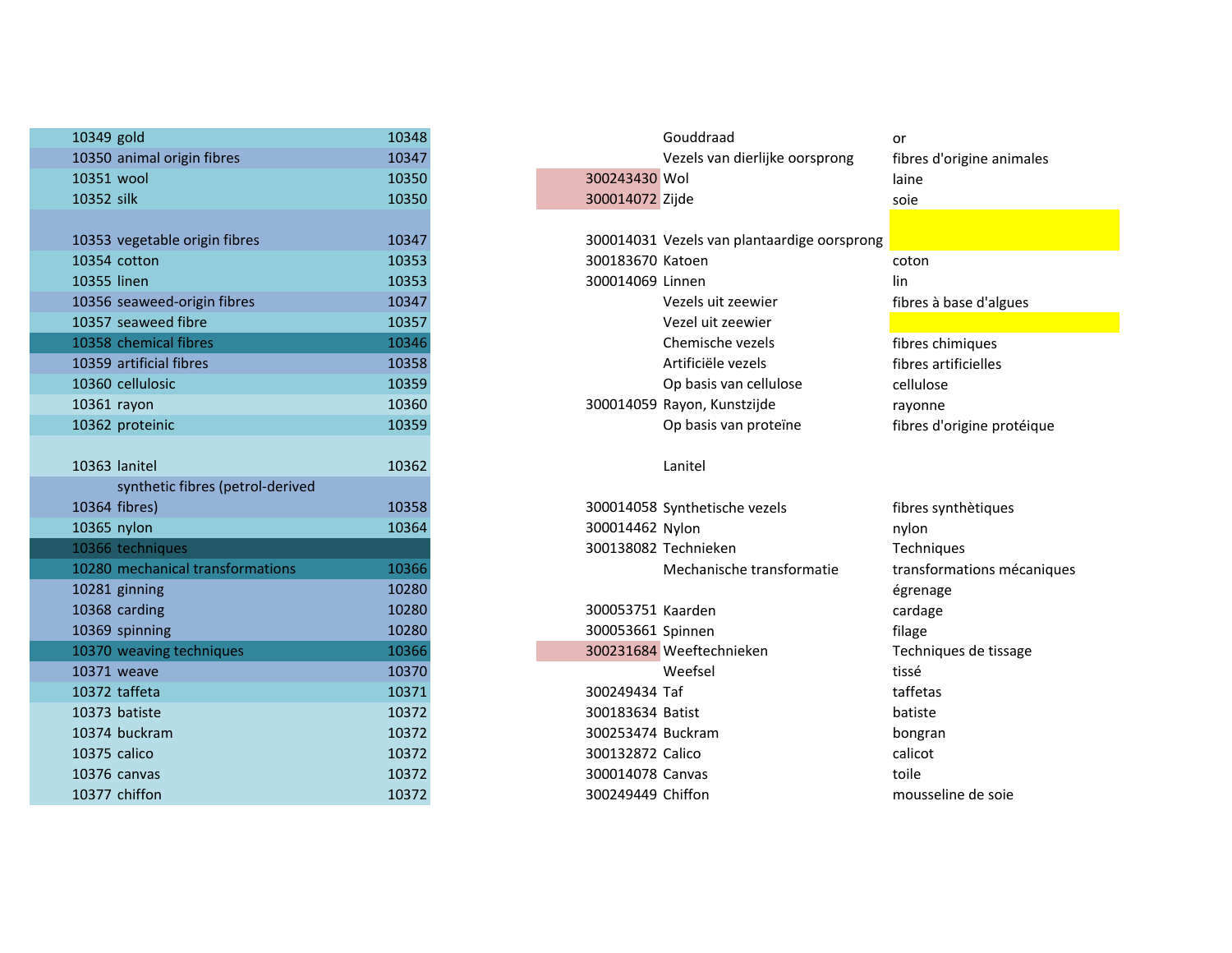| 10378 chintz                    | 10372 | 300132876 Chintz         | chintz                |
|---------------------------------|-------|--------------------------|-----------------------|
| 10379 crepe                     | 10372 | 300183741 Crêpe          | crepe                 |
| 10380 twill                     | 10371 | 300227915 Keperweefsel   | sergé                 |
| 10381 satin                     | 10371 | 300132902 Satijn         | satin                 |
| 10382 damasc (silk)             | 10381 | 300163295 Damast (zijde) | damassé               |
| 10383 damassé (cotton or linen) | 10381 | 300231734 Damassé        | dammassé              |
| 10384 brocade                   | 10371 | 300227779 Brokaat        | brocart               |
| 10385 other techniques          | 10370 | Andere technieken        | aures techniques      |
| 10386 lace                      | 10385 | 300132861 Kant           | dentelle              |
| 10387 needle lace               | 10386 | 300231662 Naaldkant      | dentelle à l'aiguille |
| 10388 bobbin lace               | 10386 | 300132869 Kloskant       | dentelle aux fuseaux  |
| 10389 knitting                  | 10385 | 300053634 Breien         | tricot                |
| 10390 macrame                   | 10385 | 300053636 Macramé        | macramé               |
|                                 |       |                          |                       |
| 10391 tapestry                  | 10385 | 300061981 Tapijtwerk     | tapisserie            |
| 10392 rug making                | 10385 | 300053657 Tapijtknopen   | fabrication des tapis |
| 10393 Persian knot              | 10392 | Perzische knoop          | nœud persan           |
| 10394 Turkish knot              | 10392 | Turkse knoop             |                       |
| 10395 Spanish knot              | 10392 | Spaanse knoop            |                       |
| 10396 non-weaving techniques    | 10366 | Niet-gewoven technieken  | non tissé             |
| 10397 felt                      | 10396 | 300014107 Vilt           | feutre                |
| 10398 decoration                |       | Decoratie                | Décoration            |
| 10399 colour and pattern        | 10398 | Kleur en patroon         | Couleurs et dessin    |
| 10400 Colours                   | 10399 | 300080438 Kleuren        | Couleurs              |
| 10401 Black                     | 10400 | Zwart                    | Noir                  |
| 10402 Blue                      | 10400 | Blauw                    | Bleu                  |
| 10403 Brown                     | 10400 | <b>Bruin</b>             | <b>Brun</b>           |
| 10404 Green                     | 10400 | Groen                    | Vert                  |
| 10405 Grey                      | 10400 | Grijs                    | Gris                  |
| 10406 Metallic                  | 10400 | Metaalkleur              | métallique            |
| 10407 Gold                      | 10406 | Goud                     | 0r                    |
| 10408 Silver                    | 10406 | Zilver                   | Argent                |
| 10409 Copper                    | 10406 | Koper                    | Cuivre                |

| 8 chintz                    | 10372 | 300132876 Chintz         | chintz      |
|-----------------------------|-------|--------------------------|-------------|
| 9 crepe                     | 10372 | 300183741 Crêpe          | crepe       |
| 0 twill                     | 10371 | 300227915 Keperweefsel   | sergé       |
| 1 satin                     | 10371 | 300132902 Satijn         | satin       |
| 2 damasc (silk)             | 10381 | 300163295 Damast (zijde) | damas       |
| 3 damassé (cotton or linen) | 10381 | 300231734 Damassé        | damm        |
| 4 brocade                   | 10371 | 300227779 Brokaat        | broca       |
| 5 other techniques          | 10370 | Andere technieken        | aures       |
| 6 lace                      | 10385 | 300132861 Kant           | dente       |
| 7 needle lace               | 10386 | 300231662 Naaldkant      | dente       |
| 8 bobbin lace               | 10386 | 300132869 Kloskant       | dente       |
| 9 knitting                  | 10385 | 300053634 Breien         | tricot      |
| 0 macrame                   | 10385 | 300053636 Macramé        | macra       |
|                             |       |                          |             |
| 1 tapestry                  | 10385 | 300061981 Tapijtwerk     | tapiss      |
| 2 rug making                | 10385 | 300053657 Tapijtknopen   | fabrica     |
| 3 Persian knot              | 10392 | Perzische knoop          | nœud        |
| 4 Turkish knot              | 10392 | Turkse knoop             |             |
| 5 Spanish knot              | 10392 | Spaanse knoop            |             |
| 6 non-weaving techniques    | 10366 | Niet-gewoven technieken  | non ti:     |
| 7 felt                      | 10396 | 300014107 Vilt           | feutre      |
| 8 decoration                |       | Decoratie                | Décor       |
| 9 colour and pattern        | 10398 | Kleur en patroon         | Couler      |
| 0 Colours                   | 10399 | 300080438 Kleuren        | Couler      |
| 1 Black                     | 10400 | Zwart                    | <b>Noir</b> |
| 2 Blue                      | 10400 | Blauw                    | Bleu        |
| 3 Brown                     | 10400 | <b>Bruin</b>             | <b>Brun</b> |
| 4 Green                     | 10400 | Groen                    | Vert        |
| 5 Grey                      | 10400 | Grijs                    | Gris        |
| 6 Metallic                  | 10400 | Metaalkleur              | métall      |
| 7 Gold                      | 10406 | Goud                     | Or          |
| 8 Silver                    | 10406 | Zilver                   | Argen       |
| 9 Copper                    | 10406 | Koper                    | Cuivre      |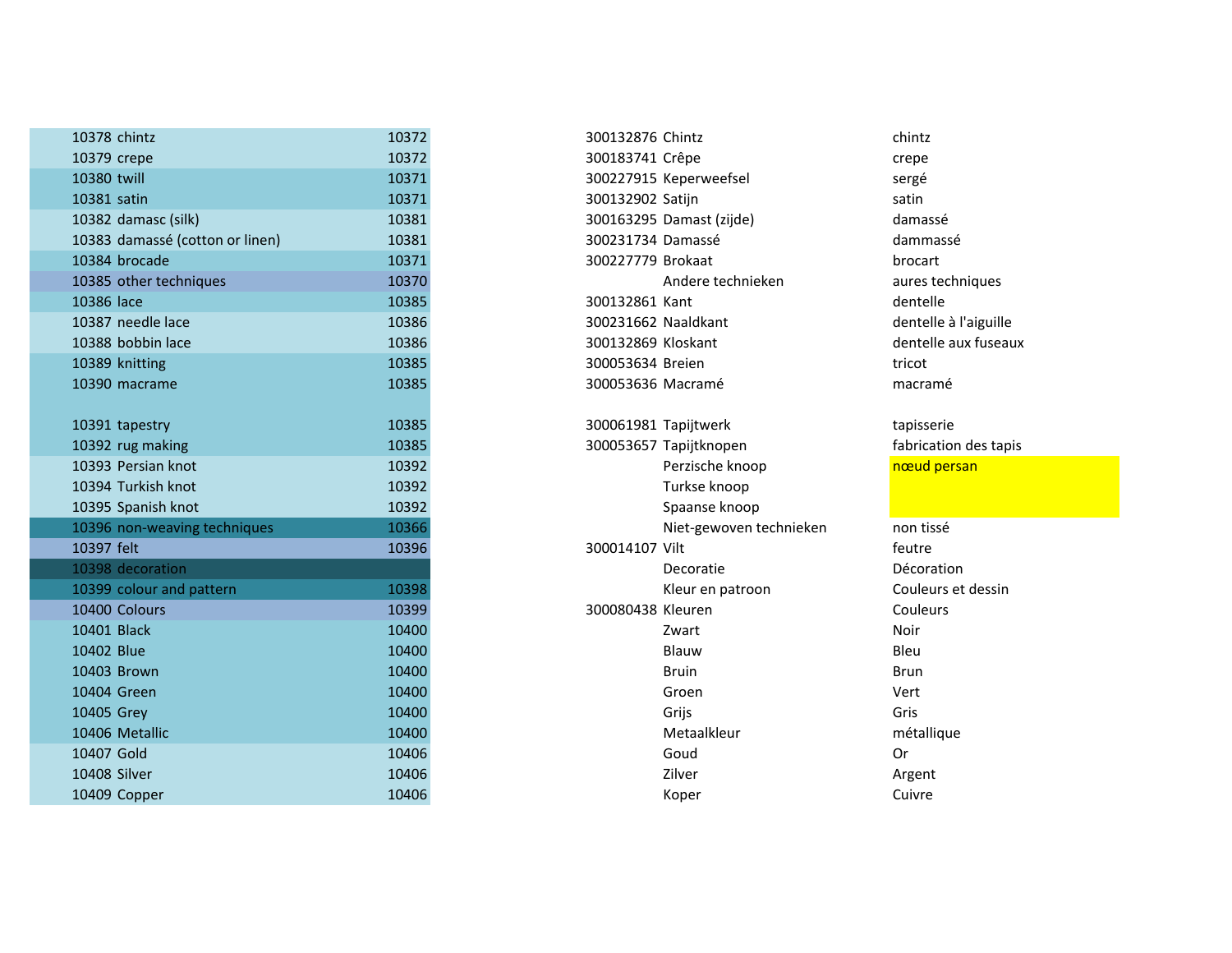| 10410 Multicoloured   | 10400 |                       | Veelkleurig     | Multicoloré   |
|-----------------------|-------|-----------------------|-----------------|---------------|
| 10411 Orange          | 10400 |                       | Oranje          | Orange        |
| 10412 Pink            | 10400 |                       | Roze            | Rose          |
| 10413 Purple          | 10400 |                       | Paars           | Pourpre       |
| 10414 Red             | 10400 |                       | Rood            | Rouge         |
| 10415 Transparent     | 10400 |                       | Transparant     | Transparant   |
| 10416 White           | 10400 |                       | Wit             | Blanc         |
| 10417 Yellow          | 10400 |                       | Geel            | Jaune         |
| 10418 thread print    | 10399 |                       |                 |               |
| 10419 print           | 10399 |                       | Print           | impression    |
| 10420 chintz          | 10419 |                       | Chintz          | chintz        |
| 10421 hand painting   | 10399 |                       | Handbeschilderd | peinture à la |
| 10422 ikat            | 10399 | 300249861 lkat        |                 | ikat          |
| 10423 stencil         | 10399 |                       | Stencil         | pochoir       |
| 10424 weave combining | 10398 |                       | Weefcombinatie  | tissage mixte |
| 10425 Peking          | 10424 |                       |                 | pekins        |
| 10426 Damasc          | 10424 |                       |                 |               |
| 10427 Applications    | 10398 |                       | Applicatie      | damassé       |
| 10428 Embroidery      | 10427 | 300053653 Borduurwerk |                 | brodé         |
| 10429 Sequins         | 10427 |                       | Pailetten       | paillettes    |
| 10430 Fashion Agents  |       |                       | Mode-agenten    | agent comm    |

peinture à la main

 paillettes agent commercial

chintz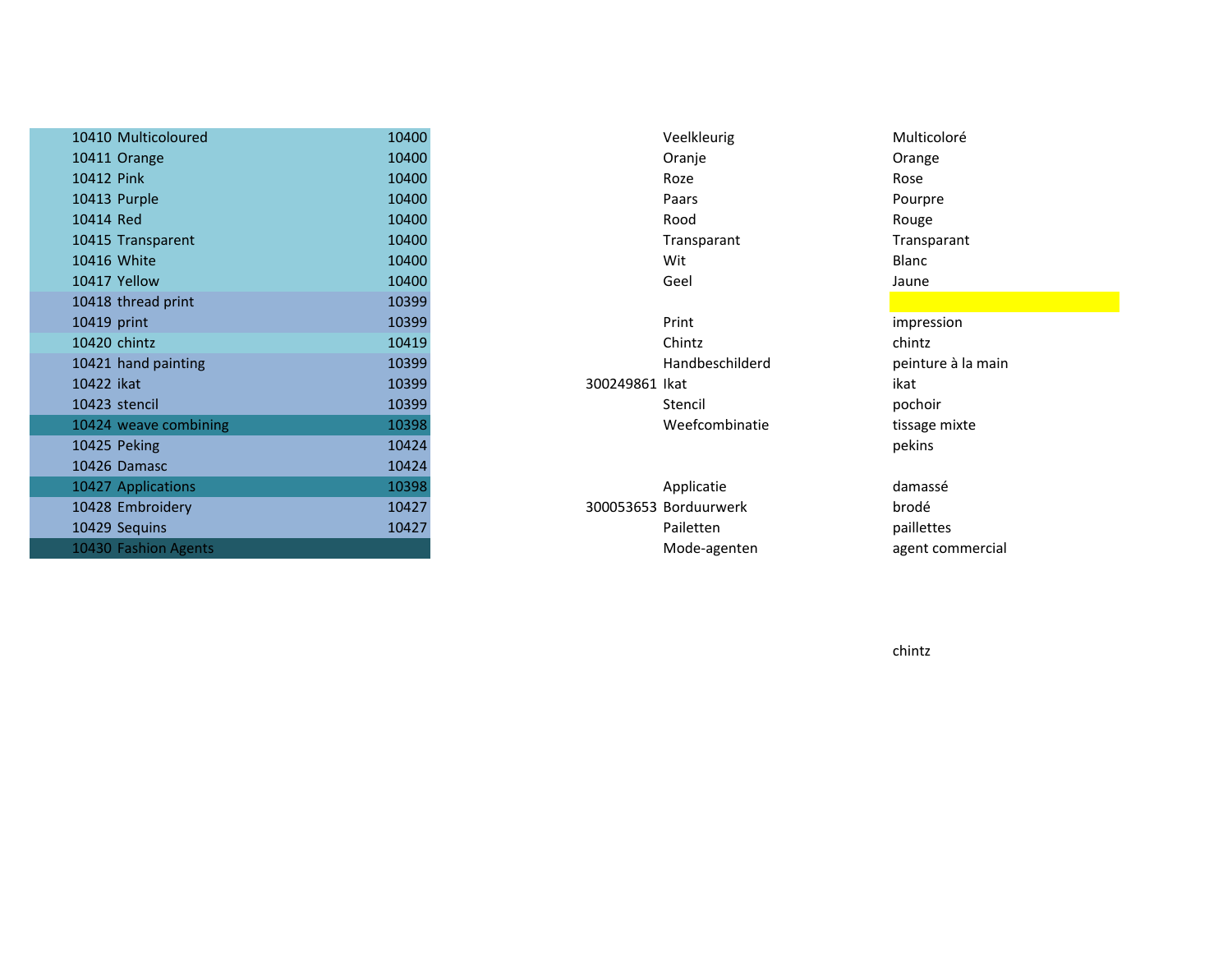| prefLabel@spa                      | prefLabel@ita                                                        | prefLabel@scc                 |
|------------------------------------|----------------------------------------------------------------------|-------------------------------|
|                                    | Accessori moda                                                       | Modni predmeti                |
| Vestuario                          | Abiti                                                                | Kostim                        |
| Prenda principal                   | Principali capi di vestiario                                         | Glavni odevni predmeti        |
|                                    | Principali capi di vestiario per il                                  |                               |
|                                    | corpo                                                                | Glavni odevni predmeti - telo |
| Banyán                             | Banyan / vestaglia indiana                                           | Banjan                        |
| Vestido                            | Abito                                                                | Haljina                       |
|                                    | Completo                                                             | Komplet / kostim              |
| traje pantalón                     | Tuta                                                                 | Kombinezon                    |
| Quimono                            | Kimono                                                               | Kimono                        |
| Mantua                             | Manteau                                                              | Mantua                        |
| Overol                             | Salopette?                                                           | Radni kombinezon              |
|                                    |                                                                      |                               |
| trajes pantalón                    | Completo tailleur giacca pantalone Odelo                             |                               |
| traje de recreo                    | Tenuta sportiva                                                      | Dečji kombinezon              |
|                                    |                                                                      |                               |
| Redingote                          | Redingote                                                            | Redengot                      |
| Toga                               | Robe/Abito ufficiale                                                 | Odora                         |
|                                    |                                                                      |                               |
| Traje                              | Completo                                                             | Odelo / kostim                |
| túnica                             | Tunica                                                               | Tunika                        |
| prendas principales parte superior | Principali capi di abbigliamento per Glavni odevni predmeti - gornji |                               |
| del cuerpo                         | la parte superiore del corpo                                         | delovi tela                   |
| blusa                              | <b>Blusa</b>                                                         | Bluza                         |
|                                    |                                                                      |                               |
|                                    |                                                                      |                               |
|                                    |                                                                      |                               |
|                                    |                                                                      |                               |

| corsetto/vitina        | Gornji deo haljine      |
|------------------------|-------------------------|
| Caraco: giacca storica | Džemper na zakopčavanje |
| Cardigan               | Kardigan                |
| Farsetto               | <b>Duble</b>            |
|                        |                         |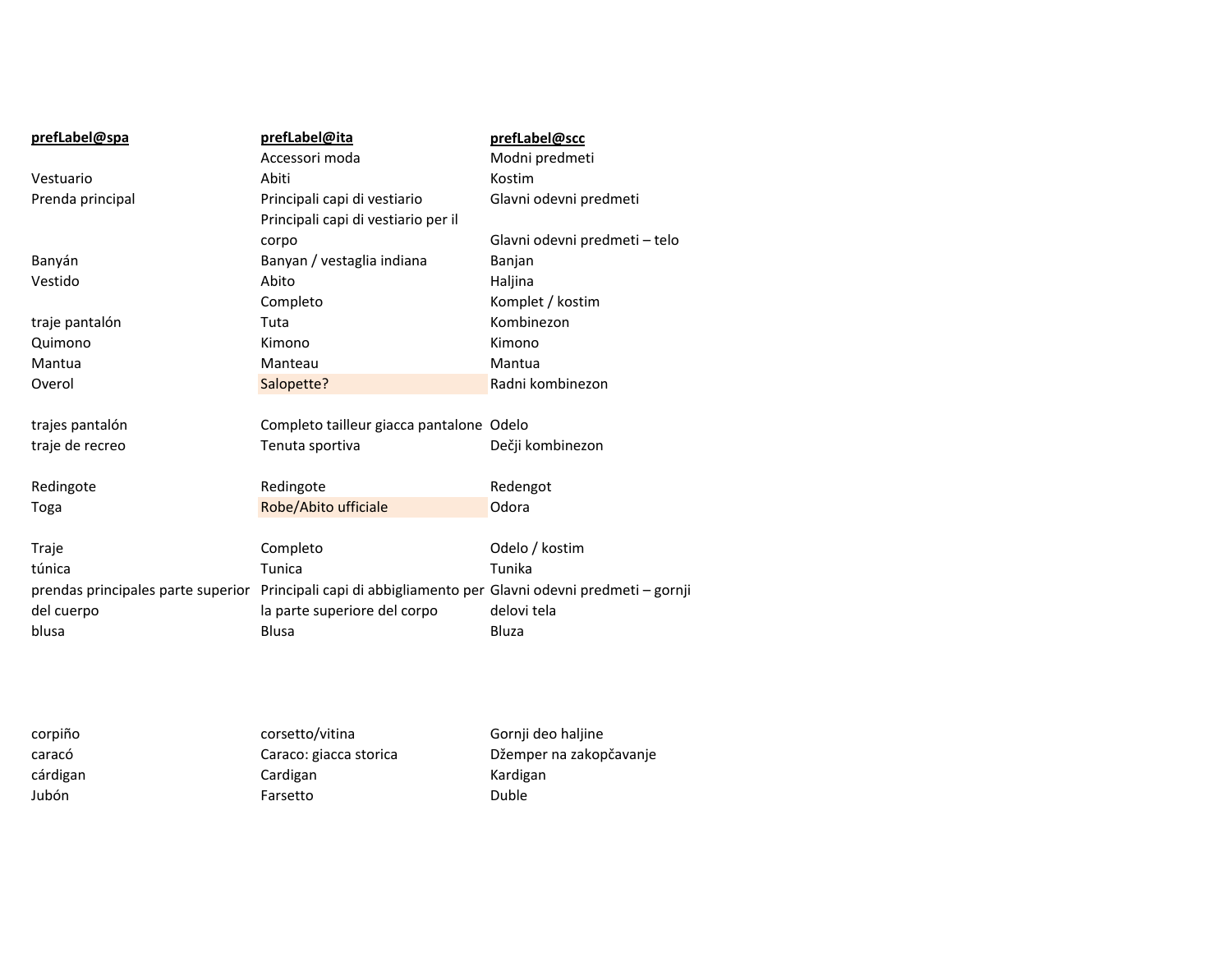| Camisa de tenis / polo             | Maglietta Polo                  | Polo majica                                                             |
|------------------------------------|---------------------------------|-------------------------------------------------------------------------|
| Pullover                           | Maglione                        | Pulover                                                                 |
| Camisa                             | Maglietta                       | Košulja                                                                 |
| Suéter / Chompa                    | Maglioncino                     | Džemper                                                                 |
| Justillo (prenda principal)        | Top                             | Top                                                                     |
| Camiseta (camisa)                  | Maglietta a maniche corte       | Majica                                                                  |
| Chaleco                            | Gilet                           | Prsluk                                                                  |
| Prendas principales parte inferior |                                 | Principali capi di abbigliamento per Glavni odevni predmeti - donji deo |
| del cuerpo                         | la parte bassa del corpo        | tela                                                                    |
| Culotte / Falda pantalón           | Culotte                         | Suknja-pantalone                                                        |
| Polaina                            | Leggings                        | Helanke                                                                 |
| Sarong                             | Gonna Sarong/Gonna pareo        | Sarong                                                                  |
| Pantalón corto / Short             | <b>Shorts</b>                   | Šorts                                                                   |
| Falda (prenda principal / Saya /   |                                 |                                                                         |
| Pollera                            | Gonna                           | Suknja                                                                  |
| Pantalón                           | Pantaloni                       | Pantalone                                                               |
| Calzas / Breeche (pantalón)        |                                 | Bričis pantalone                                                        |
| Prenda exterior                    | Soprabiti                       | Odeća za nošenje van kuće                                               |
| Anorak                             | Anorak/Giacca a vento           | Anorak                                                                  |
| Capa corta                         | Cappa                           | Kratki ogrtač                                                           |
| Capa / Manteo                      | Mantello                        | Dugački ogrtač                                                          |
| Chaqueta / Americana / Cazadora    | Cappotto                        | Kaput                                                                   |
| Guardapolvo                        | Spolverino/Scialle              | Daster kaput                                                            |
| Levita / Redingote                 | Redingote                       | Frak                                                                    |
| Chaqueta                           | Giacca                          | Sako / jakna                                                            |
| Manto                              | Mantella                        | Mantil / ogrtač / kaput                                                 |
| Poncho                             | Poncho                          | Pončo                                                                   |
| Spencer / Bolero con botones       | Spencer: giacca da donna chiusa | Spenser kaput                                                           |
| Estola (prenda exterior)           | Stola                           | Stola                                                                   |
| Conjunto (vestimenta)              | Completo                        | Komplet                                                                 |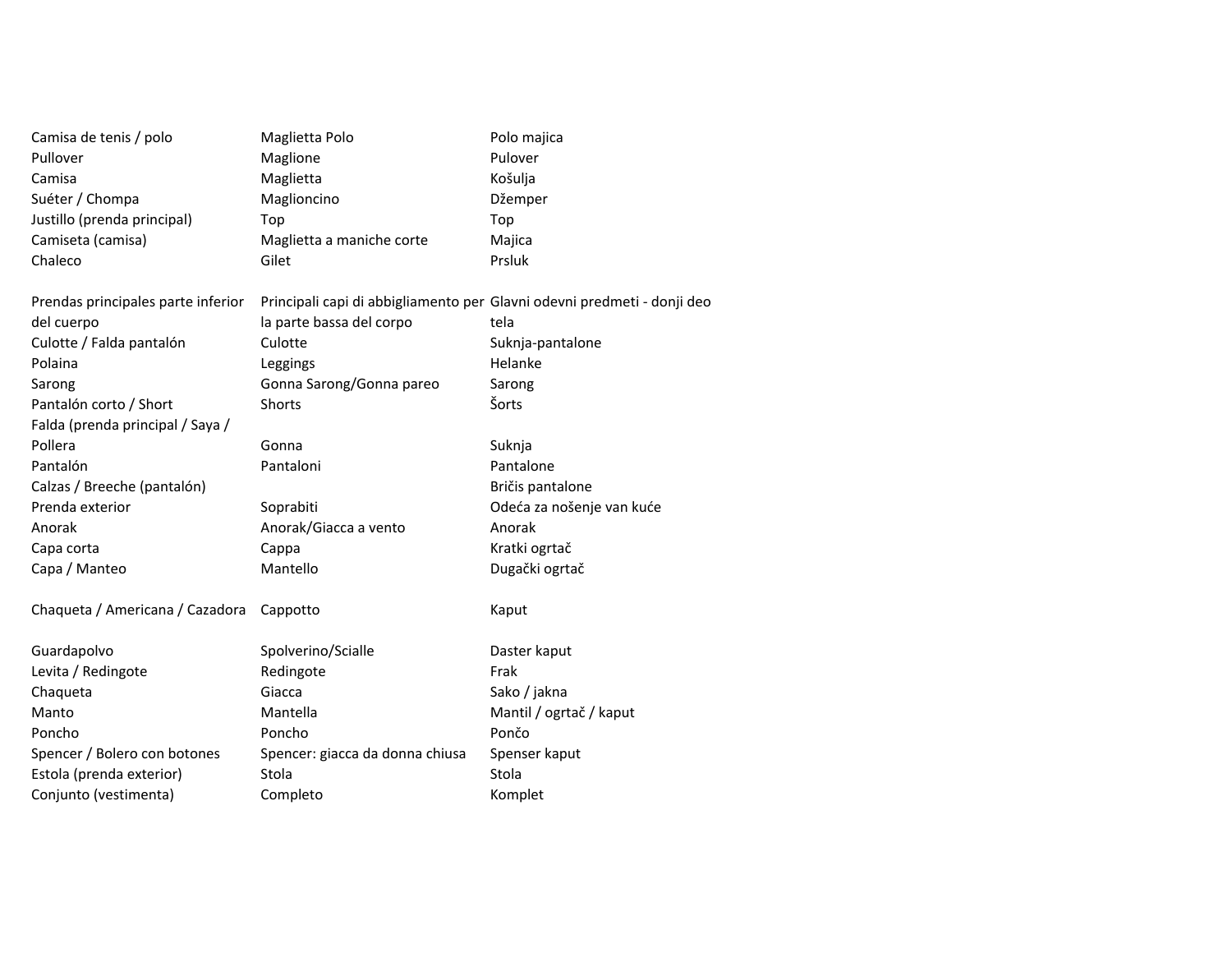| Componente de vestuario                                          | Elementi/Componenti<br>dell'abbigliamento                            | Komponente kostima                  |
|------------------------------------------------------------------|----------------------------------------------------------------------|-------------------------------------|
| Manga                                                            | Manica/Maniche/Paio di maniche Rukav/Rukavi/Par rukava               |                                     |
| puño (componente de vestuario)                                   | Polsino/Polsini/Paio di polsini                                      | Manžetna/Manžetne/Par manžetni      |
| Bolsillo (componente de vestuario) Tasche                        |                                                                      | Džepovi                             |
|                                                                  | Strascico                                                            | Šlep                                |
| Estomaguero / Pechera                                            | Pettorina                                                            | Korsaž                              |
|                                                                  |                                                                      | Zakrpa / aplikacija                 |
| Cuello (accesorio para el cuello)<br>Cinturón (accesorio para el | Colletto                                                             | Okovratnik / kragna                 |
| vestuario)                                                       | Cintura                                                              | Pojas                               |
| Sujetador / Pasador                                              | Chiusure                                                             | Kopče / šnale / drikeri / zatvarači |
| Cremallera (sujetador)                                           | cerniera                                                             | Rajsferšlus                         |
| Botón (sujetador)                                                | <b>Bottoni</b>                                                       | Dugmad                              |
| Gancho (sujetador) / anzuelo                                     | Gancetti                                                             |                                     |
| (sujetador)                                                      | Laccio (allacciatura)                                                | Kopče<br>Pertla                     |
|                                                                  |                                                                      |                                     |
| Camisola                                                         | Sparato (di camicia)                                                 | Plastron                            |
| Modeste                                                          | Fazzoletto da spalle                                                 | Marama za grudi                     |
|                                                                  | cucitura                                                             | Šav                                 |
| Lencería y ropa interior                                         | Biancheria, abiti da casa e da notte Noćna i kućna odeća i donji veš |                                     |
| Lencería                                                         | Abbigliamento da notte                                               | Noćna i kućna odeća                 |
| Albornoz (lencería)                                              | Accappatoio                                                          | Bade-mantil                         |
| Mañanita                                                         | Liseuse                                                              | Jakna za spavanje                   |
|                                                                  |                                                                      |                                     |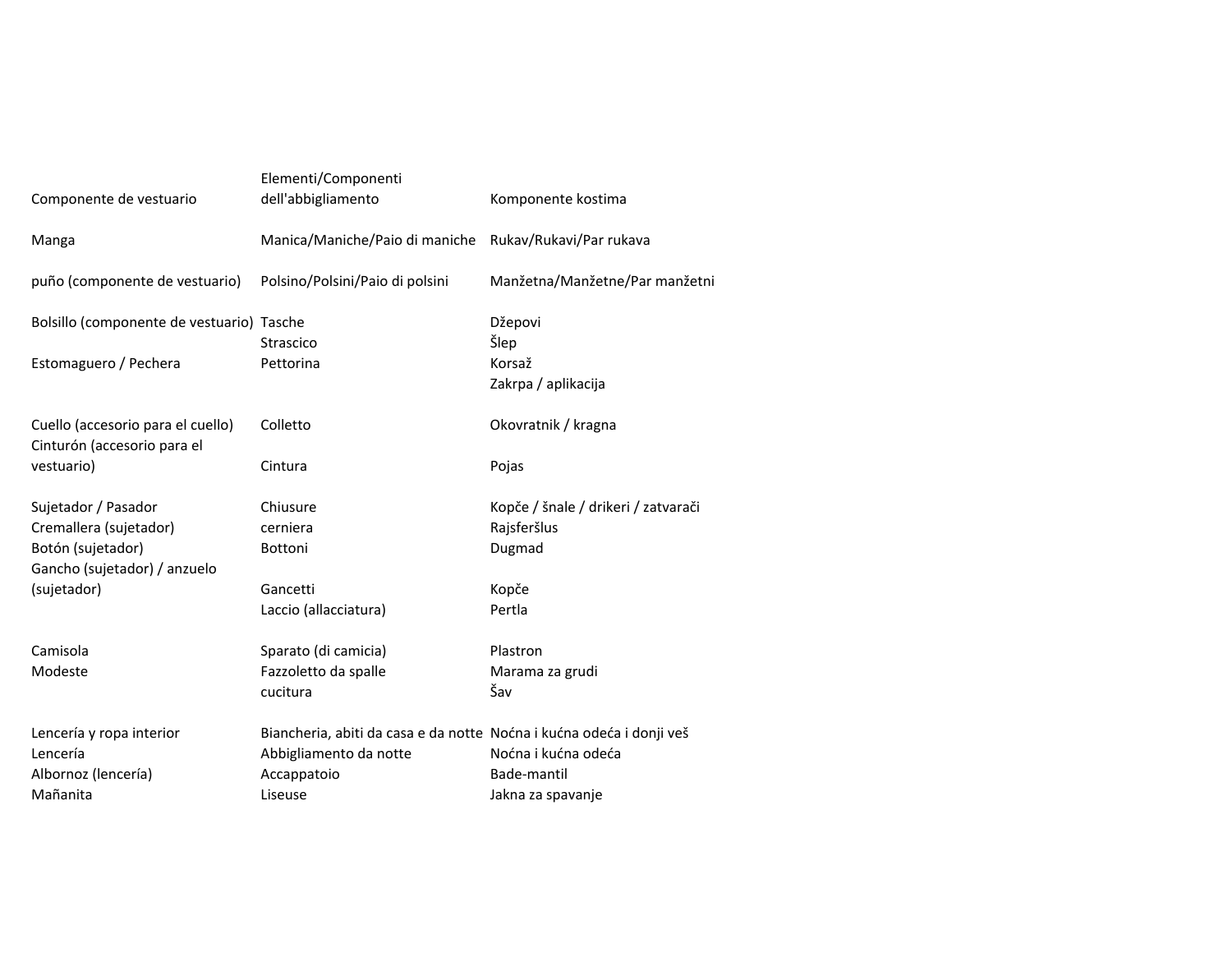| Bata / Traje de casa<br>Batín (lencería) / Matinée / Salto | Negligee/Vestaglietta            | Kućna haljina / negliže / penjoar |
|------------------------------------------------------------|----------------------------------|-----------------------------------|
| de cama                                                    | Veste corta da camera            | Kućna jakna                       |
| Batón de entrecasa                                         | Vestaglia                        | Kućna haljina                     |
| Camisón<br>Camisa de dormir / Camisa de                    | Veste da casa                    | Spavaćica                         |
| cama                                                       | Camicia da notte                 | Košulja za spavanje               |
| Pijama / Piyama                                            | Pigiama                          | Pidžama                           |
| Enterizo                                                   | Pigiama pagliaccetto per bambini | Dečji kombinezon za spavanje      |
| Ropa interior                                              |                                  | Donji veš                         |
| Body                                                       | Guaina/Body                      | Bodi                              |
| Sostén                                                     | Reggiseno                        | Brushalter / grudnjak             |
| Polisón                                                    | Sellino: sottogonna posteriore   | Turnir                            |
| Camisola con calzón                                        | Pagliaccetto                     | Kombinezon sa gaćicama            |
| Camiseta (ropa interior)                                   | Sottoveste/Sottana               | Dugačka košulja                   |
| Combinación                                                | Combinazione: sottoveste tuta    | Unterciger                        |
| Corsé                                                      | Corsetto                         | Korset / mider                    |
| Crinolina / Enagua de percal                               | Crinolina/Sottogonna rigida      | Krinolina                         |
| Pañal                                                      | Pannolino                        | Pelena                            |
| Liga                                                       | Giarrettiera                     | Podvezica                         |
| Faja (ropa interior)                                       | Busto a mezza guaina             | Pojas / steznik                   |
| Enagua / Media combinación                                 | Sottogonna                       | Podsuknja                         |
|                                                            |                                  |                                   |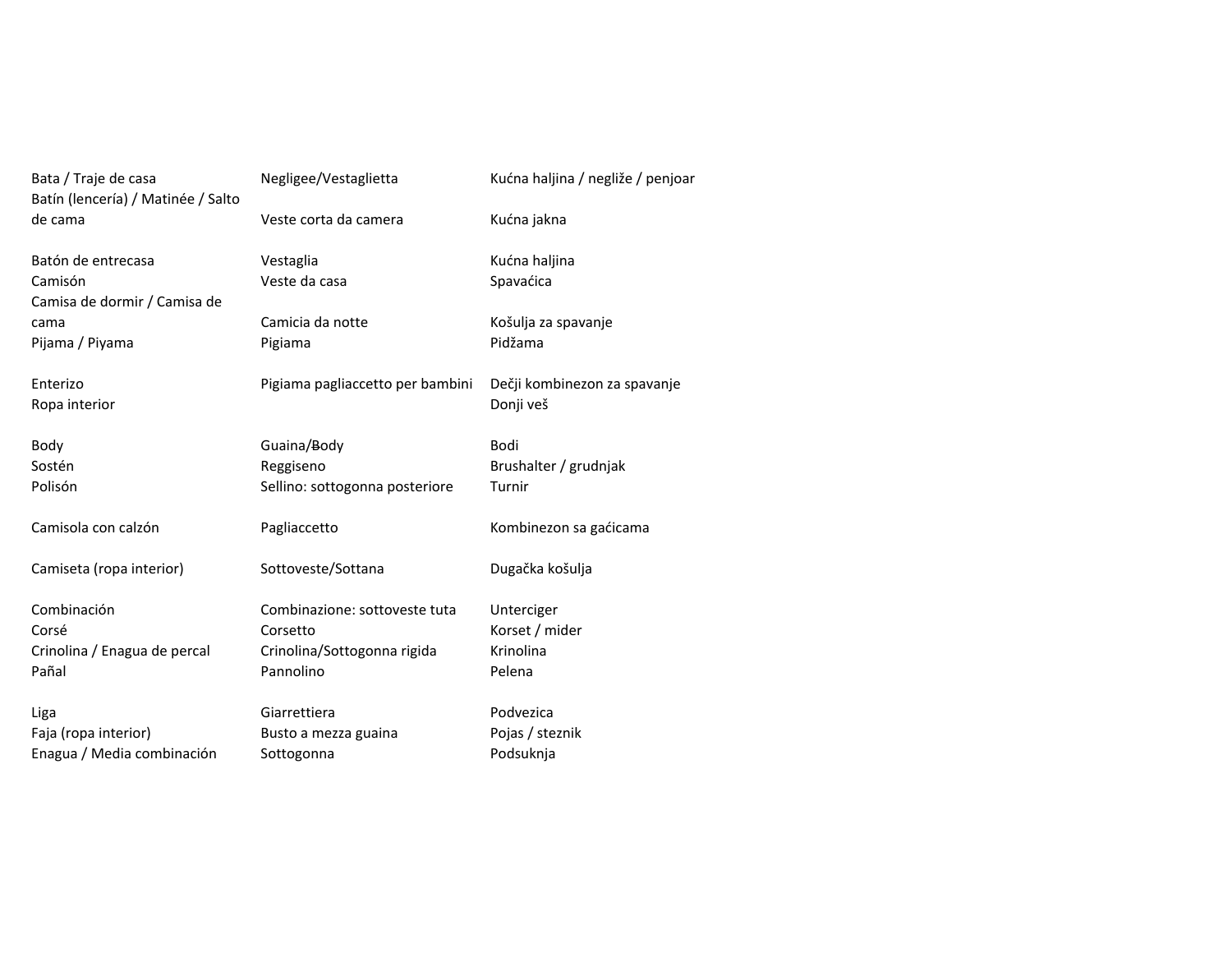| Corsé sin ballenas (corpiño)<br>Panier<br>Pelele<br>Viso (ropa interior)                               | Corsetto intimo da casa senza<br>stecche<br>Panniers/Sottogonna rigida con<br>stecche che si sviluppa sui fianchi<br>Minituta<br>Mutande | Panijeri<br>Dečji kombinezon<br>Kombinezon                                                           |
|--------------------------------------------------------------------------------------------------------|------------------------------------------------------------------------------------------------------------------------------------------|------------------------------------------------------------------------------------------------------|
| Blusón<br>Corpiño (ropa interior)<br>Enagua de cuerpo entero<br>Calzón interior                        | Grembiule<br>Canottiera intima<br>Sottoveste<br>Mutande da uomo                                                                          | Radnička bluza / ženska košulja<br>Potkošulje<br>Donja haljina<br>Muške gaće                         |
| Camiseta (ropa interior)<br>Refajo / Enagua<br>Enagua (ropa interior) / Saya<br>Canesú (ropa interior) | Maglietta intima<br>Sottogonna<br>Vita                                                                                                   | Potkošulja<br>Podsuknja<br>Podsuknja<br>Prsluče                                                      |
| Undersleeve                                                                                            | ?                                                                                                                                        | Držači za rukave                                                                                     |
| Calzón (pantalón interior)                                                                             | <b>Busto stringivita</b><br>Mutande<br>?                                                                                                 | Umeci za grudi<br>Ženske gaće<br>"Lažni listovi"                                                     |
|                                                                                                        | Supporto per colletto<br>Abbigliamento funzionale<br>Abiti da lutto<br>Abbigliamento da lavoro<br>Completo accademico: toga e<br>tocco   | Držači za okovratnik<br>Odeća za posebne prilike<br>Crnina<br>Profesionalna odeća<br>Akademska odora |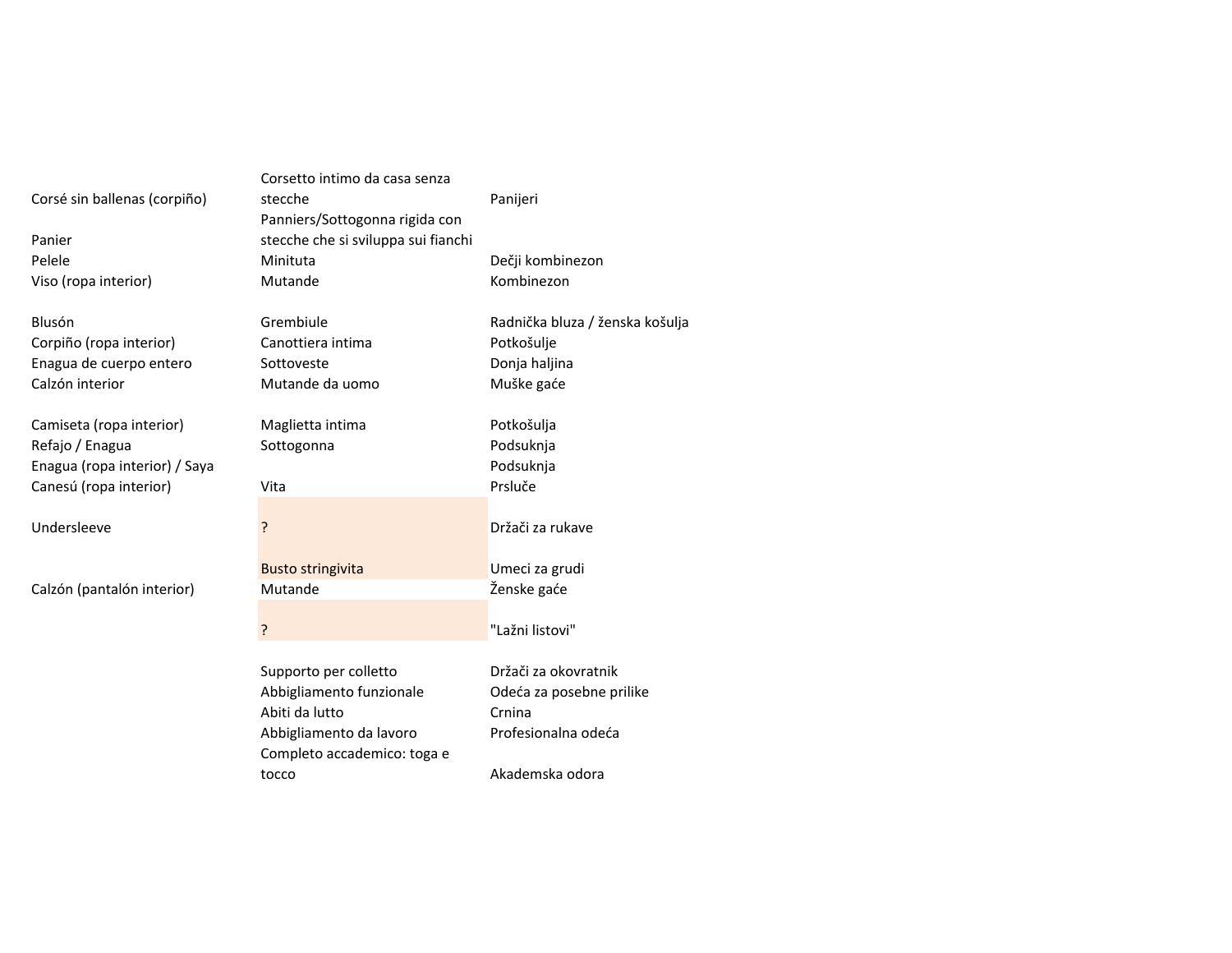| Armadura (ropa de protección) | Armatura                         | Oklop                        |  |
|-------------------------------|----------------------------------|------------------------------|--|
| Vestuario litúrgico           | Abito talare                     | Liturgijska odežda           |  |
| Mono                          | Tuta da lavoro                   | Radni kombinezon             |  |
|                               | Divisa da cameriere/Livrea       | Odeća za poslugu             |  |
|                               | Divisa                           | Uniforma                     |  |
| Vestuario ceremonial          | Abbigliamento da cerimonia       | Ceremonijalna odeća          |  |
|                               |                                  | Haljine za krštenje/odeća za |  |
|                               | Veste battesimale                | krštenje                     |  |
| Vestido de novia              | Abiti da matrimonio              | Svadbena odeća               |  |
|                               | Abito da cerimonia               | Ceremonijalne odežde         |  |
|                               | Abbiglio sportivo e per il tempo |                              |  |
| Ropa deportiva                | libero                           | Odeća za sport i rekreaciju  |  |
| Vestido de paseo              | Abiti da passeggio               | Odeća za šetnju              |  |
|                               | Costumi da bagno                 | Odeća za plivanje i plažu    |  |
|                               | Divisa sportiva                  | Sportska odeća               |  |
|                               | Abbigliamento da ciclista        | Biciklistička odeća          |  |
|                               | Abbigliamento da caccia          | Lovačka odeća                |  |
|                               | Abbigliamento da pattinaggio sul |                              |  |
|                               | ghiaccio                         | Odeća za klizanje            |  |
| Ropa de montar                | Abbigliamento da equitazione     | Odeća za jahanje             |  |
| Traje de esquí                | Abbigliamento da sci             | Odeća za skijanje            |  |
| Sudadera                      | Tuta da ginnastica               | Trenerka                     |  |
|                               | Costumi/Abiti folkloristici      | Kostimi za maskenbal         |  |
| Accesorio (vestuario)         | Accessori                        | Aksesoar                     |  |
| Accesorios de mano            | Accessori portati a mano         | Aksesoar koji se nosi u ruci |  |
| Bolsa (accesorio)             | Borse                            | Tašne                        |  |
| Bandolera (bolsa)             | borsa a bandoliera               | Bandolijer torbe             |  |
| <b>Bolso chatelaine</b>       | Borsa a sacchetto                | Šatlen tašne                 |  |
| Bolso de cartera / Pochette   | Pochette                         | Klač tašne                   |  |
|                               | Borsetta con manico              | Ručne tašne                  |  |
|                               |                                  |                              |  |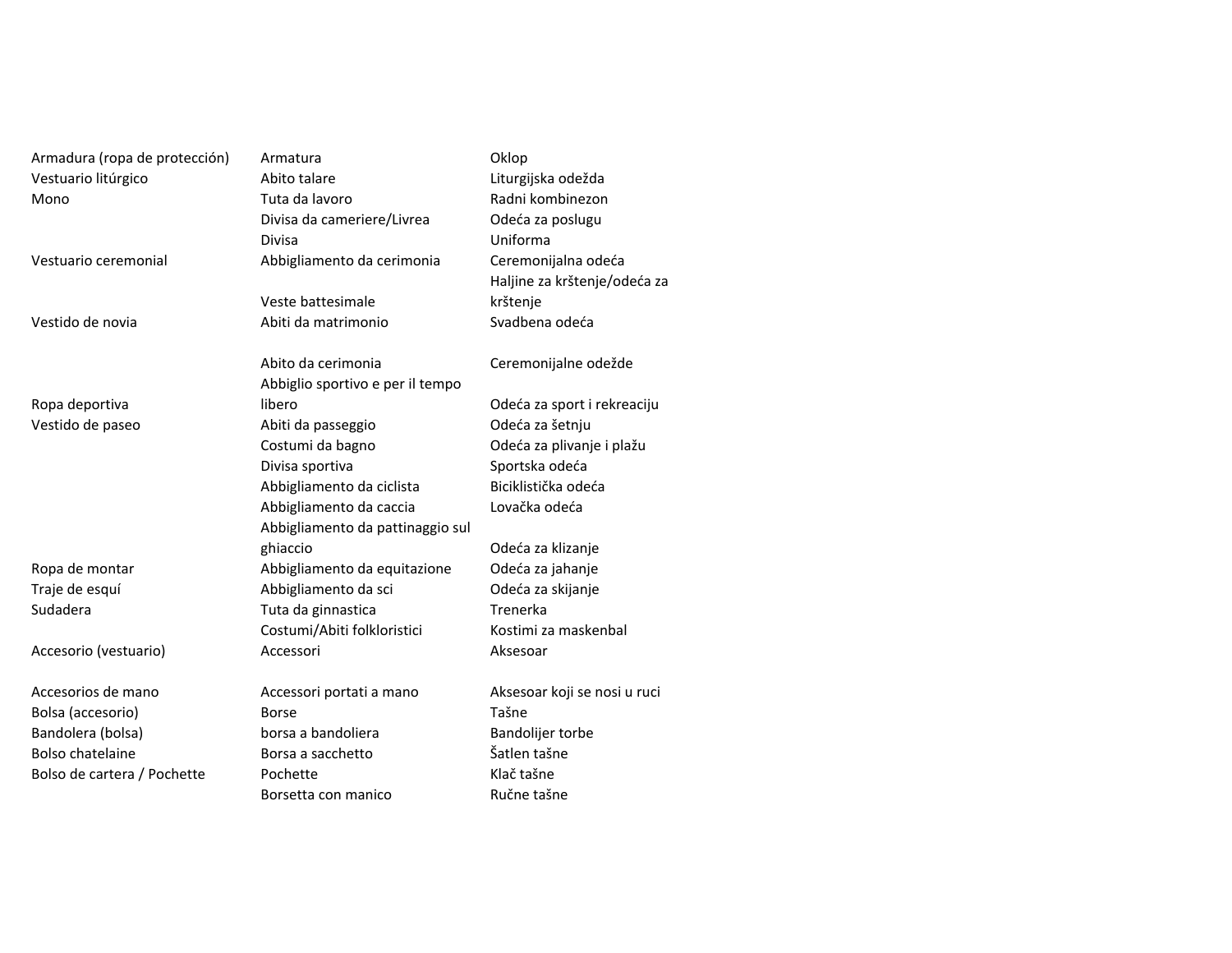| Faltriquera (accesorio)                                                   | Piccola borsa a tasca             | Džep-tašne                         |
|---------------------------------------------------------------------------|-----------------------------------|------------------------------------|
|                                                                           |                                   | Tašnice za novac / novčanici /     |
| Bolsa de mano (bolsa)                                                     | Borsellino                        | ručne tašne                        |
| <b>Bolso</b>                                                              | Borsa tracolla                    | Tašne za rame                      |
| Abanico (accesorio vestuario) /                                           |                                   |                                    |
| Ventalle / Aventador                                                      | Ventaglio                         | Lepeze                             |
| Pañuelo                                                                   | Fazzoletto da mano                | Maramice                           |
| Impertinente                                                              | Lorgnette                         | Lornjeti                           |
| Sombrilla / Quitasol                                                      | Ombrellino parasole               | Suncobrani                         |
| Rebenque                                                                  | Frustino                          | Bičevi za jahanje                  |
| Bastón                                                                    | Bastone da passeggio              | Štapovi                            |
| Porta bouquet                                                             | Supporto per bouquet              | Držači za buket                    |
| Paraguas                                                                  | Ombrello                          | Kišobrani                          |
|                                                                           |                                   |                                    |
| Accesorio de vestir                                                       | Accessori indossati               | Aksesoar koji se nosi na telu      |
| Cinturón (accesorio para el                                               |                                   |                                    |
| vestuario)                                                                | Cinture                           | Kaiševi                            |
| Joya                                                                      | Gioielli                          | Nakit                              |
| Garzota / Aigrette                                                        | Piume di airone                   | Perjanice                          |
| Diadema                                                                   | Diadema                           | Dijademe                           |
|                                                                           |                                   |                                    |
| Colgante (joya) / Pinjante / Pinjón                                       | Ciondolo/Collana con ciondolo     | Pandantivi / ogrlice s pandantivom |
|                                                                           |                                   |                                    |
| Joya para la cabeza                                                       | Gioielli da indossare sulla testa | Nakit za glavu                     |
| Adorno para las orejas                                                    | Ornamenti per le orecchie         | Ukrasi za uho                      |
|                                                                           |                                   |                                    |
| Pendiente / Aro / Arete / Zarcillo                                        | Orecchini                         | Naušnice                           |
| Tiara                                                                     | Tiara                             | Tijare                             |
| Corona (tocado)                                                           | Corona                            | Kruna                              |
| Joya para el cuello y parte superior Gioielli per il collo o per la parte |                                   | Nakit koji se nosi na vratu ili na |
| del cuerpo                                                                | alta del corpo                    | gornjem delu tela                  |
| Collar (accesorio de vestir)                                              | Collane                           | Ogrlice                            |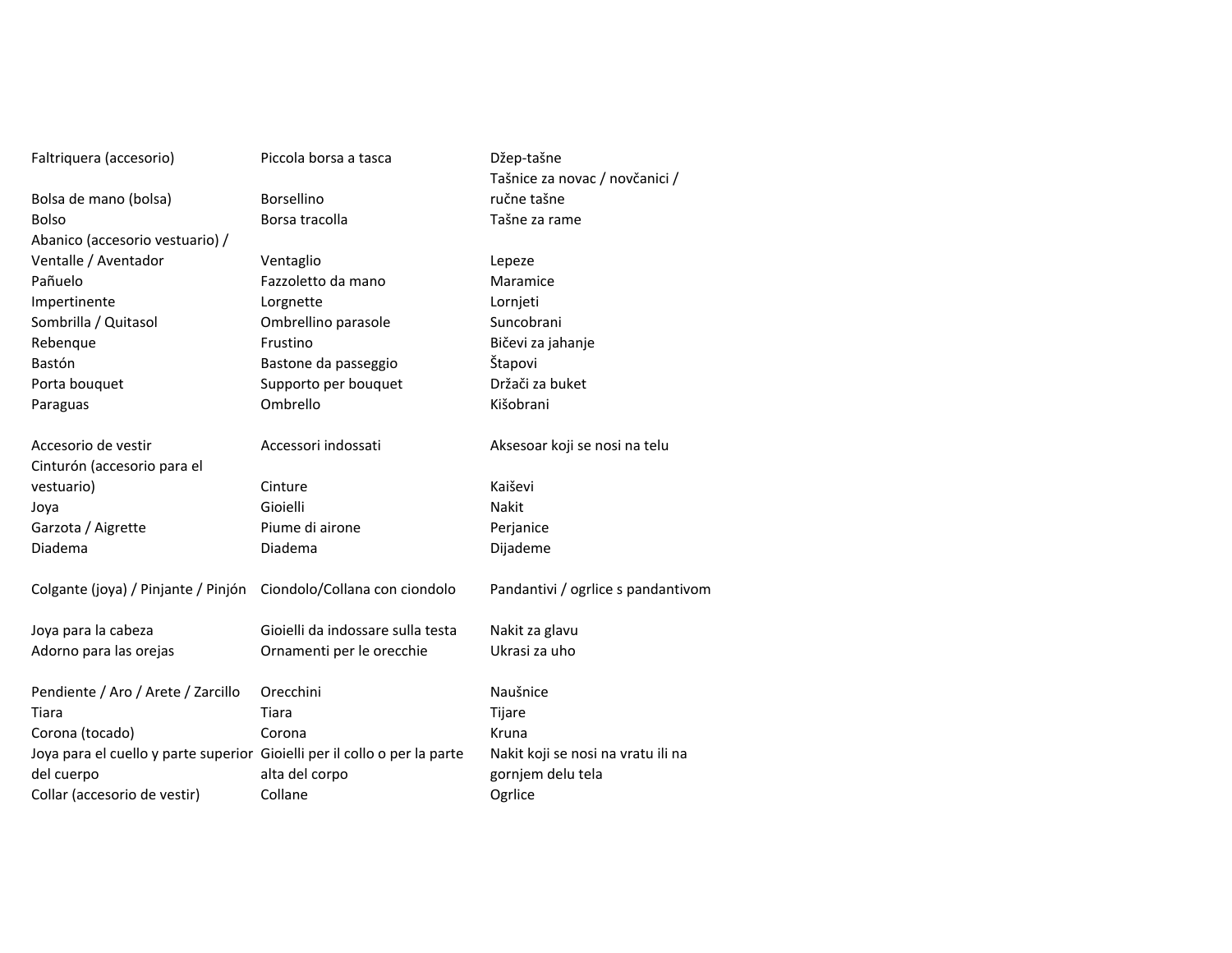|                                  | Gioielli da indossare alle braccia o           |                                |
|----------------------------------|------------------------------------------------|--------------------------------|
| Joya para brazos y manos         | alle mani                                      | Nakit za ruke i šake           |
| Brazalete (joya) / Pulsera       | <b>Braccialetti</b>                            | Narukvice                      |
| Anillo (joya) / Sortija          | Anelli                                         | Prstenje                       |
|                                  | Gioielli da indossare alle gambe o             |                                |
| Joya usadas en piernas y pies    | ai piedi                                       | Nakit za noge i stopala        |
| Joya usadas en el vestuario      | Gioielli da indossare sui vestiti              | Nakit za odeću                 |
| Clip (joya)                      | Fermagli                                       | <b>Klips</b>                   |
| Gemelo de camisa / Botón doble / |                                                |                                |
| Collera                          | Gemelli                                        | Dugmad za manžetne             |
| Alfiler (joya)                   | Spille                                         | Igle                           |
| Bisutería                        | Gioielli complementari a un vestito Bižuterija |                                |
| Reloj portátil                   | Orologi                                        | Satovi                         |
| Juego (ornamentos) / Parure      | Parure                                         | Garniture nakita               |
| Lunar                            | Toppa                                          | Zakrpe / aplikacije            |
| Pompón                           | Pompons                                        | Pomponi                        |
| Obi                              | Obi: cintura del kimono                        | Obi pojasevi                   |
| Bufanda                          | Sciarpe                                        | Šalovi                         |
| Bandana                          | Bandana                                        | <b>Bandana</b>                 |
| Fichu                            | Fichu: scialle leggero                         | Marame za grudi                |
| Pañuelo de cabeza (forma         |                                                |                                |
| cuadrada)                        | Foulard per la testa                           | Marame                         |
| Accesorio para la cabeza         | Accessori da indossare sulla testa             | Aksesoar koji se nosi na glavi |
| Anteojos                         | Occhiali                                       | Naočare                        |
| Máscara (vestuario) / Careta     | Maschera                                       | Maska                          |
| Lunar                            | Toppa                                          | Zakrpe                         |
| Accesorios para el cabello       | Accessori per capelli                          | Ukrasi za kosu                 |
| Peluca                           | Parrucche                                      | Perike                         |
| Peinado                          | Acconciatura                                   | Frizure                        |
| Accesorio para la cabeza         | Copricapi                                      | Oglavlja                       |
|                                  |                                                |                                |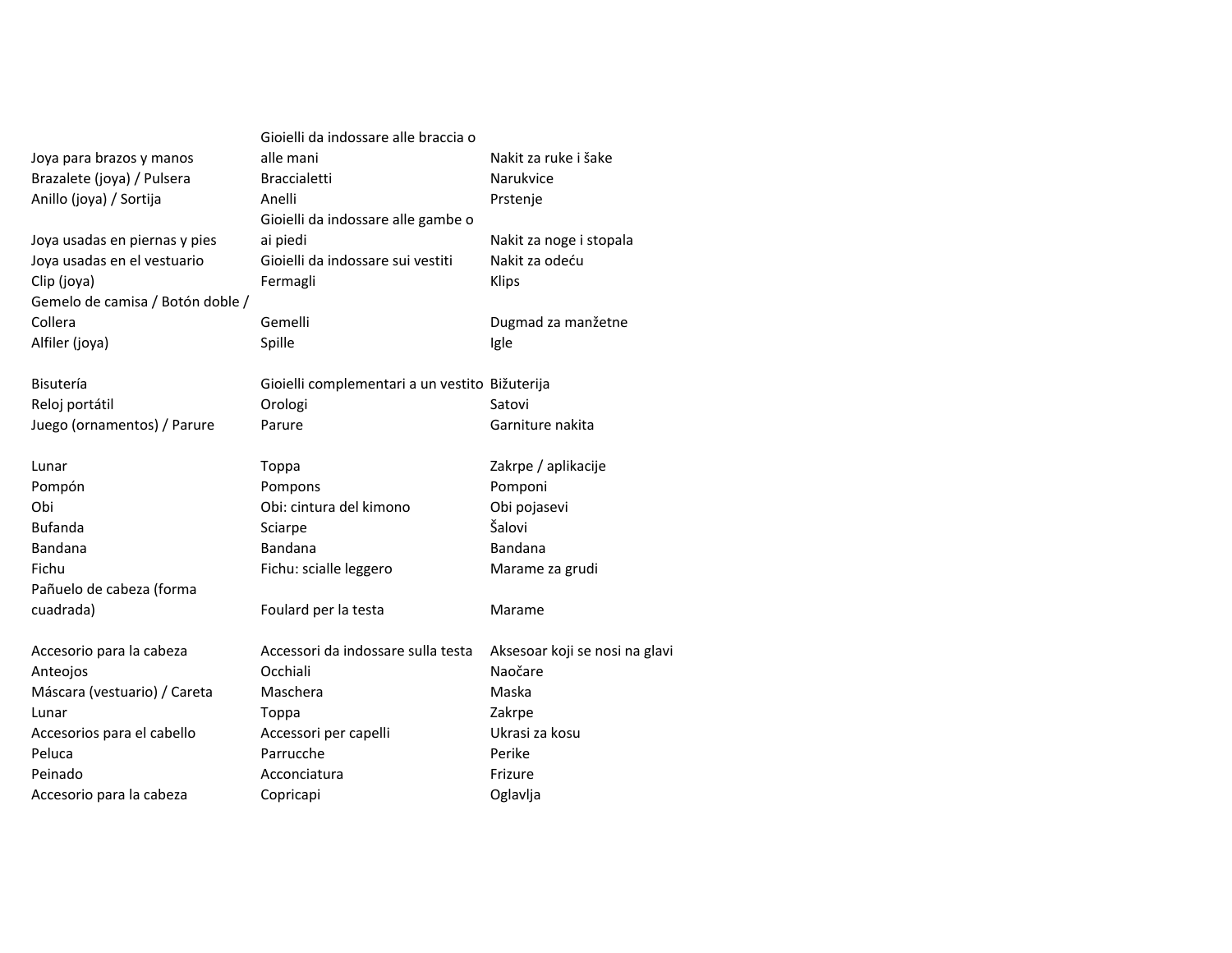Gorra (accesorio para la cabeza) Berretti Kape Gorro francés / Boina

Fez / Fez turco

Gorro frigio

Toca

Sombrero de jockey

Orejeras (accesorios para la

Casquete (gorra)

Cinta de cabeza

Sombrero de campana

Sombrero de vaquero

Sombrero cordobés

Indumentaria para la cabeza

Pañuelo de cabeza (forma

Sombrero

Fedora

Casco

Velo

Griñón

Tocado

Casco

Panamá

Basco

Dormeuse / Bonete de dormir Cuffia (morbida) Kape za spavanje<br>
Fez / Fez turco Fez Fez Fesovi o Fez Feadulation of the Fesovi

Gorro plano **Berretto floscio** Kačketi Berretto da fantinoBerretto frigio Frigijske kape Zucchettoa Tocco Tocco Tokice

> CerchiettoCappelli Šeširi

Bonete (sombrero) **Cuffia (rigida)** Bonei Bonei Bonei Bonei Bonei et anno 12 anno 2012<br>
Bonetero de campana Cappello a Cloches Kloš šeširi Cappello a Cloches<br>
Cappello da cowboy Kaubojski šeširi Cappello da cowboy<br>Fedora Caschi o caschetti **Kacige**<br>
Cappello Panama<br>
Cappello Panama<br>
Cappello Panama Cappello Panama Sombrero

cuadrada) Foulard per la testa Marame za glavuo veletta veletta velovi SoggoloAcconciature Oglavlja<br>Caschi o caschetti **Caschi Caschi** Caschi o caschetti

Beretke

 Džokej kape Kape koje se nose na temenu

cabeza) Paraorecchie Mufovi za uši Trake za glavu

> Fedora šeširi / Hamburg šeširi Sombrero

(tocado) Copricapi in stoffa Pokrivači za glavu

Kaluđerički velovi<br>Oglavlja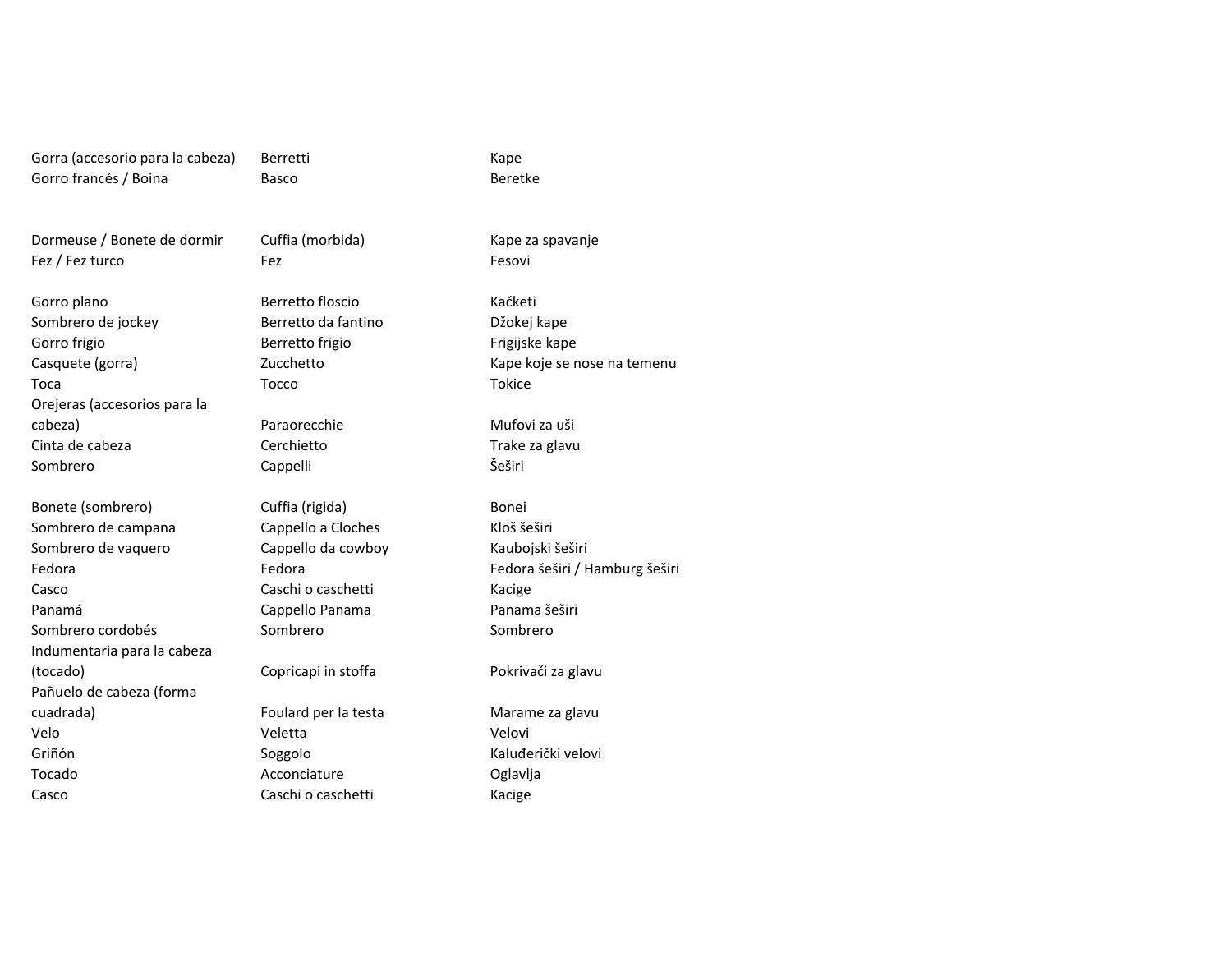| Capucho (accesorio para la cabeza) Cappucci |                                       | Kapuljače                           |
|---------------------------------------------|---------------------------------------|-------------------------------------|
| Mitra                                       | Mitria                                | Mitre                               |
| Turbante                                    | Turbanti                              | Turbani                             |
| Accesorio usado encima de la                |                                       |                                     |
| cintura                                     | Accessori indossati sopra la vita     | Aksesoar koji se nosi iznad pojasa  |
| Boutonnière                                 | Fiore all'occhiello                   | Rupica na reveru                    |
|                                             |                                       |                                     |
| <b>Bretel</b>                               | <b>Bretelle</b>                       | <b>Bretele</b>                      |
|                                             |                                       |                                     |
|                                             |                                       |                                     |
| Accesorio para el cuello                    | Accessori da collo                    | Okovratnik / kragna                 |
|                                             |                                       |                                     |
| Cuello (accesorio para el cuello)           | Colletti                              | Okovratnik / kragna                 |
| Jabot                                       | Jabot                                 | Žaboi                               |
| Indumentaria para cuello                    | Accessori da collo                    | Marame za vrat                      |
| Ascot                                       | Cravattino Ascot                      | Askot kravate                       |
| Corbatín                                    | Cravatte                              | Kravate / plastron kravate          |
|                                             |                                       |                                     |
|                                             |                                       |                                     |
| Pañuelo de cuello                           | Fazzoletto da collo                   | Marame za vrat                      |
| Estola (accesorio para el cuello)           | Ornamenti da collo                    | Ukrasi za vrat                      |
| Boa                                         | Boa                                   | Boe                                 |
| Corbata                                     | Cravatte                              | Kravate                             |
| Bolo tie                                    | Bola/Cravatta di cuoio                | Bolo kravate / Vestern kravate      |
|                                             |                                       |                                     |
| Pajarita                                    | Farfallino                            | Leptir mašne                        |
| Accesorio usado en o debajo de la           |                                       | Aksesoar koji se nosi na struku ili |
| cintura                                     | Accessori indossati dalla vita in giù | ispod struka                        |
|                                             | Chatelaines/Cintura con catenelle     |                                     |
| Chatelaine                                  | portachiavi                           | Šatlen tašne                        |
|                                             |                                       |                                     |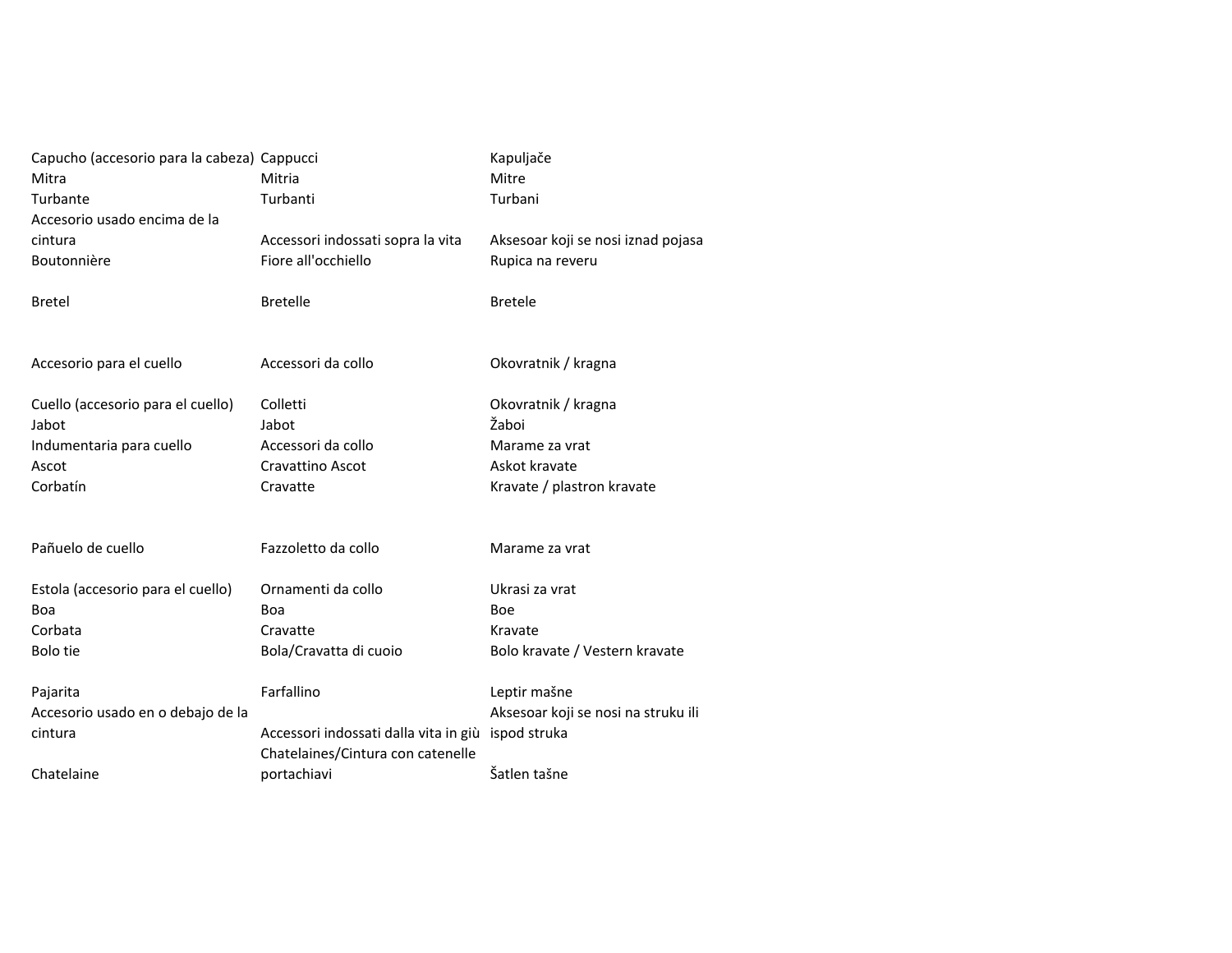| Codpiece                          | Brachetta(uomo)                                                       | Suspenzori                        |
|-----------------------------------|-----------------------------------------------------------------------|-----------------------------------|
| Cummerbund                        | Fascia che si annoda in vita (uomo) Pojasevi / kaiševi                |                                   |
| Obi                               | Obi (Kimono)                                                          | Obi pojasevi                      |
| Accesorio usado en brazos y       | Accessori indossati sulle braccia o                                   | Aksesoar koji se nosi na rukama i |
| manos                             | alle mani                                                             | šakama                            |
| Brazalete (banda)                 | Cinturino/Bracciale                                                   | Trake za ruke                     |
| Accesorio para las manos          | Accessori per mani                                                    | Rukavice                          |
| Guante                            | Guanti                                                                | Rukavice                          |
| Mitón                             | Guanti a manopola                                                     | Rukavice                          |
| Mitón sin dedos                   | Guanti senza dita                                                     | Rukavice bez prstiju              |
| Manguito                          | Manicotti                                                             | Mufovi                            |
|                                   | Accessori indossati alle gambe o ai Aksesoar koji se nosi na nogama i |                                   |
| Accesorio usado en piernas o pies | piedi                                                                 | stopalima                         |
|                                   |                                                                       |                                   |
| Pantorrillera                     | ?                                                                     | "Lažni listovi"                   |
| Calzado                           | Calzature                                                             | Obuća                             |
| Zapato (calzado)                  | Scarpe                                                                | Cipele                            |
|                                   |                                                                       |                                   |
|                                   | Scarpette da ballerina/Scarpette                                      |                                   |
|                                   | da danza/Ballerine?                                                   | Baletske patike                   |
| Chinela                           | Pianelle                                                              | Papuče                            |
| Escarpín                          | Decolletè                                                             | Salonske cipele                   |
| Zapatilla de deporte              | Scarpe da ginnastica                                                  | Sportska obuća                    |
| Zapatilla                         | Pantofole da passeggio?                                               | Obuća za kuću / papuče            |
| Loafer                            | Mocassini/                                                            | Cipele na navlačenje              |
| Mocasín                           | Mocassini                                                             | Mokasine                          |
|                                   |                                                                       |                                   |
|                                   |                                                                       | Cipele na šniranje                |
| Sandalia                          | Sandali                                                               | Sandale                           |
| Chancleta (calzado)               | Infradito                                                             | Japanke                           |
| <b>Bota</b>                       | Stivali                                                               | Čizme                             |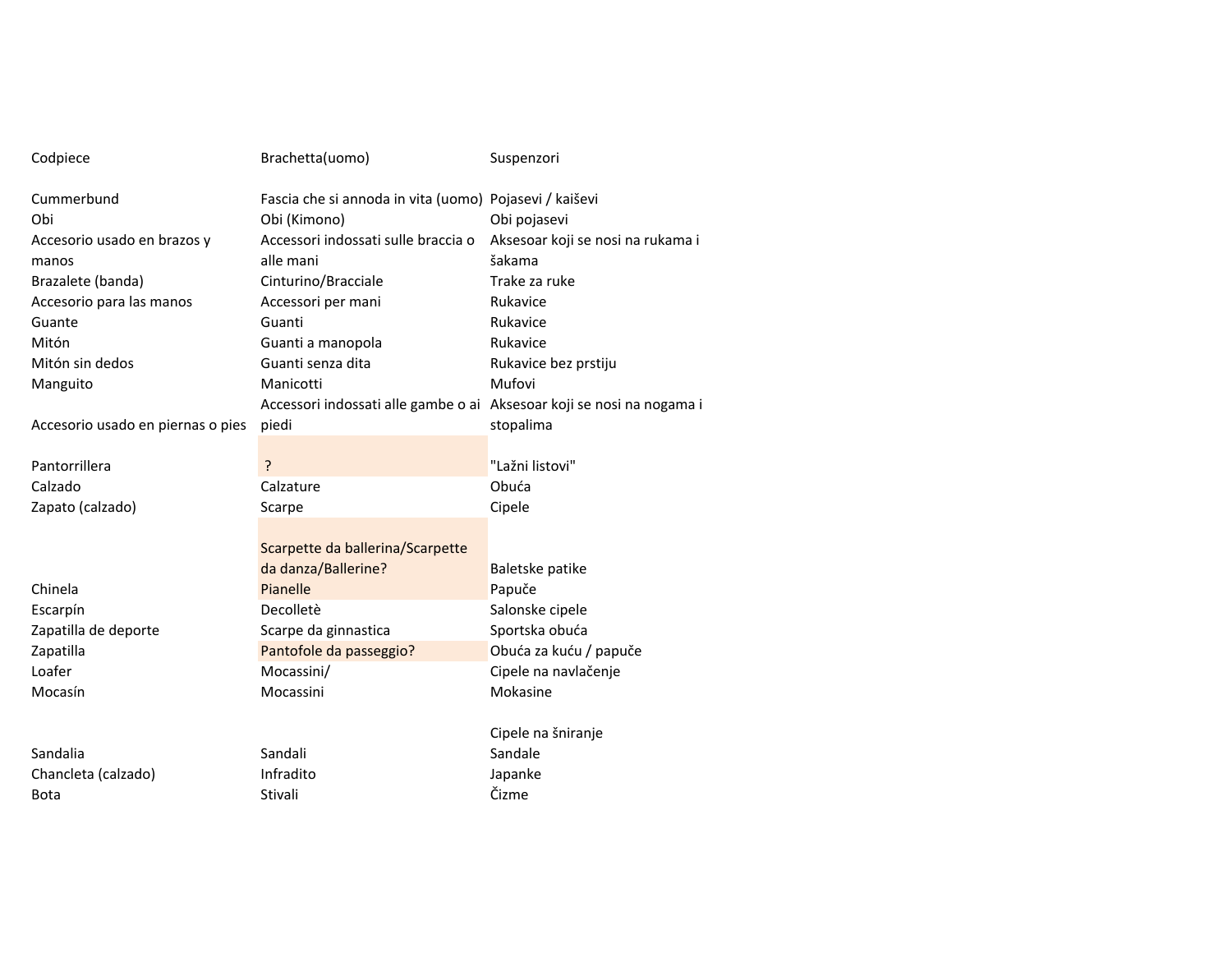| Bota de esquí                     | Stivali da sci            | Skijaške čizme<br>Čizme za posle skijanja |
|-----------------------------------|---------------------------|-------------------------------------------|
| Bota para pescar                  | Cosciali                  | Ribolovačke čizme                         |
|                                   |                           | Čizme iznad kolena                        |
|                                   |                           | Polučizma / duboka cipela                 |
| Botín (calzado para adulto)       | <b>Babbucce</b>           | Obuća za vodene sportove                  |
| Botita de bebé (calzado infantil) | Scarpine                  | Patike za bebe                            |
| Sobrecalza                        | Soprascarpe               | Kaljače                                   |
| Galocha (calzado)                 | Galosce                   | Kaljače / galoše                          |
| Chanclo                           | Pattine                   | Klompe                                    |
| Escarpín                          |                           | Kamašne                                   |
| Chanclo de goma                   | Scarpe di gomma           | Kaljače / gumene čizme                    |
| Polaina                           | Ghette                    | Kamašne / dokolenice                      |
| Calcetría                         | Calzetteria               | Čarape                                    |
|                                   | Calzebrache               | Pantalone-čarape                          |
| Calentador de pierna              | Scaldamuscoli             | Grejači                                   |
| Pantimedia                        | Calzamaglia               | Hula hop čarape                           |
| Calcatín                          | Calzini                   | Čarape                                    |
| Media (calcetería)                | Collant                   | Čarape                                    |
|                                   | Calzini tabi (giapponesi) | Tabi čarape                               |
| Media de malla (media opaca)      | Calzamaglia               | Hula hop čarape                           |
| Espuela (accesorio de vestuario)  | Speroni                   | Mamuze                                    |
| Amuleto                           | Amuleti                   | Amuleti                                   |
| Delantal (ropa de protección)     | Camice                    | Kecelje                                   |
| Puño (componente de vestuario)    | Polsini                   | Manžetne                                  |
| Echarpe                           | Scialli                   | Šalovi                                    |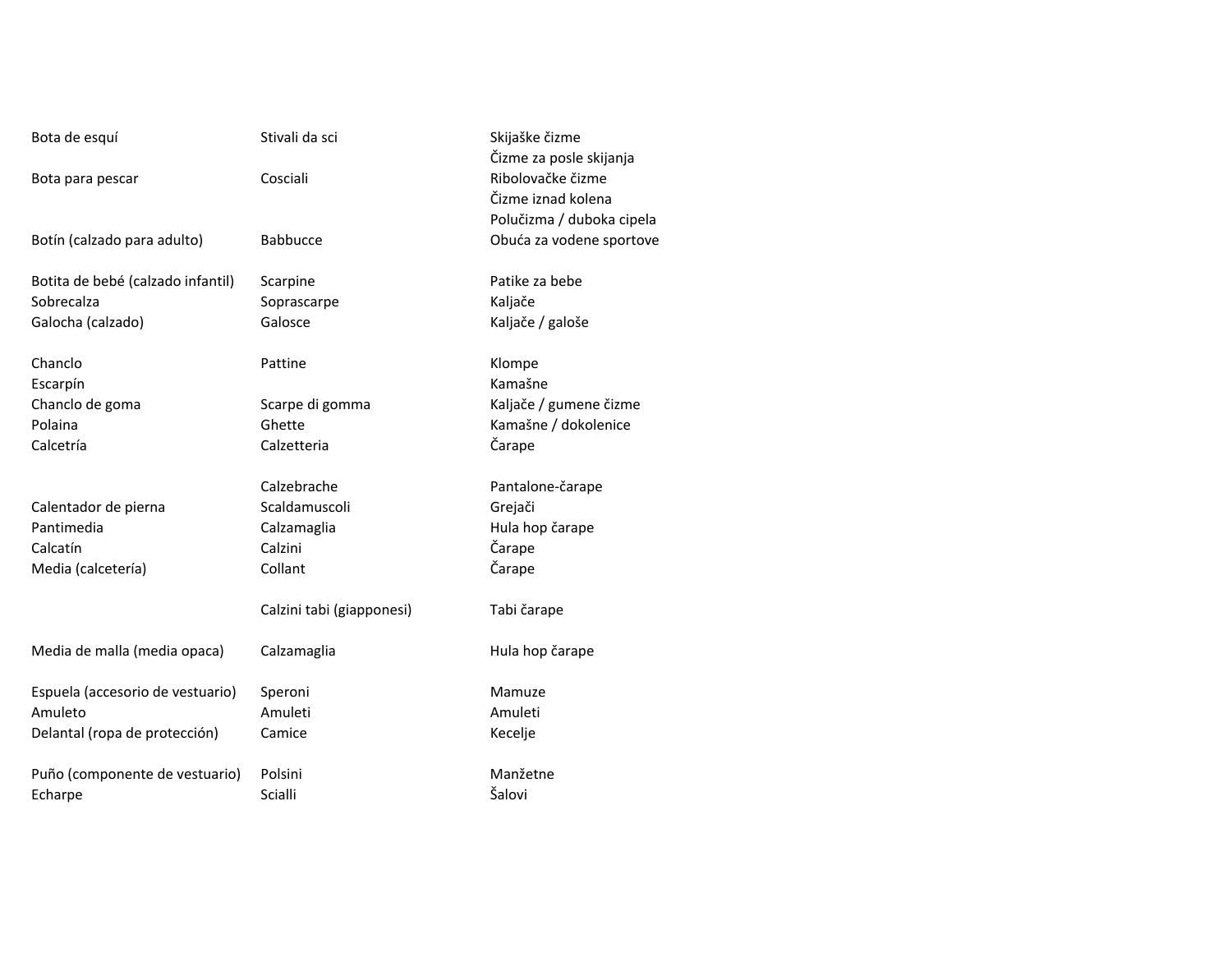| Estola (prenda exterior)        | Stole                  | Stole                            |
|---------------------------------|------------------------|----------------------------------|
|                                 |                        | Kontekstualni predmeti           |
| Sombrerero                      | cappelliera            | Kutija za šešire                 |
| Maniquí (equipo para vestuario) | manichino              | Krojačka lutka                   |
|                                 | Manichino in miniatura | Mala krojačka lutka              |
| Herramienta                     |                        | Alat                             |
|                                 |                        | Obućarski čekić                  |
| Dibujo de trabajo               |                        | Modni crtež                      |
| Comunicación verbal y visual    | Lemmario               | Vizuelna i verbalna komunikacija |
|                                 |                        | Analogni medij                   |
| Obra de arte                    | opera d'arte           | Umetničko delo                   |
| Fotografía de moda              | servizio fotografico   | Modna fotografija                |
| Pintura (obra visual)           | dipinto                | Slika                            |
| Estampa                         | stampa                 | Štampa                           |
|                                 | Tessuto stampato       | Modna štampa                     |
| Dibujo                          | disegno                | Crtež                            |
| Ilustración de moda             | illustrazioni/figurini | Modna ilustracija                |
| Artes gráficas                  | arti grafiche          | Grafika                          |
| Animación                       | animazione             | Animacija                        |
| Película cinematográfica (obra  |                        |                                  |
| visual)                         | film                   | Film                             |
|                                 | fashion film           | Modni film                       |
| Música                          | musica                 | Muzika                           |
|                                 | testo parlato          | Izgovoren tekst                  |
| Artículo                        | articolo               | Članak                           |
| Libro                           | libro                  | Knjiga                           |
| Revista (periódico)             | rivista                | Časopis                          |
|                                 | rivista di moda        | Modni časopis                    |
|                                 | copertina              | Naslovna strana                  |

|                 | Stole                            |
|-----------------|----------------------------------|
|                 | Kontekstualni predmeti           |
| era             | Kutija za šešire                 |
| 10              | Krojačka lutka                   |
| no in miniatura | Mala krojačka lutka              |
|                 | Alat                             |
|                 | Obućarski čekić                  |
|                 | Modni crtež                      |
| io              | Vizuelna i verbalna komunikacija |
|                 | Analogni medij                   |
| arte            | Umetničko delo                   |
| fotografico     | Modna fotografija                |
|                 | Slika                            |
|                 | Štampa                           |
| stampato        | Modna štampa                     |
|                 | Crtež                            |
| oni/figurini    | Modna ilustracija                |
| che             | Grafika                          |
| eמ              | Animacija                        |
|                 | Film                             |
| ilm             | Modni film                       |
|                 | Muzika                           |
| rlato           | Izgovoren tekst                  |
|                 | Članak                           |
|                 | Knjiga                           |
|                 | Časopis                          |
| moda            | Modni časopis                    |
| а               | Naslovna strana                  |
|                 |                                  |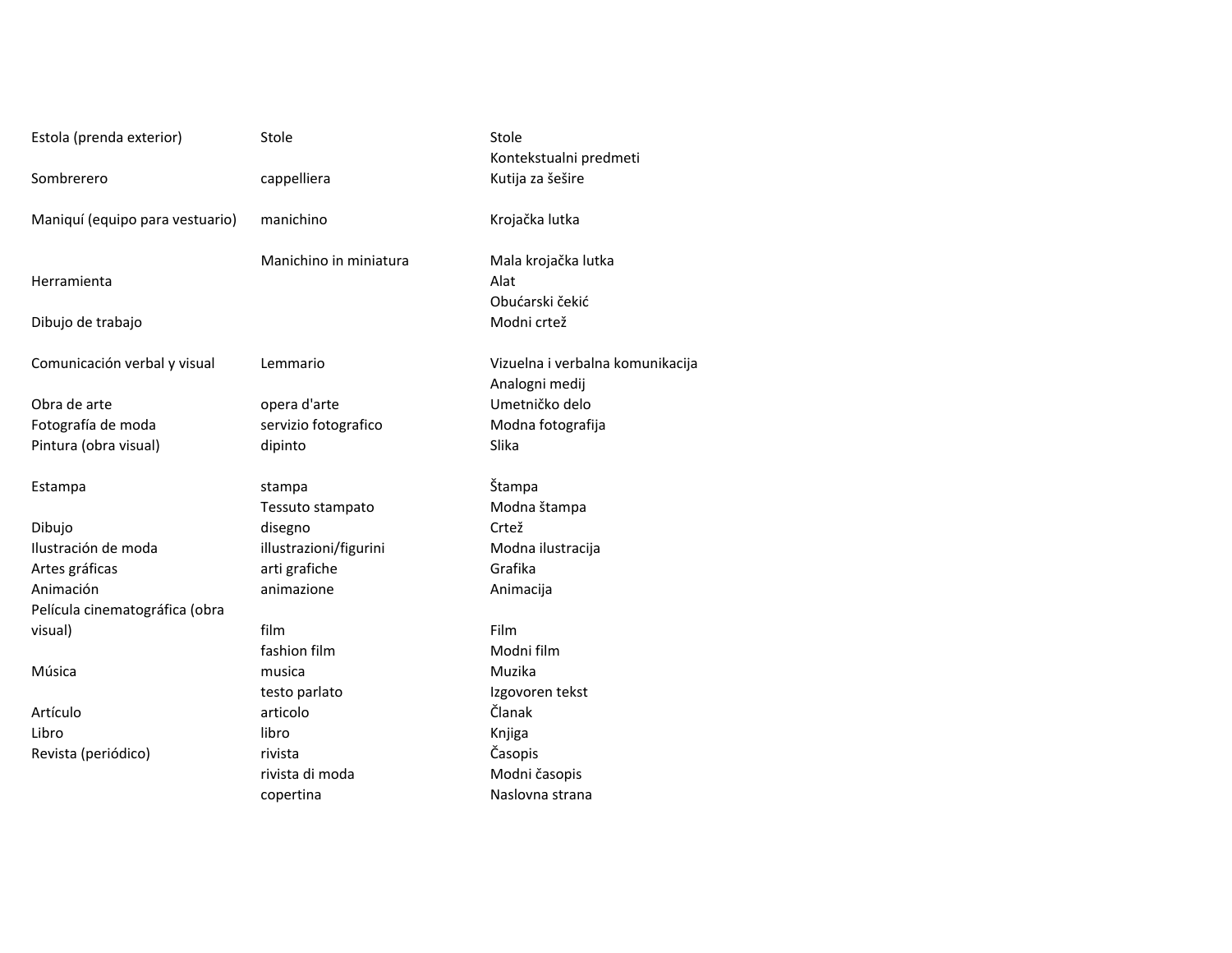Catálogo de exposición catalogo mostra Anuncio publicitarioCosas efímeras

RecorteMostrador vitrinaMuñeca de moda

Sitio webPágina web

Colección

Desfile de modasArte de performanceConferencia

Galardón

Feria

MaterialesFibra natural

 pubblicità Oglas Accessori d'antiquariato

lookbook Book / portfolioFonti/Insieme di documentiritaglio di giornale

a vetrina lzlog

b sito web sajt pagina web Web stranica postblogg Blog tweet Tvit n Collezione Collexione Kolekcija Collezione (stagionale)Collezione (d'archivio)Eventimostra sfilata Modna revija trasmissione web premioshowrooma Sajaman Sajaman Sajaman Sajaman Sajaman Sajaman Sajaman Sajaman Sajaman Sajaman Sajaman Sajaman Sajaman Saja settimana della modaMateriali Materijali

 Efemerije Dokumentacija Press materijal Press clipping Fashion doll **Modna** lutka Digitalni medij Post na blogu Modna kolekcija Arhivska kolekcija Modna događanja Modna izložba installazione Umetnost performansa Konferencija Web kasting Nagrada Showroom<br>Sajam Nedelja modePrirodna vlakna

Katalog izložbe

Vlakna mineralnog porekla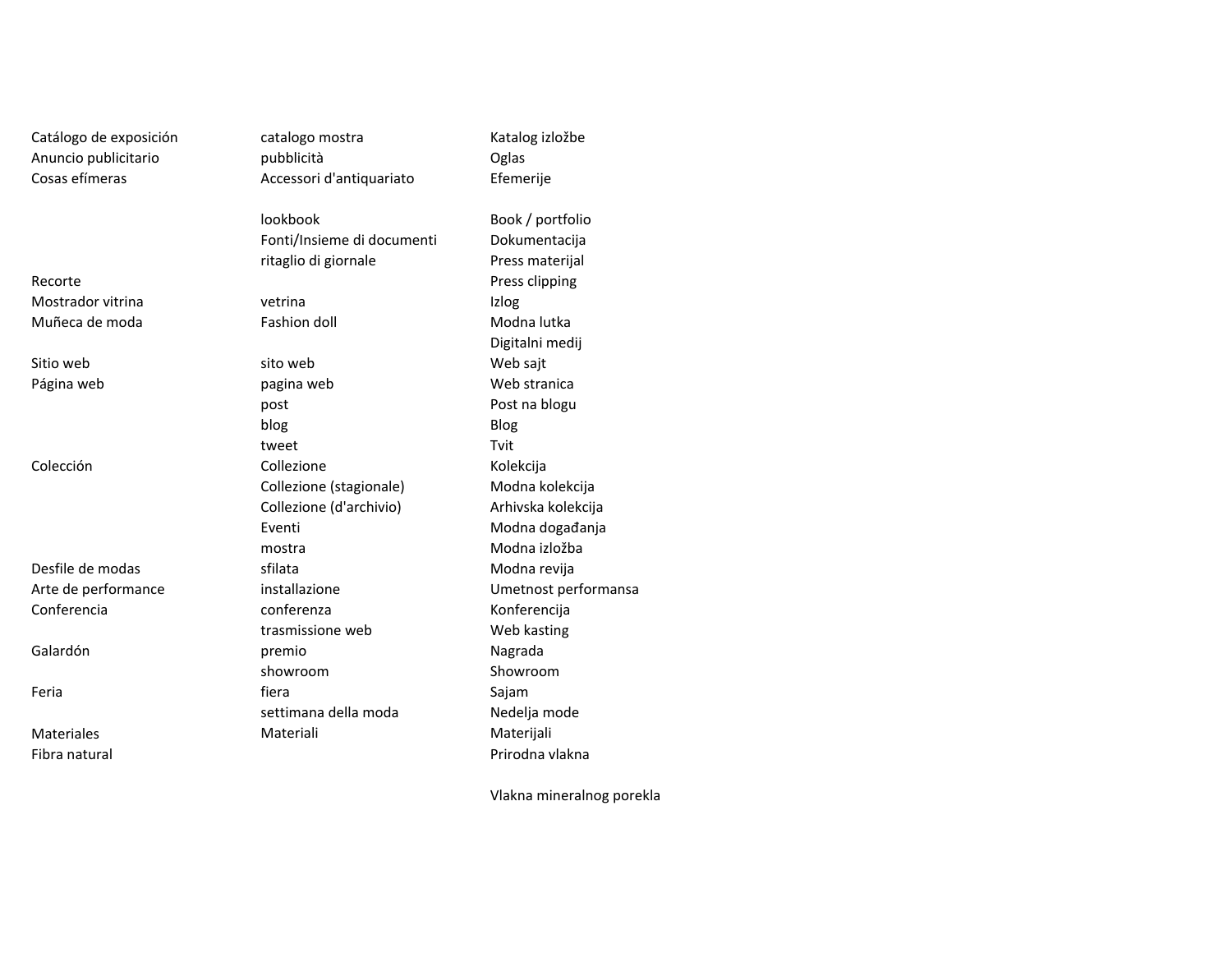|                   |          | Vlakna životinjskog porekla |
|-------------------|----------|-----------------------------|
| Lana (textil)     |          | Vuna                        |
| Seda              |          | Svila                       |
|                   |          |                             |
| Fibra vegetal     |          | Vlakna biljnog porekla      |
| Algodón (fibra)   |          | Pamuk                       |
| Lino (material)   |          | Lan                         |
|                   |          | Vlakna od morskih algi      |
|                   |          | Vlakno od morskih algi      |
|                   |          | Hemijska vlakna             |
|                   |          | Veštačka vlakna             |
|                   |          | Celulozna vlakna            |
| Rayón             |          | Veštačka svila              |
|                   |          | Proteinska vlakna           |
|                   |          | Polimerska vlakna           |
| Fibra sintética   |          | Sintetička vlakna           |
| Nilón             |          | Najlon                      |
| Técnica           | Tecniche | Tehnike                     |
|                   |          | Mehaničke transformacije    |
|                   |          | Mašinska obrada pamuka      |
| Cardado           |          | Češljanje                   |
| Hilatura          |          | Predenje                    |
| Técnica de tejido |          | Tehnike tkanja              |
|                   |          | Tkanje                      |
| Tafetán           |          | Taft                        |
| <b>Batista</b>    |          | <b>Batist</b>               |
| Tela ahulada      |          | Bakram                      |
| Calicó            |          | Kaliko                      |
| Tela (canvas)     |          | Platno                      |
| Chiffon           |          | Šifon                       |
|                   |          |                             |

Zlato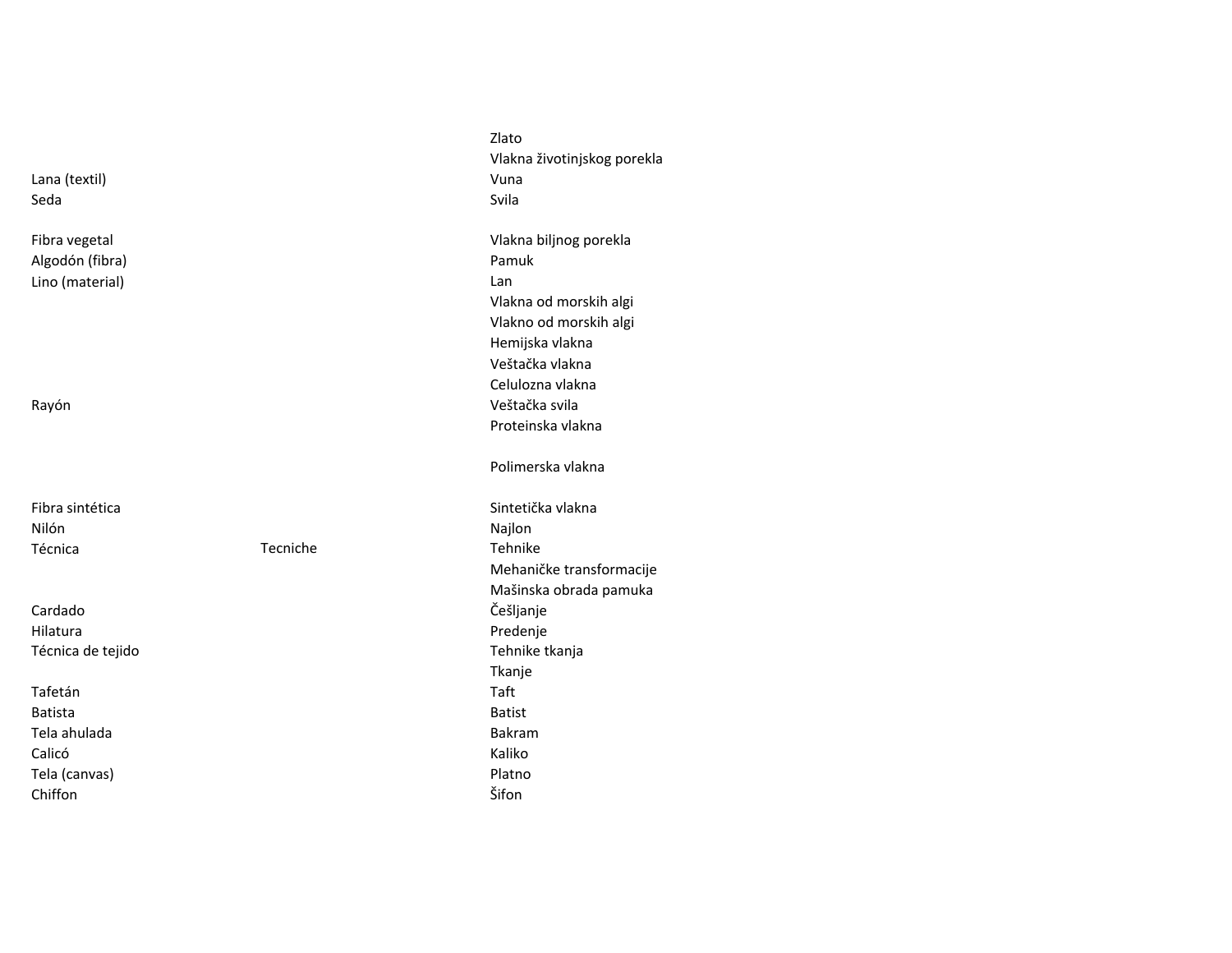| Zaraza                   |                | Šent            |
|--------------------------|----------------|-----------------|
| Crespón                  |                | Krep            |
| Sarga                    |                | Tvil            |
| Satén                    |                | Saten           |
| Damasco                  |                | Damast          |
| Damassé                  |                | Damastno        |
| <b>Brocado</b>           |                | <b>Brokat</b>   |
|                          |                | Ostale tehnike  |
| Encaje                   |                | Čipka           |
| Encaje de bordado        |                | Čipka na iglu   |
| Encaje de bolillos       | Čipka na kalem |                 |
| Labor de punto           | Štrikanje      |                 |
| Macramé                  |                | Makrame         |
| Tapicería                |                | Tapiserija      |
| Fabricación de alfombras |                | Ćilimarstvo     |
|                          |                | Persijski čvor  |
|                          |                | Turski čvor     |
|                          |                | Španski čvor    |
|                          |                | Netkane tehnike |
| Fieltro                  |                | Filc            |
|                          |                | Dekoracija      |
|                          |                | Boja i šara     |
| Colores                  | Colori         | Boje            |
| Negro                    | Nero           | Crna            |
| Azul                     | Blu            | Plava           |
| Marrón                   | Marrone        | Smeda           |
| Verde                    | Verde          | Zelena          |
| Gris                     | Grigio         | Siva            |
| Metálico                 | Metallico      | Metalik         |
| Oro                      | Oro            | Zlatna          |
| Plata                    | Argento        | Srebrna         |
| Cobre                    | Rame           | Bakarna         |
|                          |                |                 |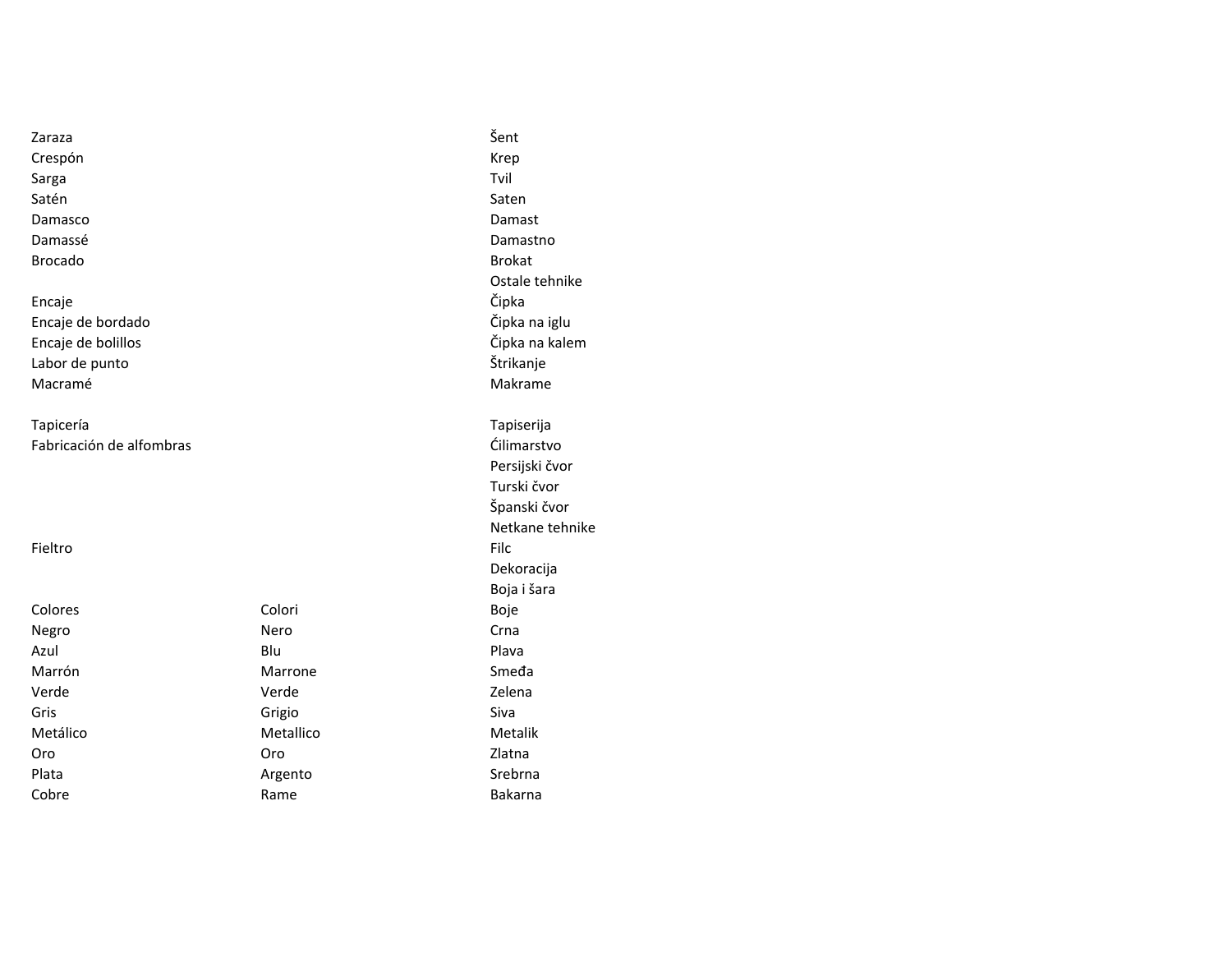| Multicolor      | Multicolore    | Višebojna          |
|-----------------|----------------|--------------------|
| Naranja         | Arancione      | Narandžasta        |
| Rosa            | Rosa           | Ružičasta          |
| Violeta         | Viola          | Ljubičasta         |
| Rojo            | Rosso          | Crvena             |
| Transparente    | Trasparente    | Prozirna           |
| <b>Blanco</b>   | <b>Bianco</b>  | Bela               |
| Amarillo        | Giallo         | Žuta               |
|                 |                | Štampa             |
|                 |                | Štampa             |
|                 |                | Ručno oslikavanje  |
| Ikat            |                | Ikat               |
|                 |                | Šablon             |
|                 |                | Kombinovano tkanje |
|                 |                | Peking             |
|                 |                | Damask             |
|                 |                | Aplikacije         |
| <b>Bordados</b> |                | Vez                |
|                 |                | Šljokice           |
|                 | Agenti di moda | Modni agenti       |

Šent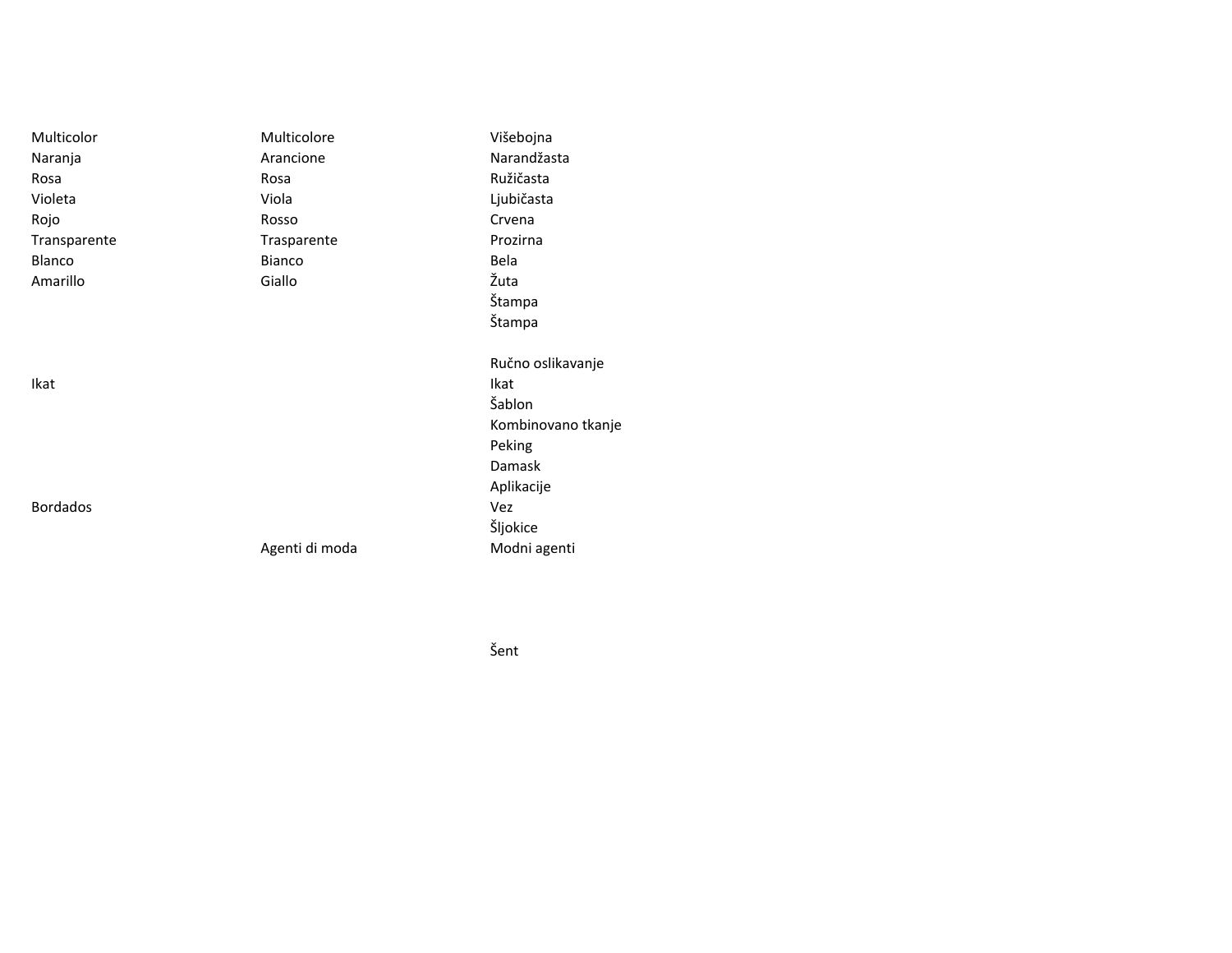## **SN@eng**

The Costume hierarchy contains descriptors for objects worn or carried for warmth, protection, embellishment, or for symbolic purposes. It includes descriptors for garments co Main layer of dress, usually exclusive of accessories (AAT)

Men's loose-skirted wraps worn informally from the 17th to early 19th century; so called from their resemblance to similar garments worn by Banyans, a caste of Hindu merchar Main garments for women, children, or infants consisting of a bodice and skirt made in one or more pieces (AAT)

One-piece garments worn by parachutists for jumping. Also, similar garments combining a shirt or bodice with trousers or shorts in one piece (AAT)Loose, wide-sleeved garments fastened around the waist with an obi or broad sash, traditionally worn by Japanese men and women (AAT)Loose, gownlike garments open at the front, with a pleated and fitted bodice, very short sleeves, and added cuffs. Worn belted at the waist and with its long train draped at the One-piece garments consisting of trousers with a bib and having straps extending from the bib to the back. For one-piece garments consisting of a trouserlike portion and a full t

Women's suits consisting of trousers and a matching top in the form of a jacket, tunic or the like. May also have a matching blouse or belt. (AAT)Play and sports outfits made for women and children, often consisting of a one-piece suit combining shorts and shirt and an overskirt; introduced in the early 20th century (AAT)

Dresses open in front to show an underskirt or with a front gore of contrasting material, with collar and lapels and long sleeves. Bodice may be double-breasted and high-waister Long, loose garments, which tend to be of one piece and to open down the front, cut with flowing lines; worn for ordinary wear by men and women during the Middle Ages and

Sets of two or more garments made to harmonize or match in color. Also, any costume designed to be worn for a special purpose or under particular conditions, such as a space Simple slip-on garments made with or without sleeves and usually knee-length or longer and belted at the waist; especially those worn by men and women of ancient Greece an

Main garments for the upper body, usually lightweight and loose-fitting, made with or without sleeves and worn over or tucked in the waistband of a skirt or trousers, especially

Originally, tight fitting, sleeveless garments for the torso and bust, quilted and strengthened with whalebone, worn chiefly by women, but also by men. Bodices were typically creatly for Women's short jackets extending to cover the spread of the panniers. (AAT)

Sweaters that open the full length of the center front, closing with buttons, snaps, or a zipper, and having a round or V-shaped, usually collarless, neckline. (AAT)Close-fitting waist-length or hip-length garments with or without sleeves worn by men from the 15th to the 17th century and for similar garments reinforced by mail and worn u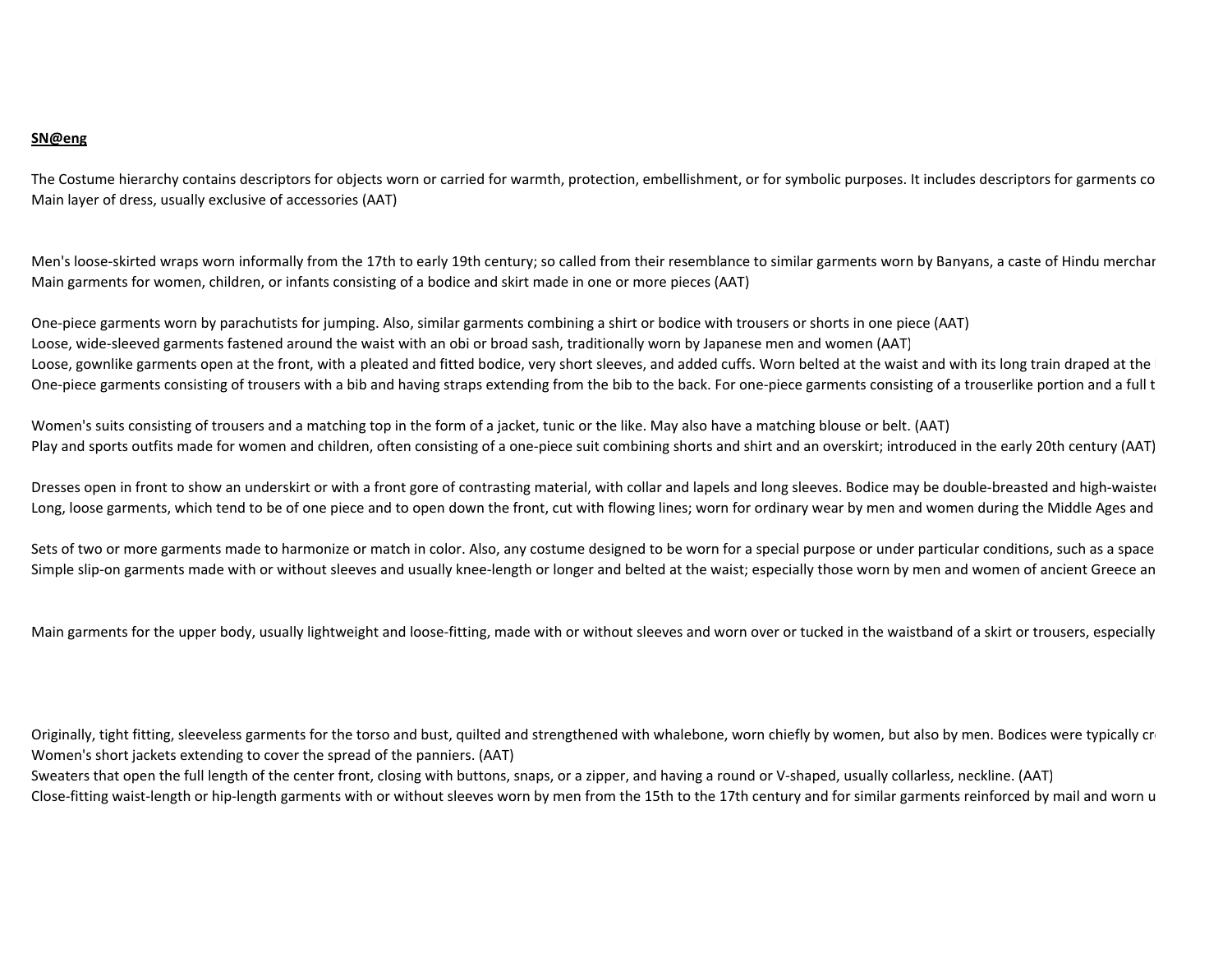Pullover shirts with short or long sleeves and a turnover collar or a round banded neck. Usually made of a soft absorbent fabric, such as knitted cotton. (AAT)Main garments, usually made without a placket or similar opening, that must be drawn over the head to be put on. (AAT)

Generally refers to various types of main garments for the upper body, made with or without sleeves and worn over or tucked in the waistband of a skirt, trousers, or the like. Us Knitted or crocheted garments worn on the upper body which extend to the waist or below. (AAT)

Close-fitting main garments extending to the waist or just below. Sleeveless and usually collarless, and often having buttons or pockets. For close-fitting main garments extendin Popular name for pullover shirts with short sleeves and a round or V-shaped collarless neck. Usually made of a lightweight machine-knit textile. For similar garments worn as under Close-fitting main garments extending to below the waistline. Usually front buttoning and sleeveless, but may have sleeves, especially garments from the 18th century. Worn ov

Wide trousers that form the exterior silhouette of a skirt. May have a panel to cover the joint between the legs. (AAT)

Close-fitting trouserlike garments, often with a strap that goes under the foot or shoe at the instep; includes those made to match a coat or jacket and worn outdoors by childrei Main garments formed by wrapping a strip of cloth around the lower part of the body. Worn chiefly by men and women of the Malay Archipelago and the Pacific Islands. Also, si Exposed bifurcated garments extending from the waist or hip to any portion of the leg above the knee. (AAT)

Main garments of varying length extending from the waist or hip and covering a part of the lower body. Also, the lower part of a dress, coat, or other garment. (AAT)Exposed bifurcated garments which extend from waist or hips to the ankle or sometimes to the knee or just below. (AAT)

Knee-length trousers commonly worn by men and boys in the 17th, 18th, and early 19th centuries. (AAT)

Garments worn over other garments as the outer layer, especially those worn for protection from the natural elements. For garments worn for protection from dirt or danger, un Hooded pullover hip-length garments made of weather-resistant material often with zipper closure at neck and drawstring hem; may be lined and have a front-center pocket; w Sleeveless outer garments of varying lengths, fastening at the neck and falling loosely from the shoulders that function as either separate garments or attach to longer coats or c Sleeveless outer garments which fasten at the neck and fall loosely from the shoulders to cover the entire body; may have a yoke or some shaping from the neck to the shoulder

Main garments usually fitted to the upper body, extending below the hip line, open at the front or side and generally having sleeves. Also, similar outer garments worn for warm

Long, lightweight coatlike overgarments worn in the early 20th century to protect the wearer from dust, especially while riding in automobiles. (AAT)

Men's and boy's coats with a close-fitting body and a rather full knee-length skirt. (AAT)

A short coat for the upper body made in various forms and lengths but usually no lower than the waist; worn separately or as part of a suit. Also, similar outer garments worn for General term for a form of outerwear of differing lengths and having some shaping. (AAT)

Blanketlike garments, usually square or oblong with a slit in the center for the head, originating in South America. Also, similar garments used elsewhere, including those made o Close-fitting jackets of waist length or shorter, often trimmed with fur and worn by women and children in the 19th century. Also, similar outer garments without fur worn for w Long and narrow unshaped garments made from cloth or fur and used as a covering for the shoulders and arms. (AAT)

Complete costume, including garments and accessories, worn for a harmonious effect. Also, two or more garments or accessories designed to complement one another.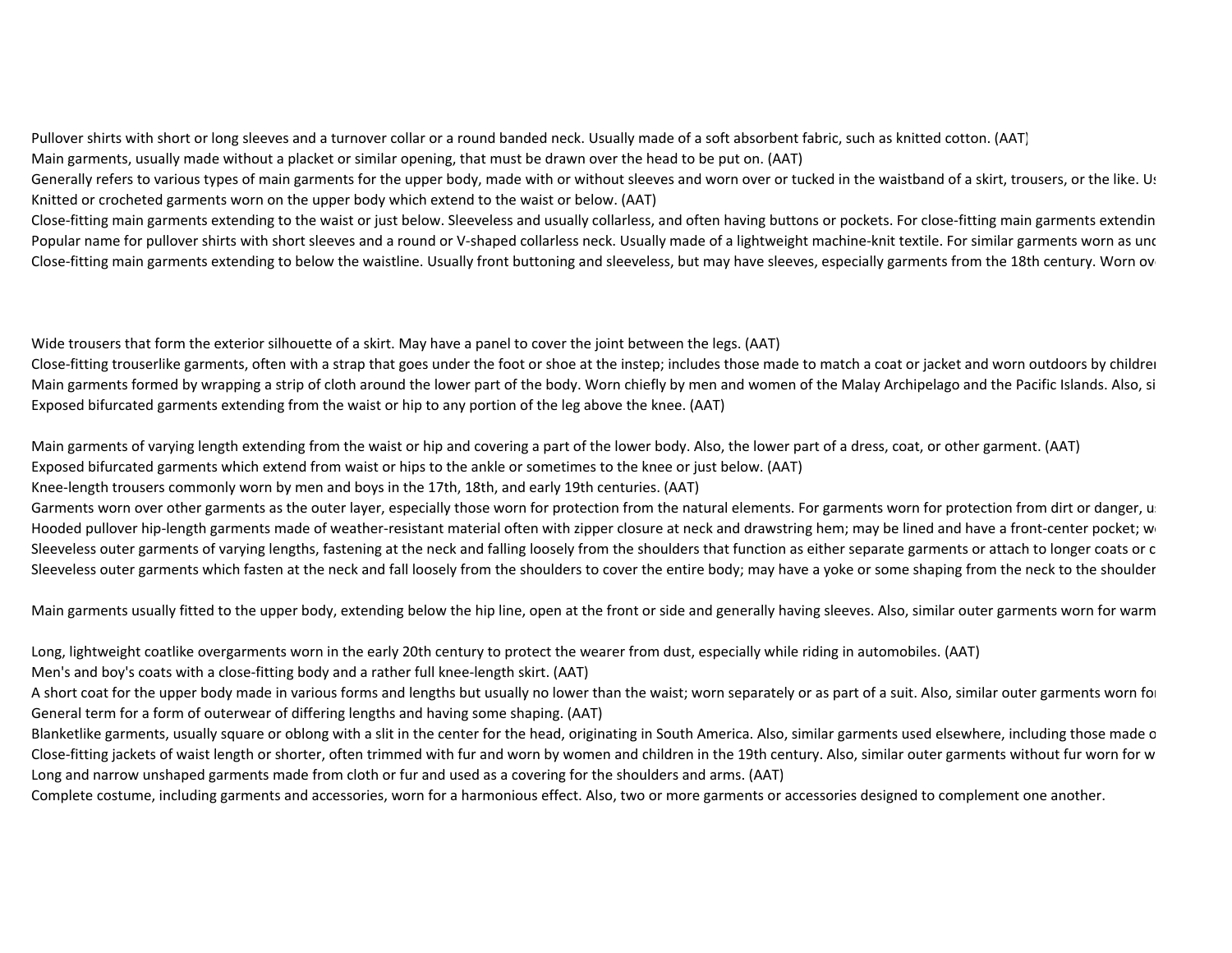Shaped coverings for the arm. Originally made separate from the main garment and attached by lacing through eyelets at the shoulder; later, often made as component parts of

Any of various folds or bands that serve as a finish or trimming on items of costume or costume accessories, such as on trousers, gloves, or boots. In a military context, sleeve cu

Flat pouchlike components stitched into or onto a garment, accessible through a finished opening typically convenient to the hand. (AAT)Extended parts of a skirt, gown, or state robe that lie on the floor and trail behind the wearer, either separate or attached. (AAT)Stiff panels, usually triangular in shape and often heavily decorated, inserted in an open bodice to cover the corset. (AAT)

Shaped articles worn at the neckline of a garment, either separate or attached. (AAT)

Flexible straps or bands generally encircling the waist or hips or passing over the shoulder and usually having some type of fastener, such as a buckle; worn for decoration, suppor

Devices that fasten or hold together separate parts. (AAT)

Fasteners consisting usually of two rows of metal or plastic teeth on strips of tape for binding to the edges of an opening and having a sliding piece that closes the opening by drangleral proce that closes the opening by Disks, balls, or devices of other shape having holes or a shank by which they are sewn or secured to an article and that are used as fasteners by passing through a buttonhole or I

Bent or curved devices used for suspending or fastening objects or for attaching objects to a surface. (AAT)

Separate or detachable shirt fronts, often with a collar, worn under another garment. (AAT)Plain or decorative strips of material worn to fill in a low neckline, especially on a dress. (AAT)Generally, the lines of junction formed by the abutment or attachment of two edges, especially the edges of two portions of a single object, such as a garment or metal cylinder.

Loose-fitting knee-length or ankle-length garments, often tied with a belt, usually of a warm absorbent material, worn before and after bathing or informally around the house. ( Waist-length jackets or capes worn in bed. (AAT)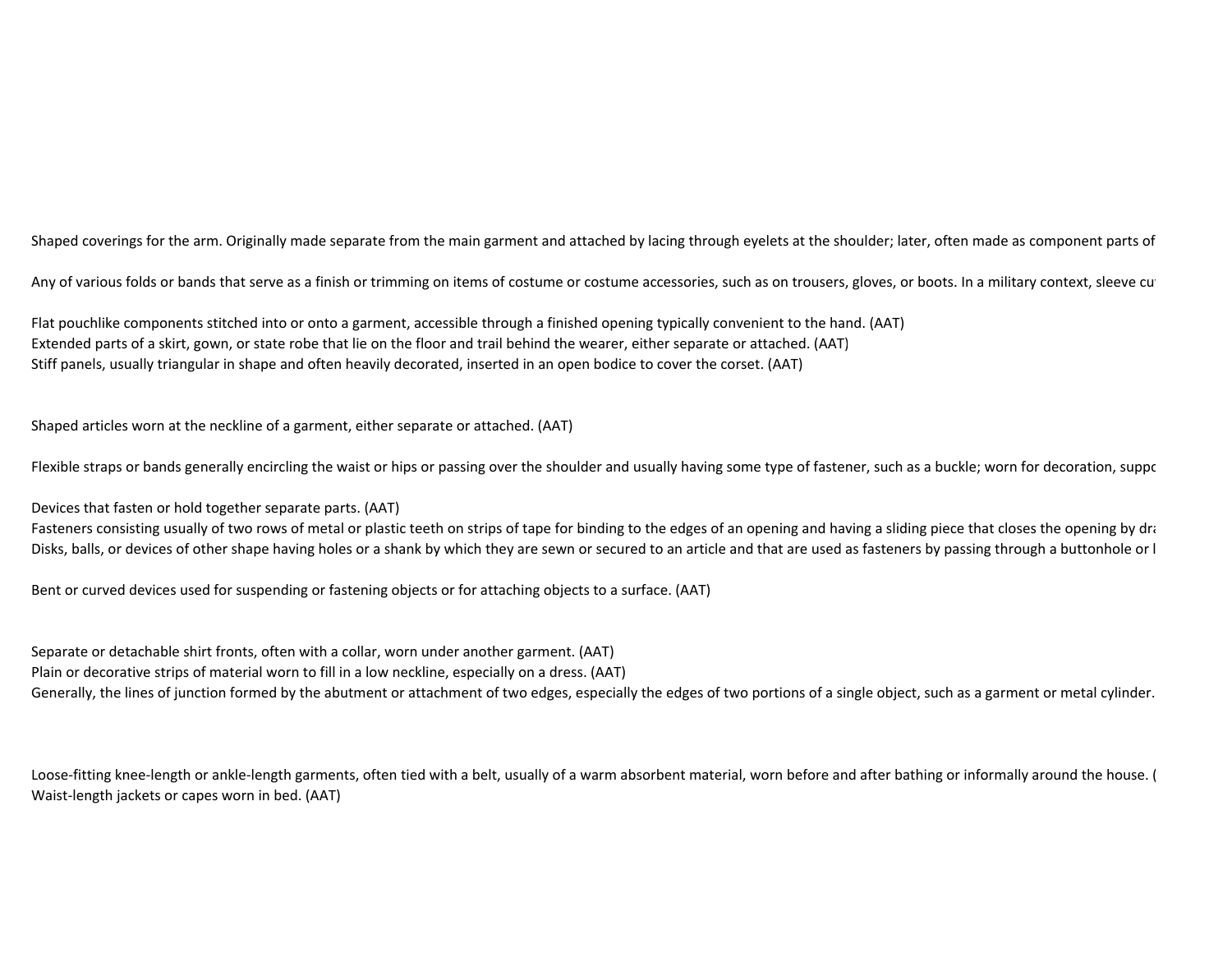Loose, informal garments worn when partly or fully undressed, generally warm and often full-length with a rope belt. (AAT)

Hip- to knee-length garments made in jacket or mantle form, worn while dressing. (AAT)

Women's dresslike garments made in various lengths, worn informally around the house. (AAT)Loose dresslike garments of varying lengths and made with or without sleeves, worn by women and children for sleeping. (AAT)

Loose shirtlike garments, often knee-length, worn for sleeping. (AAT)Loose-fitting one- or two-piece garments consisting of short or long trousers and a shirt or pullover top, worn especially for sleeping or lounging around the house. (AAT)

A type of pajamas, usually one-piece and footed, worn especially by children. (AAT)Garments worn beneath main garments, usually next to the skin. (AAT)

One-piece, skin-tight garments made of knitted or stretch material, usually covering the feet, legs, and torso, and sometimes arms; worn under other clothing. (AAT)Women's close-fitting underwear worn for bust support and varying greatly in style, ranging in width from a band to a waist-length bodice, made with or without cups or straps and to a waist flength bodice, made with or wit Pads or frames worn at or below the waist in the back to distend the garment backward at the hips. (AAT)

Women's one-piece garments consisting of a camisole and bloomers. (AAT)

Loose-fitting, straight-hanging shirtlike underwear with or without sleeves, usually extending to the hip or knee. (AAT)

One-piece garments combining an upper body covering, with or without sleeves, with a bifurcated lower body covering. (AAT)Smoothly fitted undergarments extending from or below the bust down to the waist or below, stiffened by strips of steel or whalebone, or with casing for a busk, sometimes lim Petticoats originally made with a stiff, woven fabric of horsehair, linen, cotton, or wool. Later often used in conjunction with hoops of whalebone or steel. (AAT)Square, oblong, or triangular cloths, usually without fastenings, worn by infants. (AAT)

Ties or bands worn to support stockings or socks. (AAT)

 Women's underwear, often partly or entirely of elastic or boned, for supporting and shaping the appearance of the abdomen, hips, and buttocks. (AAT)Skirtlike underwear extending from the waist to near the hemline of the outside skirt. For similar skirtlike underwear which provides fullness at some point use "petticoats." (AAT)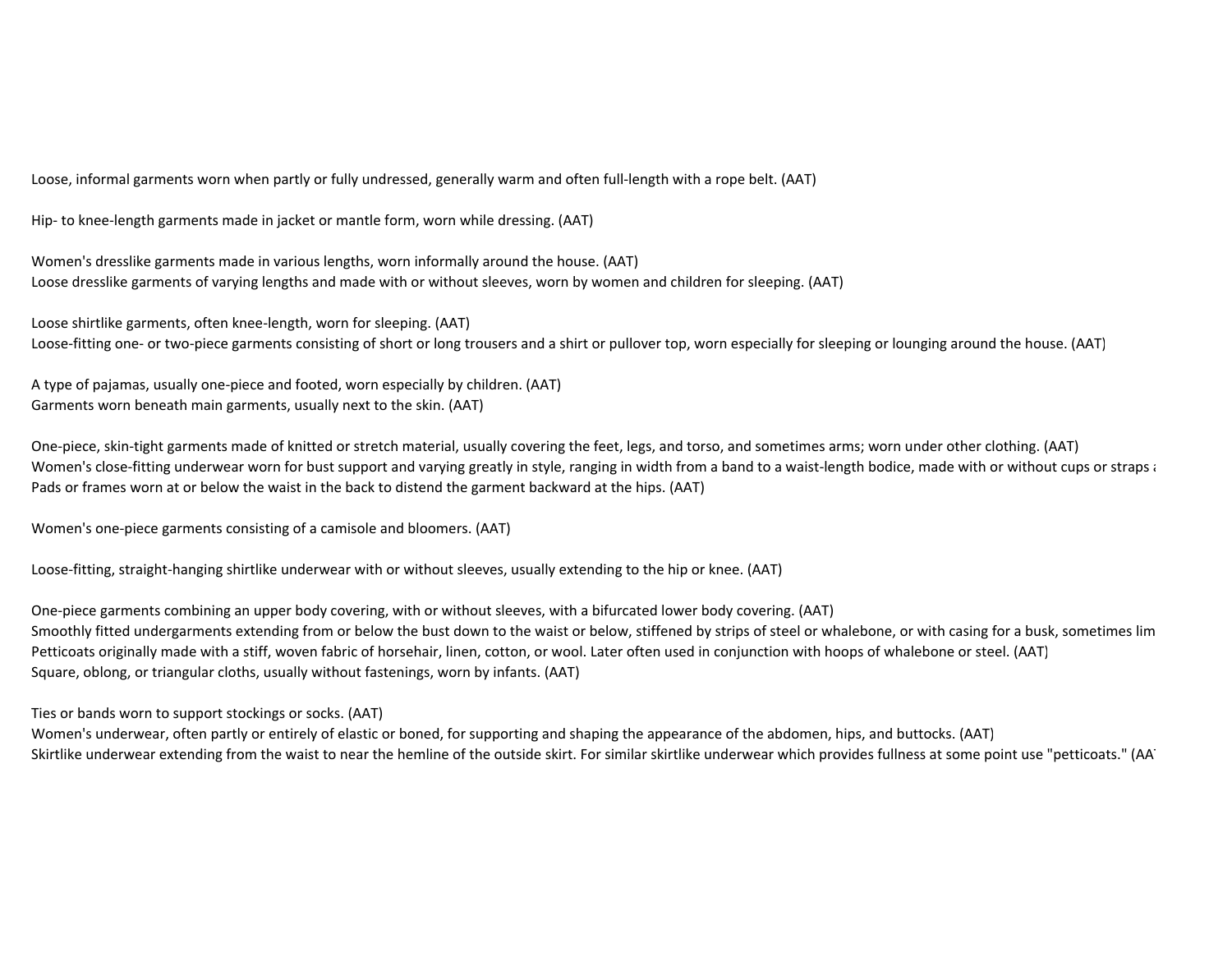Underbodices similar to stays but looser and without bones. (AAT)

Oval hoops worn to extend a woman's skirt at the side.One-piece garments with gathered leg openings and buttons or snaps closing the crotch. (AAT)Underwear usually made the length of the garment under which it is to be worn, thereby taking the place of a lining. Usually applied to full slips with a bodice and shoulder strap

Refers to loose garments, generally garments that cover the upper body, the term being derived from an old English word for shirt or chemise. It can refer to loose, outer garme Bodices worn next to the body or under other bodices or garments. (AAT)Dresses worn beneath another; use especially for those underdresses designed to be seen. (AAT)Garments worn next to the body and under main garments having leg openings or short or long legs. (AAT)

Shirts, with or without sleeves, worn next to the body and under another shirt. Usually pullovers of a cotton jersey. For similar garments worn as main garments use "T-shirts."  $(\mu)$ Skirts worn beneath another; use especially for those underskirts designed to be seen. (AAT)

Underskirts, extending from the waist to usually just slightly shorter than the outside skirt, which provide fullness at some point. For similar skirtlike underwear which does not provide fullness Undergarments or garmets worn around the anatomical waist and up onto the chest, to which petticoats and drawers are buttoned. They are lightly boned or unboned, usually i

Separate sleeves of light material worn under the sleeves of a main garment and visible through it or extending beyond it.

Bifurcated undergarments extending from the waist to the top of the knees or below. For similar garments with elastic or a band near the knees or below, use "bloomers."

Clothes or draperies customarily indicative of bereavement, often donned during a period designated for the conventional or ceremonial manifestation of sorrow. (AAT)

Refers to the various costumes worn by university and collegiate faculty, administrators, and graduating students at graduation ceremonies and other special occasions. The mot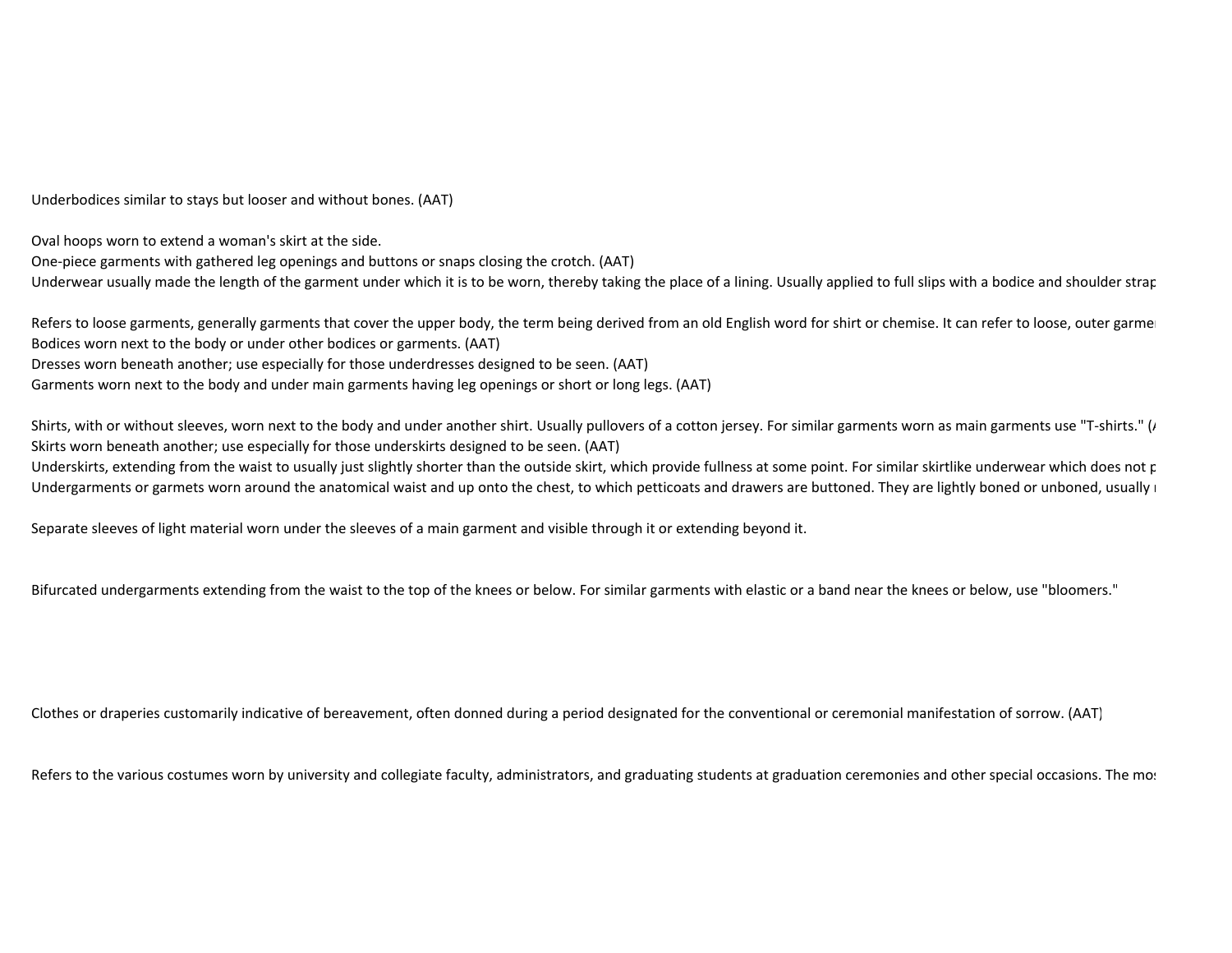Refers generally to that category of costume designed to be worn or carried to protect the body in combat. Armor pieces which are always physical parts of or are affixed to othe

One-piece garments consisting of a trouserlike portion and a full top with or without sleeves worn over other garments for protection. For one-piece garments consisting of trou

Identifying garments or styles of dress worn by the members of a given profession, organization, or rank. (AAT)Clothing or other apparel having a primarily ceremonial or ritual purpose. (AAT)

Long dresses, typically elaborately trimmed with lace, beading, or embroidery, and worn by infants for christening. (AAT)

Identifying garments or styles of dress worn by the members of a given profession, organization, or rank. (AAT)

Garments and accessories designed to be worn while engaged in a specific active sport. (AAT)Women's suits worn for walking and other similar physical activities, dating from around 1900, usually consisting of a coat or jacket and long skirt. (AAT)

Uniforms worn by sports teams and athletes. (AAT)

Coordinated costume for horseback riding, usually consisting of a jacket or coat, skirt or breeches or jodhpurs, and vest. Varies in degree of formality. Usually worn with stock-tie One- or two-piece costumes consisting of close-fitting trousers and a jacket made of a warm, lightweight, weather-resistant fabric. Sometimes made as an ensemble with a matc Set of garments consisting of sweat pants and sweat shirt. (AAT)

The dress of an actor or actress who is representing a character on stage or in film, or of any other person who is playing a role or impersonating a character, as during Carnevale Items that do not form the primary articles of clothing, but are instead the smaller articles of dress, such as shoes, gloves, hats, jewelry, etc. (AAT)

Small, medium, or large-sized soft or rigid receptacles, intended for carrying personal articles and usually used as ladies' costume accessories. A bag is closed in on all sides excer General purpose bags carried by North American Indians with attached shoulder straps worn over the shoulder and across the breast. Usually made of wool, muslin, or buckskin Small bags suspended from a belt or waistband; popular from the mid- to the late 19th century. (AAT)

Bags without handle or strap, but usually with a clasp, of a size that is suitable to be carried in the hand; made of various fabrics or leathers. (AAT)

Purses, usually with handles or straps, that are designed to be carried in the hand or on the arm and intended as ladies' accessories. Handbags are large enough to carry banknot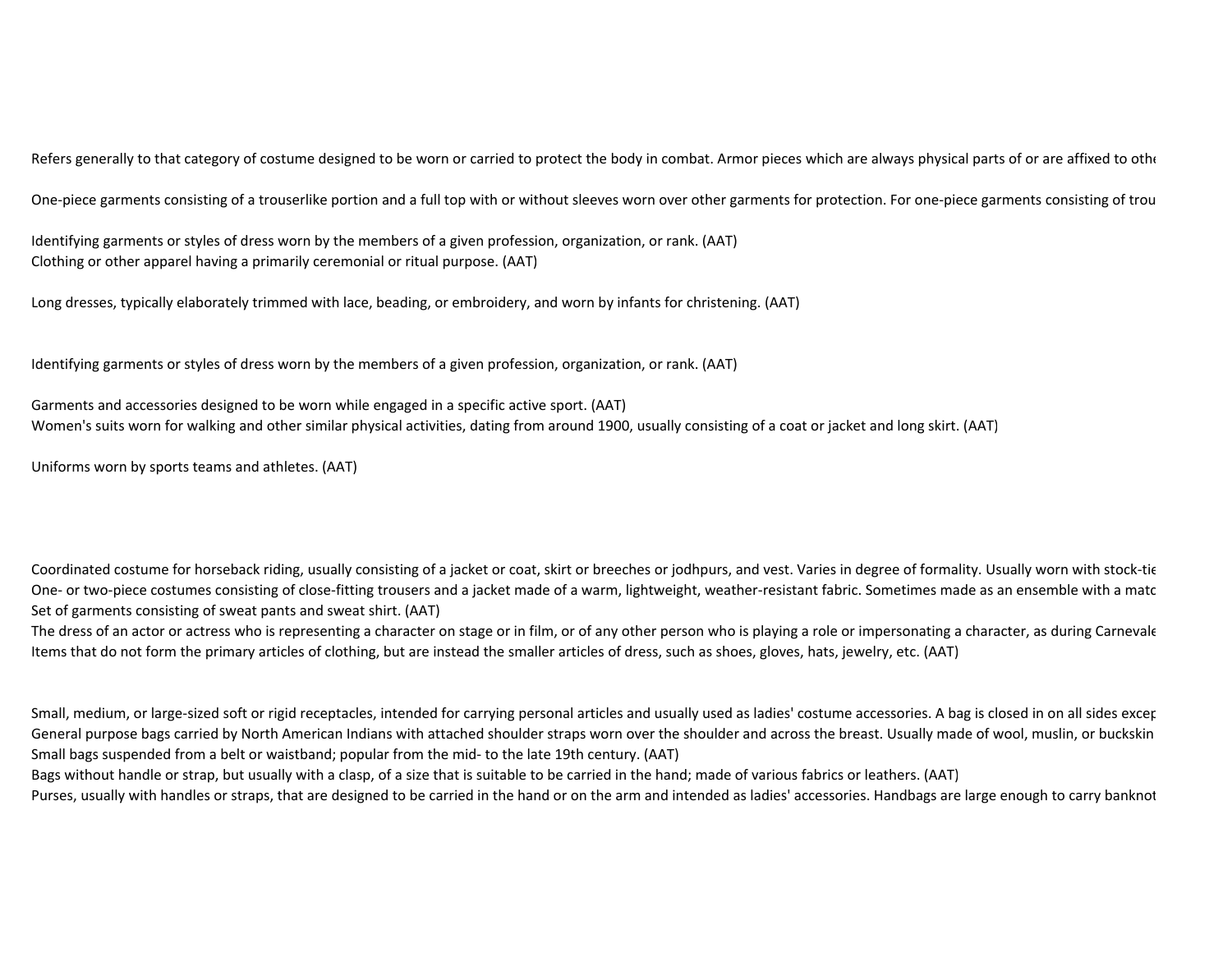Flat pouches of fabric with a bound slit in the outer surface, which is worn suspended from ties which fasten around the waist. (AAT)

Small to medium-sized receptacles made of leather or other flexible material and frequently having several inner compartments, used for carrying money and other personal ite Medium-sized bags suspended at the top corners from one or two long straps, designed to be suspended from one shoulder or across the chest. (AAT)

Hand-held implements used to produce a current of air or that serve as purely decorative accessories; may be rigid or collapsible. (AAT)Pieces of cloth, usually square, varying in size and material, carried for usefulness or as a costume accessory. (AAT)Type of eyeglasses, often more decorative than functional, hand-held to the eye and usually mounted on a long ornamental handle. (AAT)Small umbrellas used as a sunshade or simply carried as a fashionable accessory. (AAT)Short whips, usually made of braided leather, used by equestrians. (AAT)Sticks held in the hand and used for support in walking, especially as a fashionable and often ornamental accessory when taking a walk. (AAT)Cone- or funnel-shaped decorative accessories for holding flowers in the hand, often with an attached finger ring; may also be pinned or hooked to a garment. (AAT)Portable, usually waterproof canopies consisting of a frame with hinged ribs radiating from a center pole with handle, carried for protection against the weather. (AAT)

Flexible straps or bands generally encircling the waist or hips or passing over the shoulder and usually having some type of fastener, such as a buckle; worn for decoration, support Ornaments such as bracelets, necklaces, and rings, of precious or semiprecious materials worn or carried on the person for adornment; also includes similar articles worn or carr Upright plumes of feathers of an egret or heron arranged as a hair ornament or in a turban. Also, similar ornaments, often jeweled, in the shape of feathers, especially those wor Ornamental headbands of metal or cloth; use especially for those worn as a sign of royalty. (AAT)

Hanging articles of jewelry, usually suspended from a necklace, brooch, or earrings, but also includes Renaissance examples fastened to the sleeve often worn as decorative orna

Decorative items worn in, on, or about the ear. (AAT)

Ear ornaments worn suspended from a bent wire or a thin loop passed through a hole pierced in the lobe of the ear or clipped or screwed to the lobe. (AAT)Type of head ornament worn by women, usually royalty or members of the nobility, on state or formal occasions; usually in the form of a curved (less than semicircular) vertical Ornamental fillets, wreaths, or similar encircling ornaments for the head worn for personal adornment or as a mark of honor or achievement; also, coronal wreaths of leaves or t

Ornaments worn around the neck, usually in the form of chains or strands of beads, pearls, stones, or decorative or precious materials, and often including a suspended orname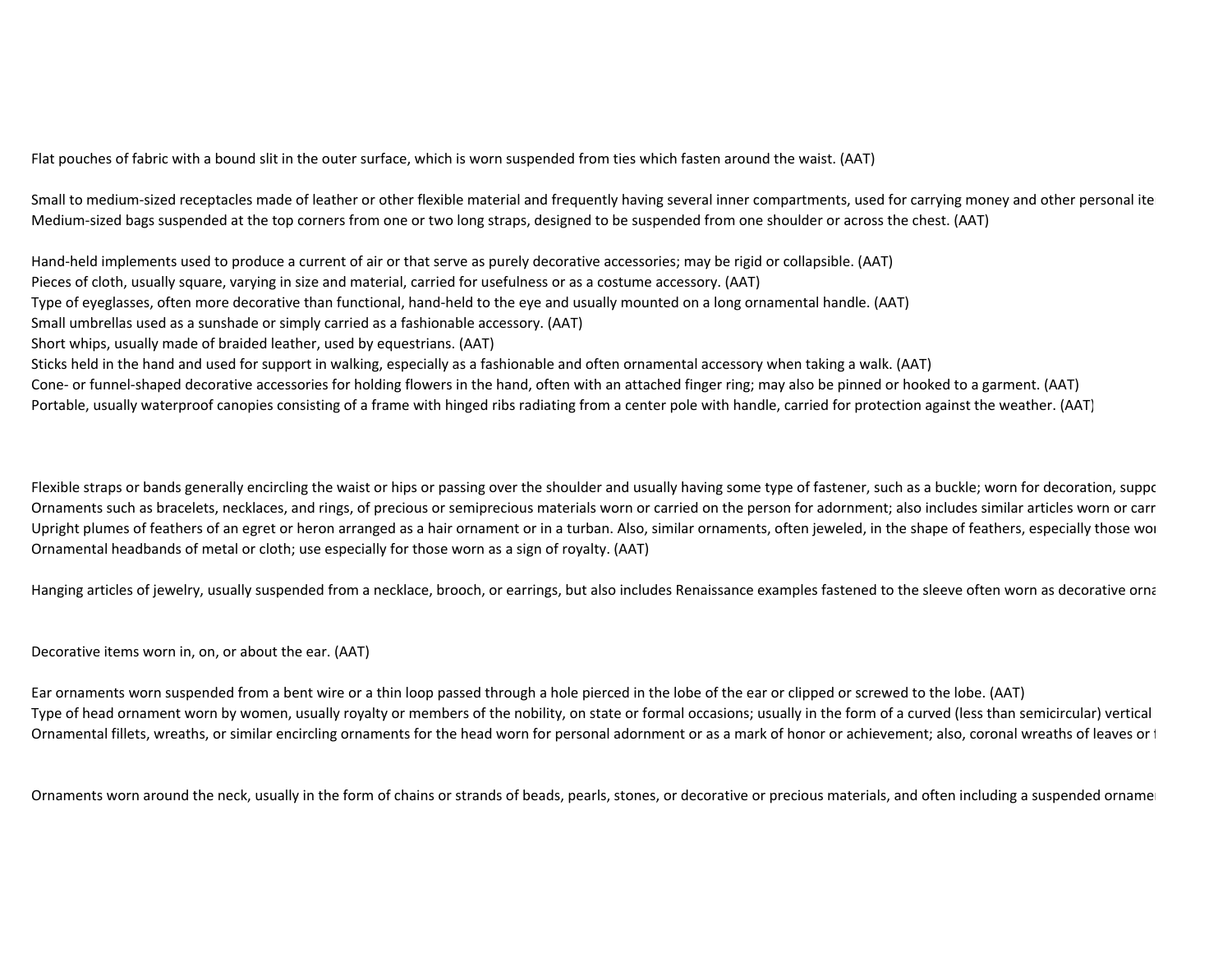Ornamental bands or circlets worn on the lower arm. Use "armlets" for similar articles worn on the upper arm. (AAT)Small circular bands worn on the finger; typically circlets of real or simulated precious metal, and frequently set with precious stones or imitations of these, intended for wearing

Decorative items, similar in appearance to a brooch, but attached to a garment with a spring fastening. For jewelry made in a variety of forms fastened by a pin, uses "brooches."

Linked ornamental buttons or buttonlike devices for fastening a shirt cuff. (AAT)Ornaments consisting essentially or partly of a pointed penetrating wire or shaft. (AAT)

Jewelry for wear with current fashions usually made of inexpensive materials (metals, shells, plastic, wood) often set with imitation or semiprecious stones. (AAT)Timepieces small and convenient enough to be carried about on a person. (AAT)Matched sets of ornaments intended to be worn together, either jewels or trimmings for costume, usually a collar and cuffs. (AAT)

Beauty spots, sometimes in decorative shapes, applied to the face for ornament. (AAT)

Jewels or ornaments attached to a long pin; also tufts or bunches of ribbon, velvet, flowers, or threads of silk, worn in the hair, on a cap, or dress. (AAT)Sashes of varying widths and sometimes stiffened, tied around the waist in intricate patterns of bows and knots usually at the back, but also in front, worn over a kimono; also, s Pieces of cloth made in varying widths and lengths and worn for decoration or warmth across the shoulders, around the neck, over the head, or about the waist. (AAT)Large silk or cotton handkerchiefs or scarves that usually have a solid ground of red or blue with simple figures or geometric forms in white or yellow resulting from a mode of dy Women's scarves of some light fabric, often white and sheer, draped around the neck and shoulders and tied in a knot with ends hanging loosely. (AAT)

Headcloths worn instead of hats for warmth or concealment of the head or face, either where the length of the scarf exceeds the width, or a square scarf that is folded in a trian

Devices to compensate for defective vision or to protect the eyes from light, dust, and the like, consisting usually of two lenses set in a frame that includes a nosepiece for resting Refers to coverings for all or part of the face, usually with openings for the eyes and sometimes the mouth. They are worn to hide or alter the identity of the wearer or for proter Beauty spots, sometimes in decorative shapes, applied to the face for ornament. (AAT)

Head coverings of artificial hair knotted into a shaped net foundation. (AAT)

The style, form, and arrangement of human hair, often enhanced by adding materials or substances to the hair. Hairstyles may have social and religious significance as well as ae Any covering for the head. (AAT)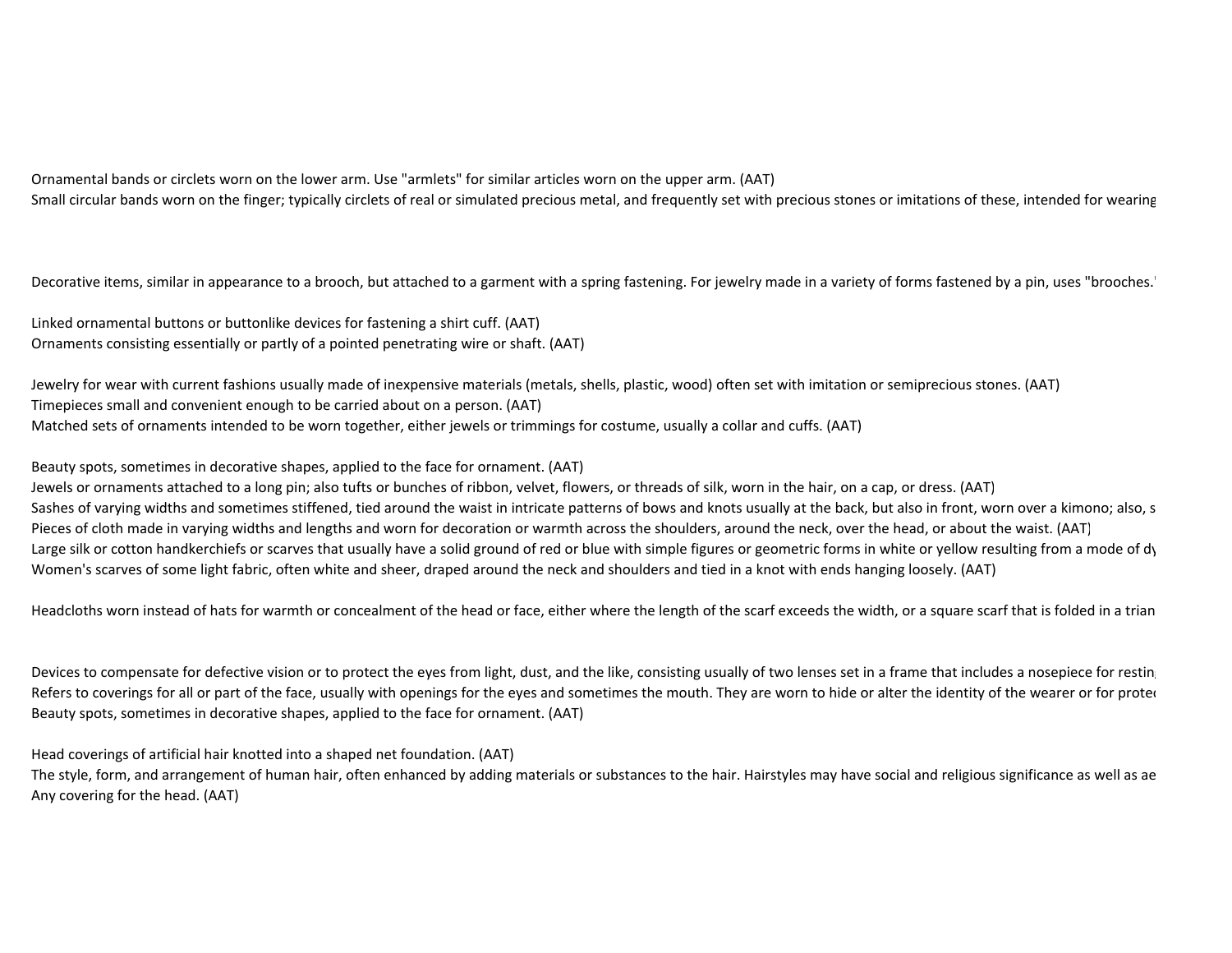Brimless head coverings, usually made with a visor. (AAT)

Soft, flat-topped, visorless caps with a tight-fitting headband; in a military context, worn as an official item of headgear. (AAT)

Soft, cloth caps with a gathered crown, worn indoors by women in the 18th century. (AAT)Close-fitting, cone-shaped caps with a flat crown usually of felt and often trimmed with a long tassel; of a type originating in Turkey. (AAT)

Round caps with low, flat crowns, worn in the 16th and 17th centuries by London citizens. (AAT)Caps with long visors, of the style worn by jockeys; also worn by light infantry from the mid-18th century. (AAT)Term applied to conical caps or bonnets with the peak bent or turned over in front. It originated in the ancient country of Phrygia in Asia Minor and is represented in ancient Gre Close-fitting caps, often made of mesh, wool, silk, or velvet, covering only the crown of the head. (AAT)Small caps or hats worn by men or women in various different eras and countries. Also, small brimless hats. (AAT)

Ear coverings worn as protection against the cold. (AAT)

Bands worn around the head, made of cloth, leather, metal, or various other materials, typically worn to keep the hair in place, for decorative purposes, or as a sign of status or  $\iota$ Shaped coverings for the head having a brim and crown, or one of the two. (AAT)

Soft hats usually tied under the chin and having a front brim; formerly worn by women, but now mostly children. (AAT)

Hats with a bell-shaped crown. (AAT)

Wide-brimmed hats with a large soft crown of the type worn by ranch hands in the American West. (AAT)

Felt hats with a medium-sized rolled brim and a high crown creased lengthwise. (AAT)

Any of various forms of protective coverings for the head, usually made of a hard material. (AAT)

Lightweight hats made of fine, pale straw with a molded ridge front to back across the crown; hand-plaited in Central and South America from the leaves of the jipijapa. Also, ter High-crowned hats made of felt or straw with a very wide brim usually rolled at the edges, worn especially in the American Southwest and Mexico. (AAT)

Term generally applied to various cloth coverings for the head. (AAT)

Headcloths worn instead of hats for warmth or concealment of the head or face, either where the length of the scarf exceeds the width, or a square scarf that is folded in a trian Thin and lightweight coverings worn over the head or face, and sometimes extending to the shoulders, for ornament, protection, or concealment; also, similar coverings made a Soft headcloths, especially of linen or silk, wrapped around the throat and passing under the chin from one side of the head to the other, and pinned to a band, hat or the hair. C Elaborate coverings or objects for the head, especially those worn for ceremonial or ornamental purposes. (AAT)Any of various forms of protective coverings for the head, usually made of a hard material. (AAT)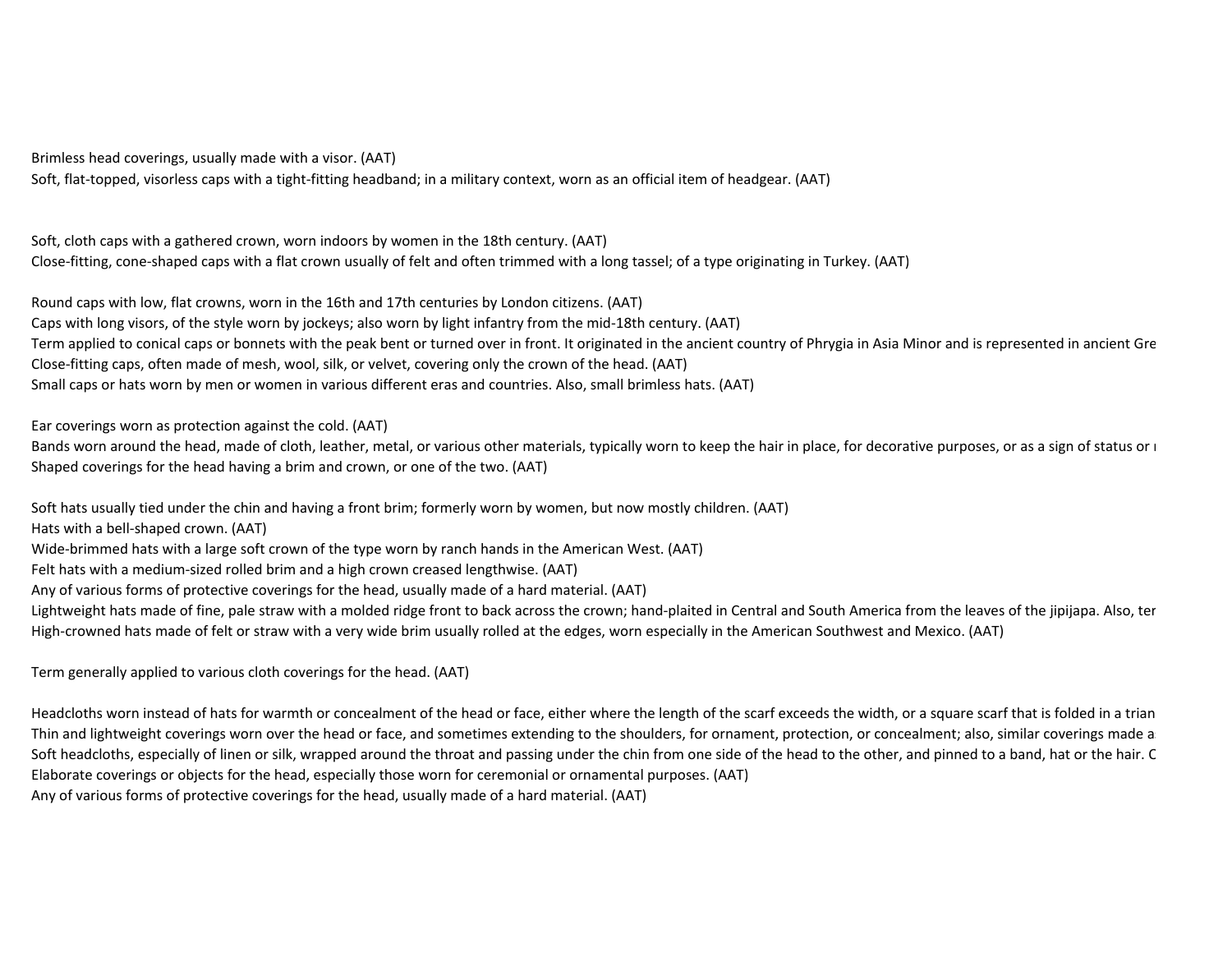Soft coverings for the head and neck, and sometimes extending to the shoulders, either separate or attached to a garment. (AAT)Term applied to several types of tall pieces of headgear, such as headbands worn by women of ancient Greece, the turbanlike official headdresses of ancient Jewish high priests, Headdresses consisting of a tight-fitting cap around which is wound a long cloth, originating in eastern Mediterranean and southern Asian countries. Also, headgear of similar ap

Flowers or small bouquets worn, usually by a man, in the buttonhole of the lapel. (AAT)

Decorative attachments resembling suspenders, with shaped straps which pass over each shoulder, and sometimes connect to a matching waistband. The straps are sometimes

Articles of costume worn about the neck. (AAT)

Shaped articles worn at the neckline of a garment, either separate or attached. (AAT)Detachable, made-up cascades of soft fabric, often lace, worn at the center front of the neckline over other garments. (AAT)General term for cloths of varying form worn at the neck. (AAT)Neckcloths with broad ends usually looped and tied under the chin and sometimes secured by a stickpin. (AAT)Formal neckcloths consisting of long strips of fine cloth wound around the neck and tied in front into a bow or knot. Ends may also tuck inside a coat. Worn especially from the e

Any square or strip of linen or other material folded around the neck, often worn as part of a uniform. (AAT)

Ornamental pieces, often fur, which are worn at the neck; frequently trimmed with heads and tails of the fur-bearing animal. (AAT)Very long, elliptical neckpieces made of feathers, fur, or similar fluffy materials, especially popular in the 1890s. (AAT)Rather long, narrow lengths of soft material worn about the neck, usually under a collar, tied in front into a knot, loop, or bow and often with the two ends falling free vertically. Neckties of thin cord fastened in front with an ornamental clasp or other device. (AAT)

Small neckties tied in a bow knot. (AAT)

Ornamental chains, pins, or clasps usually worn at a woman's waist, to which trinkets, keys, purses, or other articles are attached. (AAT)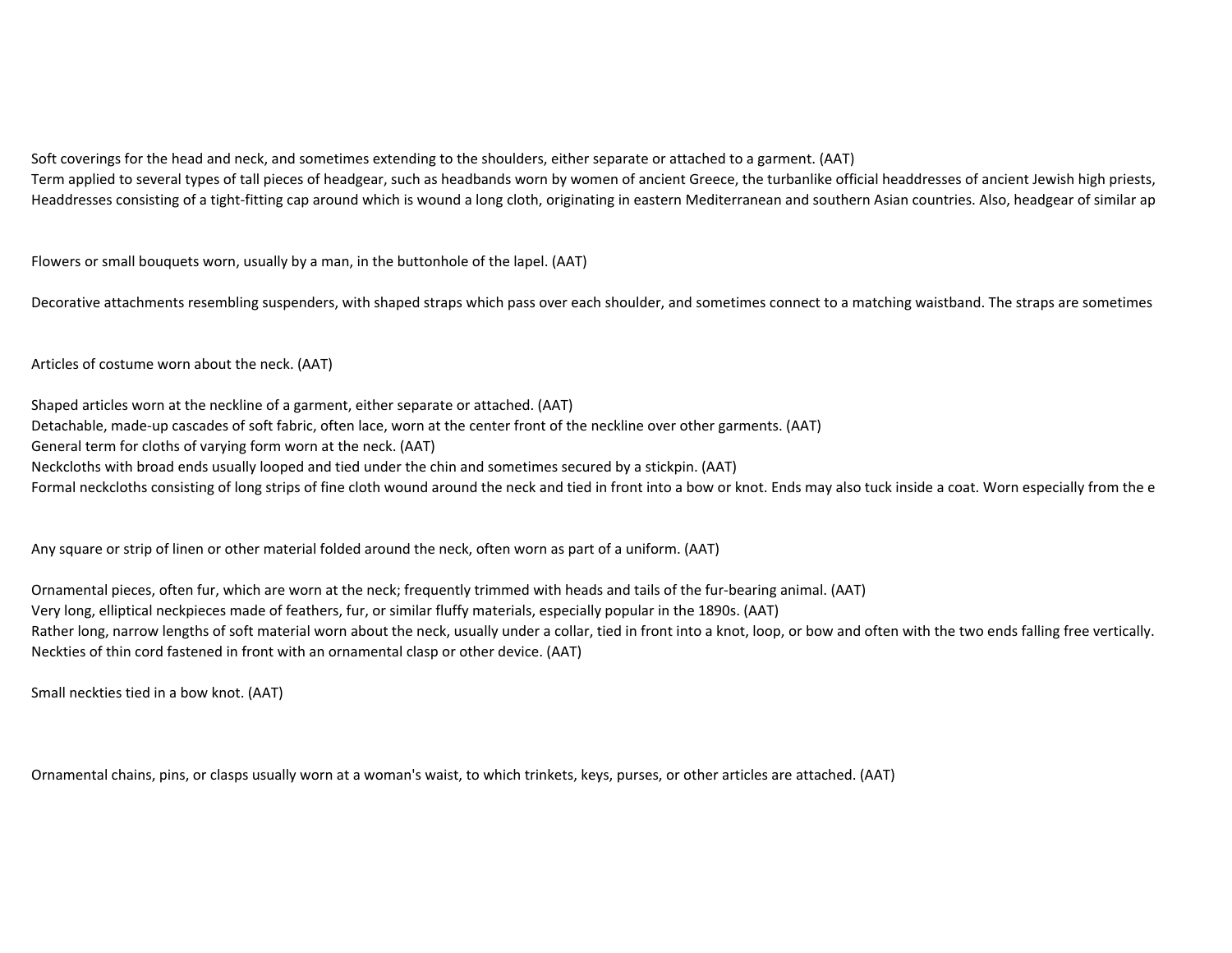Appendages in the form of a flap or bag worn at the position of the genitals on close-fitting hose or concealing an opening in the front of men's breeches or armor, worn by men

Wide sashes worn around the waist, often horizontally pleated; worn with tuxedoes and as part of miltary uniforms. (AAT)Sashes of varying widths and sometimes stiffened, tied around the waist in intricate patterns of bows and knots usually at the back, but also in front, worn over a kimono; also, s

Bands encircling the arm, sometimes worn for identification or in mourning; also similar component parts of a sleeve. (AAT)

Coverings for the hand enclosing each finger separately, sometimes extending over the wrist and arm. (AAT)Coverings for the hand enclosing four fingers in one section and the thumb in another section. (AAT)Coverings for the hand which leave the fingers uncovered, especially those which extend to the elbow or above and which are made of lace, net, or the like. (AAT)Tubular coverings for the hands, often open at both ends, worn for warmth. (AAT)

Pads woven into the calves of stockings to exaggerate and produce manly looking calves; patented in 1788. (AAT)Coverings for the feet that sometimes extend above the ankle; generally made of durable materials. Distinguished from "hosiery," which is primarily leg coverings. (AAT)Footwear with a relatively stiff sole and heel, and generally covering the foot at or below the ankle joint. (AAT)

Heeled shoes or slippers with only a vamp, or front portion, and no quarters or back portion. (AAT)Slip-on shoes with low-cut, rounded or V-shaped throat, and usually a medium to high heel; sometimes made with open toe or open heel in sling-back style. (AAT)

Shoes designed to be worn for sports. (AAT)

Light footwear made for indoor wear, generally without means of fastening and made to be easily slipped on and off the foot. (AAT)

Low-heeled, slip-on shoes of adapted moccasin-type construction with a slotted strap stitched to the vamp. Also, similar shoes decorated on the vamp with a metal chain or tied Heelless footwear made entirely of soft leather, as deerskin, with the sole brought up to form part or all of the upper portion covering the foot, and with a back seam; worn origi

Shoes consisting essentially of a sole fastened to the foot by straps, strips, or cords. (AAT)Sandals held on the foot by inverted V-straps that pass between the first and second toes. (AAT)Footwear, the leg of which extends above the ankle joint. (AAT)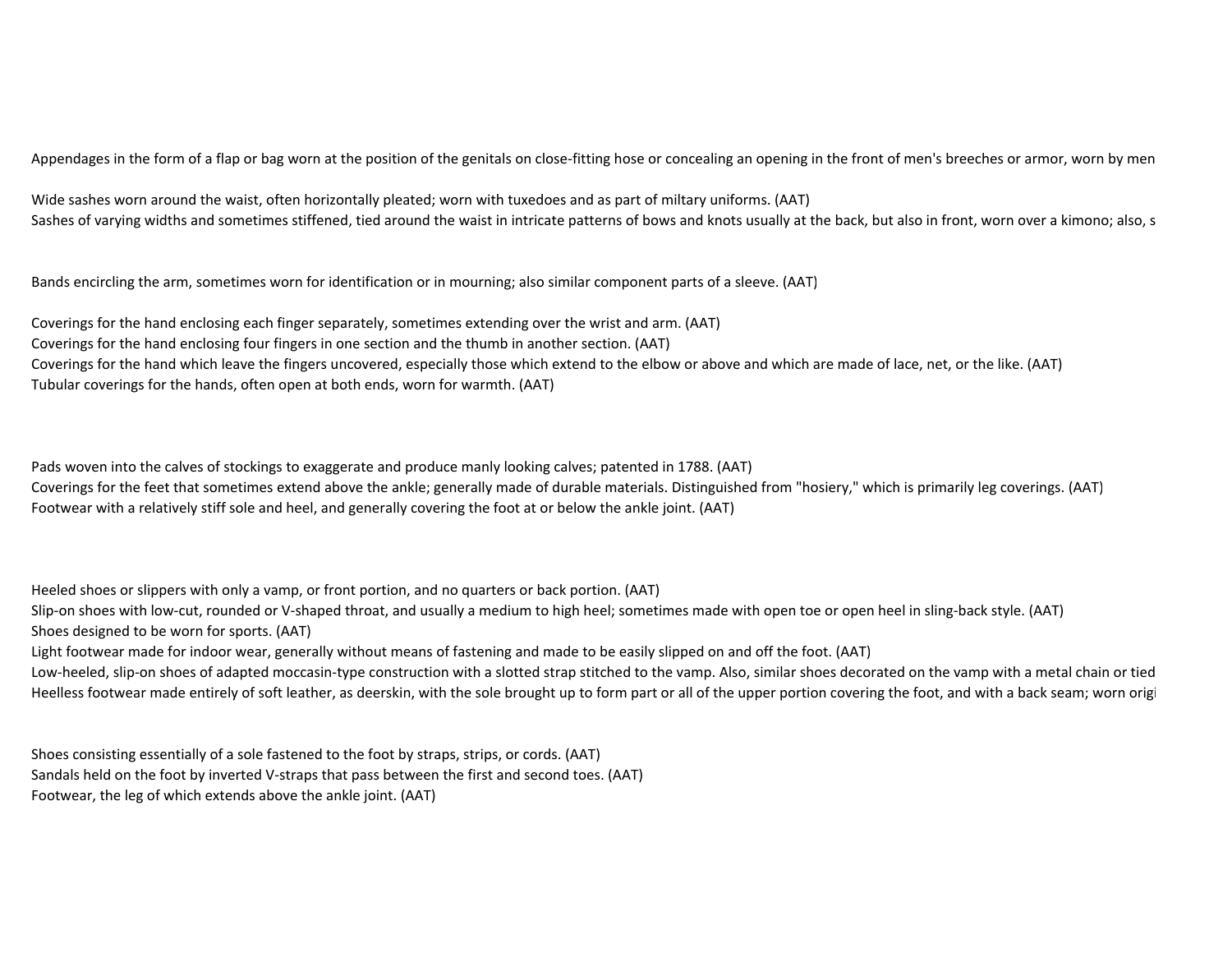Rigid boots securely fastened to the foot by various means such as laces, buckles, or hinges, and which lock into position in a ski binding. (AAT)

Boots reaching to the hips, worn especially by fishermen. (AAT)

Ankle-length boots worn by women. (AAT)

Soft, socklike footwear, usually knitted or crocheted. (AAT)Footwear worn over shoes for warmth or protection. (AAT)

Overshoes of rubber or other waterproof fabric, especially those that extend above the ankle and that often have buckles or other fasteners. Use "rubbers" for overshoes withou

Overshoes consisting of a sole, usually set on bands of iron, often ring-shaped, and fastened over footwear by tie straps, worn to elevate the foot for protection from mud, dirt, our election from mud, dirt, or Short gaiters worn over the instep and usually fastened under the foot with a strap; worn especially in the late 19th and early 20th centuries. (AAT)Overshoes of rubber, especially those without buckles and not extending as high as the ankle. For overshoes of rubber or waterproof fabric that extend above the ankle and ofte Coverings of cloth, leather, or similar material worn over the ankle and sometimes lower leg. (AAT)Leg coverings, sometimes woven in one with panties, that extend to the ankle and usually cover the foot; generally knitted or woven, sheer or opaque, and of lightweight or hea

Hosiery that covers the calf and thigh, having ties or garters attached at the top to hold them up at the level of the waist or crotch, worn especially in Medieval and Renaissance Footless leg coverings usually worn over tights, trousers, boots, or the like, for warmth or as a fashionable accessory. (AAT)Sheer stockings woven in one with panties. For heavy, opaque stockings woven in one with panties use "tights (opaque stockings)." (AAT)Hosiery that covers the foot and extends to somewhere below the knee. (AAT)Hosiery that covers the foot and extends to the knee or above; can be heavy or lightweight. (AAT)

Japanese ankle-socks, usually of cotton, with a separate stall for the large toe, worn by both sexes. Often with a thick sole, and worn alone or with wooden clogs or 'geta.' (AAT)

Heavy, opaque stockings woven in one with panties. For sheer stockings woven in one with panties, use "pantyhose." For one-piece, skin-tight combination garments, use "leotards."

Metal goads attached to a rider's boot heels, used to drive the horse on. (AAT)

Small objects worn as protecting charms, as to ward off evil, harm, or illness, or to bring good fortune. For objects specifically cut with astrological or magical symbols, intended 1 Garments worn over main garments for protection and sometimes ornamentation. Usually cover the front of the body and tie at the waist with strings, but may have a bib or should

Any of various folds or bands that serve as a finish or trimming on items of costume or costume accessories, such as on trousers, gloves, or boots. In a military context, sleeve cu Large pieces of square, oblong, or triangular cloth worn over main garments as a covering for the shoulders and arms. (AAT)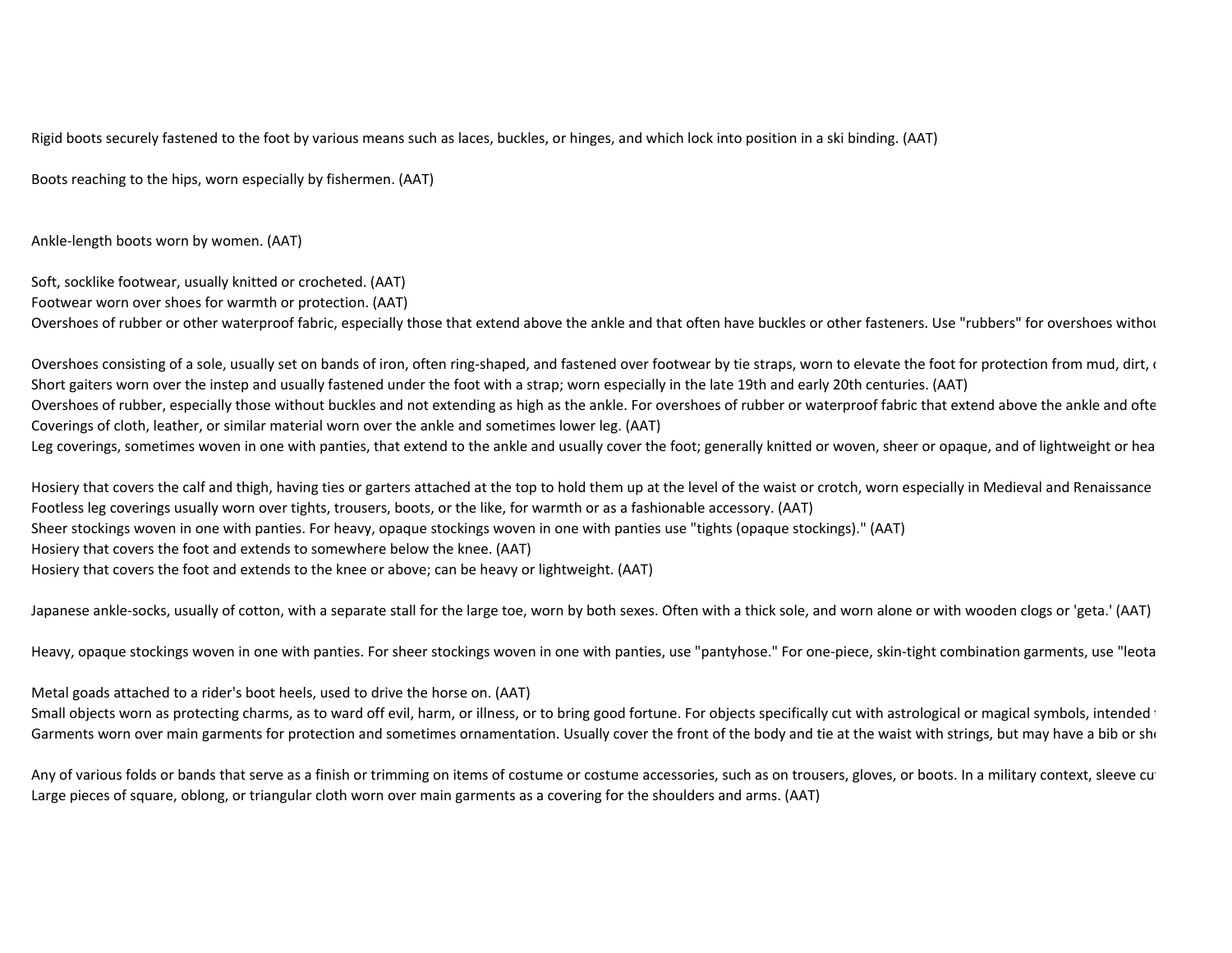Long and narrow unshaped garments made from cloth or fur and used as a covering for the shoulders and arms. (AAT)

Boxes intended primarily for holding hats while in storage. Also, pieces of hand luggage that are usually round and deep, have handles, and are designed especially for carrying h

Three-dimensional representations of human figures, often stylized or otherwise abstracted, used by tailors, dressmakers, and sales personnel for fitting or displaying clothing. F

descriptors for equipment used in processing materials and fabricating objects as well as descriptors associated with activities and disciplines in the construction industry, design

Drawings intended to work out the scheme of a project, whether the project is expected to be executed or not; more finished than sketches. (AAT)

The Visual and Verbal Communication section encompasses artifacts, including images and written documents, whose primary and original function is to communicate ideas, cor

Works of art in any medium, including performance art. A work of art may exist as a part of a larger object, e.g., a mural painting or a painting on a piece of furniture. When refered Photographs made to sell clothing and accessories or show them to advantage. (AAT)Unique works in which images are formed primarily by the direct application of pigments suspended in oil, water, egg yolk, molten wax, or other liquid, arranged in masses of co

Pictorial works produced by transferring images by means of a matrix such as a plate, block, or screen, using any of various printing processes. When emphasizing the individual

Visual works produced by drawing, which is the application of lines on a surface, often paper, by using a pencil, pen, chalk, or some other tracing instrument to focus on the delir Images other than photographs provided to show fashionable apparel and accessories, especially for advertisement. (AAT)Broadly, any presentation in two-dimensional visual form, including most arts on paper, panel, or canvas, including painting. In current usage, typically refers to the arts of printr Refers to the process of making still images appear to move, particularly by the technique of photographing drawings or objects in progressive stages of performing an action, so

Works presented in the form of a series of pictures carried on photographic film or video tape, presented to the eye in such rapid succession as to give the illusion of natural moves

The art concerned with the combining of vocal or instrumental sounds in measured time to communicate emotions, ideas, or states of mind, usually according to cultural standa

Literary compositions prepared for publication as an independent portion of a magazine, newspaper, encyclopedia, or other work. (AAT)

Items comprising a collection of leaves of paper, parchment, wood, stiffened textile, ivory, metal tablets, or other flat material, that are blank, written on, or printed, and are stru Periodicals containing articles, essays, poems, or other writings by different authors, usually on a variety of topics and intended for a general reading public or treating a particular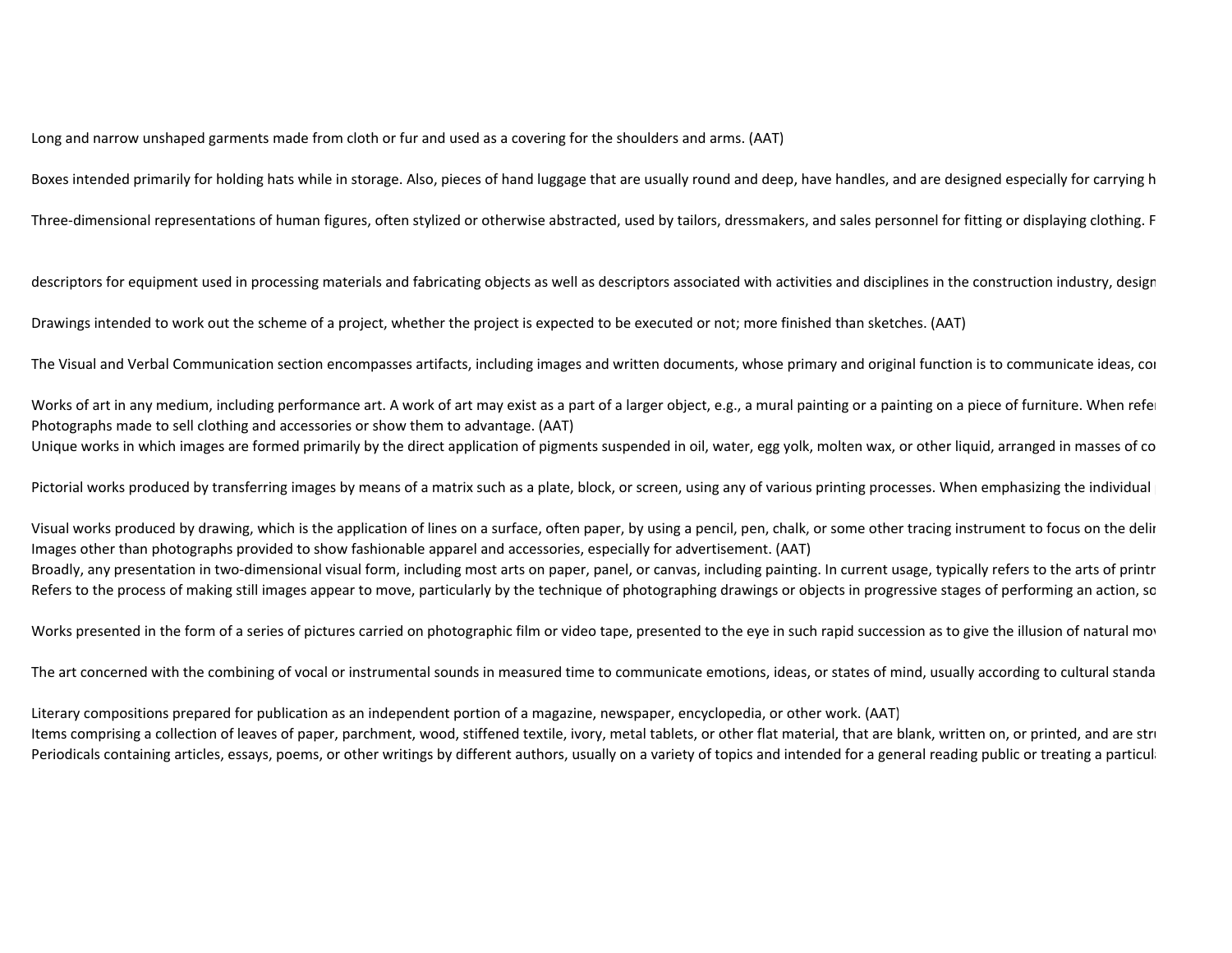Public notices or paid announcements, especially those in print. For announcements paid for by an advertiser and broadcast on radio or television, use "commercials." (AAT) Items manufactured for a specific, limited use, and usually intended to be discarded thereafter, such as printed material of interest for its appearance, association, design, or doc

Illustrations, pages, articles, or columns of text removed from books, newspapers, journals, or other printed sources and kept for their informational content. (AAT)Any windows used or designed for the display of goods or advertising material, whether fully or partly enclosed or entirely open at the rear; may have a platform raised above st Human figures or dolls created to illustrate or promote specific fashions in clothing, textiles, and hair styling; especially popular from the 16th to the 18th century in Europe. (AA

A group of World Wide Web pages usually associated with a particular subject and connected via hyperlinks, made available online by an institution, company, government, or o Hypertext documents of text or images that are accessible via the World Wide Web, hosted on a web site. (AAT)

Short for 'Web logs' or 'weblogs:' a Web site that functions as an online journal or diary, most often maintained by a single person, but also by groups with common interests. Co

Refers to accumulated groups of objects or materials having a focal characteristic and that have been brought together by an individual or organization. Examples include a selec

Collections of historical records and primary source documents that have accumulated over the course of an individual's or organization's lifetime, and are kept to show the funce

Exhibitions of clothing on live models, usually on a runway or stage, typically given by a retail store, designer, or manufacturer to promote fashion merchandise. (AAT)Refers to works of art that unfold over time and that combine elements of theater and object-oriented art. (AAT)Meetings of two or more people for discussing matters of common concern, usually a formal or public exchange of views. (AAT)

Honors conferred or bestowed, usually including a document or token indicating or symbolizing the award, or remuneration. (AAT)

Exhibitions in which different exhibitors participate to publicize and promote their products, services, or activities, sometimes though not necessarily involving buying and selling

The Materials hierarchy contains descriptors for a broad range of substances, from natural and synthetic raw materials to material products. Material products are included here Fiber obtained from an animal, vegetable, or mineral source used for conversion into non-woven fabrics (felt, paper) or woven cloth. (AAT)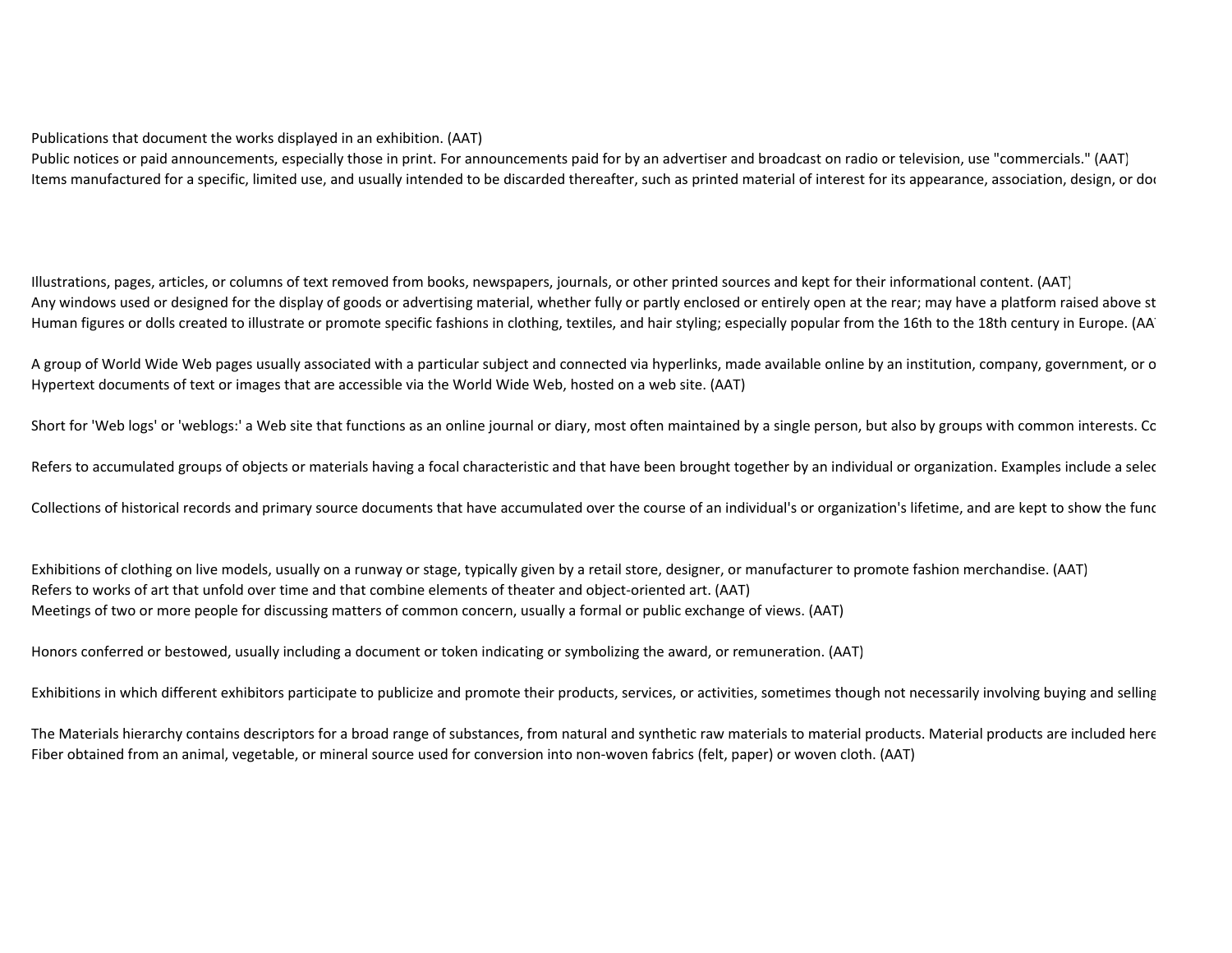Textile made from the animal hair wool. (AAT)

Fine continuous protein fiber consisting primarily of fibroin filaments, secreted by silk caterpillars. (AAT)

Natural fiber made from plant material, often used in papermaking. (AAT)

White-to-yellowish seed-hair fibers of several species of the genus Gossypium, native to most subtropical areas of the world; used especially for making textile, cord, padding, ra General name for textile woven from the spun fiber of the flax plant. (AAT)

Synthetic fiber made from regenerated cellulose. (AAT)

Fiber made from chemical substances, used for textile production. (AAT)

Any of a variety of thermoplastic polymers originally developed as textile fibers and used in fabrics. They have a straight-chain polyamide structure and are largely heat-resistant The manner or method by which an activity is performed. Use "processes" when referring generally to the activities or procedures followed to produce some end, and for the ac

Preparing relatively short fibers for spinning by cleansing, disentangling, and collecting them together using a card. (AAT)The process of making fibers or filaments into yarn or thread. (AAT)

Crisp textile, typically in plain weave, sometimes with a fine crosswise rib and a smooth lustrous surface on both sides, originally of silk, now of various fibers. (AAT)Fine, soft, sheer cloth of plain weave made of any of the principal types of fiber, such as cotton, linen, rayon, silk, or wool. (AAT)Heavy weave cotton, jute, or linen textile stiffened with glue, size, or starch and used for interlinings in garments, box making, bookbinding, etc. (AAT)Cotton textile, heavier than muslin, plain, dyed, or with patterns printed in one or more colors. In the 18th and 19th centuries, the term referred to printed, colored or plain clotl Closely woven textile made in various weights, usually of flax, hemp, jute, or cotton, used especially for sails, tarpaulins, awnings, upholstery, and as a support for oil painting. Al Sheer, lightweight plain-woven textile of fine, tightly-twisted yarn, originally of silk now also of various synthetic fibers, used, for example, for scarves, dresses, blouses, underwe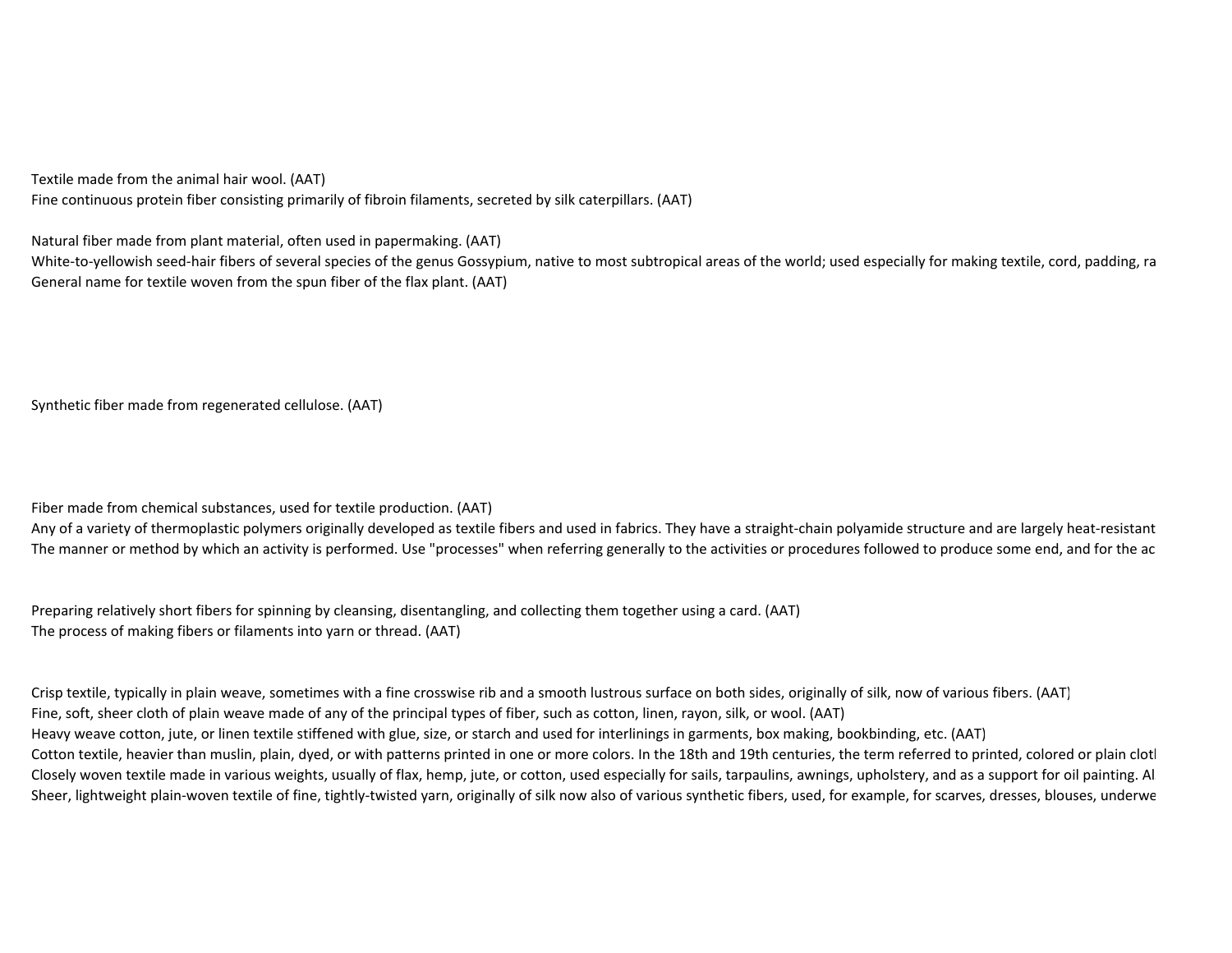Textile, usually cotton or linen, dyed in a number of colors and usually glazed. (AAT)

Lightweight textile made of various types of fiber, having a crinkled surface obtained by using hard twisted thread or yarn, by printing with caustic soda, by weaving with varied t Refers to a woven textile characterized by parallel diagonal ridges or ribs, produced by passing the weft threads over one and under two or more threads of the warp, instead of Woven textile characterized by a basic binding system or weave with smooth, shiny surface formed by long warp floats. Generally, each warp end passes over four or more adjacent picks and under the next one. (AAT) or more a Woven figured textile with one warp and one weft in which the pattern is formed by a contrast of binding systems, and appears on the face and the back in reverse positions. (A. Figured woven textile having a damasklike appearance, with contrasting luster in the pattern and ground.

Textile produced by brocading, typically richly figured and incorporating metal thread. (AAT)

Refers to a fine, openwork ornamental textile work formed by looping, interlacing, twisting, plaiting, or braiding threads of linen, cotton, silk, hair, metal, or another fiber to forn With "bobbin lace," one of the two primary types of handmade lace. It is characterized by being created with a needle and thread on threads laid down over a pattern, using bas With "needle lace," one of two primary types of handmade lace. It is characterized by being made by intertwisting threads that are wound on spools or bobbins and worked over The forming and interlacing of loops by means of needles according to a prescribed manner or pattern, either by machine or by hand; most often used for textiles or costume.  $(A)$ Refers to the technique of knotting cords or thick threads to create a coarse lace or decorative fringe. It is generally performed by using a padded cushion mounted on a wooden

Refers to the process used to create tapestries, which are heavy, woven textiles characterized by ornamental or pictorial designs and used as wall hangings, curtains, upholstery,

Textile constructed usually of wool and fur fiber often mixed with natural or synthetic fiber by the interlocking of the loose fiber through the action of heat, moisture, chemicals,

Refers to individual hues or tints, particularly the chromatic colors in the spectrum and the achromatic colors or neutrals. With reference to color in theory and the science of pe